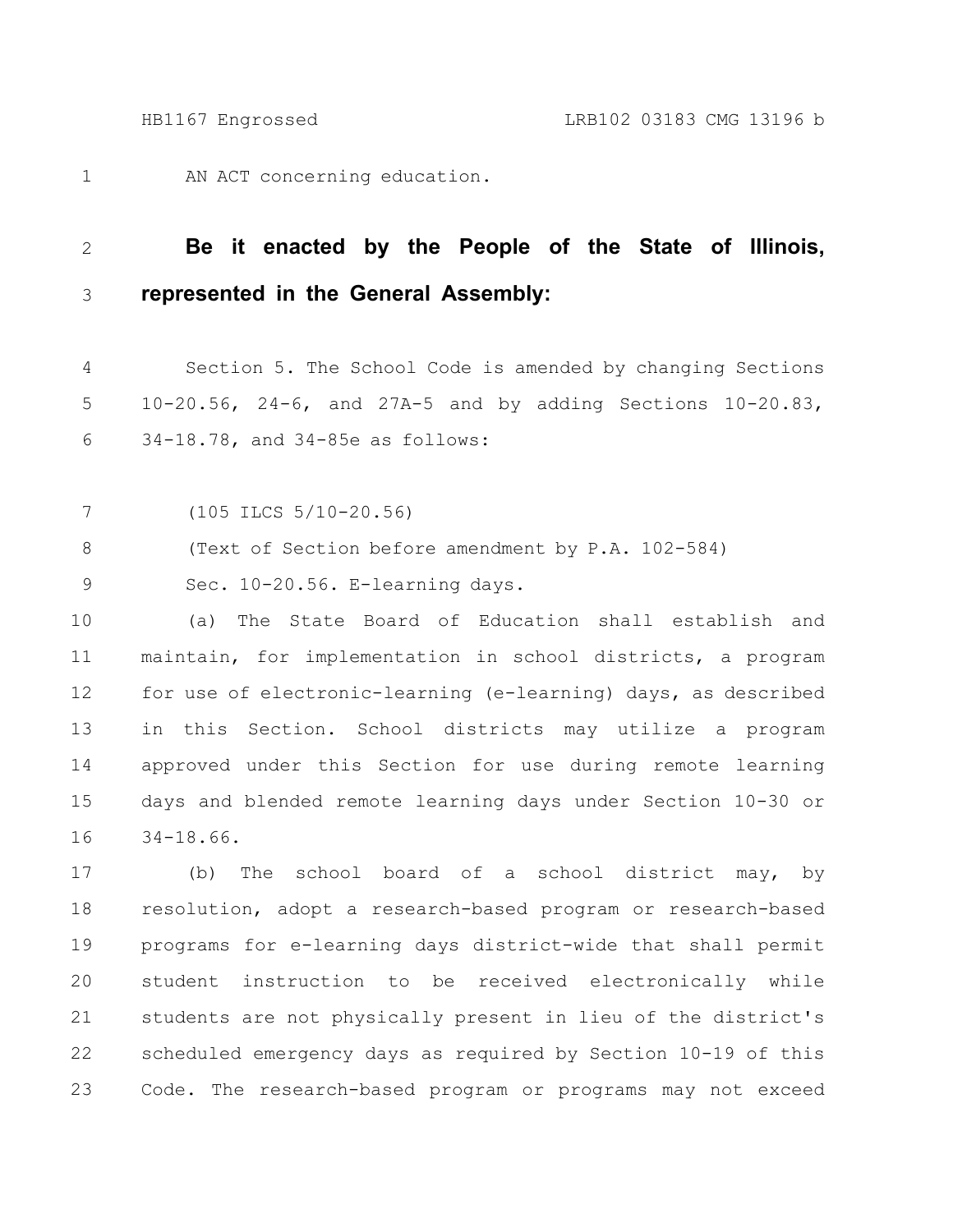HB1167 Engrossed - 2 - LRB102 03183 CMG 13196 b

the minimum number of emergency days in the approved school calendar and must be verified by the regional office of education or intermediate service center for the school district on or before September 1st annually to ensure access for all students. The regional office of education or intermediate service center shall ensure that the specific needs of all students are met, including special education students and English learners, and that all mandates are still met using the proposed research-based program. The e-learning program may utilize the Internet, telephones, texts, chat rooms, or other similar means of electronic communication for instruction and interaction between teachers and students that meet the needs of all learners. The e-learning program shall address the school district's responsibility to ensure that all teachers and staff who may be involved in the provision of e-learning have access to any and all hardware and software that may be required for the program. If a proposed program does not address this responsibility, the school district must propose an alternate program. 1 2 3 4 5 6 7 8 9 10 11 12 13 14 15 16 17 18 19

(c) Before its adoption by a school board, the school board must hold a public hearing on a school district's initial proposal for an e-learning program or for renewal of such a program, at a regular or special meeting of the school board, in which the terms of the proposal must be substantially presented and an opportunity for allowing public comments must be provided. Notice of such public hearing must 20 21 22 23 24 25 26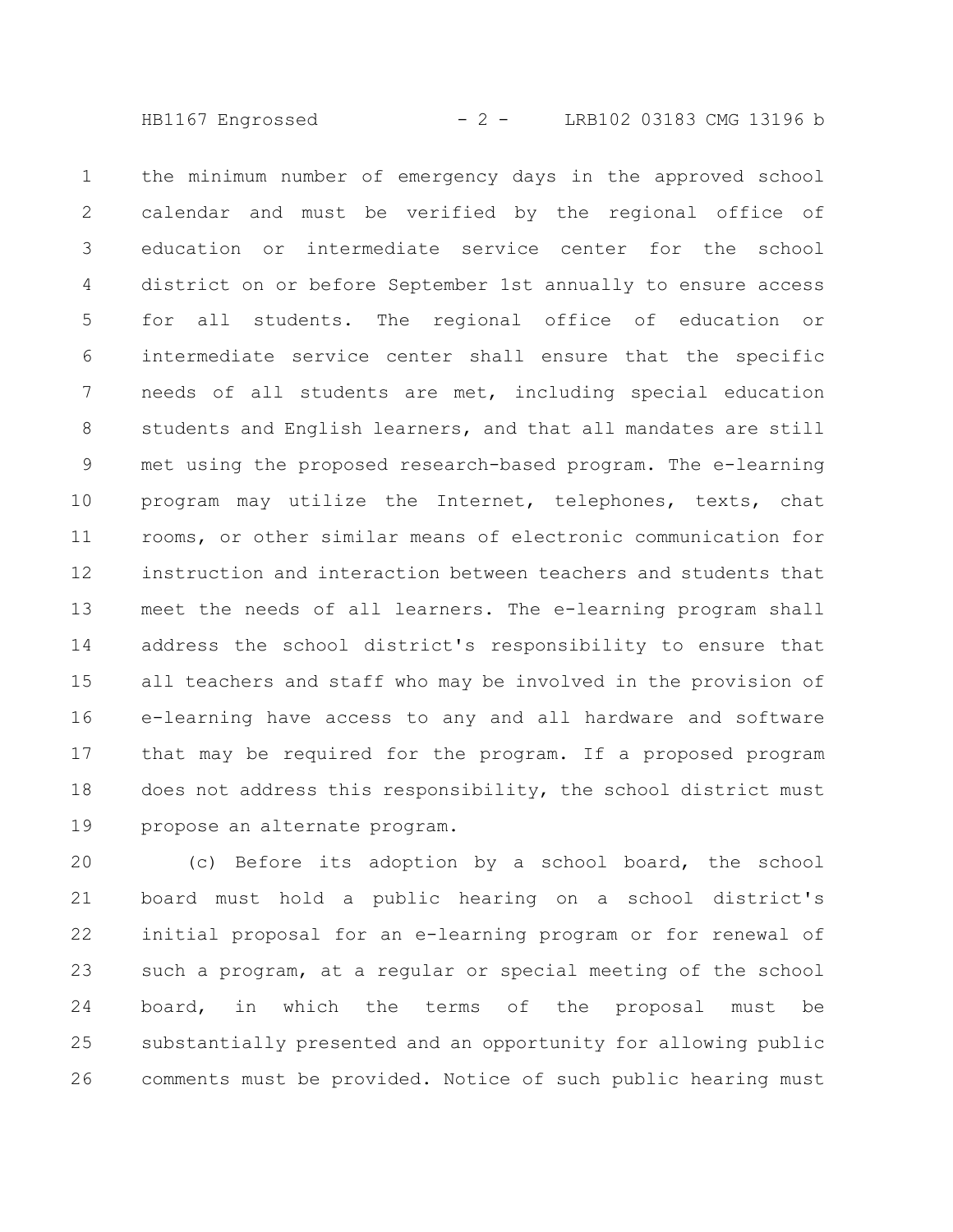HB1167 Engrossed - 3 - LRB102 03183 CMG 13196 b

be provided at least 10 days prior to the hearing by: 1

(1) publication in a newspaper of general circulation in the school district; 2 3

(2) written or electronic notice designed to reach the parents or guardians of all students enrolled in the school district; and 4 5 6

(3) written or electronic notice designed to reach any exclusive collective bargaining representatives of school district employees and all those employees not in a collective bargaining unit. 7 8 9 10

(d) The regional office of education or intermediate service center for the school district must timely verify that a proposal for an e-learning program has met the requirements specified in this Section and that the proposal contains provisions designed to reasonably and practicably accomplish the following: 11 12 13 14 15 16

(1) to ensure and verify at least 5 clock hours of instruction or school work, as required under Section 10-19.05, for each student participating in an e-learning day; 17 18 19 20

(2) to ensure access from home or other appropriate remote facility for all students participating, including computers, the Internet, and other forms of electronic communication that must be utilized in the proposed program; 21 22 23 24 25

26

(2.5) to ensure that non-electronic materials are made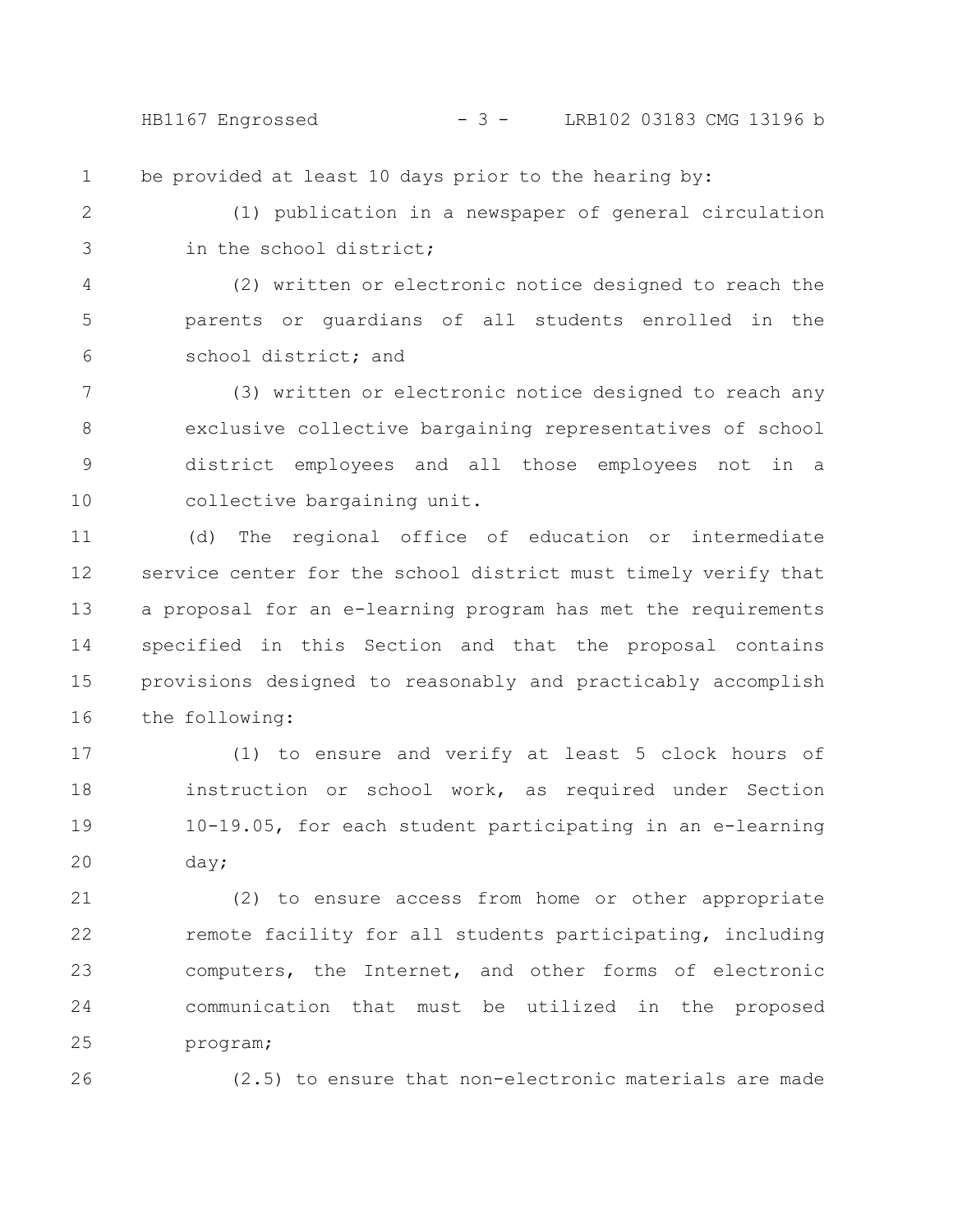HB1167 Engrossed - 4 - LRB102 03183 CMG 13196 b

available to students participating in the program who do not have access to the required technology or to participating teachers or students who are prevented from accessing the required technology; 1 2 3 4

(3) to ensure appropriate learning opportunities for students with special needs; 5 6

(4) to monitor and verify each student's electronic participation; 7 8

(5) to address the extent to which student participation is within the student's control as to the time, pace, and means of learning; 9 10 11

(6) to provide effective notice to students and their parents or guardians of the use of particular days for e-learning; 12 13 14

(7) to provide staff and students with adequate training for e-learning days' participation; 15 16

(8) to ensure an opportunity for any collective bargaining negotiations with representatives of the school district's employees that would be legally required, including all classifications of school district employees who are represented by collective bargaining agreements and who would be affected in the event of an e-learning day; 17 18 19 20 21 22 23

(9) to review and revise the program as implemented to address difficulties confronted; and 24 25

26

(10) to ensure that the protocol regarding general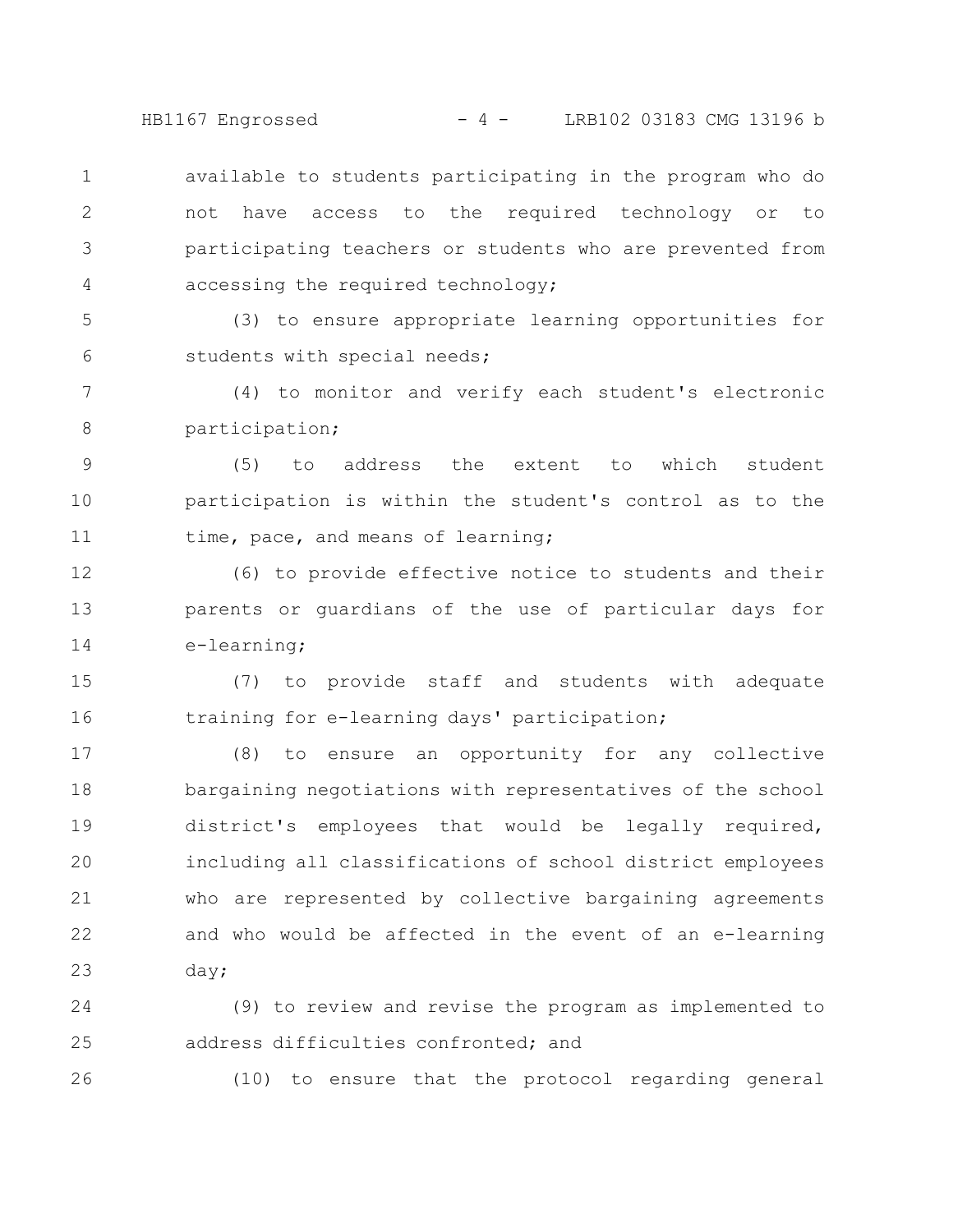HB1167 Engrossed - 5 - LRB102 03183 CMG 13196 b

expectations and responsibilities of the program is communicated to teachers, staff, and students at least 30 days prior to utilizing an e-learning day. 1 2 3

The school board's approval of a school district's initial e-learning program and renewal of the e-learning program shall be for a term of 3 years. 4 5 6

(d-10) A school district shall pay to its employees who provide educational support services to the district, including, but not limited to, custodial employees, building maintenance employees, transportation employees, food service providers, classroom assistants, or administrative staff, their daily, regular rate of pay and benefits rendered for any school closure or e-learning day if the closure precludes them from performing their regularly scheduled duties and the employee would have reported for work but for the closure, except this requirement does not apply if the day is rescheduled and the employee will be paid their daily, regular rate of pay and benefits for the rescheduled day when services are rendered. 7 8 9 10 11 12 13 14 15 16 17 18 19

(d-15) A school district shall make full payment that would have otherwise been paid to its contractors who provide educational support services to the district, including, but not limited to, custodial, building maintenance, transportation, food service providers, classroom assistants, or administrative staff, their daily, regular rate of pay and benefits rendered for any school closure or e-learning day if 20 21 22 23 24 25 26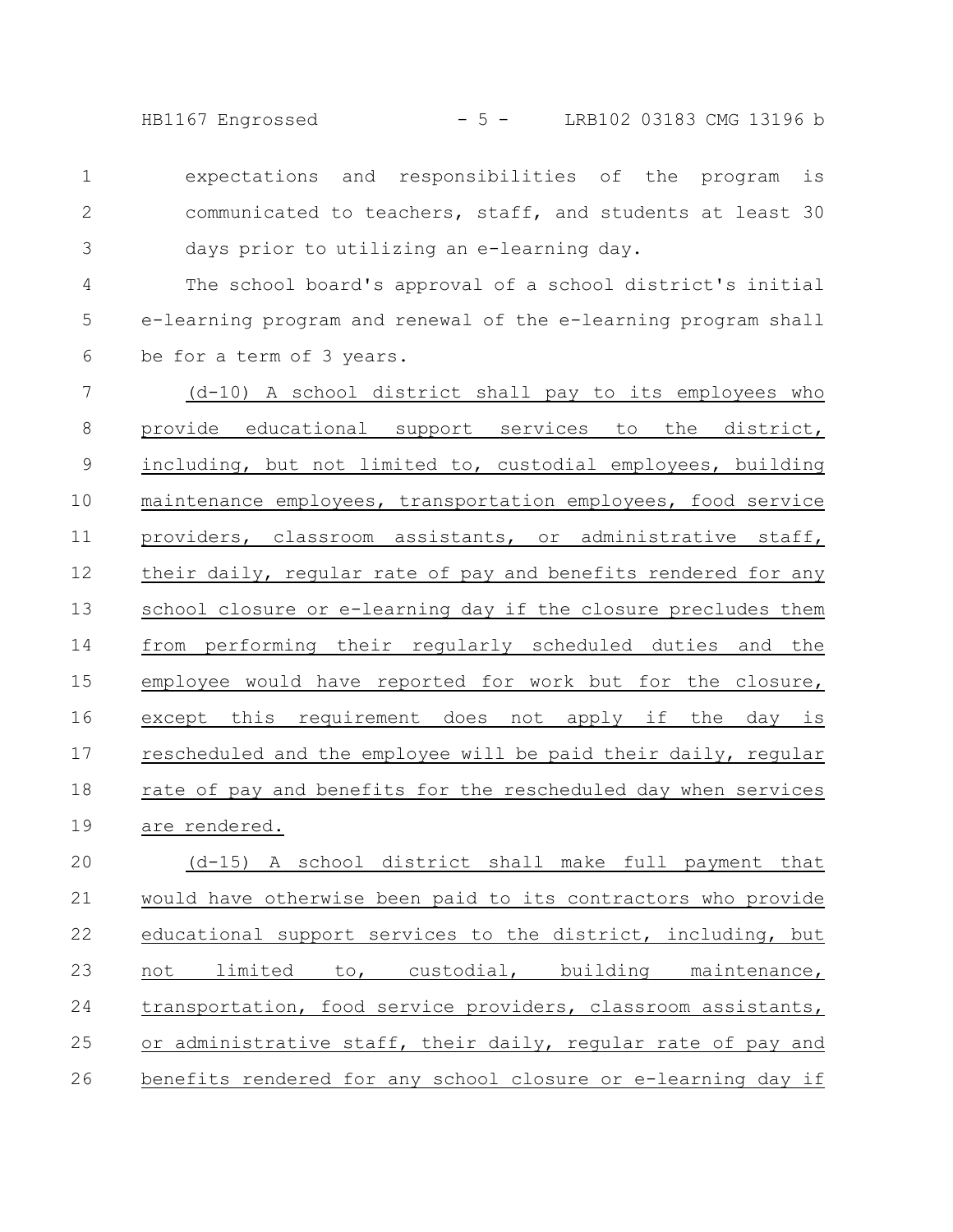HB1167 Engrossed - 6 - LRB102 03183 CMG 13196 b

| $\mathbf 1$    | any closure precludes them from performing their regularly         |
|----------------|--------------------------------------------------------------------|
| $\mathbf{2}$   | scheduled duties and employees would have reported for work        |
| $\mathfrak{Z}$ | but for the closure. The employees who provide the support         |
| $\overline{4}$ | services covered by such contracts shall be paid their daily       |
| $\mathsf S$    | bid package rates and benefits as defined by their local           |
| $6\,$          | operating agreements or collective bargaining agreements,          |
| $\overline{7}$ | except this requirement does not apply if the day is               |
| $8\,$          | rescheduled and the employee will be paid their daily, regular     |
| $\mathsf 9$    | rate of pay and benefits for the rescheduled day when services     |
| 10             | are rendered.                                                      |
| 11             | (d-20) A school district shall make full payment or                |
| 12             | reimbursement to an employee or contractor as specified in         |
| 13             | subsection (d-10) or (d-15) of this Section for any school         |
| 14             | closure or e-learning day in the 2021-2022 school year that        |
| 15             | occurred prior to the effective date of this amendatory Act of     |
| 16             | the 102nd General Assembly if the employee or contractor did       |
| 17             | not receive pay or was required to use earned paid time off,       |
| 18             | except this requirement does not apply if the day is               |
| 19             | rescheduled and the employee will be paid their daily, regular     |
| $20$           | rate of pay and benefits for the rescheduled day when services     |
| 21             | are rendered.                                                      |
| 22             | State Board of Education may adopt rules<br>(e)<br>The             |
| 23             | consistent with the provision of this Section.                     |
| 24             | (f) For purposes of subsections $(d-10)$ , $(d-15)$ , and $(d-20)$ |
| 25             | of this Section:                                                   |
| 26             | "Employee" means anyone employed by a school district on           |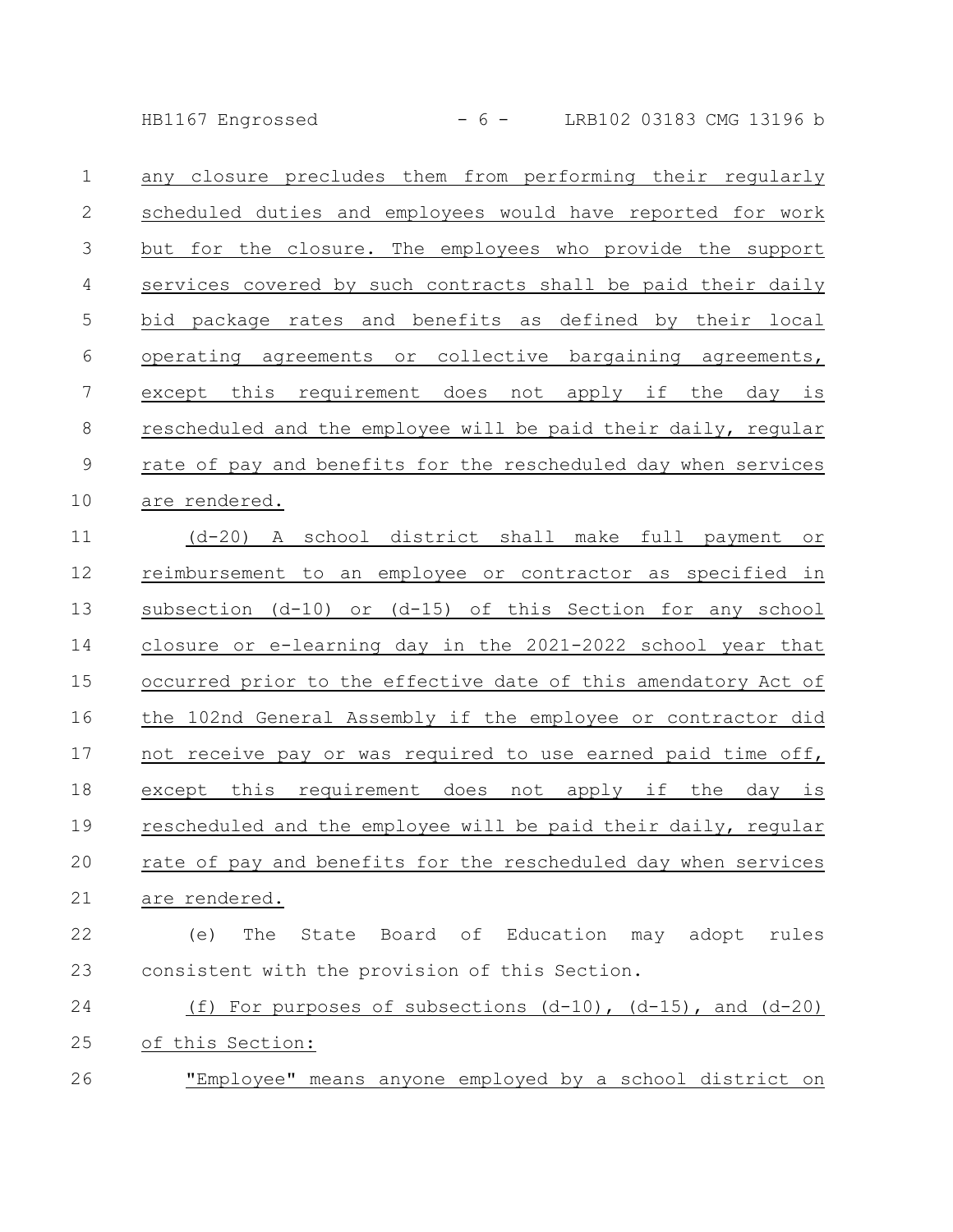or after the effective date of this amendatory Act of the 102nd General Assembly. "School district" includes charter schools established under Article 27A of this Code, but does not include the Department of Juvenile Justice School District. HB1167 Engrossed - 7 - LRB102 03183 CMG 13196 b

(Source: P.A. 100-760, eff. 8-10-18; 101-12, eff. 7-1-19; 101-643, eff. 6-18-20.) 6 7

(Text of Section after amendment by P.A. 102-584) 8

Sec. 10-20.56. E-learning days. 9

1

2

3

4

5

(a) The State Board of Education shall establish and maintain, for implementation in school districts, a program for use of electronic-learning (e-learning) days, as described in this Section. School districts may utilize a program approved under this Section for use during remote learning days and blended remote learning days under Section 10-30 or 34-18.66. 10 11 12 13 14 15 16

(b) The school board of a school district may, by resolution, adopt a research-based program or research-based programs for e-learning days district-wide that shall permit student instruction to be received electronically while students are not physically present in lieu of the district's scheduled emergency days as required by Section 10-19 of this Code or because a school was selected to be a polling place under Section 11-4.1 of the Election Code. The research-based program or programs may not exceed the minimum number of 17 18 19 20 21 22 23 24 25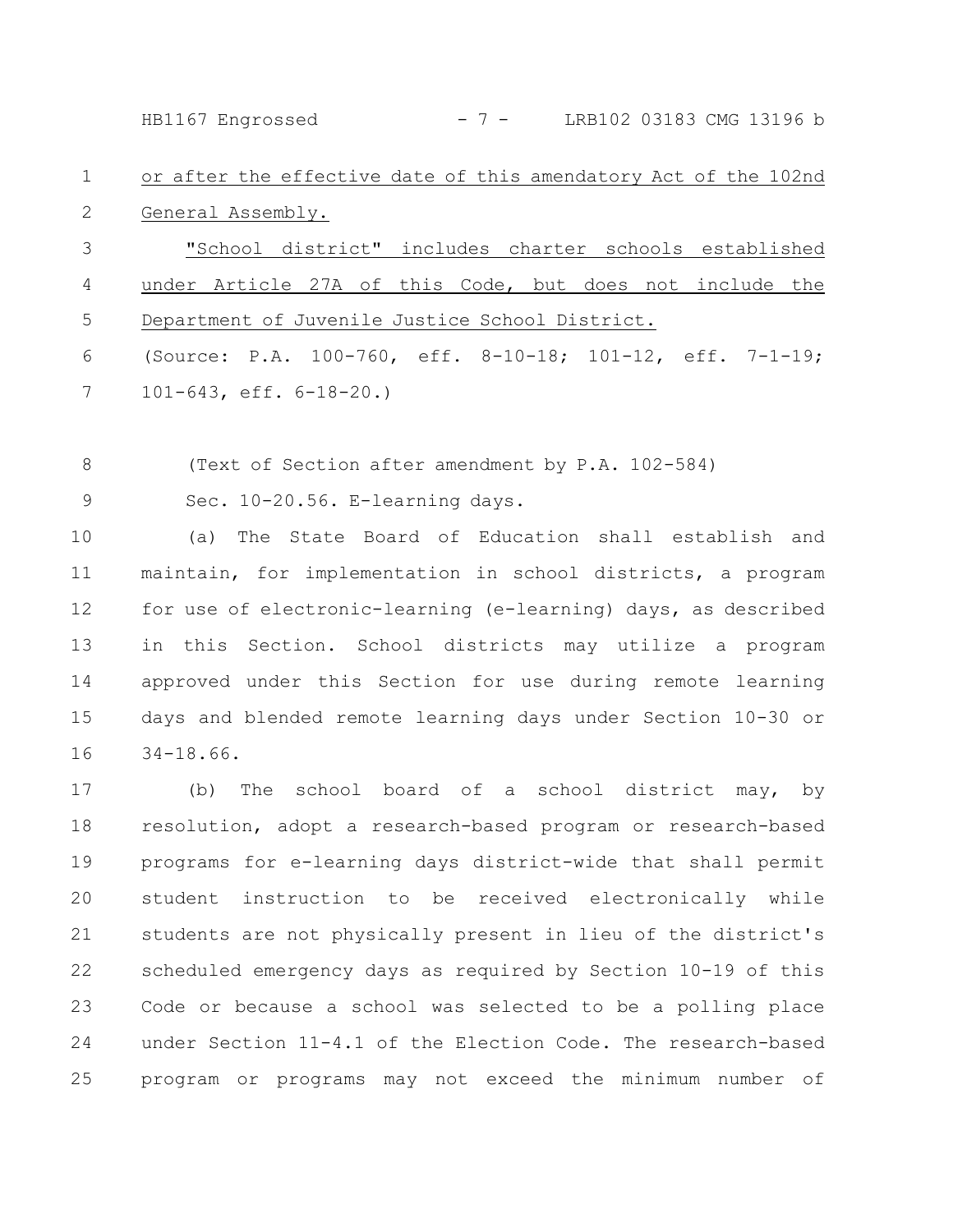HB1167 Engrossed - 8 - LRB102 03183 CMG 13196 b

emergency days in the approved school calendar and must be verified by the regional office of education or intermediate service center for the school district on or before September 1st annually to ensure access for all students. The regional office of education or intermediate service center shall ensure that the specific needs of all students are met, including special education students and English learners, and that all mandates are still met using the proposed research-based program. The e-learning program may utilize the Internet, telephones, texts, chat rooms, or other similar means of electronic communication for instruction and interaction between teachers and students that meet the needs of all learners. The e-learning program shall address the school district's responsibility to ensure that all teachers and staff who may be involved in the provision of e-learning have access to any and all hardware and software that may be required for the program. If a proposed program does not address this responsibility, the school district must propose an alternate program. 1 2 3 4 5 6 7 8 9 10 11 12 13 14 15 16 17 18 19

(c) Before its adoption by a school board, the school board must hold a public hearing on a school district's initial proposal for an e-learning program or for renewal of such a program, at a regular or special meeting of the school board, in which the terms of the proposal must be substantially presented and an opportunity for allowing public comments must be provided. Notice of such public hearing must 20 21 22 23 24 25 26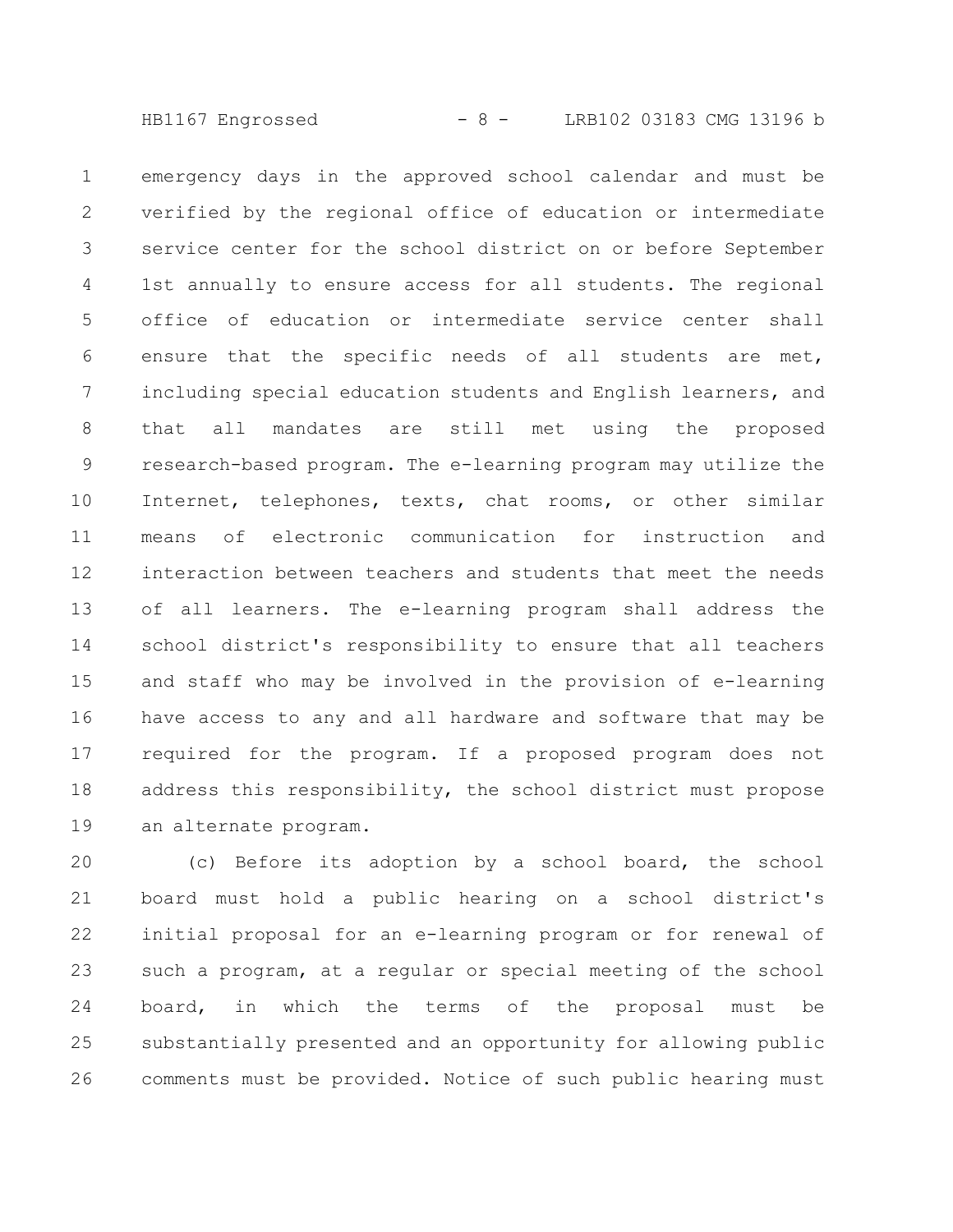HB1167 Engrossed - 9 - LRB102 03183 CMG 13196 b

be provided at least 10 days prior to the hearing by: 1

(1) publication in a newspaper of general circulation in the school district; 2 3

(2) written or electronic notice designed to reach the parents or guardians of all students enrolled in the school district; and 4 5 6

(3) written or electronic notice designed to reach any exclusive collective bargaining representatives of school district employees and all those employees not in a collective bargaining unit. 7 8 9 10

(d) The regional office of education or intermediate service center for the school district must timely verify that a proposal for an e-learning program has met the requirements specified in this Section and that the proposal contains provisions designed to reasonably and practicably accomplish the following: 11 12 13 14 15 16

(1) to ensure and verify at least 5 clock hours of instruction or school work, as required under Section 10-19.05, for each student participating in an e-learning day; 17 18 19 20

(2) to ensure access from home or other appropriate remote facility for all students participating, including computers, the Internet, and other forms of electronic communication that must be utilized in the proposed program; 21 22 23 24 25

26

(2.5) to ensure that non-electronic materials are made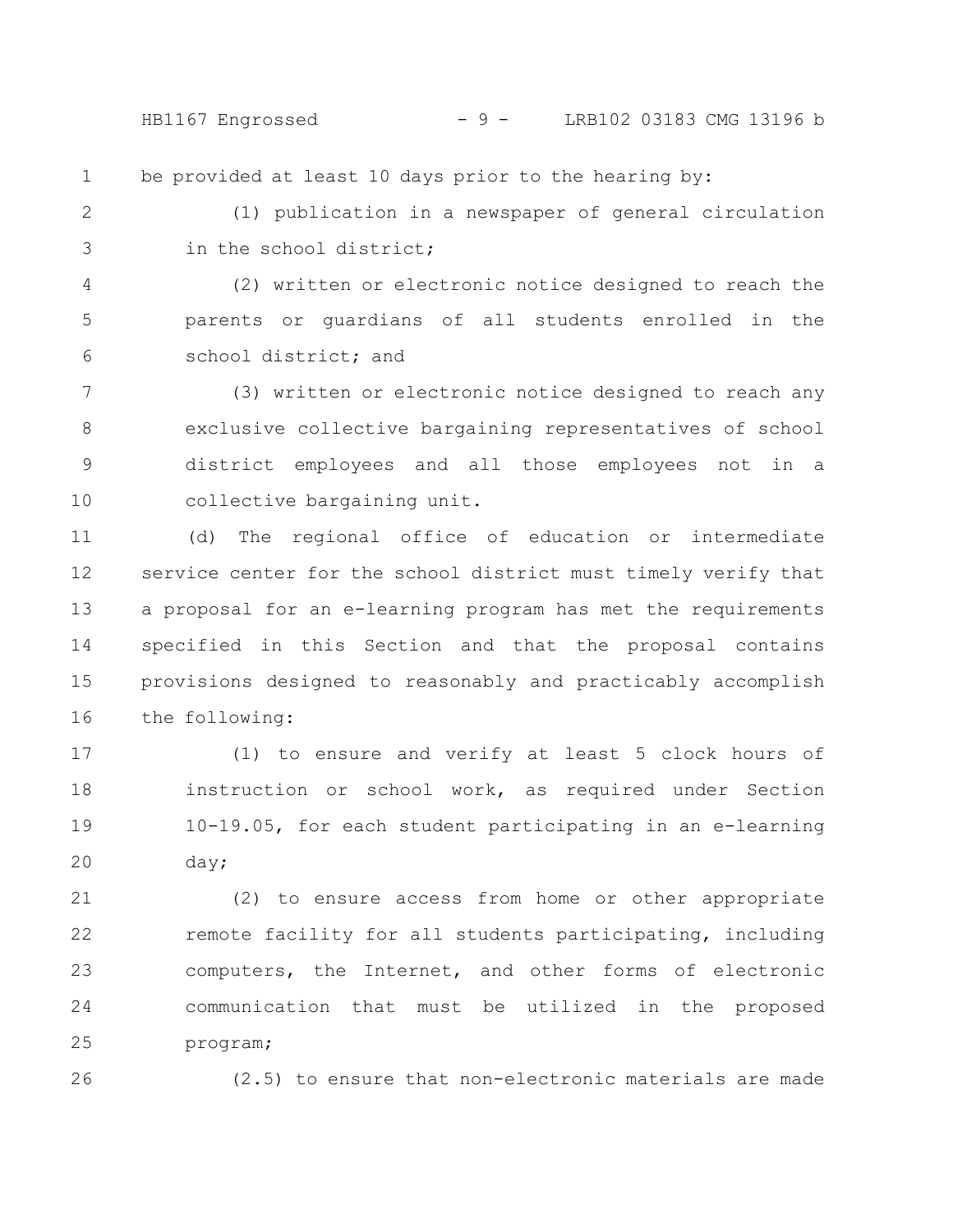HB1167 Engrossed - 10 - LRB102 03183 CMG 13196 b

available to students participating in the program who do not have access to the required technology or to participating teachers or students who are prevented from accessing the required technology; 1 2 3 4

(3) to ensure appropriate learning opportunities for students with special needs; 5 6

(4) to monitor and verify each student's electronic participation; 7 8

(5) to address the extent to which student participation is within the student's control as to the time, pace, and means of learning; 9 10 11

(6) to provide effective notice to students and their parents or guardians of the use of particular days for e-learning; 12 13 14

(7) to provide staff and students with adequate training for e-learning days' participation; 15 16

(8) to ensure an opportunity for any collective bargaining negotiations with representatives of the school district's employees that would be legally required, including all classifications of school district employees who are represented by collective bargaining agreements and who would be affected in the event of an e-learning day; 17 18 19 20 21 22 23

(9) to review and revise the program as implemented to address difficulties confronted; and 24 25

26

(10) to ensure that the protocol regarding general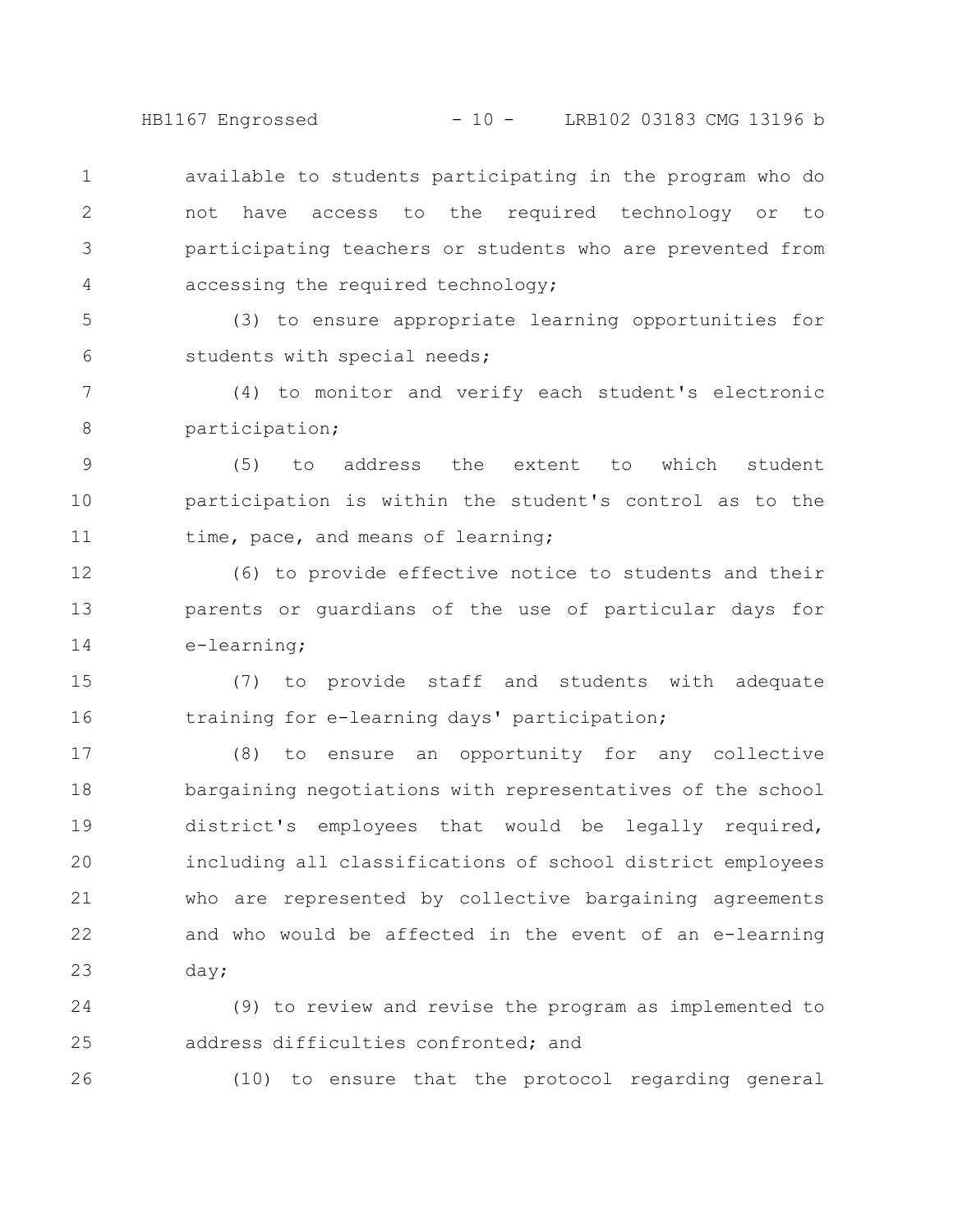HB1167 Engrossed - 11 - LRB102 03183 CMG 13196 b

expectations and responsibilities of the program is communicated to teachers, staff, and students at least 30 days prior to utilizing an e-learning day. 1 2 3

The school board's approval of a school district's initial e-learning program and renewal of the e-learning program shall be for a term of 3 years. 4 5 6

(d-5) A school district shall pay to its contractors who provide educational support services to the district, including, but not limited to, custodial, transportation, or food service providers, their daily, regular rate of pay or billings rendered for any e-learning day that is used because a school was selected to be a polling place under Section 11-4.1 of the Election Code, except that this requirement does not apply to contractors who are paid under contracts that are entered into, amended, or renewed on or after March 15, 2022 or to contracts that otherwise address compensation for such e-learning days. 7 8 9 10 11 12 13 14 15 16 17

(d-10) A school district shall pay to its employees who provide educational support services to the district, including, but not limited to, custodial employees, building maintenance employees, transportation employees, food service providers, classroom assistants, or administrative staff, their daily, regular rate of pay and benefits rendered for any school closure or e-learning day if the closure precludes them from performing their regularly scheduled duties and the employee would have reported for work but for the closure, 18 19 20 21 22 23 24 25 26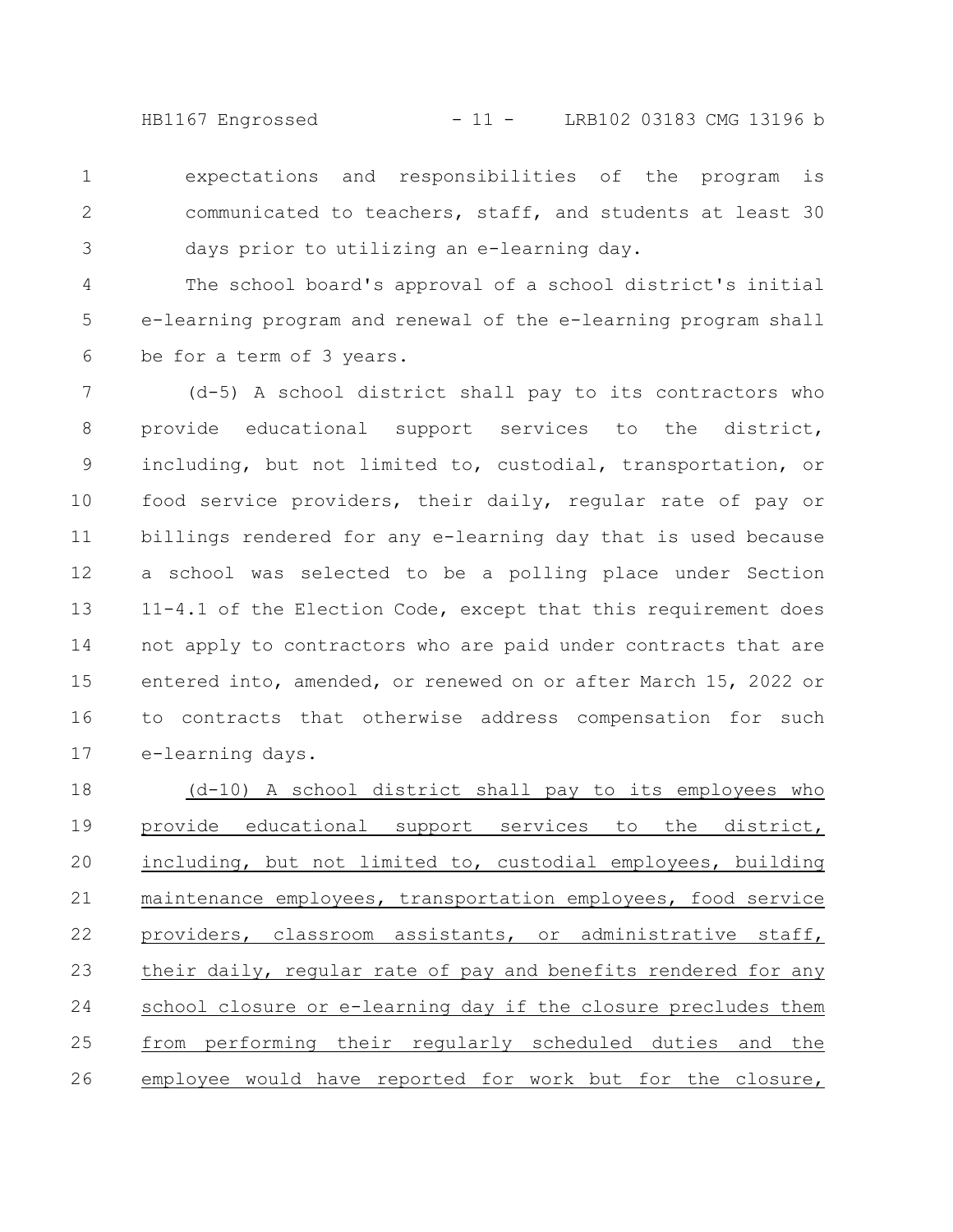HB1167 Engrossed - 12 - LRB102 03183 CMG 13196 b

except this requirement does not apply if the day is rescheduled and the employee will be paid their daily, regular rate of pay and benefits for the rescheduled day when services are rendered. (d-15) A school district shall make full payment that would have otherwise been paid to its contractors who provide educational support services to the district, including, but not limited to, custodial, building maintenance, transportation, food service providers, classroom assistants, or administrative staff, their daily, regular rate of pay and benefits rendered for any school closure or e-learning day if any closure precludes them from performing their regularly scheduled duties and employees would have reported for work but for the closure. The employees who provide the support services covered by such contracts shall be paid their daily bid package rates and benefits as defined by their local operating agreements or collective bargaining agreements, except this requirement does not apply if the day is rescheduled and the employee will be paid their daily, regular rate of pay and benefits for the rescheduled day when services are rendered. (d-20) A school district shall make full payment or reimbursement to an employee or contractor as specified in 1 2 3 4 5 6 7 8 9 10 11 12 13 14 15 16 17 18 19 20 21 22 23

subsection (d-10) or (d-15) of this Section for any school closure or e-learning day in the 2021-2022 school year that occurred prior to the effective date of this amendatory Act of 24 25 26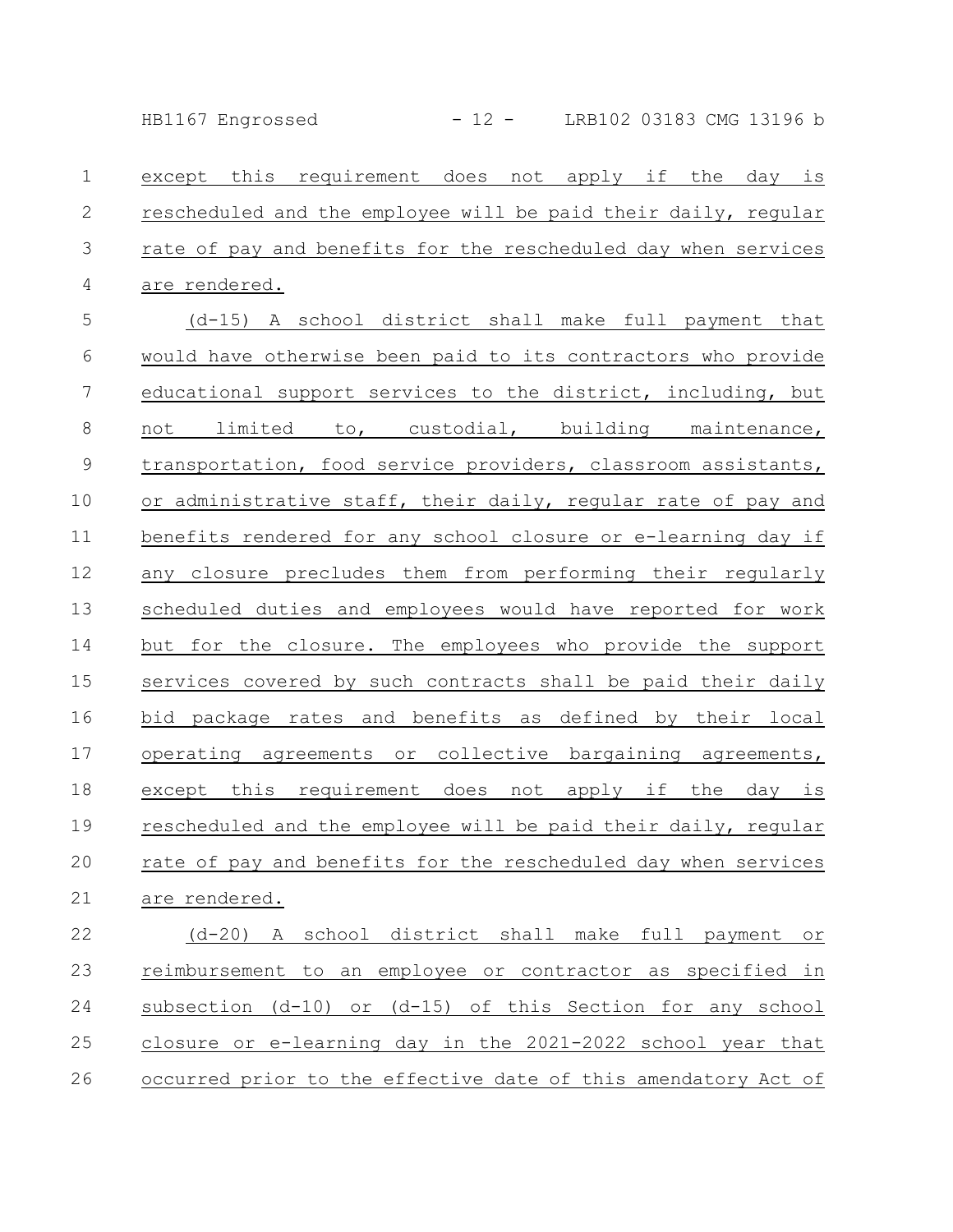|                | $-13 -$ LRB102 03183 CMG 13196 b<br>HB1167 Engrossed               |
|----------------|--------------------------------------------------------------------|
| $\mathbf 1$    | the 102nd General Assembly if the employee or contractor did       |
| $\mathbf{2}$   | not receive pay or was required to use earned paid time off,       |
| 3              | except this requirement does not apply if the day is               |
| $\overline{4}$ | rescheduled and the employee will be paid their daily, regular     |
| 5              | rate of pay and benefits for the rescheduled day when services     |
| 6              | are rendered.                                                      |
| 7              | State Board of Education may adopt rules<br>The<br>(e)             |
| 8              | consistent with the provision of this Section.                     |
| $\overline{9}$ | (f) For purposes of subsections $(d-10)$ , $(d-15)$ , and $(d-20)$ |
| 10             | of this Section:                                                   |
| 11             | "Employee" means anyone employed by a school district on           |
| 12             | or after the effective date of this amendatory Act of the 102nd    |
| 13             | General Assembly.                                                  |
| 14             | "School district" includes charter schools established             |
| 15             | under Article 27A of this Code, but does not include the           |
| 16             | Department of Juvenile Justice School District.                    |
| 17             | (Source: P.A. 101-12, eff. 7-1-19; 101-643, eff. 6-18-20;          |
| 18             | $102 - 584$ , eff. $6 - 1 - 22$ .)                                 |
| 19             | (105 ILCS 5/10-20.83 new)                                          |
| 20             | Sec. 10-20.83. COVID-19 paid administrative leave.                 |
| 21             | (a) In this Section:                                               |
| 22             | "Employee" means a person employed by a school district on         |
| 23             | or after the effective date of this amendatory Act of the 102nd    |
| 24             | General Assembly.                                                  |
| 25             | "Fully vaccinated against COVID-19" means:                         |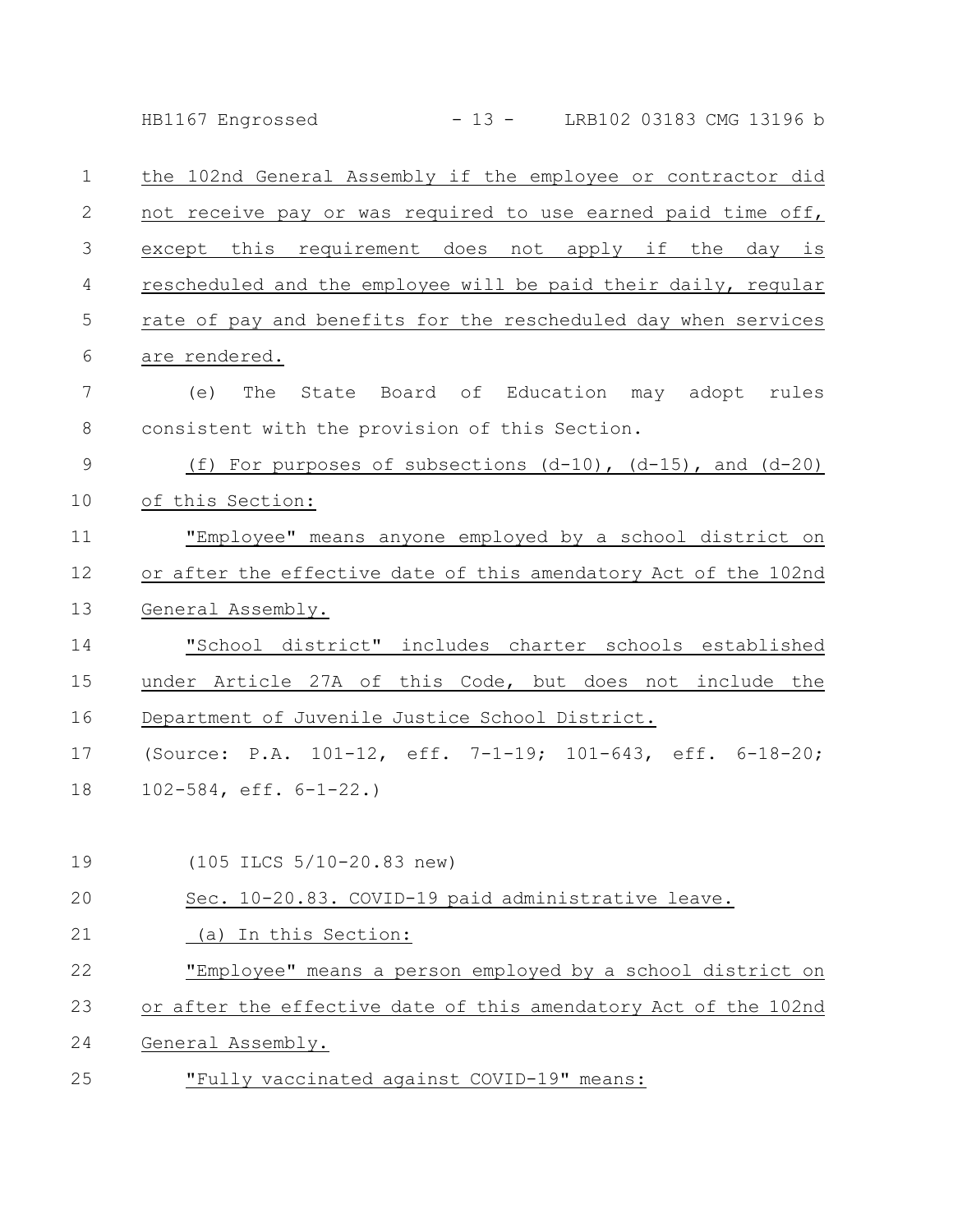HB1167 Engrossed - 14 - LRB102 03183 CMG 13196 b

| 1              | (1) 2 weeks after receiving the second dose in a               |
|----------------|----------------------------------------------------------------|
| $\mathbf{2}$   | 2-dose series of a COVID-19 vaccine authorized for             |
| 3              | emergency use, licensed, or otherwise approved by the          |
| $\overline{4}$ | United States Food and Drug Administration; or                 |
| 5              | 2 weeks after receiving a single dose of a<br>(2)              |
| 6              | COVID-19 vaccine authorized for emergency use, licensed,       |
| 7              | or otherwise approved by the United States Food and Drug       |
| 8              | Administration.                                                |
| $\mathsf 9$    | "Fully vaccinated against COVID-19" also includes any          |
| 10             | recommended booster doses for which the individual is eligible |
| 11             | upon the adoption by the Department of Public Health of any    |
| 12             | changes made by the Centers for Disease Control and Prevention |
| 13             | of the United States Department of Health and Human Services   |
| 14             | to the definition of "fully vaccinated against COVID-19" to    |
| 15             | include any such booster doses. For purposes of this Section,  |
| 16             | individuals who are eligible for a booster dose but have not   |
| 17             | received a booster dose by 5 weeks after the Department of     |
| 18             | Public Health adopts a revised definition of "fully vaccinated |
| 19             | against COVID-19" are not considered fully vaccinated for      |
| 20             | determining eligibility for future paid administrative leave   |
| 21             | pursuant to this Section.                                      |
| 22             | "School district" includes charter schools established         |
| 23             | under Article 27A of this Code, but does not include the       |
| 24             | Department of Juvenile Justice School District.                |
| 25             | (b) During any time when the Governor has declared a           |
| 26             | disaster due to a public health emergency pursuant to Section  |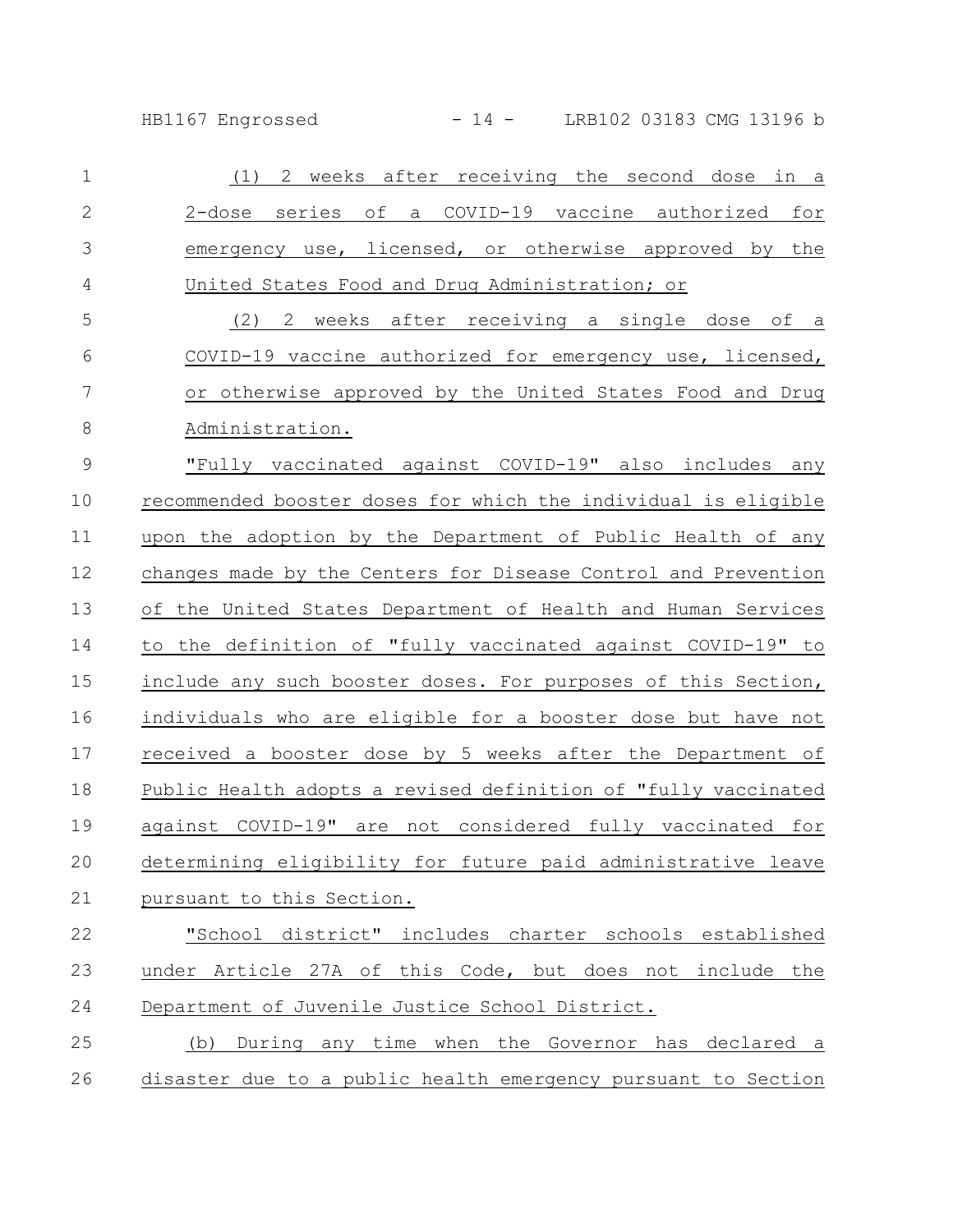HB1167 Engrossed - 15 - LRB102 03183 CMG 13196 b

| $\mathbf{1}$   | 7 of the Illinois Emergency Management Agency Act and a school  |
|----------------|-----------------------------------------------------------------|
| $\mathbf{2}$   | district, the State or any of its agencies, or a local public   |
| $\mathfrak{Z}$ | health department has issued quidance, mandates, or rules       |
| 4              | related to COVID-19 that restrict an employee of the school     |
| 5              | district from being on school district property because the     |
| 6              | employee (i) has a confirmed positive COVID-19 diagnosis via a  |
| 7              | molecular amplification diagnostic test, such as a polymerase   |
| $\,8\,$        | chain reaction (PCR) test for COVID-19, (ii) has a probable     |
| $\mathsf 9$    | COVID-19 diagnosis via an antigen diagnostic test, (iii) has    |
| 10             | been in close contact with a person who had a confirmed case of |
| 11             | COVID-19 and is required to be excluded from the school, or     |
| 12             | (iv) is required by the school or school district policy to be  |
| 13             | excluded from school district property due to COVID-19          |
| 14             | symptoms, the employee of the school district shall receive as  |
| 15             | many days of administrative leave as required to abide by the   |
| 16             | public health quidance, mandates, and requirements issued by    |
| 17             | the Department of Public Health, unless a longer period of      |
| 18             | paid administrative leave has been negotiated with the          |
| 19             | exclusive bargaining representative if any. Such leave shall    |
| 20             | be provided to an employee for any days for which the employee  |
| 21             | was required to be excluded from school property prior to the   |
| 22             | effective date of this amendatory Act of the 102nd General      |
| 23             | Assembly, provided that the employee receives all doses         |
| 24             | required to meet the definition of "fully vaccinated against    |
| 25             | COVID-19" under this Section no later than 5 weeks after the    |
| 26             | effective date of this amendatory Act of the 102nd General      |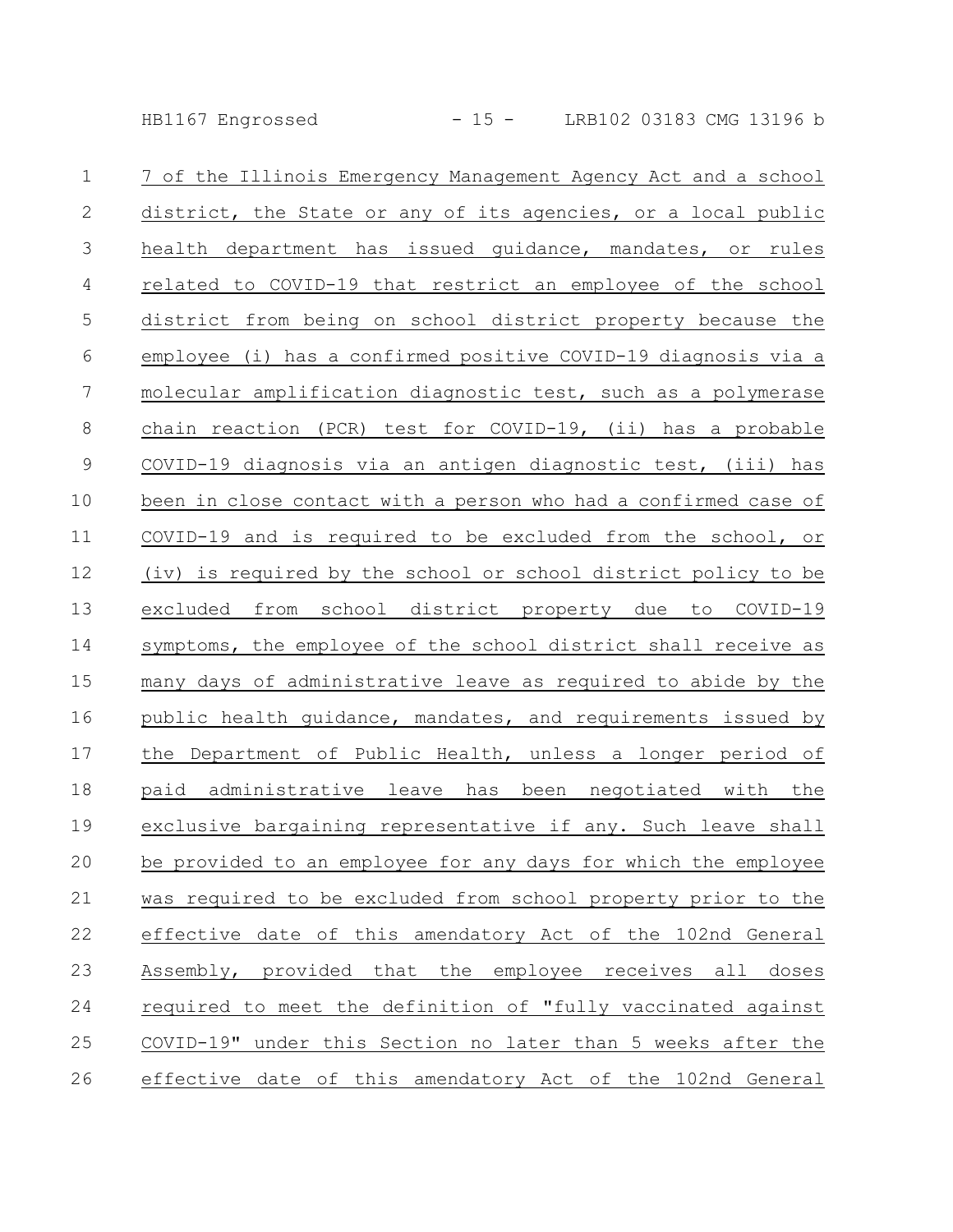HB1167 Engrossed - 16 - LRB102 03183 CMG 13196 b

Assembly. 1

| $\mathbf{2}$  | (c) An employee of a school district shall receive paid         |
|---------------|-----------------------------------------------------------------|
| 3             | administrative leave pursuant to subsection (b) of this         |
| 4             | Section, unless a longer period of paid administrative leave    |
| 5             | has been negotiated with the exclusive bargaining               |
| 6             | representative if any, to care for a child of the employee if   |
| 7             | the child is unable to attend elementary or secondary school    |
| 8             | because the child has:                                          |
| $\mathcal{G}$ | a confirmed positive COVID-19 diagnosis via a<br>(1)            |
| 10            | molecular amplification diagnostic test, such as<br>$\alpha$    |
| 11            | polymerase chain reaction (PCR) test for COVID-19;              |
| 12            | a probable COVID-19 diagnosis via an antigen<br>(2)             |
| 13            | diagnostic test;                                                |
| 14            | been in close contact with a person who has a<br>(3)            |
| 15            | confirmed case of COVID-19 and is required to be excluded       |
| 16            | from school; or                                                 |
| 17            | been required by the school or school district<br>(4)           |
| 18            | policy to be excluded from school district property due to      |
| 19            | COVID-19 symptoms.                                              |
| 20            | Such leave shall be provided to an employee for any days needed |
| 21            | to care for a child of the employee prior to the effective date |
| 22            | of this amendatory Act of the 102nd General Assembly, provided  |
| 23            | that the employee receives the doses required to meet the       |
| 24            | definition of "fully vaccinated against COVID-19" under this    |
| 25            | Section no later than 5 weeks after the effective date of this  |
| 26            | amendatory Act of the 102nd General Assembly.                   |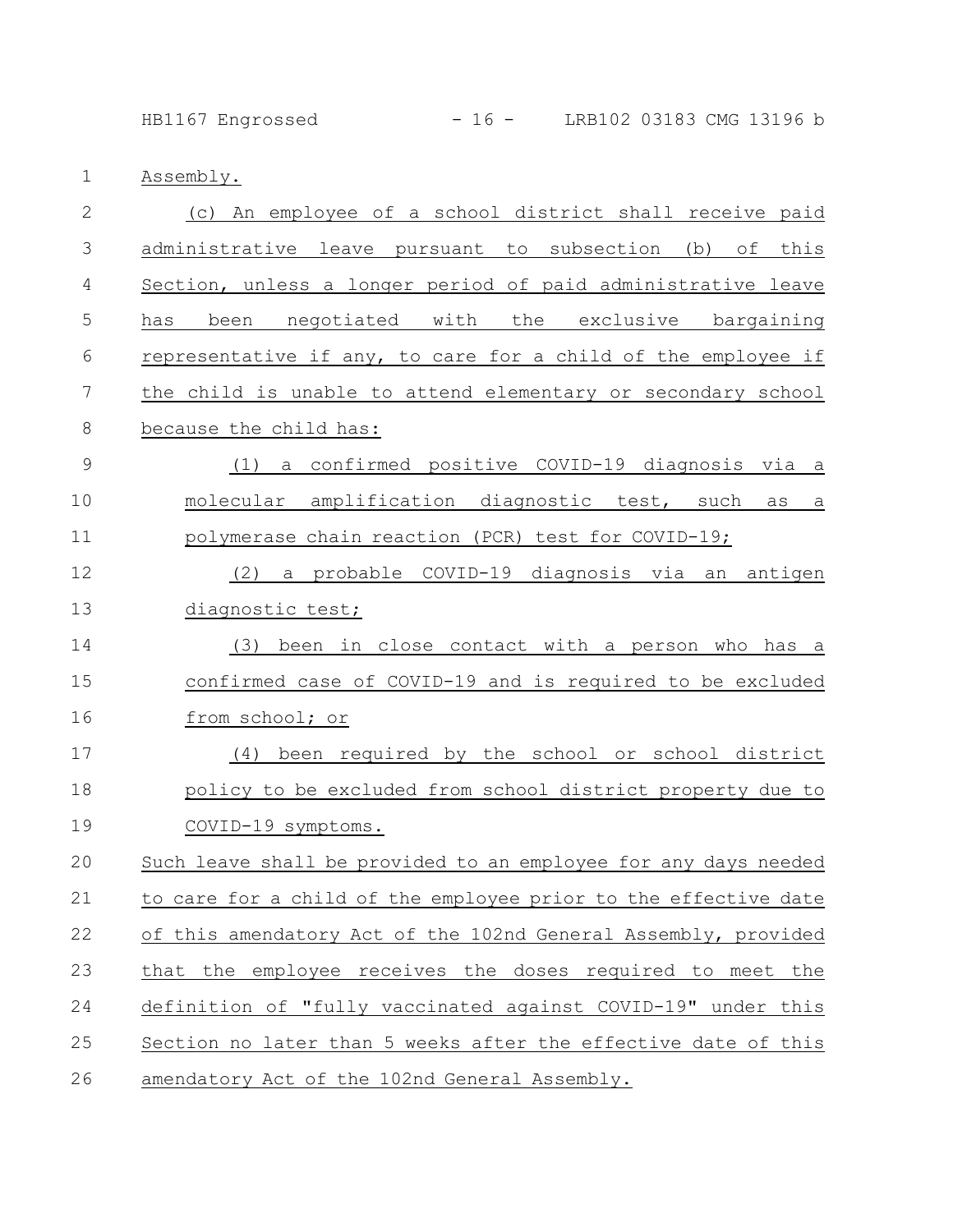HB1167 Engrossed - 17 - LRB102 03183 CMG 13196 b

| 1             | An employee of a school district who is on paid<br>(d)         |
|---------------|----------------------------------------------------------------|
| $\mathbf{2}$  | administrative leave pursuant to this Section must provide all |
| 3             | documentation requested by the school board.                   |
| 4             | An employee of a school district who is on paid<br>(e)         |
| 5             | administrative leave pursuant to this Section shall receive    |
| 6             | the employee's regular rate of pay. The use<br>of a paid       |
| 7             | administrative leave day or days by an employee pursuant to    |
| 8             | this Section may not diminish any other leave or benefits of   |
| $\mathcal{G}$ | the employee.                                                  |
| 10            | (f) An employee of a school district may not accrue paid       |
| 11            | administrative leave pursuant to this Section.                 |
| 12            | (q) For an employee of a school district to be eligible to     |
| 13            | receive paid administrative leave pursuant to this Section,    |
| 14            | the employee must:                                             |
| 15            | have received all required doses to be fully<br>(1)            |
| 16            | vaccinated against COVID-19, as defined in this Section;       |
| 17            | and                                                            |
| 18            | (2)<br>participate in the COVID-19 testing<br>program          |
| 19            | adopted by the school district to the extent such a            |
| 20            | testing program requires participation by individuals who      |
| 21            | are fully vaccinated against COVID-19.                         |
| 22            | (h) Nothing in this Section is intended to affect any          |
| 23            | right or remedy under federal law.                             |
| 24            | (i) No paid administrative leave awarded to or used by a       |
| 25            | fully vaccinated employee prior to the Department of Public    |
| 26            | Health's adoption of a revised definition of the term "fully   |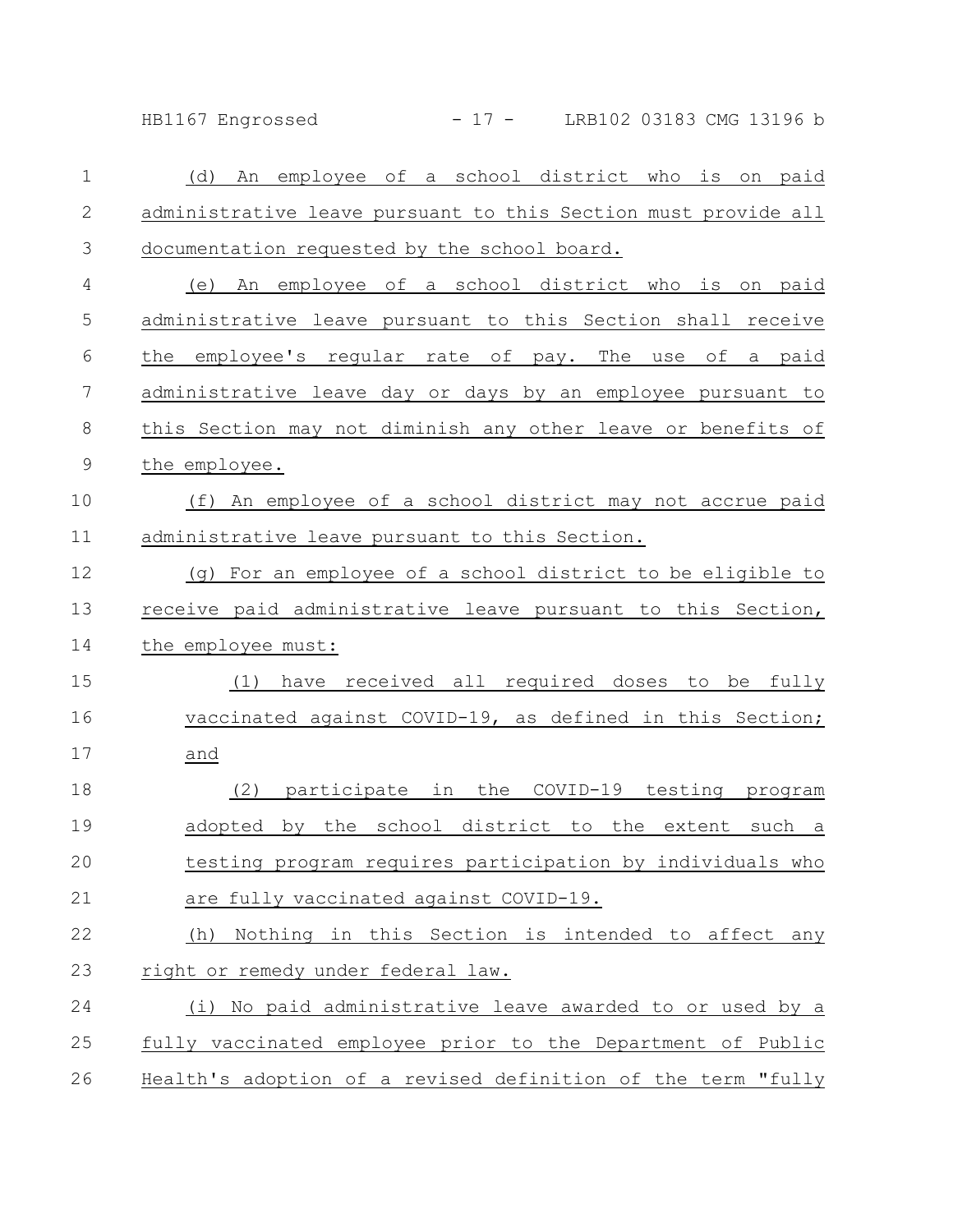HB1167 Engrossed - 18 - LRB102 03183 CMG 13196 b

vaccinated against COVID-19" may be rescinded on the basis that the employee no longer meets the definition of "fully vaccinated against COVID-19" based on the revised definition. 1 2 3

(105 ILCS 5/24-6) 4

Sec. 24-6. Sick leave. The school boards of all school districts, including special charter districts, but not including school districts in municipalities of 500,000 or more, shall grant their full-time teachers, and also shall grant such of their other employees as are eligible to participate in the Illinois Municipal Retirement Fund under the "600-Hour Standard" established, or under such other eligibility participation standard as may from time to time be established, by rules and regulations now or hereafter promulgated by the Board of that Fund under Section 7-198 of the Illinois Pension Code, as now or hereafter amended, sick leave provisions not less in amount than 10 days at full pay in each school year. If any such teacher or employee does not use the full amount of annual leave thus allowed, the unused amount shall be allowed to accumulate to a minimum available leave of 180 days at full pay, including the leave of the current year. Sick leave shall be interpreted to mean personal illness, quarantine at home, or serious illness or death in the immediate family or household. The school board may require a certificate from a physician licensed in Illinois to practice medicine and surgery in all its branches, a 5 6 7 8 9 10 11 12 13 14 15 16 17 18 19 20 21 22 23 24 25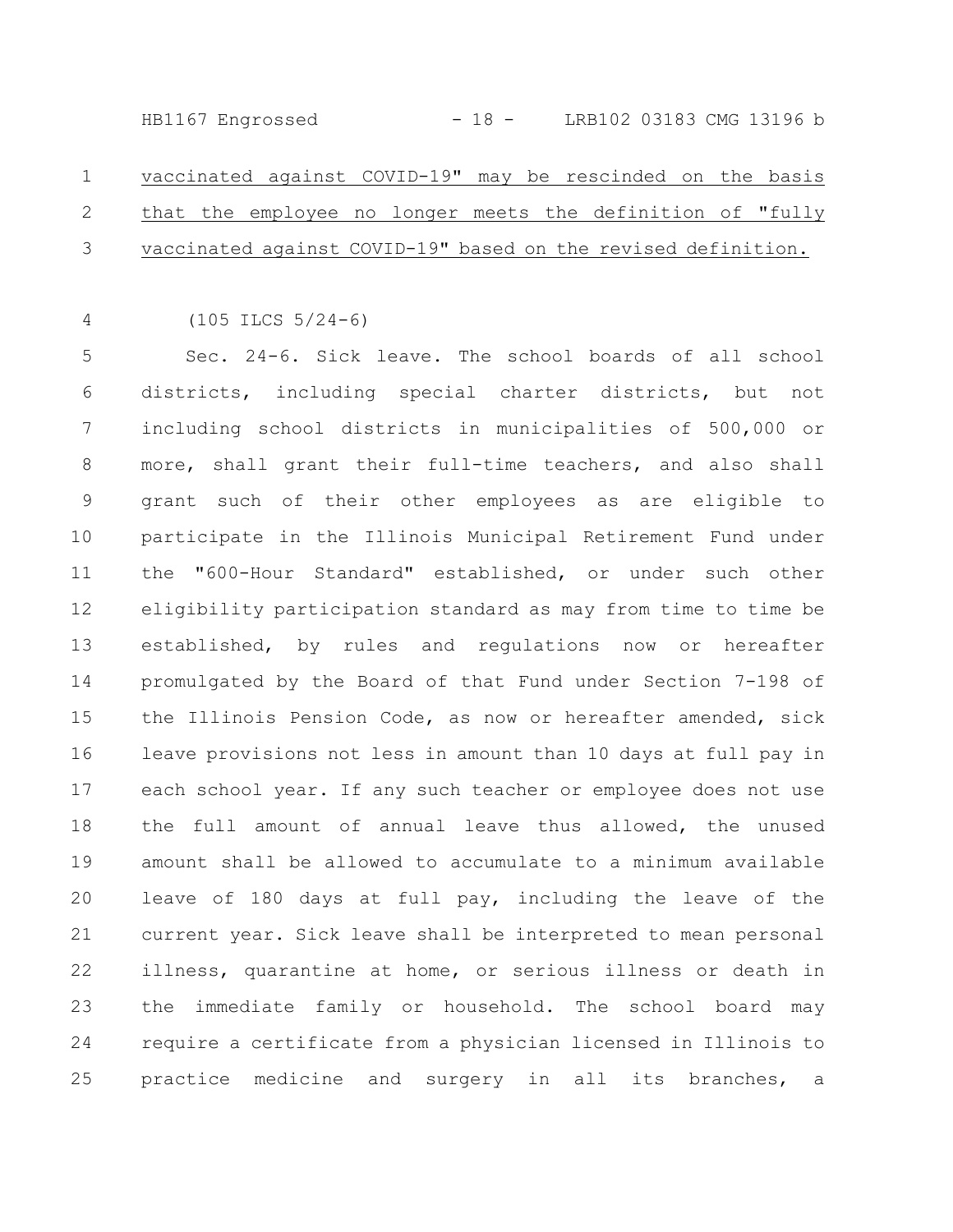HB1167 Engrossed - 19 - LRB102 03183 CMG 13196 b

chiropractic physician licensed under the Medical Practice Act of 1987, a licensed advanced practice registered nurse, a licensed physician assistant, or, if the treatment is by prayer or spiritual means, a spiritual adviser or practitioner of the teacher's or employee's faith as a basis for pay during leave after an absence of 3 days for personal illness or as the school board may deem necessary in other cases. If the school board does require a certificate as a basis for pay during leave of less than 3 days for personal illness, the school board shall pay, from school funds, the expenses incurred by the teachers or other employees in obtaining the certificate. 1 2 3 4 5 6 7 8 9 10 11

Sick leave shall also be interpreted to mean birth, adoption, placement for adoption, and the acceptance of a child in need of foster care. Teachers and other employees to which this Section applies are entitled to use up to 30 days of paid sick leave because of the birth of a child that is not dependent on the need to recover from childbirth. Paid sick leave because of the birth of a child may be used absent medical certification for up to 30 working school days, which days may be used at any time within the 12-month period following the birth of the child. The use of up to 30 working school days of paid sick leave because of the birth of a child may not be diminished as a result of any intervening period of nonworking days or school not being in session, such as for summer, winter, or spring break or holidays, that may occur during the use of the paid sick leave. For paid sick leave for 12 13 14 15 16 17 18 19 20 21 22 23 24 25 26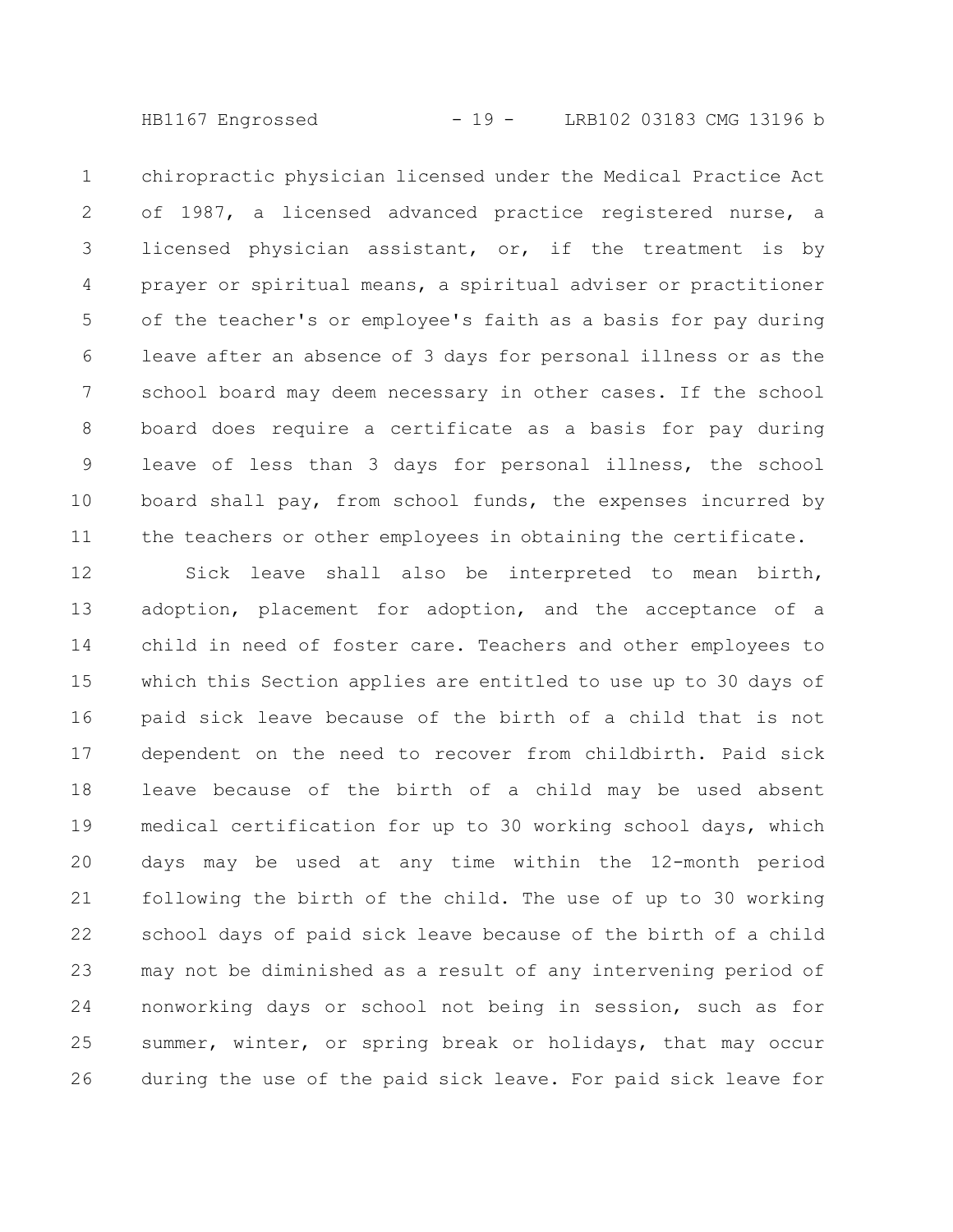HB1167 Engrossed - 20 - LRB102 03183 CMG 13196 b

adoption, placement for adoption, or the acceptance of a child in need of foster care, the school board may require that the teacher or other employee to which this Section applies provide evidence that the formal adoption process or the formal foster care process is underway, and such sick leave is limited to 30 days unless a longer leave has been negotiated with the exclusive bargaining representative. Paid sick leave for adoption, placement for adoption, or the acceptance of a child in need of foster care need not be used consecutively once the formal adoption process or the formal foster care process is underway, and such sick leave may be used for reasons related to the formal adoption process or the formal foster care process prior to taking custody of the child or accepting the child in need of foster care, in addition to using such sick leave upon taking custody of the child or accepting the child in need of foster care. 1 2 3 4 5 6 7 8 9 10 11 12 13 14 15 16

If, by reason of any change in the boundaries of school districts, or by reason of the creation of a new school district, the employment of a teacher is transferred to a new or different board, the accumulated sick leave of such teacher is not thereby lost, but is transferred to such new or different district. 17 18 19 20 21 22

Any sick leave used by a teacher or employee during the 2021-2022 school year shall be returned to a teacher or employee who receives all doses required to be fully vaccinated against COVID-19, as defined in Section 10-20.83 of 23 24 25 26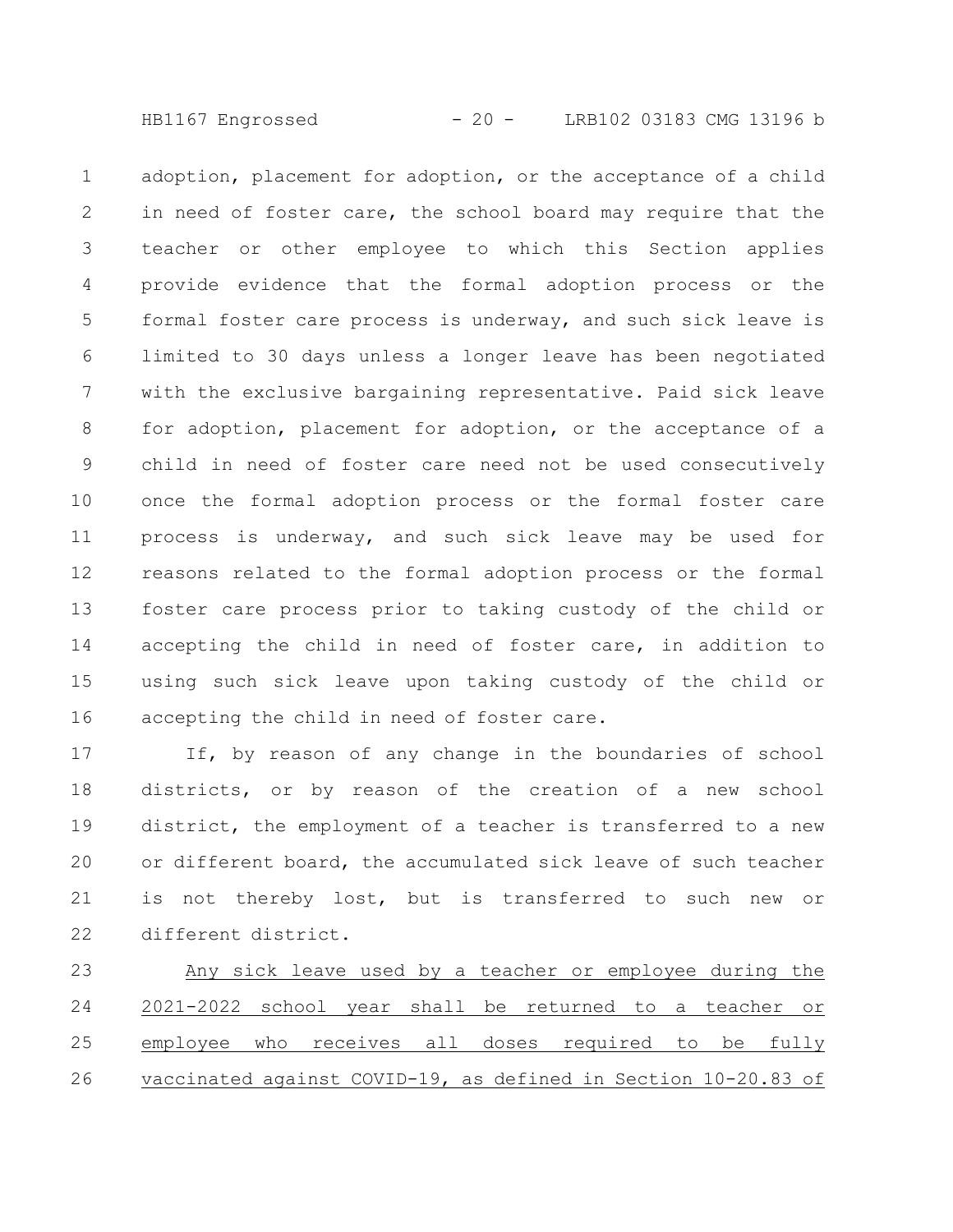HB1167 Engrossed - 21 - LRB102 03183 CMG 13196 b

1 this Code, if:

| $\mathbf{2}$  | (1) the sick leave was taken because the teacher or        |
|---------------|------------------------------------------------------------|
| 3             | employee was restricted from being on school district      |
| 4             | property because the teacher or employee:                  |
| 5             | had a confirmed positive COVID-19 diagnosis<br>(A)         |
| 6             | via a molecular amplification diagnostic test, such as     |
| 7             | a polymerase chain reaction (PCR) test for COVID-19;       |
| $8\,$         | had a probable COVID-19 diagnosis via an<br>(B)            |
| $\mathcal{G}$ | antigen diagnostic test;                                   |
| 10            | (C) was in close contact with a person who had a           |
| 11            | confirmed case of COVID-19 and was required to be          |
| 12            | excluded from school; or                                   |
| 13            | (D) was required by the school or school district          |
| 14            | policy to be excluded from school district property        |
| 15            | due to COVID-19 symptoms; or                               |
| 16            | (2) the sick leave was taken to care for a child of the    |
| 17            | teacher or employee who was unable to attend elementary or |
| 18            | secondary school because the child:                        |
| 19            | (A) had a confirmed positive COVID-19 diagnosis            |
| 20            | via a molecular amplification diagnostic test, such as     |
| $21$          | a polymerase chain reaction (PCR) test for COVID-19;       |
| 22            | had a probable COVID-19 diagnosis via<br>(B)<br>an         |
| 23            | antigen diagnostic test;                                   |
| 24            | (C) was in close contact with a person who had a           |
| 25            | confirmed case of COVID-19 and was required to be          |
| 26            | excluded from school; or                                   |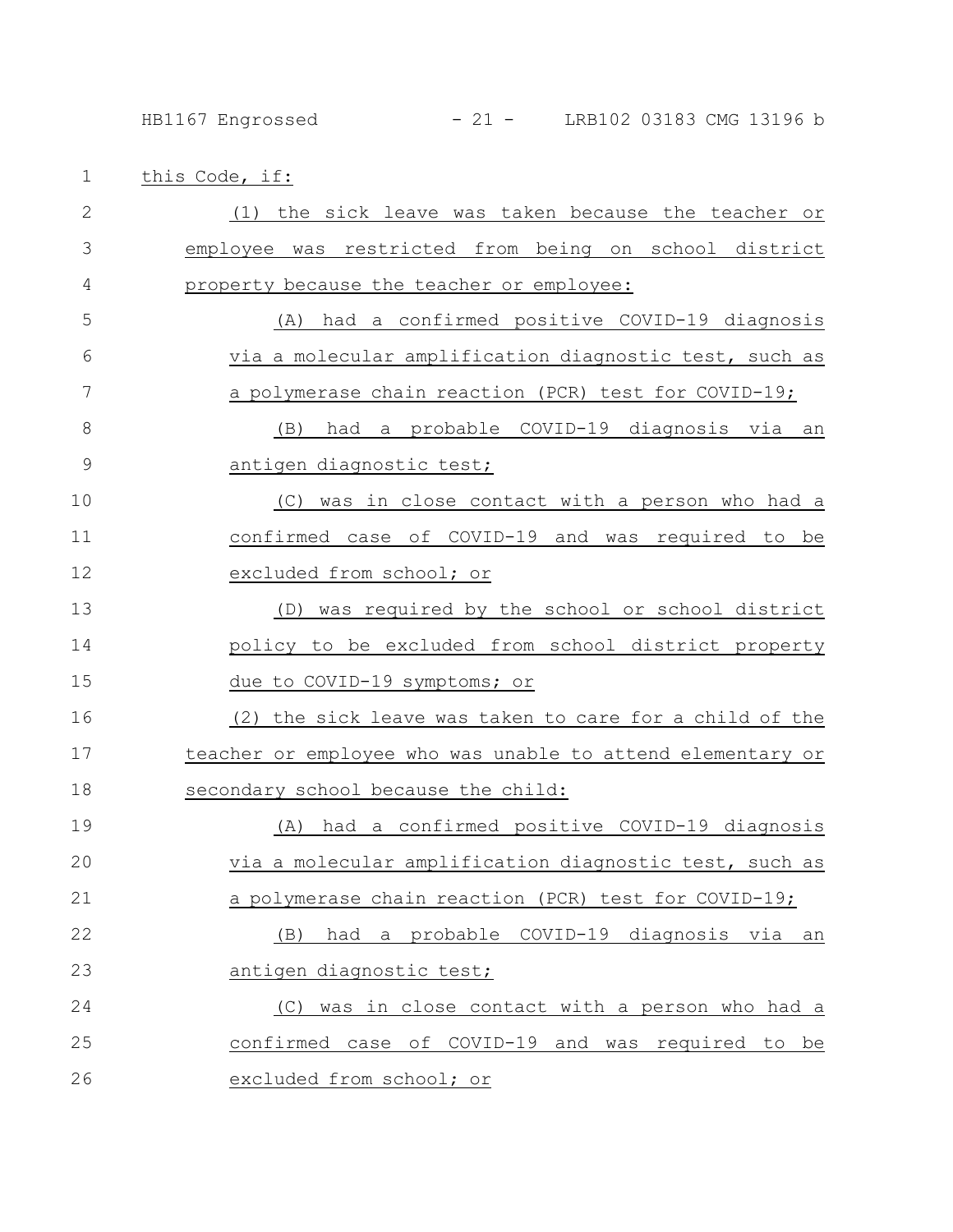| $\mathbf 1$    | was required by the school or school district<br>(D)           |
|----------------|----------------------------------------------------------------|
| $\overline{2}$ | policy to be excluded from school district property            |
| 3              | due to COVID-19 symptoms.                                      |
| $\overline{4}$ | For purposes of return of sick leave used in the 2021-2022     |
| 5              | school year pursuant this Section, an "employee" is a teacher  |
| 6              | or employee employed by the school district on or after the    |
| 7              | effective date of this amendatory Act of the 102nd General     |
| 8              | Assembly.                                                      |
| $\mathsf 9$    | Leave shall be returned to a teacher or employee pursuant      |
| 10             | to this Section provided that the teacher or employee has      |
| 11             | received all required doses to meet the definition of "fully   |
| 12             | vaccinated against COVID-19" under Section 10-20.83 of this    |
| 13             | Code no later than 5 weeks after the effective date of this    |
| 14             | amendatory Act of the 102nd General Assembly.                  |
| 15             | No school may rescind any sick leave returned to a teacher     |
| 16             | or employee on the basis of a revision to the definition of    |
| 17             | "fully vaccinated against COVID-19" by the Centers for Disease |
| 18             | Control and Prevention of the United States Department of      |
| 19             | Health and Human Services or the Department of Public Health,  |
| 20             | provided that the teacher or employee received all doses       |
| 21             | required to be fully vaccinated against COVID-19, as defined   |
| 22             | in Section 10-20.83 of this Code, at the time the sick leave   |
| 23             | was returned to the teacher or employee.                       |
| 24             | For purposes of this Section, "immediate family" shall         |

For purposes of this Section, "immediate family" shall include parents, spouse, brothers, sisters, children, 25 26 grandparents, grandchildren, parents-in-law, brothers-in-law,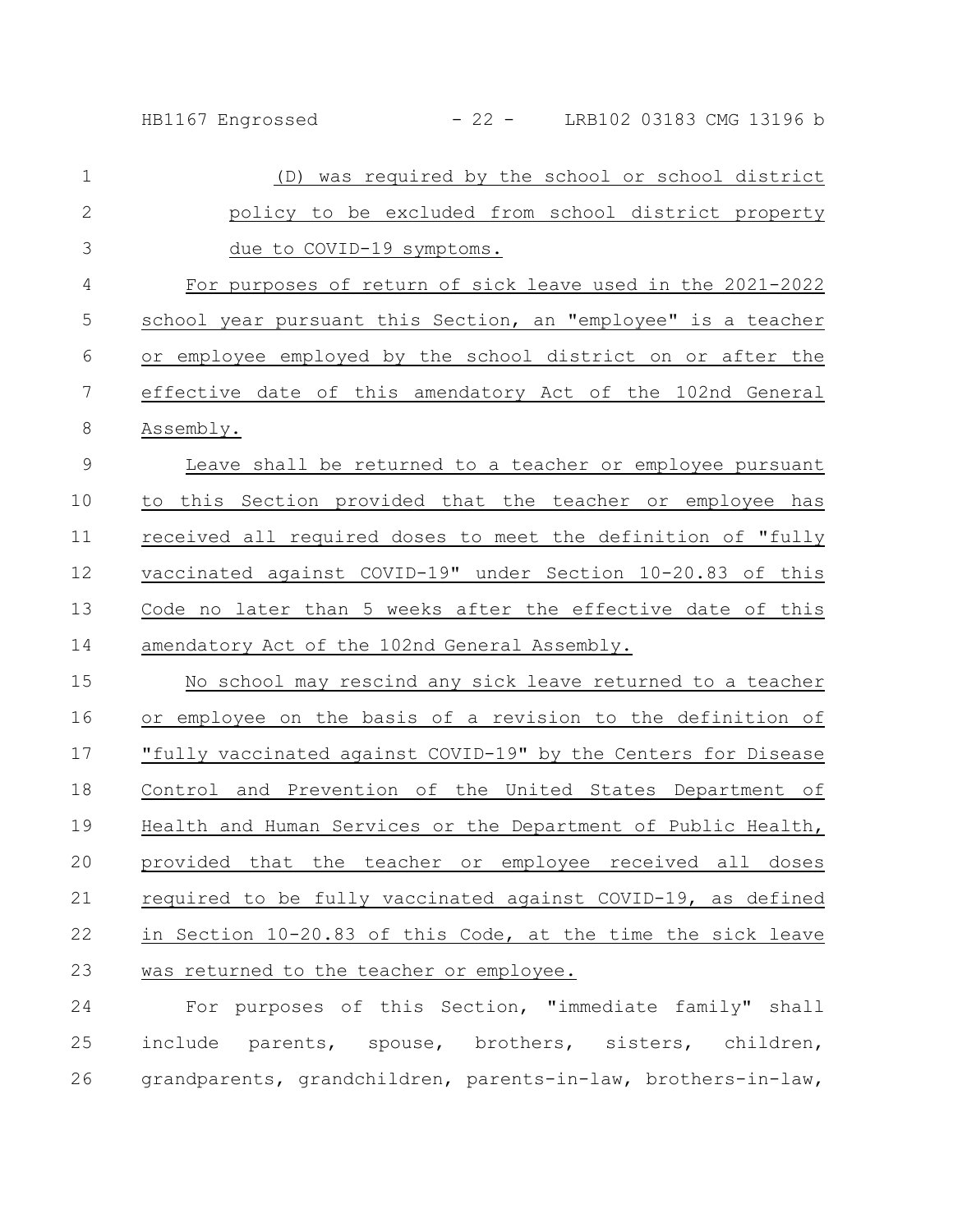HB1167 Engrossed - 23 - LRB102 03183 CMG 13196 b

sisters-in-law, and legal guardians. 1

(Source: P.A. 102-275, eff. 8-6-21.) 2

3

(105 ILCS 5/27A-5)

(Text of Section before amendment by P.A. 102-157 and P.A. 102-466) 4 5

6

Sec. 27A-5. Charter school; legal entity; requirements.

(a) A charter school shall be a public, nonsectarian, nonreligious, non-home based, and non-profit school. A charter school shall be organized and operated as a nonprofit corporation or other discrete, legal, nonprofit entity authorized under the laws of the State of Illinois. 7 8 9 10 11

(b) A charter school may be established under this Article by creating a new school or by converting an existing public school or attendance center to charter school status. Beginning on April 16, 2003 (the effective date of Public Act 93-3), in all new applications to establish a charter school in a city having a population exceeding 500,000, operation of the charter school shall be limited to one campus. The changes made to this Section by Public Act 93-3 do not apply to charter schools existing or approved on or before April 16, 2003 (the effective date of Public Act 93-3). 12 13 14 15 16 17 18 19 20 21

(b-5) In this subsection (b-5), "virtual-schooling" means a cyber school where students engage in online curriculum and instruction via the Internet and electronic communication with their teachers at remote locations and with students 22 23 24 25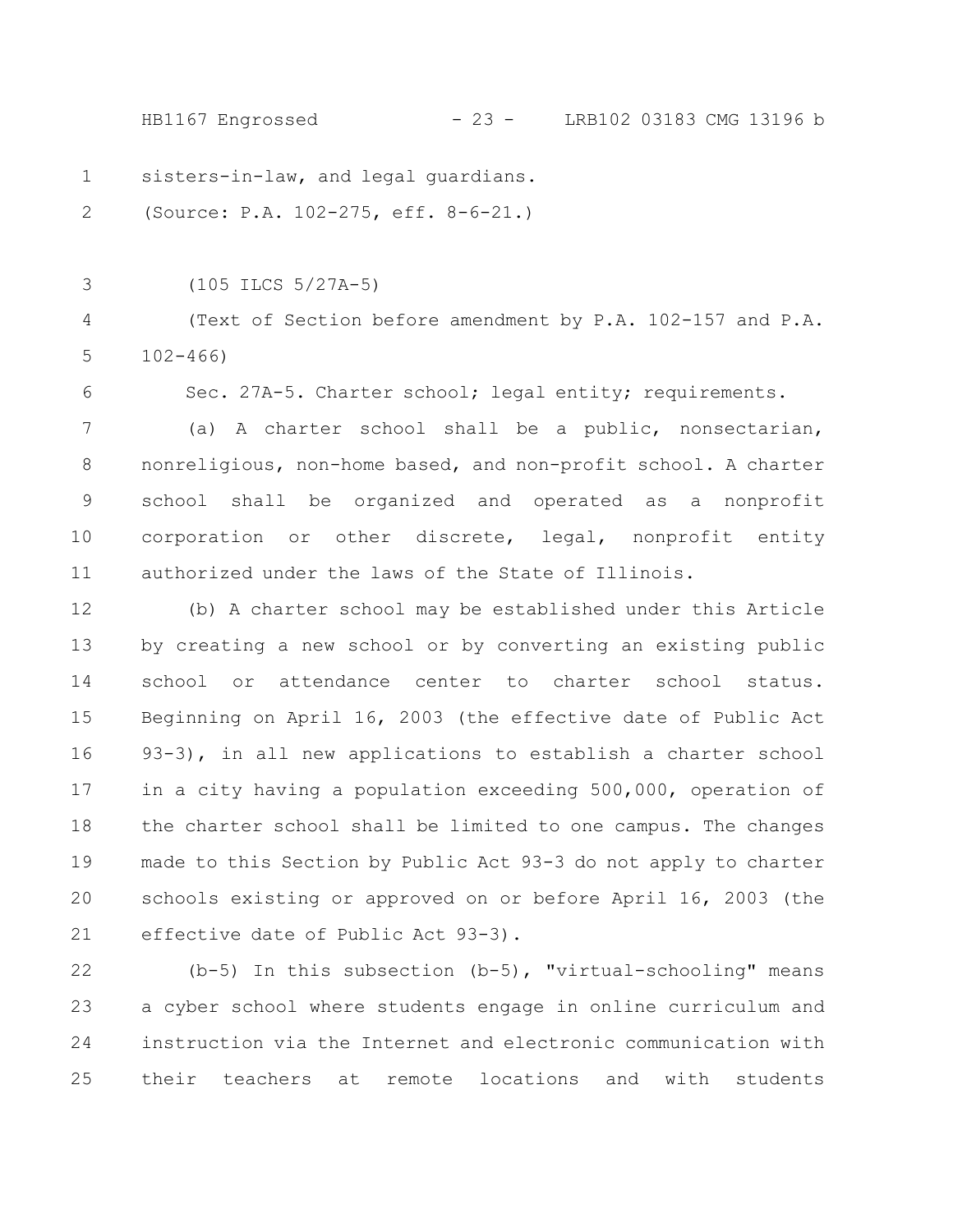HB1167 Engrossed - 24 - LRB102 03183 CMG 13196 b

participating at different times. 1

From April 1, 2013 through December 31, 2016, there is a moratorium on the establishment of charter schools with virtual-schooling components in school districts other than a school district organized under Article 34 of this Code. This moratorium does not apply to a charter school with virtual-schooling components existing or approved prior to April 1, 2013 or to the renewal of the charter of a charter school with virtual-schooling components already approved prior to April 1, 2013. 2 3 4 5 6 7 8 9 10

(c) A charter school shall be administered and governed by its board of directors or other governing body in the manner provided in its charter. The governing body of a charter school shall be subject to the Freedom of Information Act and the Open Meetings Act. No later than January 1, 2021 (one year after the effective date of Public Act 101-291), a charter school's board of directors or other governing body must include at least one parent or guardian of a pupil currently enrolled in the charter school who may be selected through the charter school or a charter network election, appointment by the charter school's board of directors or other governing body, or by the charter school's Parent Teacher Organization or its equivalent. 11 12 13 14 15 16 17 18 19 20 21 22 23

(c-5) No later than January 1, 2021 (one year after the effective date of Public Act 101-291) or within the first year of his or her first term, every voting member of a charter 24 25 26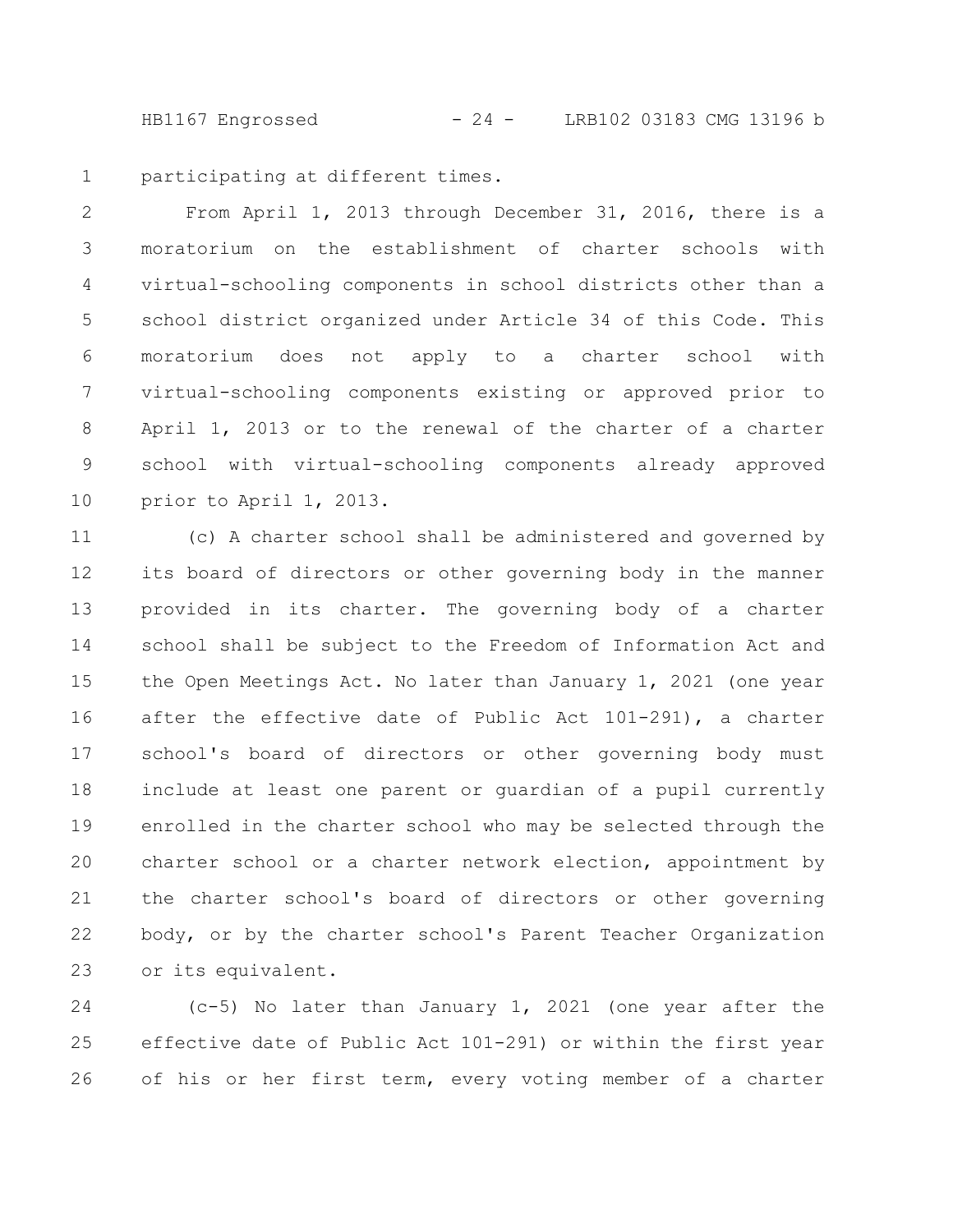HB1167 Engrossed - 25 - LRB102 03183 CMG 13196 b

school's board of directors or other governing body shall complete a minimum of 4 hours of professional development leadership training to ensure that each member has sufficient familiarity with the board's or governing body's role and responsibilities, including financial oversight and accountability of the school, evaluating the principal's and school's performance, adherence to the Freedom of Information Act and the Open Meetings Act, and compliance with education and labor law. In each subsequent year of his or her term, a voting member of a charter school's board of directors or other governing body shall complete a minimum of 2 hours of professional development training in these same areas. The training under this subsection may be provided or certified by a statewide charter school membership association or may be provided or certified by other qualified providers approved by the State Board of Education. 1 2 3 4 5 6 7 8 9 10 11 12 13 14 15 16

(d) For purposes of this subsection (d), "non-curricular health and safety requirement" means any health and safety requirement created by statute or rule to provide, maintain, preserve, or safeguard safe or healthful conditions for students and school personnel or to eliminate, reduce, or prevent threats to the health and safety of students and school personnel. "Non-curricular health and safety requirement" does not include any course of study or specialized instructional requirement for which the State Board has established goals and learning standards or which is 17 18 19 20 21 22 23 24 25 26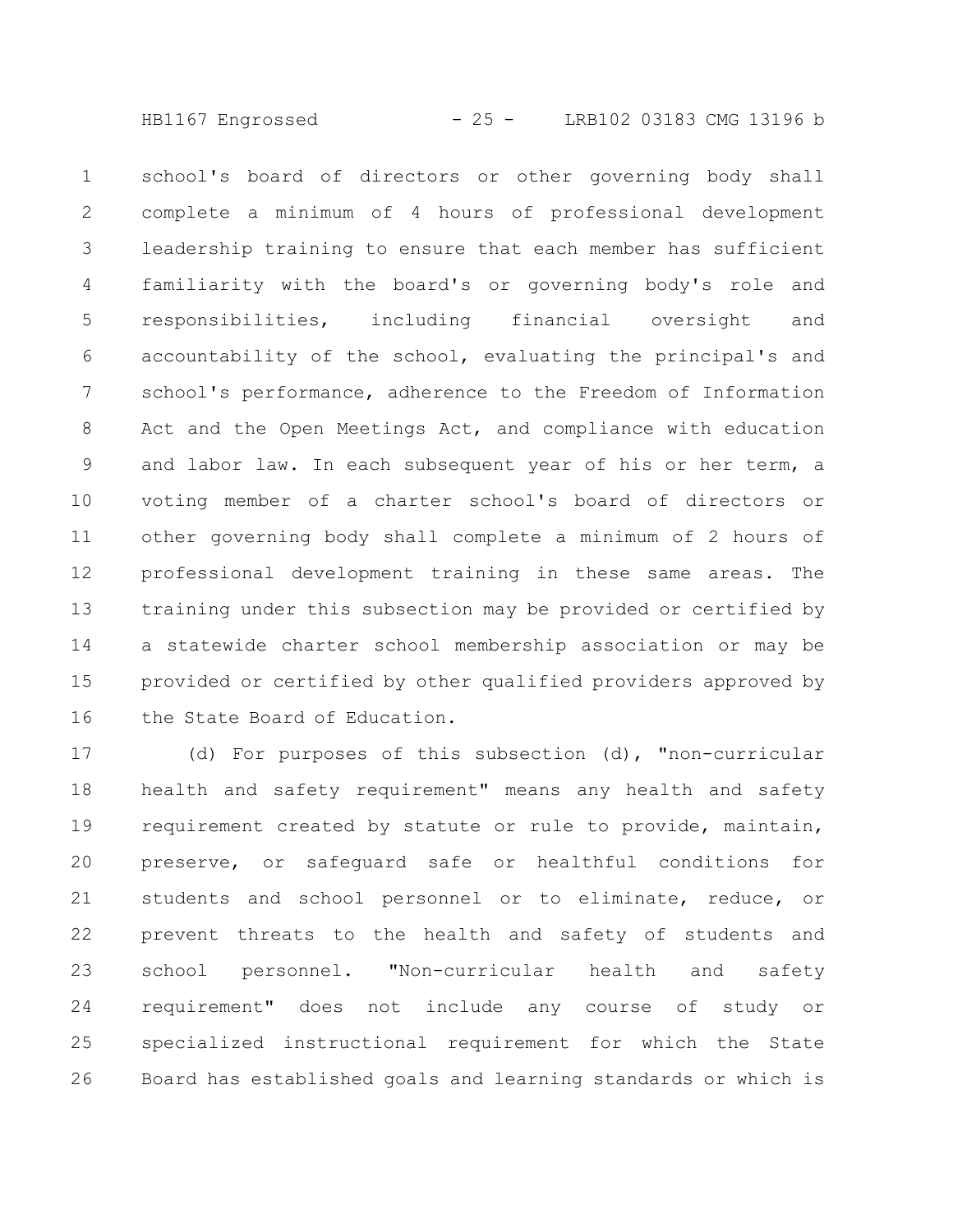HB1167 Engrossed - 26 - LRB102 03183 CMG 13196 b

designed primarily to impart knowledge and skills for students to master and apply as an outcome of their education. 1 2

A charter school shall comply with all non-curricular health and safety requirements applicable to public schools under the laws of the State of Illinois. On or before September 1, 2015, the State Board shall promulgate and post on its Internet website a list of non-curricular health and safety requirements that a charter school must meet. The list shall be updated annually no later than September 1. Any charter contract between a charter school and its authorizer must contain a provision that requires the charter school to follow the list of all non-curricular health and safety requirements promulgated by the State Board and any non-curricular health and safety requirements added by the State Board to such list during the term of the charter. Nothing in this subsection (d) precludes an authorizer from including non-curricular health and safety requirements in a charter school contract that are not contained in the list promulgated by the State Board, including non-curricular health and safety requirements of the authorizing local school board. 3 4 5 6 7 8 9 10 11 12 13 14 15 16 17 18 19 20

(e) Except as otherwise provided in the School Code, a charter school shall not charge tuition; provided that a charter school may charge reasonable fees for textbooks, instructional materials, and student activities. 21 22 23 24

(f) A charter school shall be responsible for the management and operation of its fiscal affairs, including, but 25 26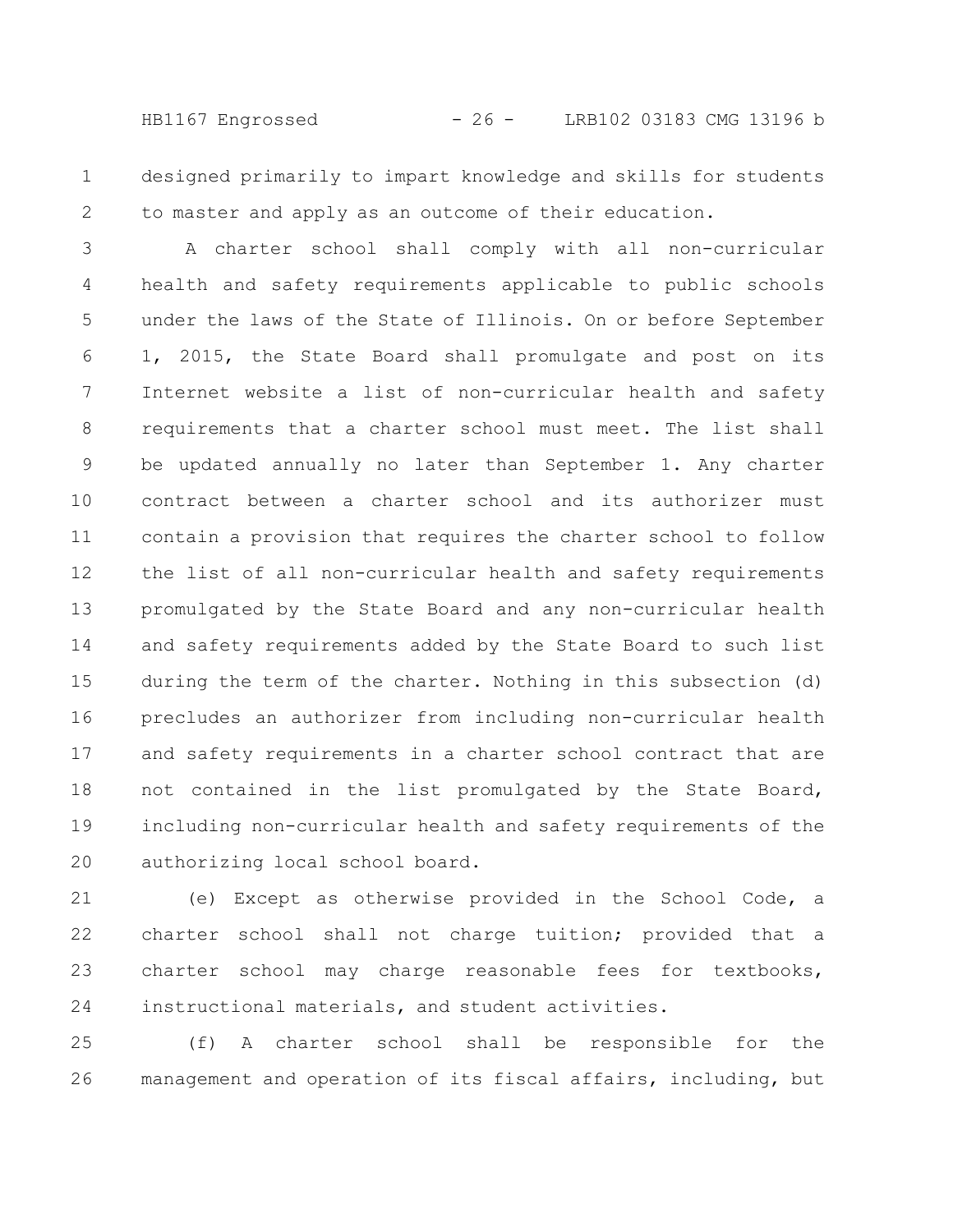HB1167 Engrossed - 27 - LRB102 03183 CMG 13196 b

not limited to, the preparation of its budget. An audit of each charter school's finances shall be conducted annually by an outside, independent contractor retained by the charter school. The contractor shall not be an employee of the charter school or affiliated with the charter school or its authorizer in any way, other than to audit the charter school's finances. To ensure financial accountability for the use of public funds, on or before December 1 of every year of operation, each charter school shall submit to its authorizer and the State Board a copy of its audit and a copy of the Form 990 the charter school filed that year with the federal Internal Revenue Service. In addition, if deemed necessary for proper financial oversight of the charter school, an authorizer may require quarterly financial statements from each charter school. 1 2 3 4 5 6 7 8 9 10 11 12 13 14 15

(g) A charter school shall comply with all provisions of this Article, the Illinois Educational Labor Relations Act, all federal and State laws and rules applicable to public schools that pertain to special education and the instruction of English learners, and its charter. A charter school is exempt from all other State laws and regulations in this Code governing public schools and local school board policies; however, a charter school is not exempt from the following: 16 17 18 19 20 21 22 23

(1) Sections 10-21.9 and 34-18.5 of this Code regarding criminal history records checks and checks of the Statewide Sex Offender Database and Statewide Murderer 24 25 26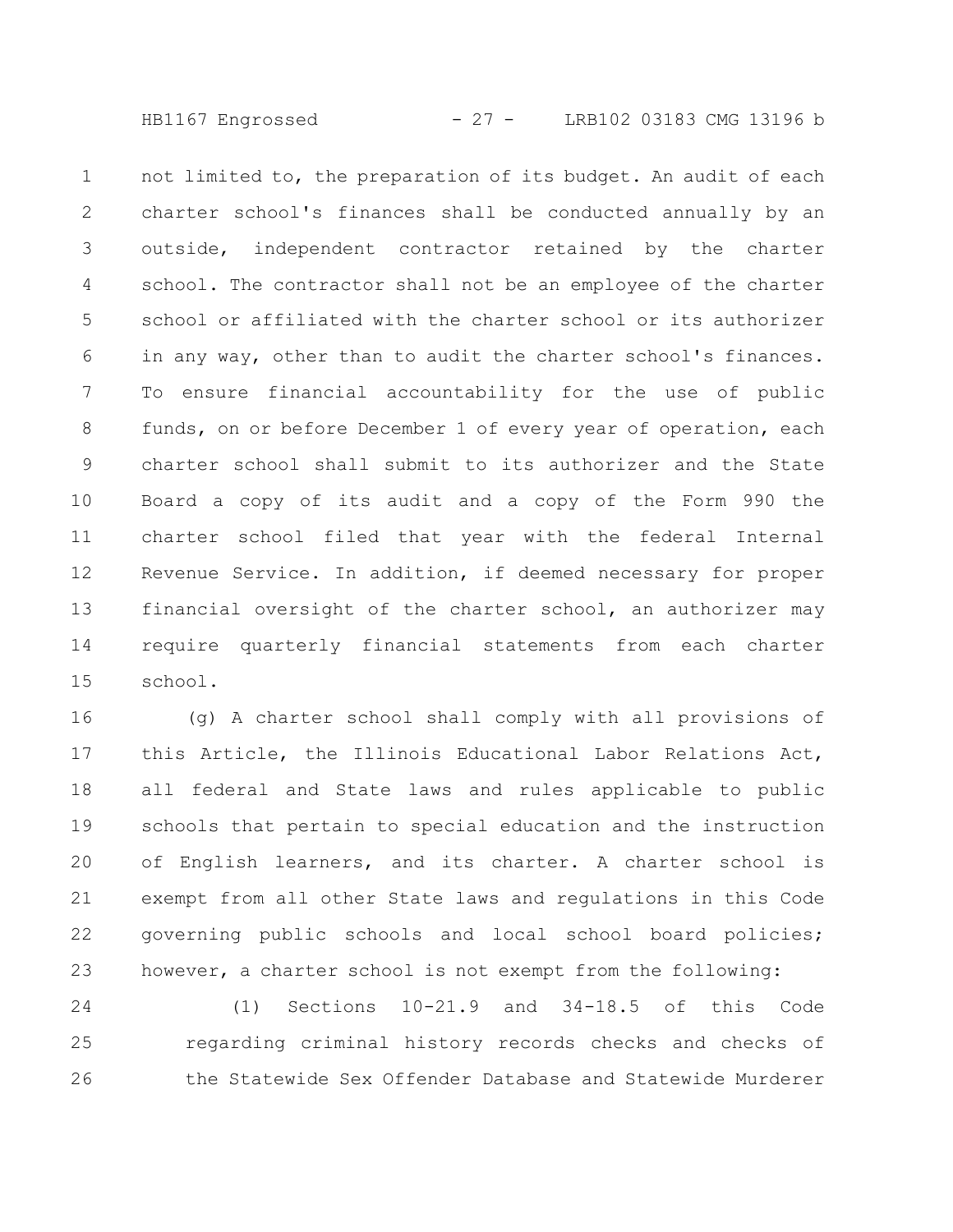## HB1167 Engrossed - 28 - LRB102 03183 CMG 13196 b

and Violent Offender Against Youth Database of applicants for employment; (2) Sections 10-20.14, 10-22.6, 24-24, 34-19, and 34-84a of this Code regarding discipline of students; (3) the Local Governmental and Governmental Employees Tort Immunity Act; (4) Section 108.75 of the General Not For Profit Corporation Act of 1986 regarding indemnification of officers, directors, employees, and agents; (5) the Abused and Neglected Child Reporting Act; (5.5) subsection (b) of Section 10-23.12 and subsection (b) of Section 34-18.6 of this Code; (6) the Illinois School Student Records Act; (7) Section 10-17a of this Code regarding school report cards; (8) the P-20 Longitudinal Education Data System Act; (9) Section 27-23.7 of this Code regarding bullying prevention; (10) Section 2-3.162 of this Code regarding student discipline reporting; (11) Sections 22-80 and 27-8.1 of this Code; (12) Sections 10-20.60 and 34-18.53 of this Code; (13) Sections 10-20.63 and 34-18.56 of this Code; (14) Section 26-18 of this Code; (15) Section 22-30 of this Code; (16) Sections  $24-12$  and  $34-85$  of this Code; and 1 2 3 4 5 6 7 8 9 10 11 12 13 14 15 16 17 18 19 20 21 22 23 24 25 26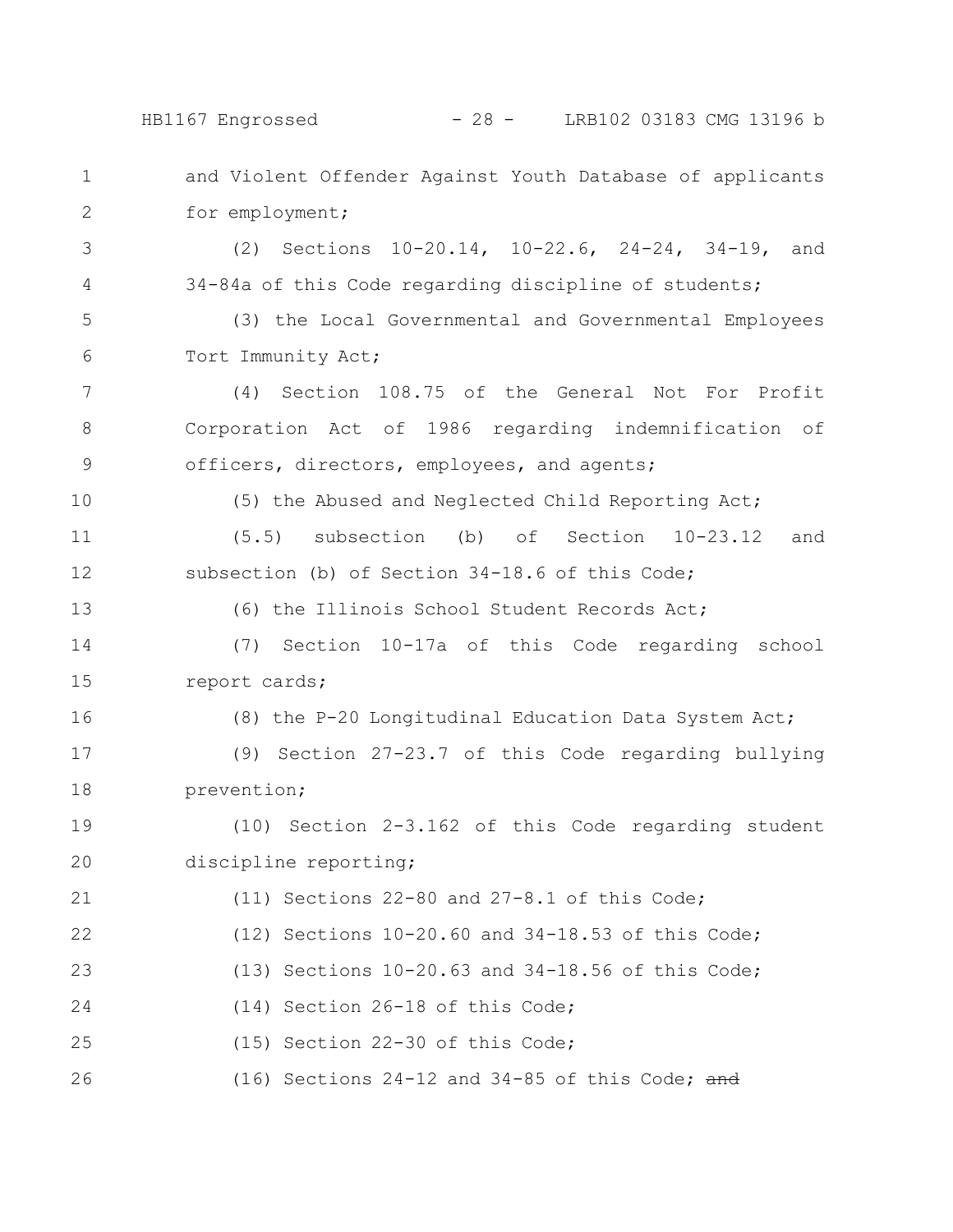HB1167 Engrossed - 29 - LRB102 03183 CMG 13196 b

| 1  | (17) the Seizure Smart School Act;                                    |
|----|-----------------------------------------------------------------------|
| 2  | $(18)$ Section 2-3.64a-10 of this Code; and                           |
| 3  | (19) $(18)$ Sections 10-20.73 and 34-21.9 of this Code;-              |
| 4  | (20) $\overline{(19)}$ Section 10-22.25b of this Code;                |
| 5  | $(21)$ $(19)$ Section 27-9.1a of this Code;                           |
| 6  | $(22)$ $\left(\frac{20}{20}\right)$ Section 27-9.1b of this Code; and |
| 7  | $(23)$ $\overline{+21}$ Section 34-18.8 of this Code;                 |
| 8  | $(25)$ $\overline{+19}$ Section 2-3.188 of this Code; and             |
| 9  | $(26)$ $\leftarrow 20$ Section 22-85.5 of this Code;                  |
| 10 | $(27)$ Subsections $(d-10)$ , $(d-15)$ , and $(d-20)$ of Section      |
| 11 | $10-20.56$ of this Code; and                                          |
| 12 | $(28)$ Sections $10-20.83$ and $34-18.78$ of this Code.               |
|    |                                                                       |

The change made by Public Act 96-104 to this subsection (g) is declaratory of existing law. 13 14

(h) A charter school may negotiate and contract with a school district, the governing body of a State college or university or public community college, or any other public or for-profit or nonprofit private entity for: (i) the use of a school building and grounds or any other real property or facilities that the charter school desires to use or convert for use as a charter school site, (ii) the operation and maintenance thereof, and (iii) the provision of any service, activity, or undertaking that the charter school is required to perform in order to carry out the terms of its charter. However, a charter school that is established on or after April 16, 2003 (the effective date of Public Act 93-3) and that 15 16 17 18 19 20 21 22 23 24 25 26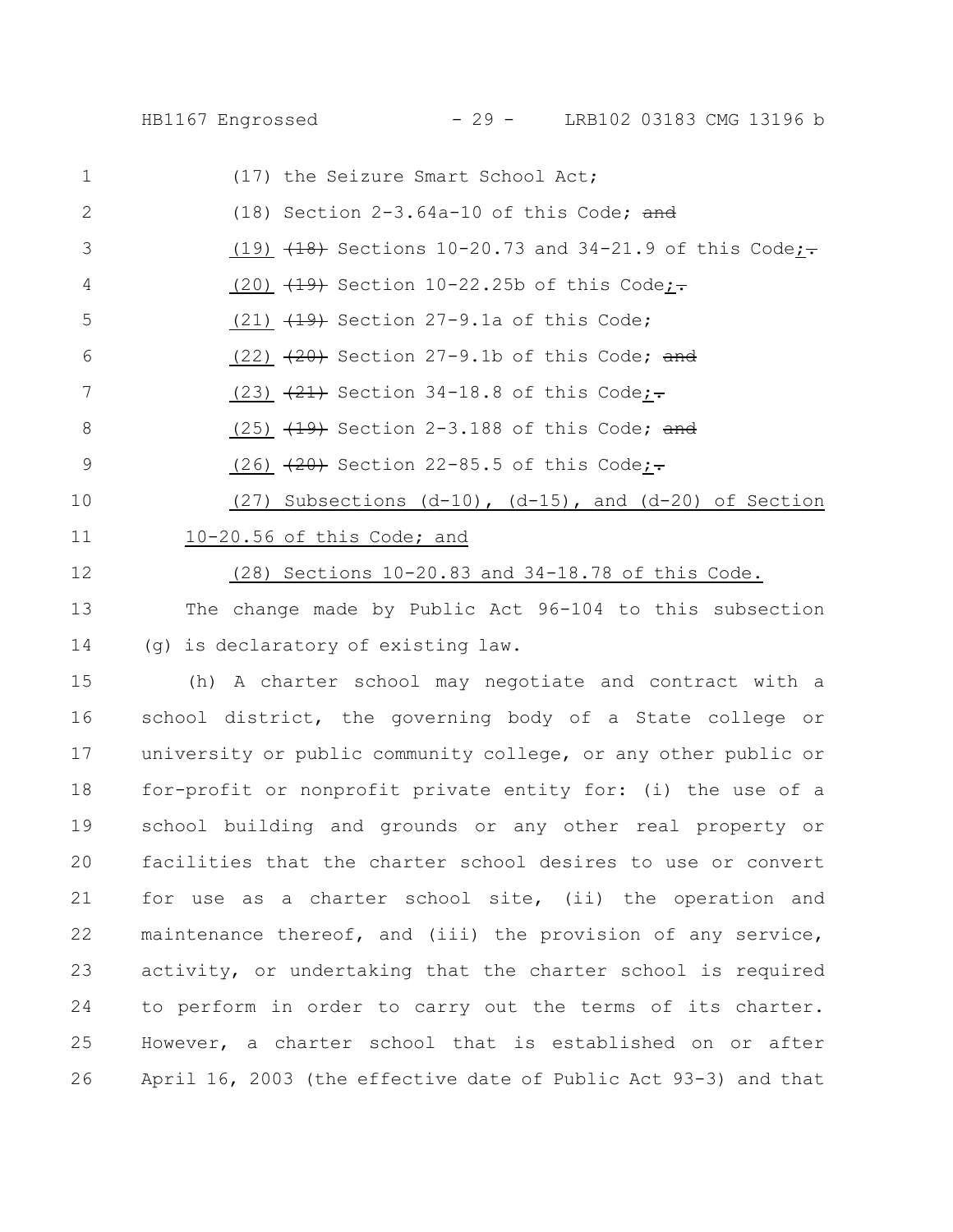HB1167 Engrossed - 30 - LRB102 03183 CMG 13196 b

operates in a city having a population exceeding 500,000 may not contract with a for-profit entity to manage or operate the school during the period that commences on April 16, 2003 (the effective date of Public Act 93-3) and concludes at the end of the 2004-2005 school year. Except as provided in subsection (i) of this Section, a school district may charge a charter school reasonable rent for the use of the district's buildings, grounds, and facilities. Any services for which a charter school contracts with a school district shall be provided by the district at cost. Any services for which a charter school contracts with a local school board or with the governing body of a State college or university or public community college shall be provided by the public entity at cost. 1 2 3 4 5 6 7 8 9 10 11 12 13 14

(i) In no event shall a charter school that is established by converting an existing school or attendance center to charter school status be required to pay rent for space that is deemed available, as negotiated and provided in the charter agreement, in school district facilities. However, all other costs for the operation and maintenance of school district facilities that are used by the charter school shall be subject to negotiation between the charter school and the local school board and shall be set forth in the charter. 15 16 17 18 19 20 21 22 23

(j) A charter school may limit student enrollment by age or grade level. 24 25

26

(k) If the charter school is approved by the State Board or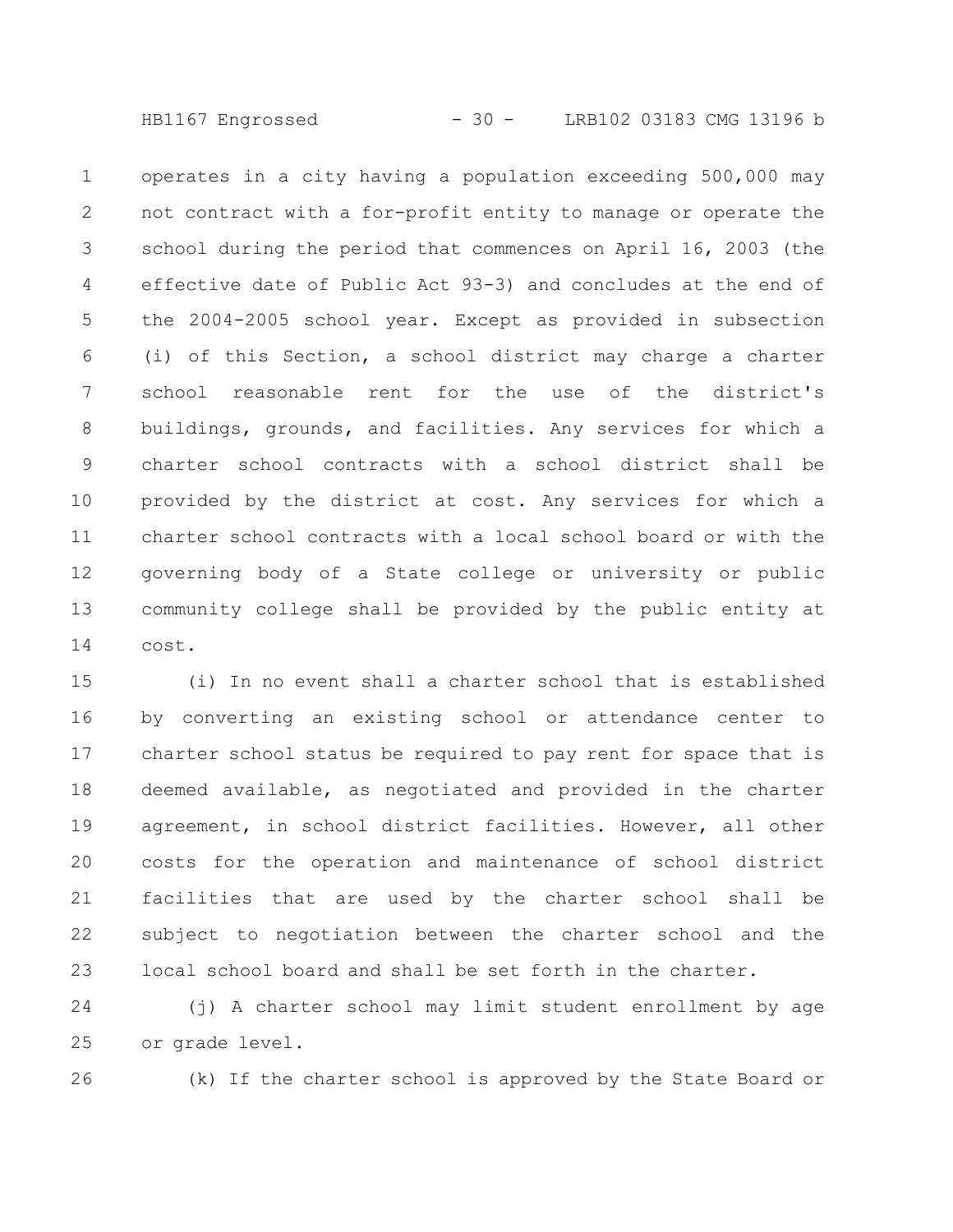Commission, then the charter school is its own local education agency. 1 2

HB1167 Engrossed - 31 - LRB102 03183 CMG 13196 b

(Source: P.A. 101-50, eff. 7-1-20; 101-81, eff. 7-12-19; 101-291, eff. 1-1-20; 101-531, eff. 8-23-19; 101-543, eff. 8-23-19; 101-654, eff. 3-8-21; 102-51, eff. 7-9-21; 102-360, eff. 1-1-22; 102-445, eff. 8-20-21; 102-522, eff. 8-20-21; 102-558, eff. 8-20-21; 102-676, eff. 12-3-21; revised  $12 - 21 - 21.$ 3 4 5 6 7 8

(Text of Section after amendment by P.A. 102-157 but before amendment by P.A. 102-466) 9 10

Sec. 27A-5. Charter school; legal entity; requirements. 11

(a) A charter school shall be a public, nonsectarian, nonreligious, non-home based, and non-profit school. A charter school shall be organized and operated as a nonprofit corporation or other discrete, legal, nonprofit entity authorized under the laws of the State of Illinois. 12 13 14 15 16

(b) A charter school may be established under this Article by creating a new school or by converting an existing public school or attendance center to charter school status. Beginning on April 16, 2003 (the effective date of Public Act 93-3), in all new applications to establish a charter school in a city having a population exceeding 500,000, operation of the charter school shall be limited to one campus. The changes made to this Section by Public Act 93-3 do not apply to charter schools existing or approved on or before April 16, 2003 (the 17 18 19 20 21 22 23 24 25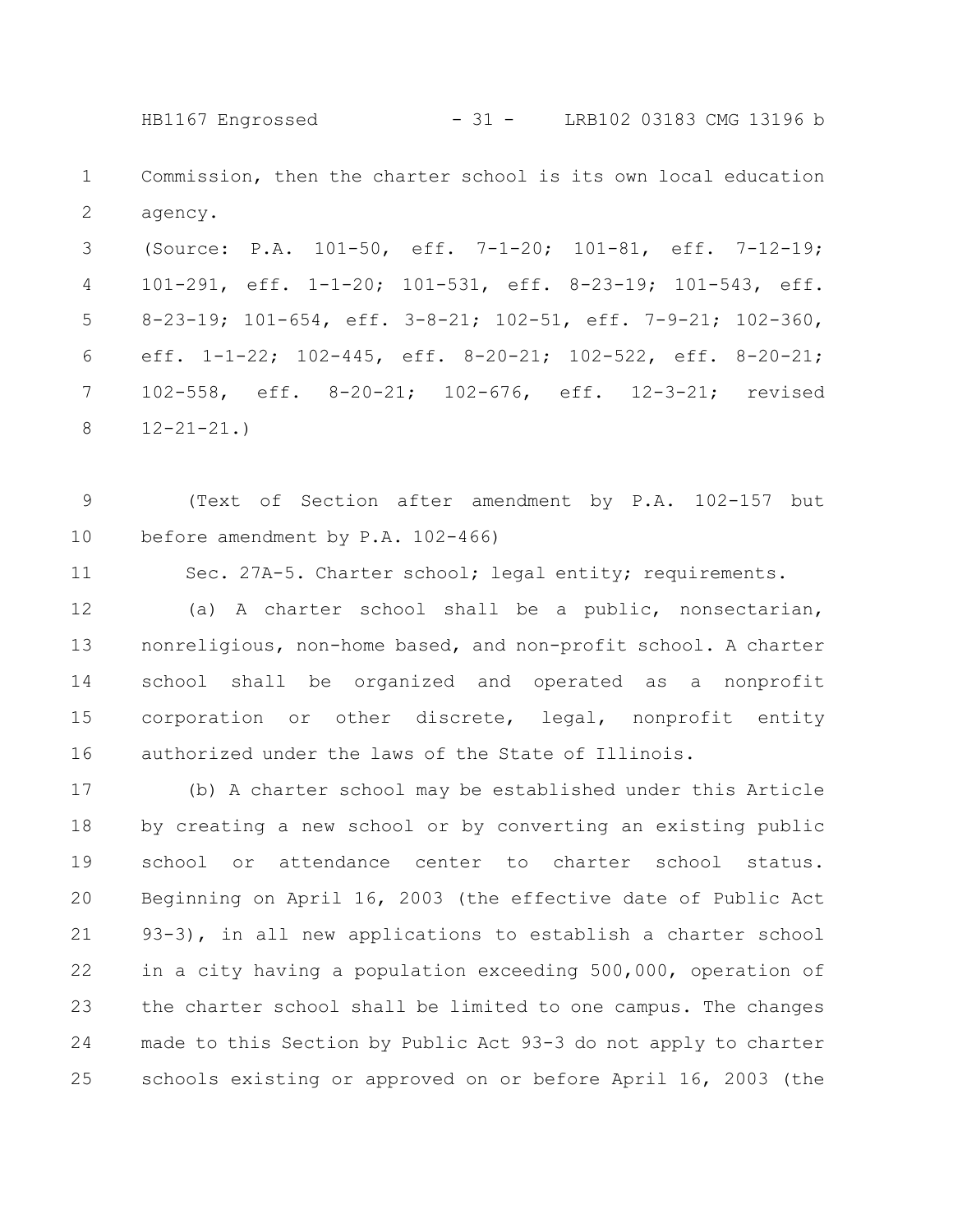HB1167 Engrossed - 32 - LRB102 03183 CMG 13196 b

effective date of Public Act 93-3). 1

(b-5) In this subsection (b-5), "virtual-schooling" means a cyber school where students engage in online curriculum and instruction via the Internet and electronic communication with their teachers at remote locations and with students participating at different times. 2 3 4 5 6

From April 1, 2013 through December 31, 2016, there is a moratorium on the establishment of charter schools with virtual-schooling components in school districts other than a school district organized under Article 34 of this Code. This moratorium does not apply to a charter school with virtual-schooling components existing or approved prior to April 1, 2013 or to the renewal of the charter of a charter school with virtual-schooling components already approved prior to April 1, 2013. 7 8 9 10 11 12 13 14 15

(c) A charter school shall be administered and governed by its board of directors or other governing body in the manner provided in its charter. The governing body of a charter school shall be subject to the Freedom of Information Act and the Open Meetings Act. No later than January 1, 2021 (one year after the effective date of Public Act 101-291), a charter school's board of directors or other governing body must include at least one parent or guardian of a pupil currently enrolled in the charter school who may be selected through the charter school or a charter network election, appointment by the charter school's board of directors or other governing 16 17 18 19 20 21 22 23 24 25 26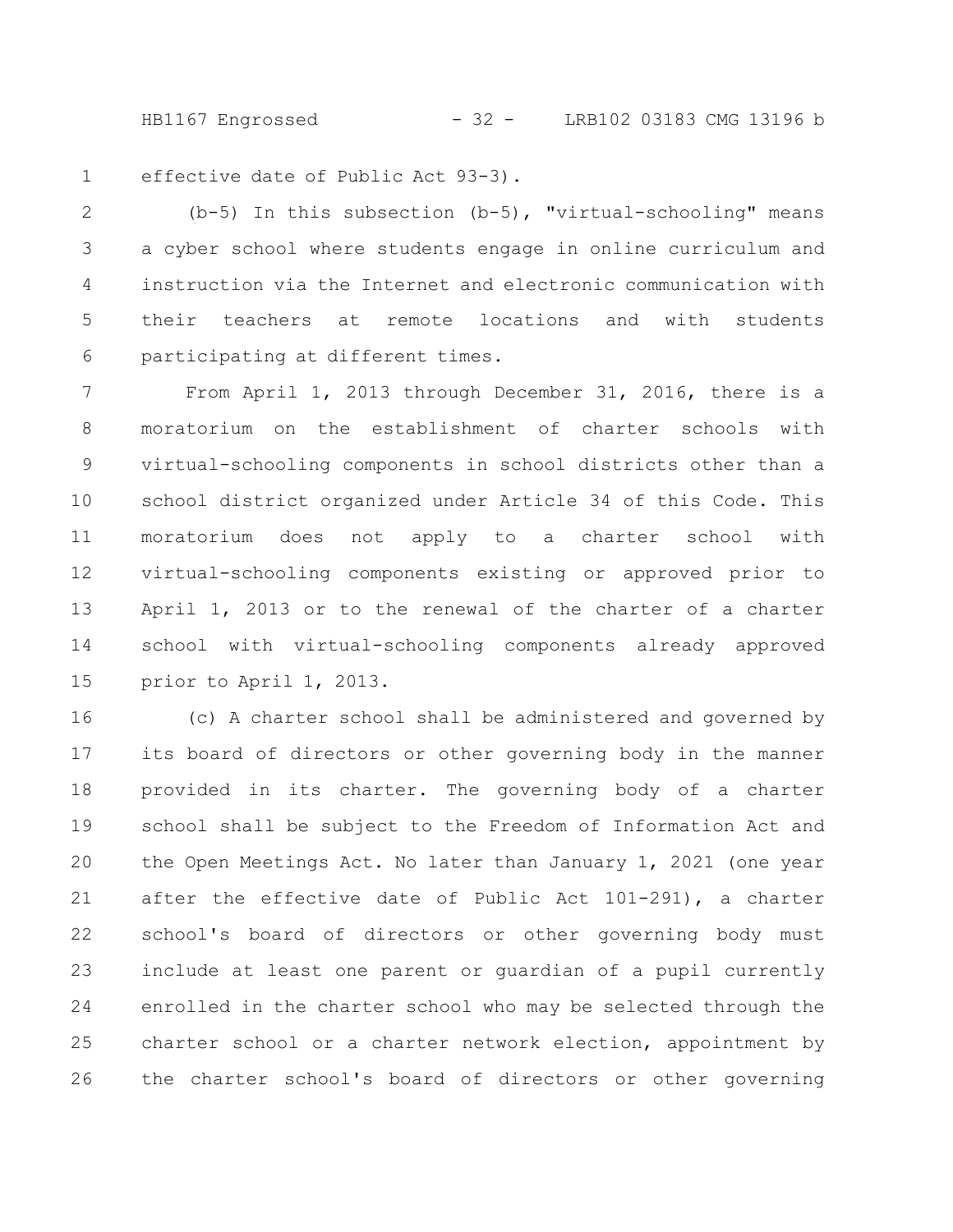HB1167 Engrossed - 33 - LRB102 03183 CMG 13196 b

body, or by the charter school's Parent Teacher Organization or its equivalent. 1 2

(c-5) No later than January 1, 2021 (one year after the effective date of Public Act 101-291) or within the first year of his or her first term, every voting member of a charter school's board of directors or other governing body shall complete a minimum of 4 hours of professional development leadership training to ensure that each member has sufficient familiarity with the board's or governing body's role and responsibilities, including financial oversight and accountability of the school, evaluating the principal's and school's performance, adherence to the Freedom of Information Act and the Open Meetings Act, and compliance with education and labor law. In each subsequent year of his or her term, a voting member of a charter school's board of directors or other governing body shall complete a minimum of 2 hours of professional development training in these same areas. The training under this subsection may be provided or certified by a statewide charter school membership association or may be provided or certified by other qualified providers approved by the State Board of Education. 3 4 5 6 7 8 9 10 11 12 13 14 15 16 17 18 19 20 21

(d) For purposes of this subsection (d), "non-curricular health and safety requirement" means any health and safety requirement created by statute or rule to provide, maintain, preserve, or safeguard safe or healthful conditions for students and school personnel or to eliminate, reduce, or 22 23 24 25 26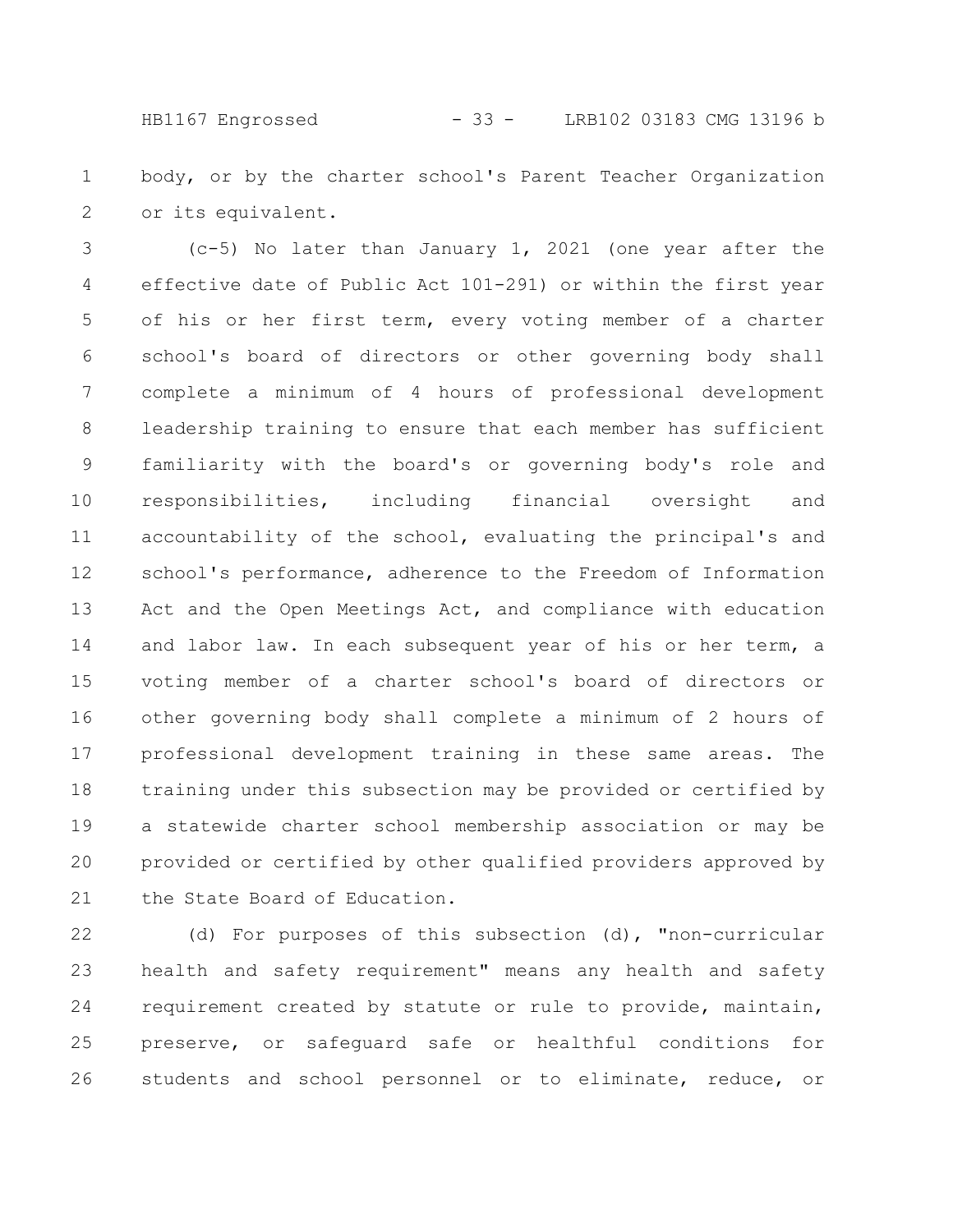HB1167 Engrossed - 34 - LRB102 03183 CMG 13196 b

prevent threats to the health and safety of students and school personnel. "Non-curricular health and safety requirement" does not include any course of study or specialized instructional requirement for which the State Board has established goals and learning standards or which is designed primarily to impart knowledge and skills for students to master and apply as an outcome of their education. 1 2 3 4 5 6 7

A charter school shall comply with all non-curricular health and safety requirements applicable to public schools under the laws of the State of Illinois. On or before September 1, 2015, the State Board shall promulgate and post on its Internet website a list of non-curricular health and safety requirements that a charter school must meet. The list shall be updated annually no later than September 1. Any charter contract between a charter school and its authorizer must contain a provision that requires the charter school to follow the list of all non-curricular health and safety requirements promulgated by the State Board and any non-curricular health and safety requirements added by the State Board to such list during the term of the charter. Nothing in this subsection (d) precludes an authorizer from including non-curricular health and safety requirements in a charter school contract that are not contained in the list promulgated by the State Board, including non-curricular health and safety requirements of the authorizing local school board. 8 9 10 11 12 13 14 15 16 17 18 19 20 21 22 23 24 25

26

(e) Except as otherwise provided in the School Code, a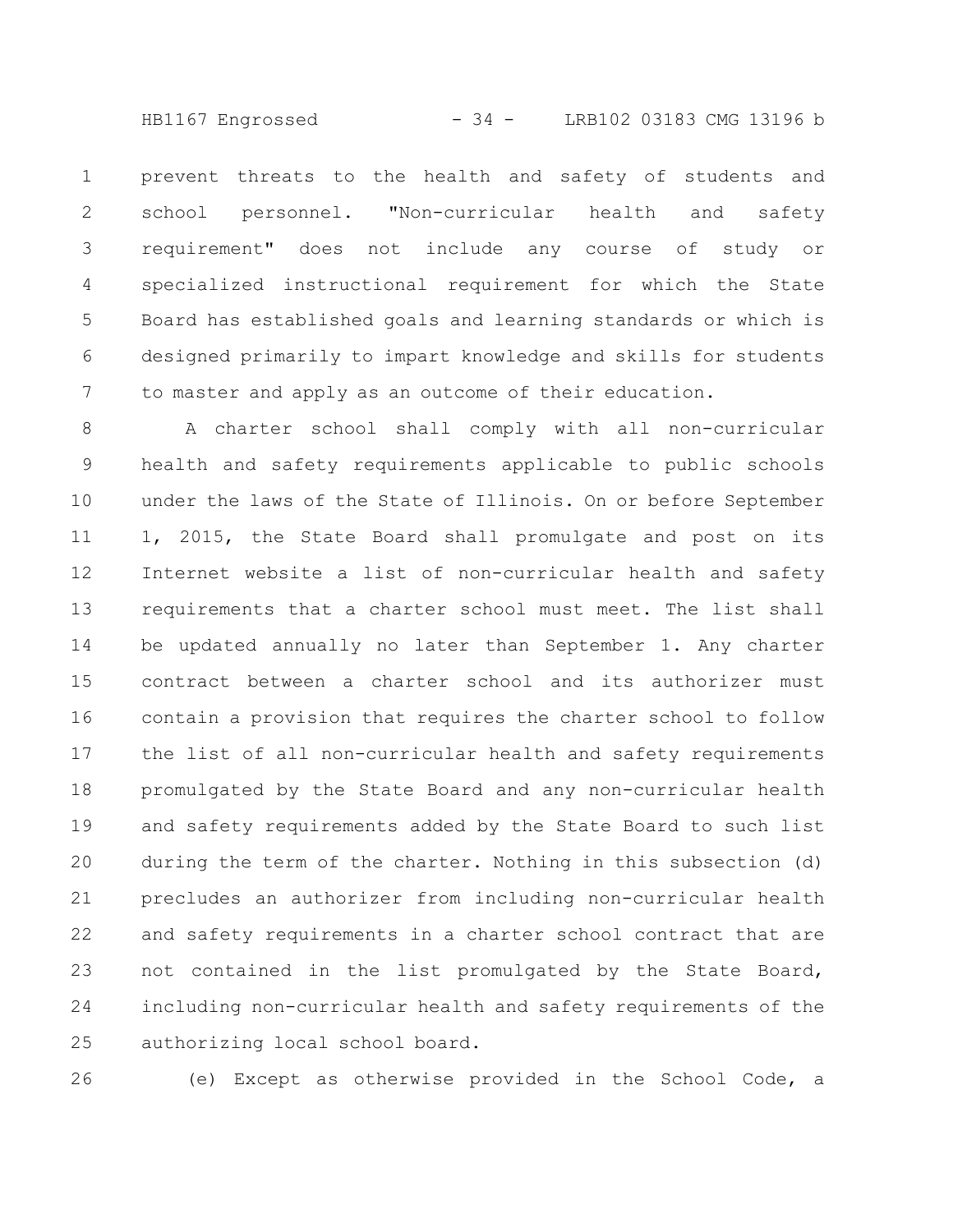HB1167 Engrossed - 35 - LRB102 03183 CMG 13196 b

charter school shall not charge tuition; provided that a charter school may charge reasonable fees for textbooks, instructional materials, and student activities. 1 2 3

(f) A charter school shall be responsible for the management and operation of its fiscal affairs, including, but not limited to, the preparation of its budget. An audit of each charter school's finances shall be conducted annually by an outside, independent contractor retained by the charter school. The contractor shall not be an employee of the charter school or affiliated with the charter school or its authorizer in any way, other than to audit the charter school's finances. To ensure financial accountability for the use of public funds, on or before December 1 of every year of operation, each charter school shall submit to its authorizer and the State Board a copy of its audit and a copy of the Form 990 the charter school filed that year with the federal Internal Revenue Service. In addition, if deemed necessary for proper financial oversight of the charter school, an authorizer may require quarterly financial statements from each charter school. 4 5 6 7 8 9 10 11 12 13 14 15 16 17 18 19 20

(g) A charter school shall comply with all provisions of this Article, the Illinois Educational Labor Relations Act, all federal and State laws and rules applicable to public schools that pertain to special education and the instruction of English learners, and its charter. A charter school is exempt from all other State laws and regulations in this Code 21 22 23 24 25 26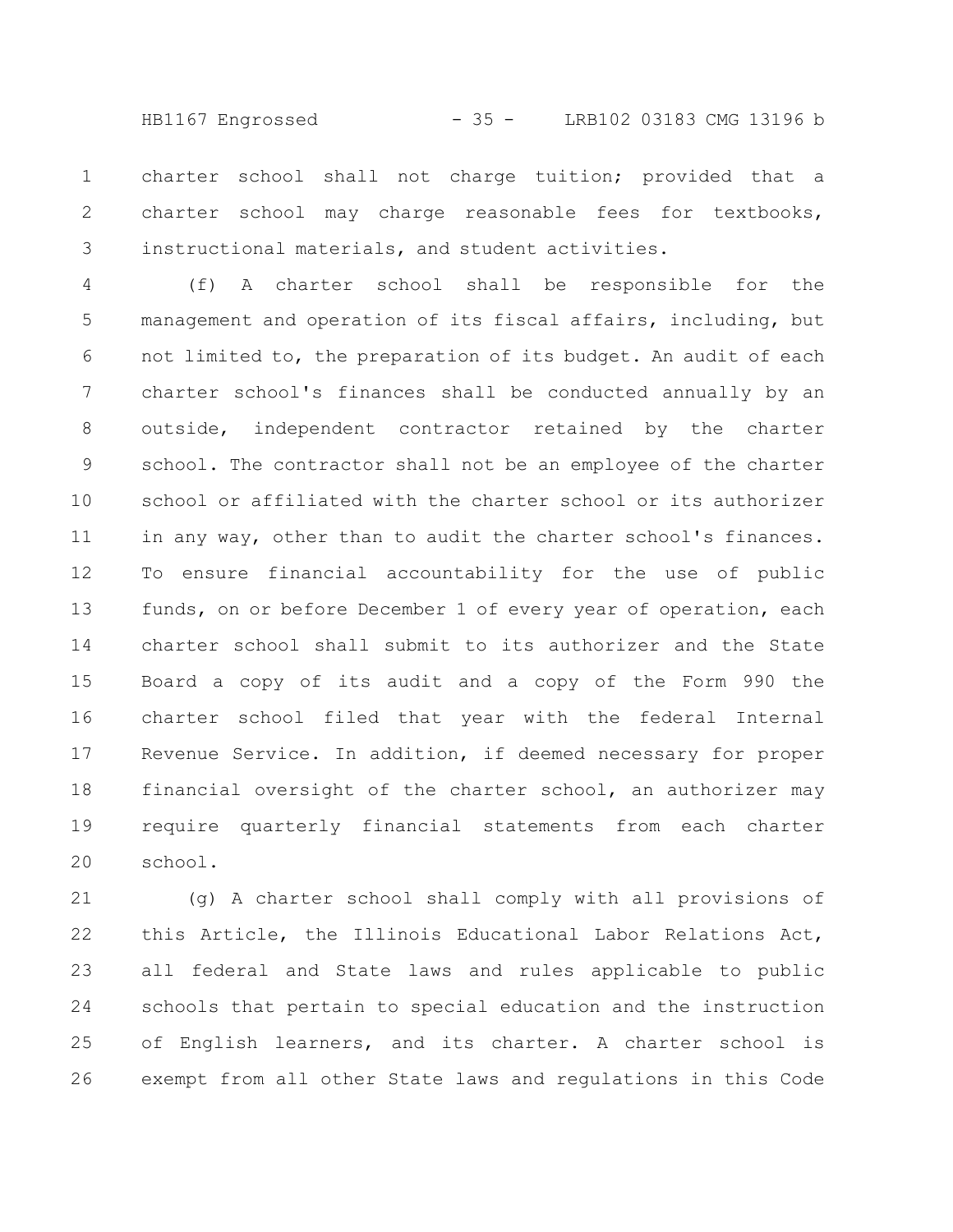HB1167 Engrossed - 36 - LRB102 03183 CMG 13196 b

governing public schools and local school board policies; however, a charter school is not exempt from the following: 1 2

(1) Sections 10-21.9 and 34-18.5 of this Code regarding criminal history records checks and checks of the Statewide Sex Offender Database and Statewide Murderer and Violent Offender Against Youth Database of applicants for employment; 3 4 5 6 7

(2) Sections 10-20.14, 10-22.6, 24-24, 34-19, and 34-84a of this Code regarding discipline of students; 8 9

(3) the Local Governmental and Governmental Employees Tort Immunity Act; 10 11

(4) Section 108.75 of the General Not For Profit Corporation Act of 1986 regarding indemnification of officers, directors, employees, and agents; 12 13 14

(5) the Abused and Neglected Child Reporting Act;

(5.5) subsection (b) of Section 10-23.12 and subsection (b) of Section 34-18.6 of this Code; 16 17

(6) the Illinois School Student Records Act;

(7) Section 10-17a of this Code regarding school report cards; 19 20

(8) the P-20 Longitudinal Education Data System Act; 21

(9) Section 27-23.7 of this Code regarding bullying prevention; 22 23

(10) Section 2-3.162 of this Code regarding student discipline reporting; 24 25

26

15

18

(11) Sections 22-80 and 27-8.1 of this Code;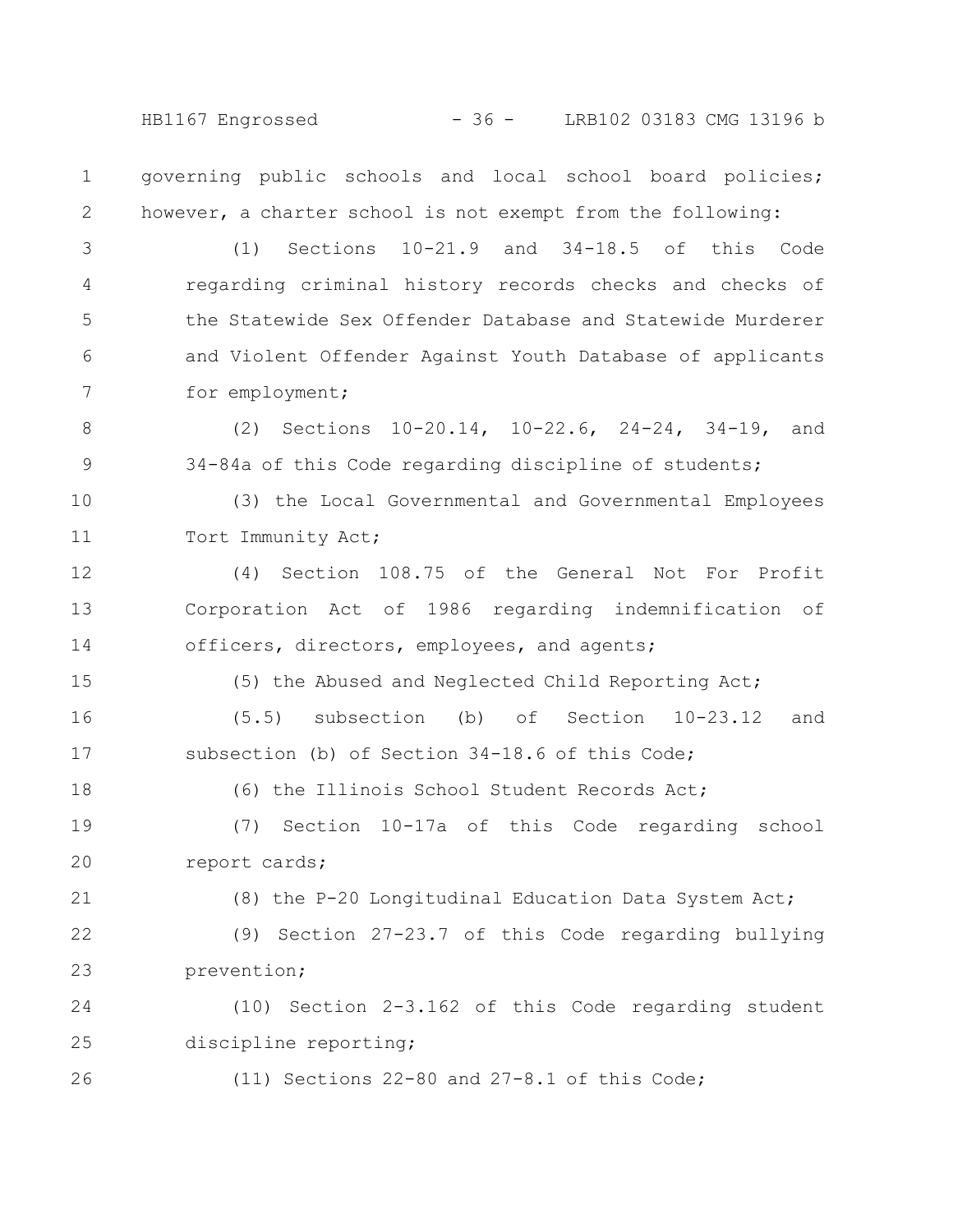| $\mathbf{1}$ | (12) Sections 10-20.60 and 34-18.53 of this Code;                    |
|--------------|----------------------------------------------------------------------|
| $\mathbf{2}$ | (13) Sections $10-20.63$ and $34-18.56$ of this Code;                |
| 3            | $(14)$ Sections 22-90 and 26-18 of this Code;                        |
| 4            | (15) Section 22-30 of this Code;                                     |
| 5            | (16) Sections $24-12$ and $34-85$ of this Code; and                  |
| 6            | (17) the Seizure Smart School Act;                                   |
| 7            | (18) Section $2-3.64a-10$ of this Code; and                          |
| 8            | $(19)$ $(18)$ Sections 10-20.73 and 34-21.9 of this Code;-           |
| $\mathsf 9$  | $(20)$ $(19)$ Section 10-22.25b of this Code;-                       |
| 10           | $(21)$ $(19)$ Section 27-9.1a of this Code;                          |
| 11           | $(22)$ $\left(\frac{20}{2}\right)$ Section 27-9.1b of this Code; and |
| 12           | (23) $\frac{21}{21}$ Section 34-18.8 of this Code;                   |
| 13           | $(25)$ $\overline{+19}$ Section 2-3.188 of this Code; and            |
| 14           | $(26)$ $(20)$ Section 22-85.5 of this Code;-                         |
| 15           | $(27)$ Subsections $(d-10)$ , $(d-15)$ , and $(d-20)$ of Section     |
| 16           | 10-20.56 of this Code; and                                           |
| 17           | (28) Sections 10-20.83 and 34-18.78 of this Code.                    |
| 18           | The change made by Public Act 96-104 to this subsection              |
| 19           | (g) is declaratory of existing law.                                  |
| 20           | (h) A charter school may negotiate and contract with a               |

school district, the governing body of a State college or university or public community college, or any other public or for-profit or nonprofit private entity for: (i) the use of a school building and grounds or any other real property or facilities that the charter school desires to use or convert for use as a charter school site, (ii) the operation and 21 22 23 24 25 26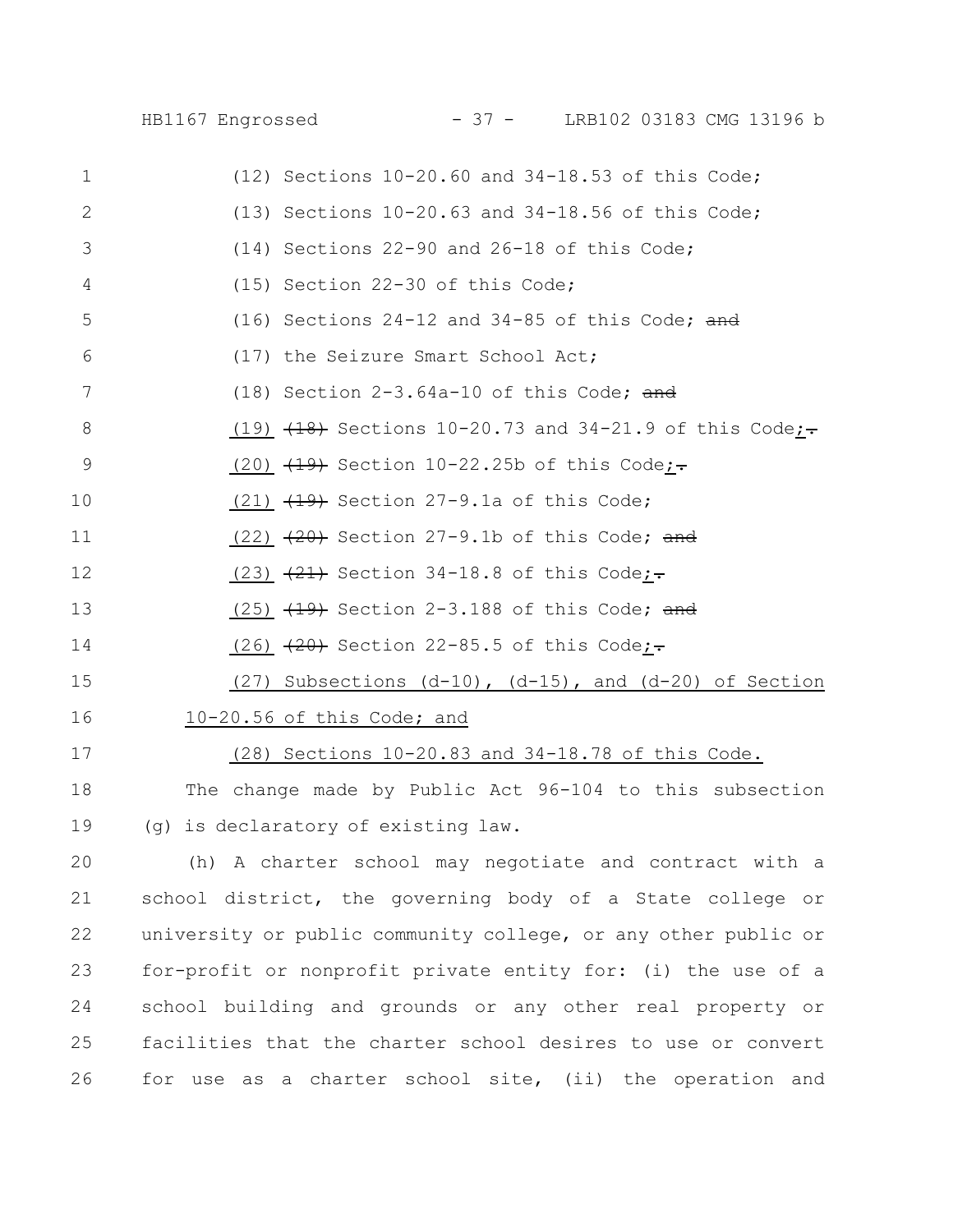maintenance thereof, and (iii) the provision of any service, activity, or undertaking that the charter school is required to perform in order to carry out the terms of its charter. However, a charter school that is established on or after April 16, 2003 (the effective date of Public Act 93-3) and that operates in a city having a population exceeding 500,000 may not contract with a for-profit entity to manage or operate the school during the period that commences on April 16, 2003 (the effective date of Public Act 93-3) and concludes at the end of the 2004-2005 school year. Except as provided in subsection (i) of this Section, a school district may charge a charter school reasonable rent for the use of the district's buildings, grounds, and facilities. Any services for which a charter school contracts with a school district shall be provided by the district at cost. Any services for which a charter school contracts with a local school board or with the governing body of a State college or university or public community college shall be provided by the public entity at cost. 1 2 3 4 5 6 7 8 9 10 11 12 13 14 15 16 17 18 19

(i) In no event shall a charter school that is established by converting an existing school or attendance center to charter school status be required to pay rent for space that is deemed available, as negotiated and provided in the charter agreement, in school district facilities. However, all other costs for the operation and maintenance of school district facilities that are used by the charter school shall be 20 21 22 23 24 25 26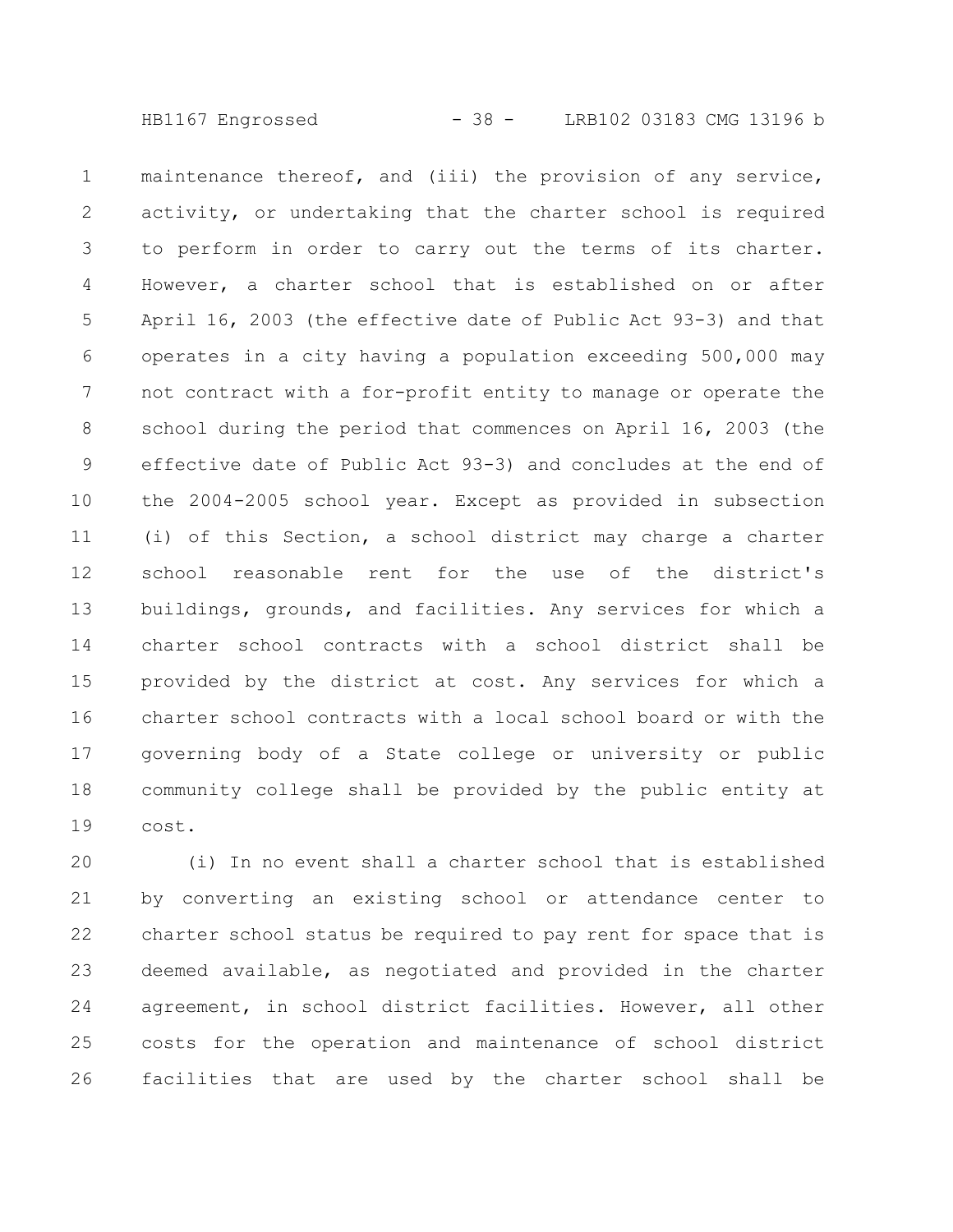HB1167 Engrossed - 39 - LRB102 03183 CMG 13196 b

subject to negotiation between the charter school and the local school board and shall be set forth in the charter. 1 2

(j) A charter school may limit student enrollment by age or grade level. 3 4

(k) If the charter school is approved by the State Board or Commission, then the charter school is its own local education agency. 5 6 7

(Source: P.A. 101-50, eff. 7-1-20; 101-81, eff. 7-12-19; 101-291, eff. 1-1-20; 101-531, eff. 8-23-19; 101-543, eff. 8-23-19; 101-654, eff. 3-8-21; 102-51, eff. 7-9-21; 102-157, eff. 7-1-22; 102-360, eff. 1-1-22; 102-445, eff. 8-20-21; 102-522, eff. 8-20-21; 102-558, eff. 8-20-21; 102-676, eff. 12-3-21; revised 12-21-21.) 8 9 10 11 12 13

(Text of Section after amendment by P.A. 102-466) 14

15

Sec. 27A-5. Charter school; legal entity; requirements.

(a) A charter school shall be a public, nonsectarian, nonreligious, non-home based, and non-profit school. A charter school shall be organized and operated as a nonprofit corporation or other discrete, legal, nonprofit entity authorized under the laws of the State of Illinois. 16 17 18 19 20

(b) A charter school may be established under this Article by creating a new school or by converting an existing public school or attendance center to charter school status. Beginning on April 16, 2003 (the effective date of Public Act 93-3), in all new applications to establish a charter school 21 22 23 24 25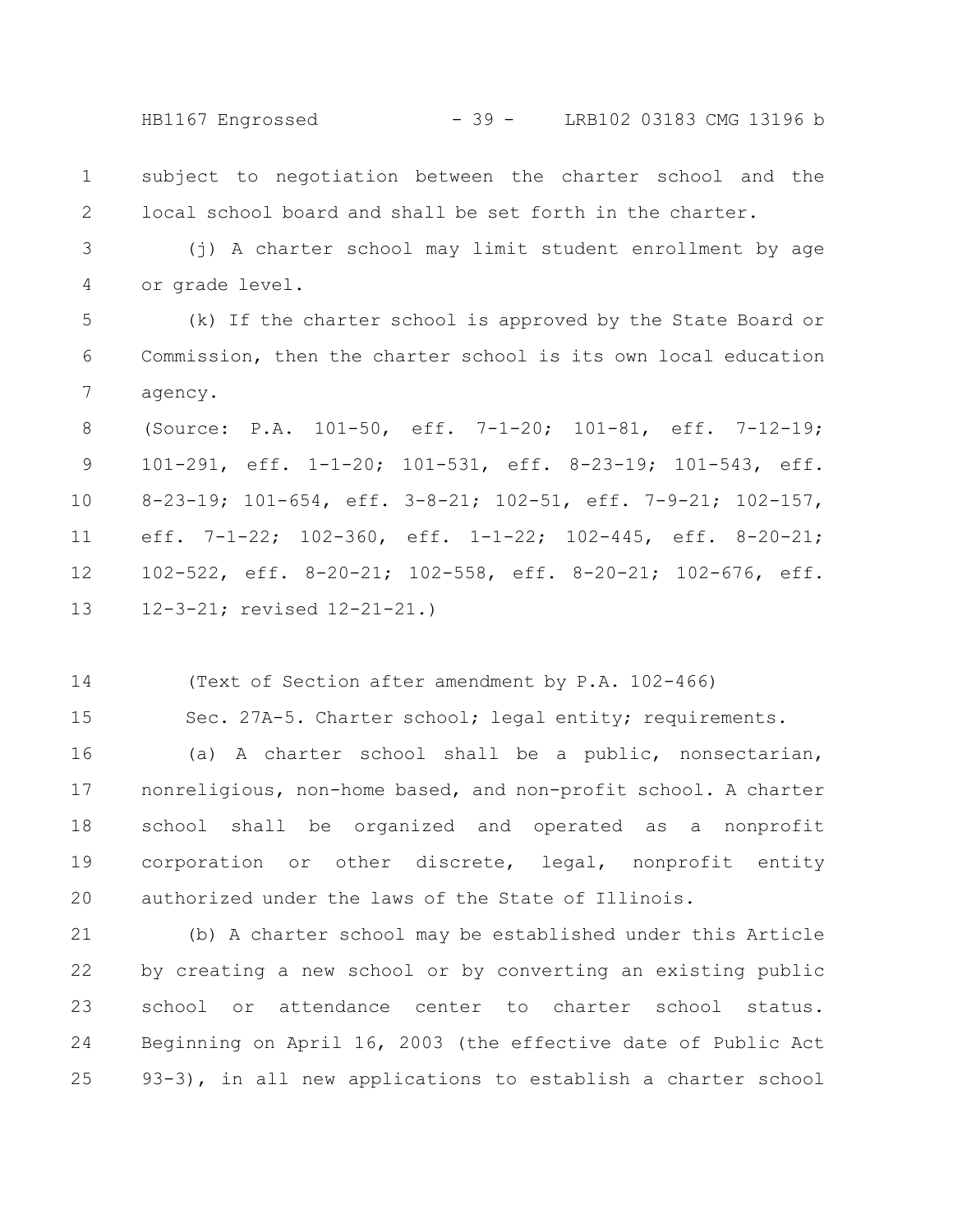HB1167 Engrossed - 40 - LRB102 03183 CMG 13196 b

in a city having a population exceeding 500,000, operation of the charter school shall be limited to one campus. The changes made to this Section by Public Act 93-3 do not apply to charter schools existing or approved on or before April 16, 2003 (the effective date of Public Act 93-3). 1 2 3 4 5

(b-5) In this subsection (b-5), "virtual-schooling" means a cyber school where students engage in online curriculum and instruction via the Internet and electronic communication with their teachers at remote locations and with students participating at different times. 6 7 8 9 10

From April 1, 2013 through December 31, 2016, there is a moratorium on the establishment of charter schools with virtual-schooling components in school districts other than a school district organized under Article 34 of this Code. This moratorium does not apply to a charter school with virtual-schooling components existing or approved prior to April 1, 2013 or to the renewal of the charter of a charter school with virtual-schooling components already approved prior to April 1, 2013. 11 12 13 14 15 16 17 18 19

(c) A charter school shall be administered and governed by its board of directors or other governing body in the manner provided in its charter. The governing body of a charter school shall be subject to the Freedom of Information Act and the Open Meetings Act. No later than January 1, 2021 (one year after the effective date of Public Act 101-291), a charter school's board of directors or other governing body must 20 21 22 23 24 25 26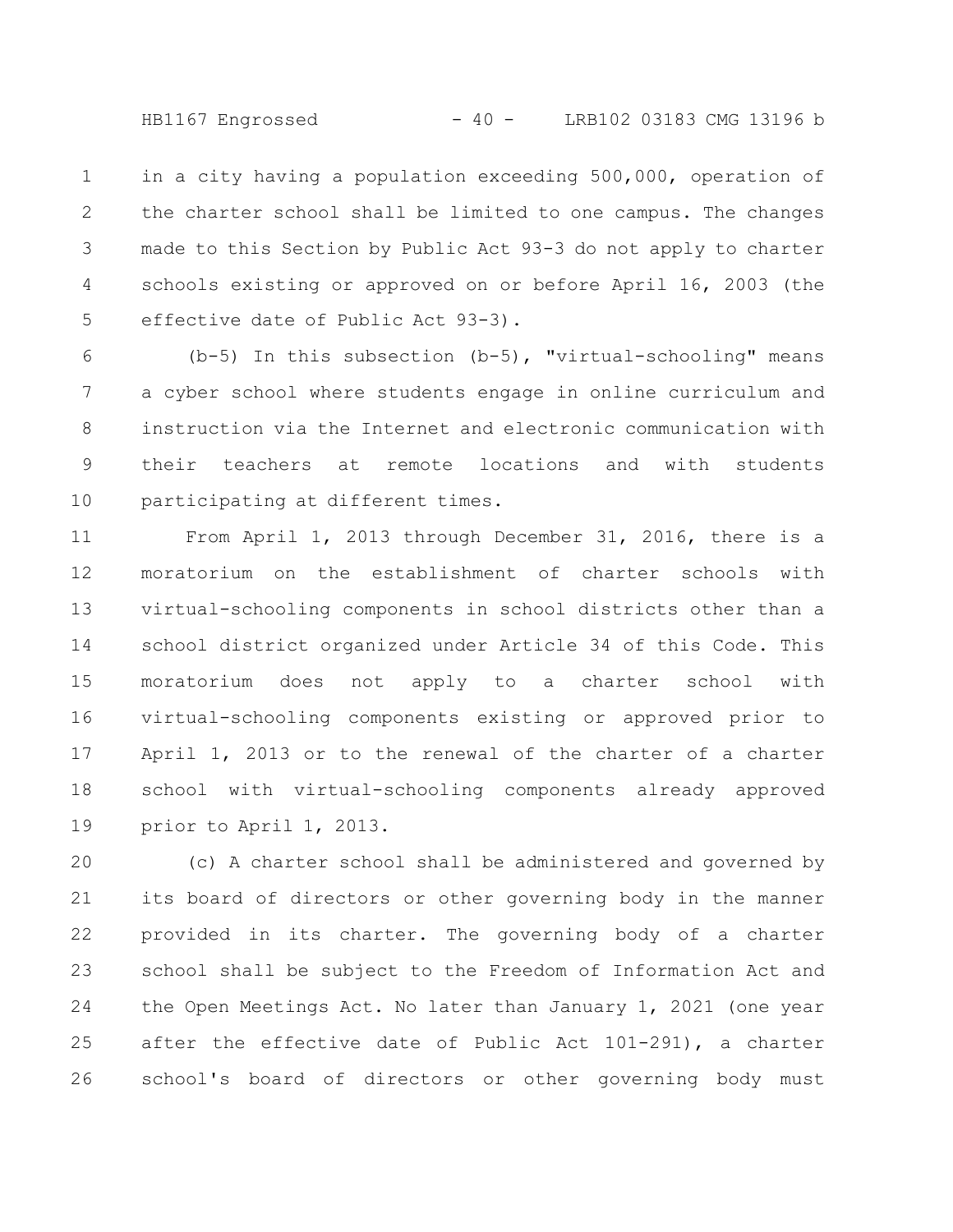HB1167 Engrossed - 41 - LRB102 03183 CMG 13196 b

include at least one parent or guardian of a pupil currently enrolled in the charter school who may be selected through the charter school or a charter network election, appointment by the charter school's board of directors or other governing body, or by the charter school's Parent Teacher Organization or its equivalent. 1 2 3 4 5 6

(c-5) No later than January 1, 2021 (one year after the effective date of Public Act 101-291) or within the first year of his or her first term, every voting member of a charter school's board of directors or other governing body shall complete a minimum of 4 hours of professional development leadership training to ensure that each member has sufficient familiarity with the board's or governing body's role and responsibilities, including financial oversight and accountability of the school, evaluating the principal's and school's performance, adherence to the Freedom of Information Act and the Open Meetings Act, and compliance with education and labor law. In each subsequent year of his or her term, a voting member of a charter school's board of directors or other governing body shall complete a minimum of 2 hours of professional development training in these same areas. The training under this subsection may be provided or certified by a statewide charter school membership association or may be provided or certified by other qualified providers approved by the State Board of Education. 7 8 9 10 11 12 13 14 15 16 17 18 19 20 21 22 23 24 25

26

(d) For purposes of this subsection (d), "non-curricular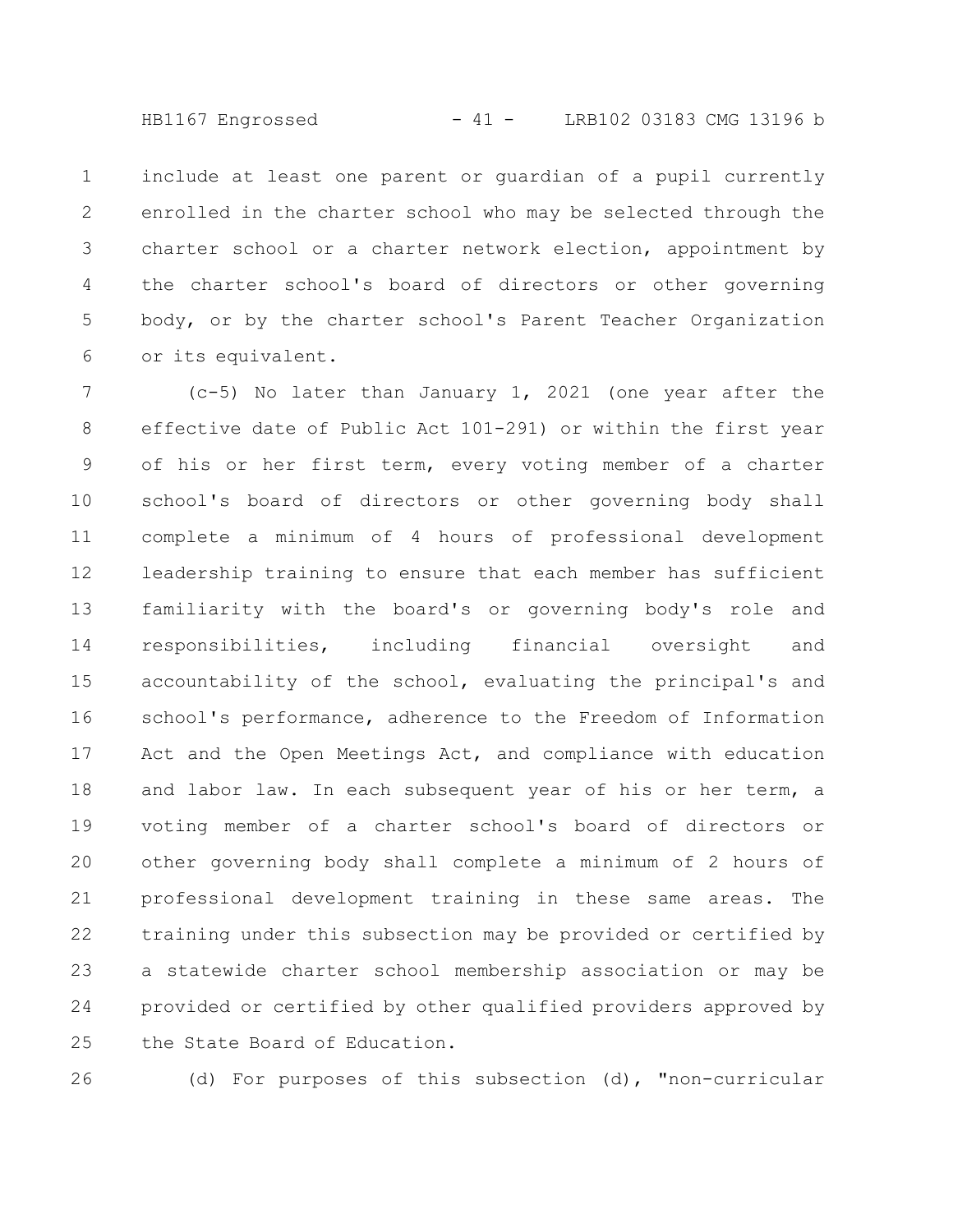HB1167 Engrossed - 42 - LRB102 03183 CMG 13196 b

health and safety requirement" means any health and safety requirement created by statute or rule to provide, maintain, preserve, or safeguard safe or healthful conditions for students and school personnel or to eliminate, reduce, or prevent threats to the health and safety of students and school personnel. "Non-curricular health and safety requirement" does not include any course of study or specialized instructional requirement for which the State Board has established goals and learning standards or which is designed primarily to impart knowledge and skills for students to master and apply as an outcome of their education. 1 2 3 4 5 6 7 8 9 10 11

A charter school shall comply with all non-curricular health and safety requirements applicable to public schools under the laws of the State of Illinois. On or before September 1, 2015, the State Board shall promulgate and post on its Internet website a list of non-curricular health and safety requirements that a charter school must meet. The list shall be updated annually no later than September 1. Any charter contract between a charter school and its authorizer must contain a provision that requires the charter school to follow the list of all non-curricular health and safety requirements promulgated by the State Board and any non-curricular health and safety requirements added by the State Board to such list during the term of the charter. Nothing in this subsection (d) precludes an authorizer from including non-curricular health and safety requirements in a charter school contract that are 12 13 14 15 16 17 18 19 20 21 22 23 24 25 26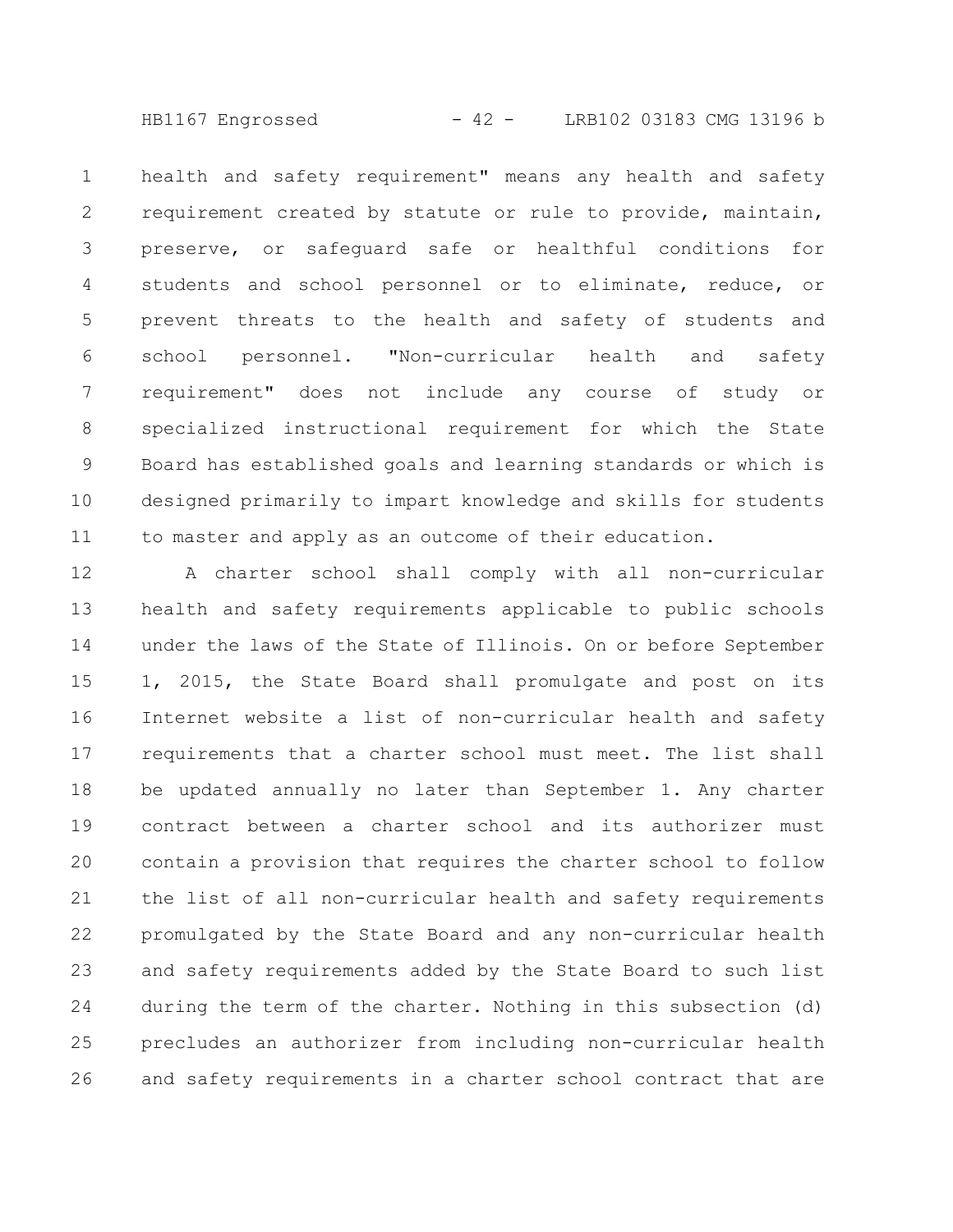HB1167 Engrossed - 43 - LRB102 03183 CMG 13196 b

not contained in the list promulgated by the State Board, including non-curricular health and safety requirements of the authorizing local school board. 1 2 3

(e) Except as otherwise provided in the School Code, a charter school shall not charge tuition; provided that a charter school may charge reasonable fees for textbooks, instructional materials, and student activities. 4 5 6 7

(f) A charter school shall be responsible for the management and operation of its fiscal affairs, including, but not limited to, the preparation of its budget. An audit of each charter school's finances shall be conducted annually by an outside, independent contractor retained by the charter school. The contractor shall not be an employee of the charter school or affiliated with the charter school or its authorizer in any way, other than to audit the charter school's finances. To ensure financial accountability for the use of public funds, on or before December 1 of every year of operation, each charter school shall submit to its authorizer and the State Board a copy of its audit and a copy of the Form 990 the charter school filed that year with the federal Internal Revenue Service. In addition, if deemed necessary for proper financial oversight of the charter school, an authorizer may require quarterly financial statements from each charter school. 8 9 10 11 12 13 14 15 16 17 18 19 20 21 22 23 24

(g) A charter school shall comply with all provisions of this Article, the Illinois Educational Labor Relations Act, 25 26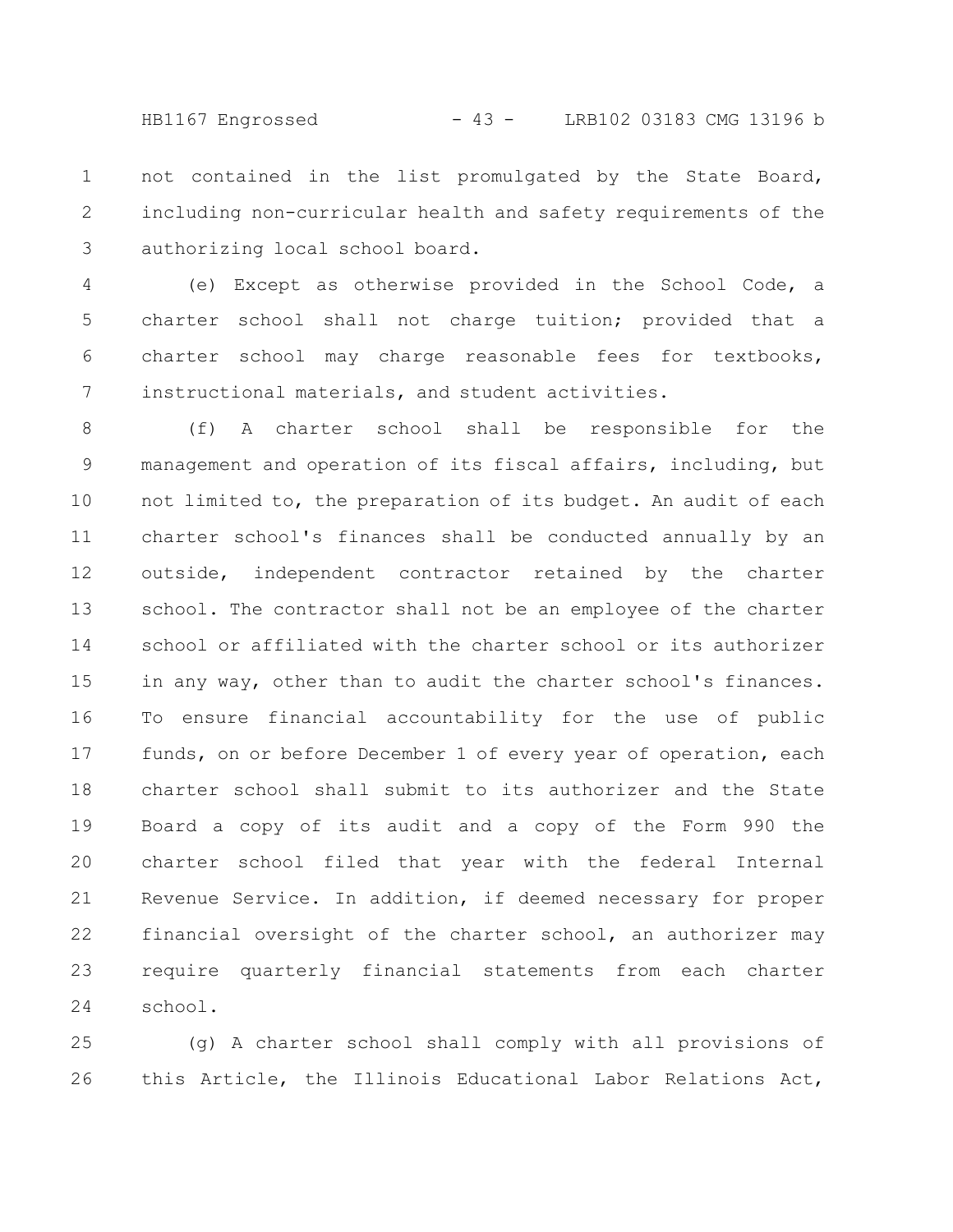HB1167 Engrossed - 44 - LRB102 03183 CMG 13196 b

all federal and State laws and rules applicable to public schools that pertain to special education and the instruction of English learners, and its charter. A charter school is exempt from all other State laws and regulations in this Code governing public schools and local school board policies; however, a charter school is not exempt from the following: 1 2 3 4 5 6

(1) Sections 10-21.9 and 34-18.5 of this Code regarding criminal history records checks and checks of the Statewide Sex Offender Database and Statewide Murderer and Violent Offender Against Youth Database of applicants for employment; 7 8 9 10 11

(2) Sections 10-20.14, 10-22.6, 24-24, 34-19, and 34-84a of this Code regarding discipline of students; 12 13

(3) the Local Governmental and Governmental Employees Tort Immunity Act; 14 15

(4) Section 108.75 of the General Not For Profit Corporation Act of 1986 regarding indemnification of officers, directors, employees, and agents; 16 17 18

(5) the Abused and Neglected Child Reporting Act; (5.5) subsection (b) of Section 10-23.12 and subsection (b) of Section 34-18.6 of this Code; 19 20 21

22

(6) the Illinois School Student Records Act;

(7) Section 10-17a of this Code regarding school report cards; 23 24

(8) the P-20 Longitudinal Education Data System Act; (9) Section 27-23.7 of this Code regarding bullying 25 26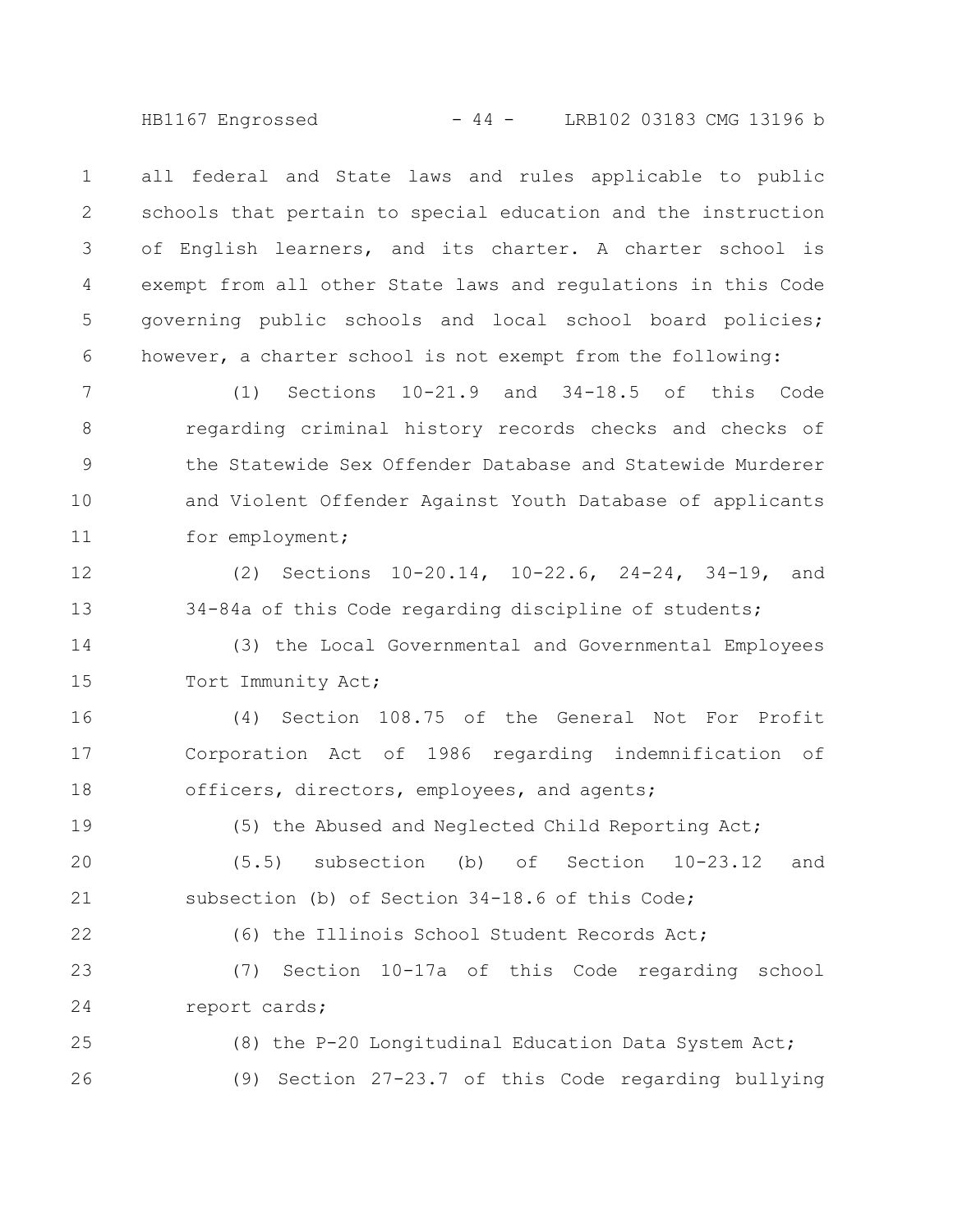HB1167 Engrossed - 45 - LRB102 03183 CMG 13196 b

prevention; (10) Section 2-3.162 of this Code regarding student discipline reporting; (11) Sections 22-80 and 27-8.1 of this Code; (12) Sections 10-20.60 and 34-18.53 of this Code; (13) Sections 10-20.63 and 34-18.56 of this Code; (14) Sections 22-90 and 26-18 of this Code; (15) Section 22-30 of this Code; (16) Sections  $24-12$  and  $34-85$  of this Code; and (17) the Seizure Smart School Act; (18) Section  $2-3.64a-10$  of this Code; and (19)  $(18)$  Sections 10-20.73 and 34-21.9 of this Code;-(20)  $(19)$  Section 10-22.25b of this Code;-(21)  $(19)$  Section 27-9.1a of this Code; (22)  $(22)$  Section 27-9.1b of this Code; and (23)  $(23)$  Section 34-18.8 of this Code;-(24)  $(19)$  Article 26A of this Code;-(25)  $\overline{(19)}$  Section 2-3.188 of this Code; and (26)  $\left( \frac{20}{2} \right)$  Section 22-85.5 of this Code;-(27) Subsections (d-10), (d-15), and (d-20) of Section 10-20.56 of this Code; and (28) Sections 10-20.83 and 34-18.78 of this Code. The change made by Public Act 96-104 to this subsection (g) is declaratory of existing law. (h) A charter school may negotiate and contract with a school district, the governing body of a State college or 1 2 3 4 5 6 7 8 9 10 11 12 13 14 15 16 17 18 19 20 21 22 23 24 25 26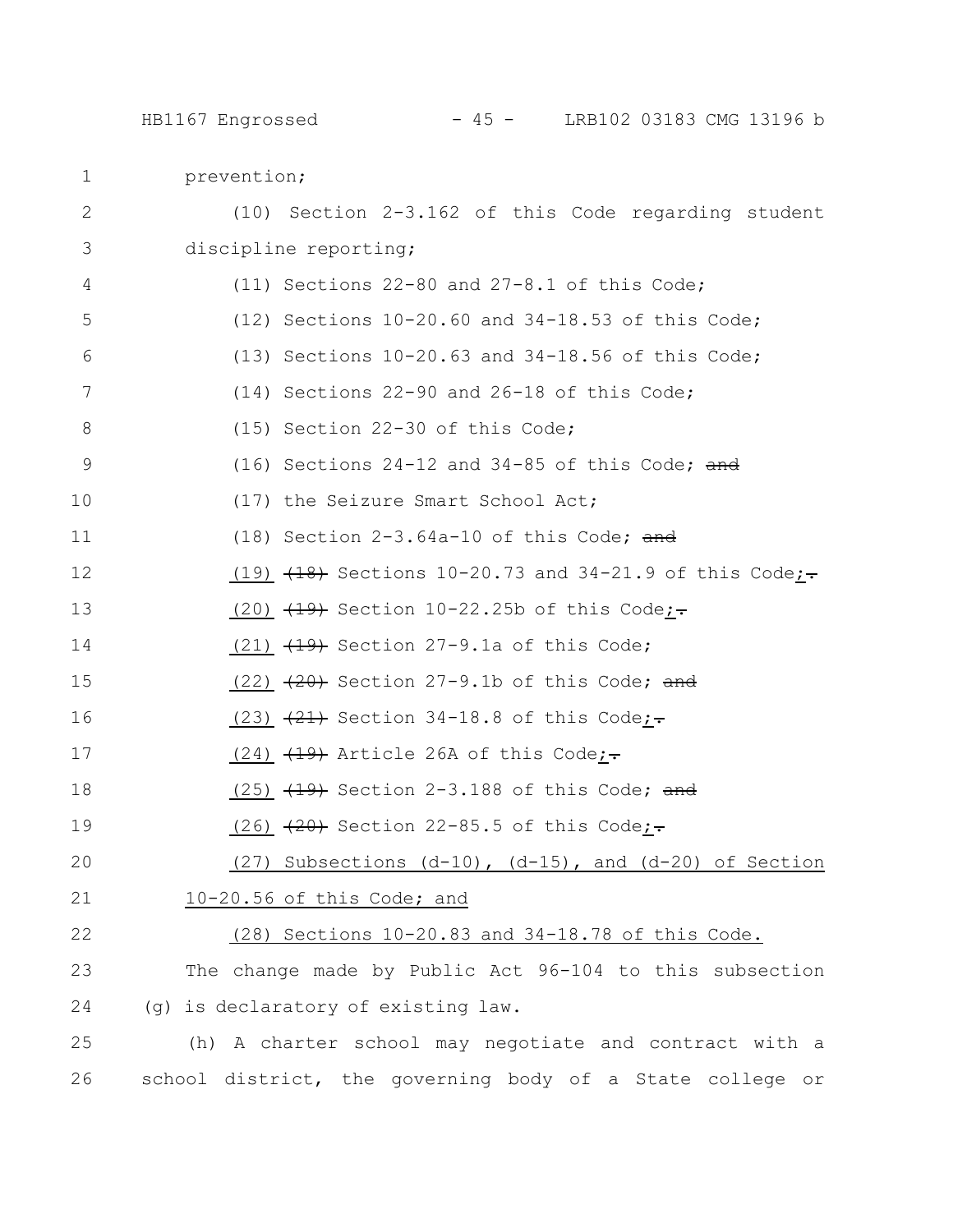university or public community college, or any other public or for-profit or nonprofit private entity for: (i) the use of a school building and grounds or any other real property or facilities that the charter school desires to use or convert for use as a charter school site, (ii) the operation and maintenance thereof, and (iii) the provision of any service, activity, or undertaking that the charter school is required to perform in order to carry out the terms of its charter. However, a charter school that is established on or after April 16, 2003 (the effective date of Public Act 93-3) and that operates in a city having a population exceeding 500,000 may not contract with a for-profit entity to manage or operate the school during the period that commences on April 16, 2003 (the effective date of Public Act 93-3) and concludes at the end of the 2004-2005 school year. Except as provided in subsection (i) of this Section, a school district may charge a charter school reasonable rent for the use of the district's buildings, grounds, and facilities. Any services for which a charter school contracts with a school district shall be provided by the district at cost. Any services for which a charter school contracts with a local school board or with the governing body of a State college or university or public community college shall be provided by the public entity at cost. 1 2 3 4 5 6 7 8 9 10 11 12 13 14 15 16 17 18 19 20 21 22 23 24

(i) In no event shall a charter school that is established by converting an existing school or attendance center to 25 26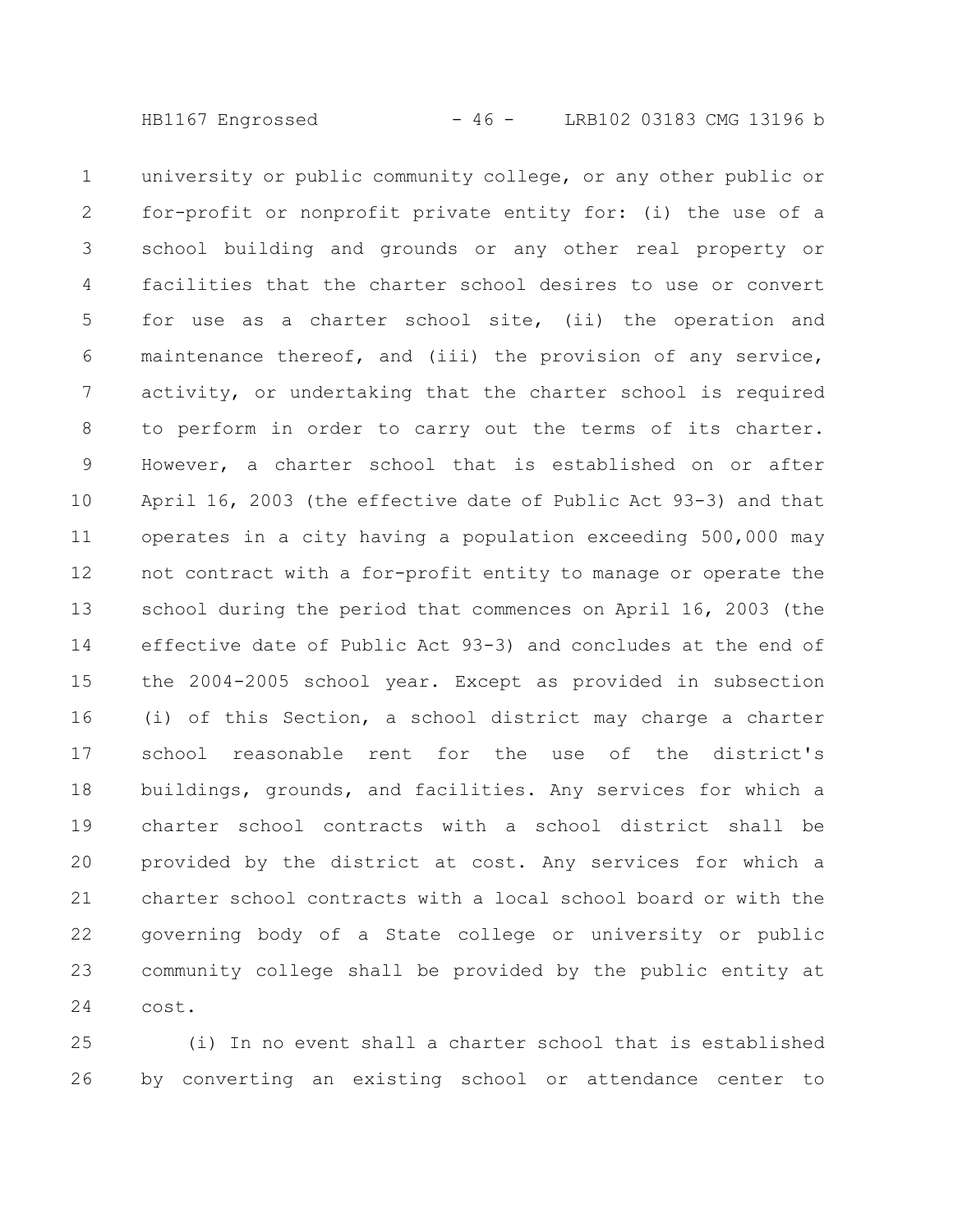HB1167 Engrossed - 47 - LRB102 03183 CMG 13196 b

charter school status be required to pay rent for space that is deemed available, as negotiated and provided in the charter agreement, in school district facilities. However, all other costs for the operation and maintenance of school district facilities that are used by the charter school shall be subject to negotiation between the charter school and the local school board and shall be set forth in the charter. 1 2 3 4 5 6 7

(j) A charter school may limit student enrollment by age or grade level. 8 9

(k) If the charter school is approved by the State Board or Commission, then the charter school is its own local education agency. 10 11 12

(Source: P.A. 101-50, eff. 7-1-20; 101-81, eff. 7-12-19; 101-291, eff. 1-1-20; 101-531, eff. 8-23-19; 101-543, eff. 8-23-19; 101-654, eff. 3-8-21; 102-51, eff. 7-9-21; 102-157, eff. 7-1-22; 102-360, eff. 1-1-22; 102-445, eff. 8-20-21; 102-466, eff. 7-1-25; 102-522, eff. 8-20-21; 102-558, eff. 8-20-21; 102-676, eff. 12-3-21; revised 12-21-21.) 13 14 15 16 17 18

(105 ILCS 5/34-18.78 new) Sec. 34-18.78. COVID-19 paid administrative leave. (a) In this Section: "Employee" means a person employed by the school district on or after the effective date of this amendatory Act of the 102nd General Assembly. "Fully vaccinated against COVID-19" means: 19 20 21 22 23 24 25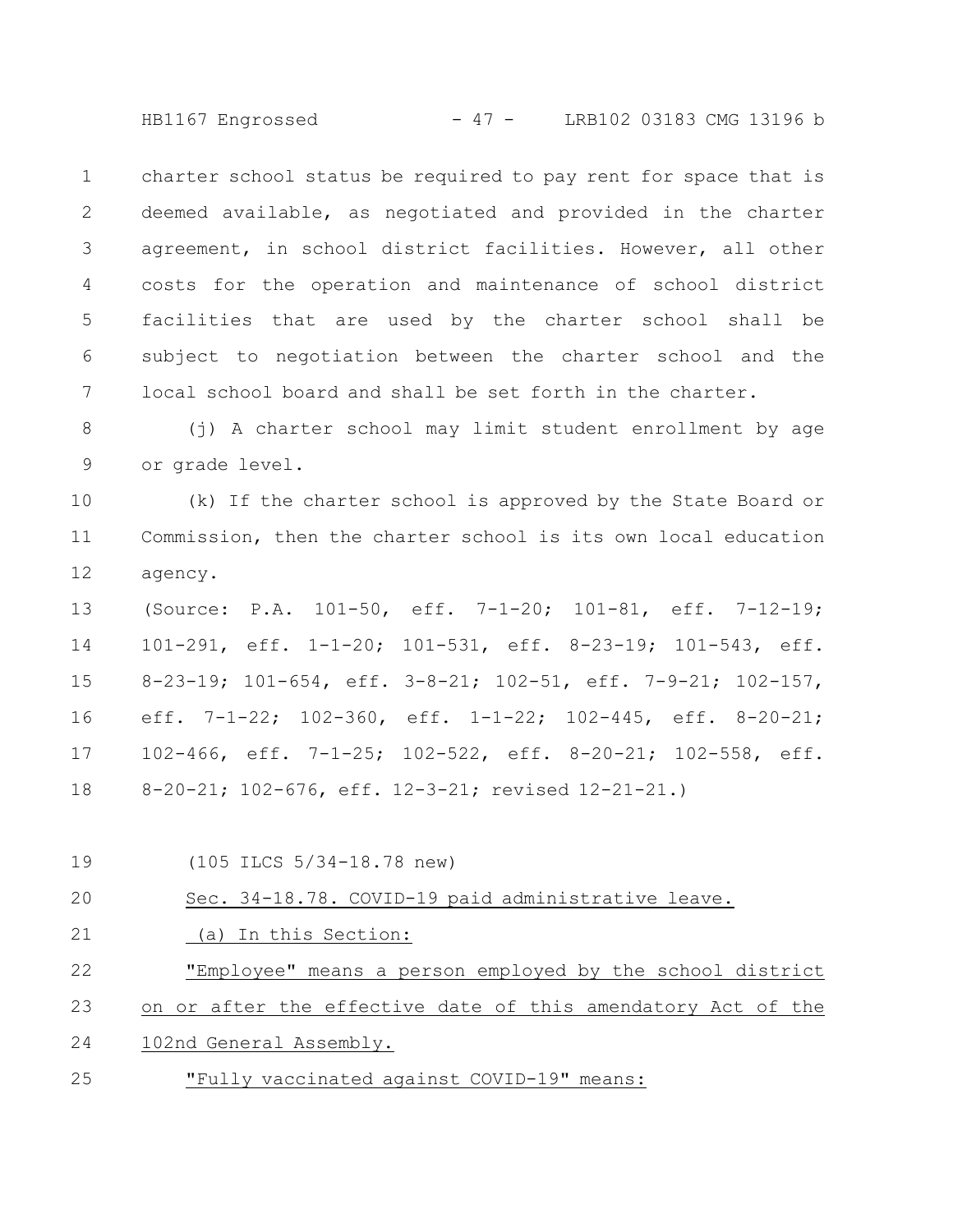HB1167 Engrossed - 48 - LRB102 03183 CMG 13196 b

| $\mathbf 1$    | (1) 2 weeks after receiving the second dose in a               |
|----------------|----------------------------------------------------------------|
| $\overline{2}$ | 2-dose series of a COVID-19 vaccine authorized for             |
| 3              | emergency use, licensed, or otherwise approved by the          |
| $\overline{4}$ | United States Food and Drug Administration; or                 |
| 5              | (2) 2 weeks after receiving a single dose of a                 |
| 6              | COVID-19 vaccine authorized for emergency use, licensed,       |
| $\overline{7}$ | or otherwise approved by the United States Food and Drug       |
| 8              | Administration.                                                |
| 9              | "Fully vaccinated against COVID-19" also includes any          |
| 10             | recommended booster doses for which the individual is eligible |
| 11             | upon the adoption by the Department of Public Health of any    |
| 12             | changes made by the Centers for Disease Control and Prevention |
| 13             | of the United States Department of Health and Human Services   |
| 14             | to the definition of "fully vaccinated against COVID-19" to    |
| 15             | include any such booster doses. For purposes of this Section,  |
| 16             | individuals who are eligible for a booster dose but have not   |
| 17             | received a booster dose by 5 weeks after the Department of     |
| 18             | Public Health adopts a revised definition of "fully vaccinated |
| 19             | against COVID-19" are not considered fully vaccinated for      |
| 20             | determining eligibility for future paid administrative leave   |
| 21             | pursuant to this Section.                                      |
| 22             | "School district" includes charter schools established         |
| 23             | under Article 27A of this Code.                                |
| 24             | During any time when the Governor has declared a<br>(b)        |
| 25             | disaster due to a public health emergency pursuant to Section  |
| 26             | 7 of the Illinois Emergency Management Agency Act and the      |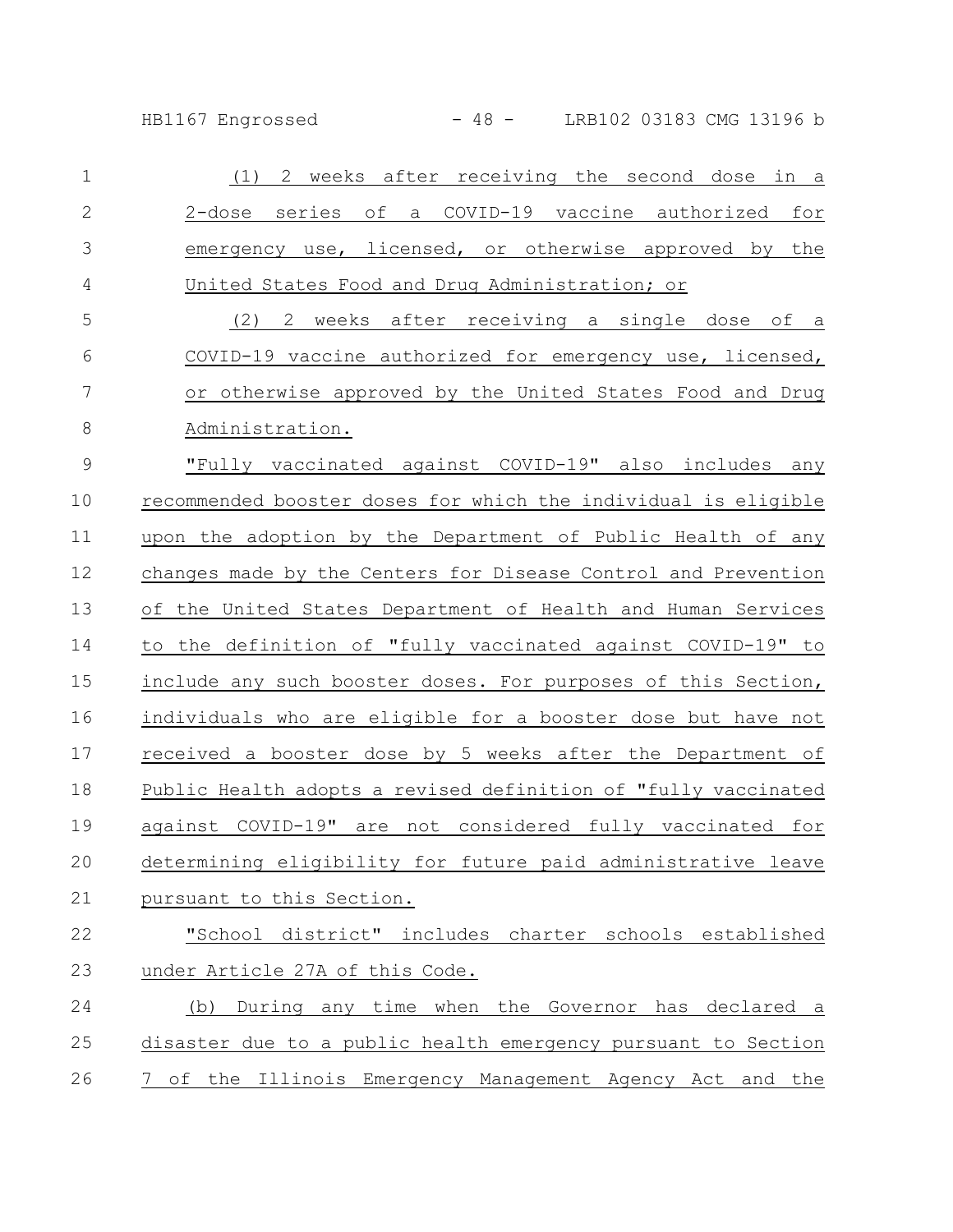HB1167 Engrossed - 49 - LRB102 03183 CMG 13196 b

| $\mathbf 1$    | school district, the State or any of its agencies, or a local   |
|----------------|-----------------------------------------------------------------|
| $\mathbf{2}$   | public health department has issued guidance, mandates, or      |
| $\mathfrak{Z}$ | rules related to COVID-19 that restrict an employee of the      |
| $\overline{4}$ | school district from being on school district property because  |
| 5              | the employee (i) has a confirmed positive COVID-19 diagnosis    |
| 6              | via a molecular amplification diagnostic test, such as a        |
| $\overline{7}$ | polymerase chain reaction (PCR) test for COVID-19, (ii) has a   |
| $\,8\,$        | probable COVID-19 diagnosis via an antigen diagnostic test,     |
| $\mathcal{G}$  | (iii) has been in close contact with a person who had a         |
| 10             | confirmed case of COVID-19 and is required to be excluded from  |
| 11             | the school, or (iv) is required by the school or school         |
| 12             | district policy to be excluded from school district property    |
| 13             | due to COVID-19 symptoms, the employee of the school district   |
| 14             | shall receive as many days of administrative leave as required  |
| 15             | to abide by the public health quidance, mandates, and           |
| 16             | requirements issued by the Department of Public Health, unless  |
| 17             | a longer period of paid administrative leave has been           |
| 18             | negotiated with the exclusive bargaining representative. Such   |
| 19             | leave shall be provided to an employee for any days for which   |
| 20             | the employee was required to be excluded from school property   |
| 21             | prior to the effective date of this amendatory Act of the 102nd |
| 22             | General Assembly, provided that the employee receives all       |
| 23             | doses required to meet the definition of "fully vaccinated      |
| 24             | against COVID-19" under this Section no later than 5 weeks      |
| 25             | after the effective date of this amendatory Act of the 102nd    |
| 26             | General Assembly.                                               |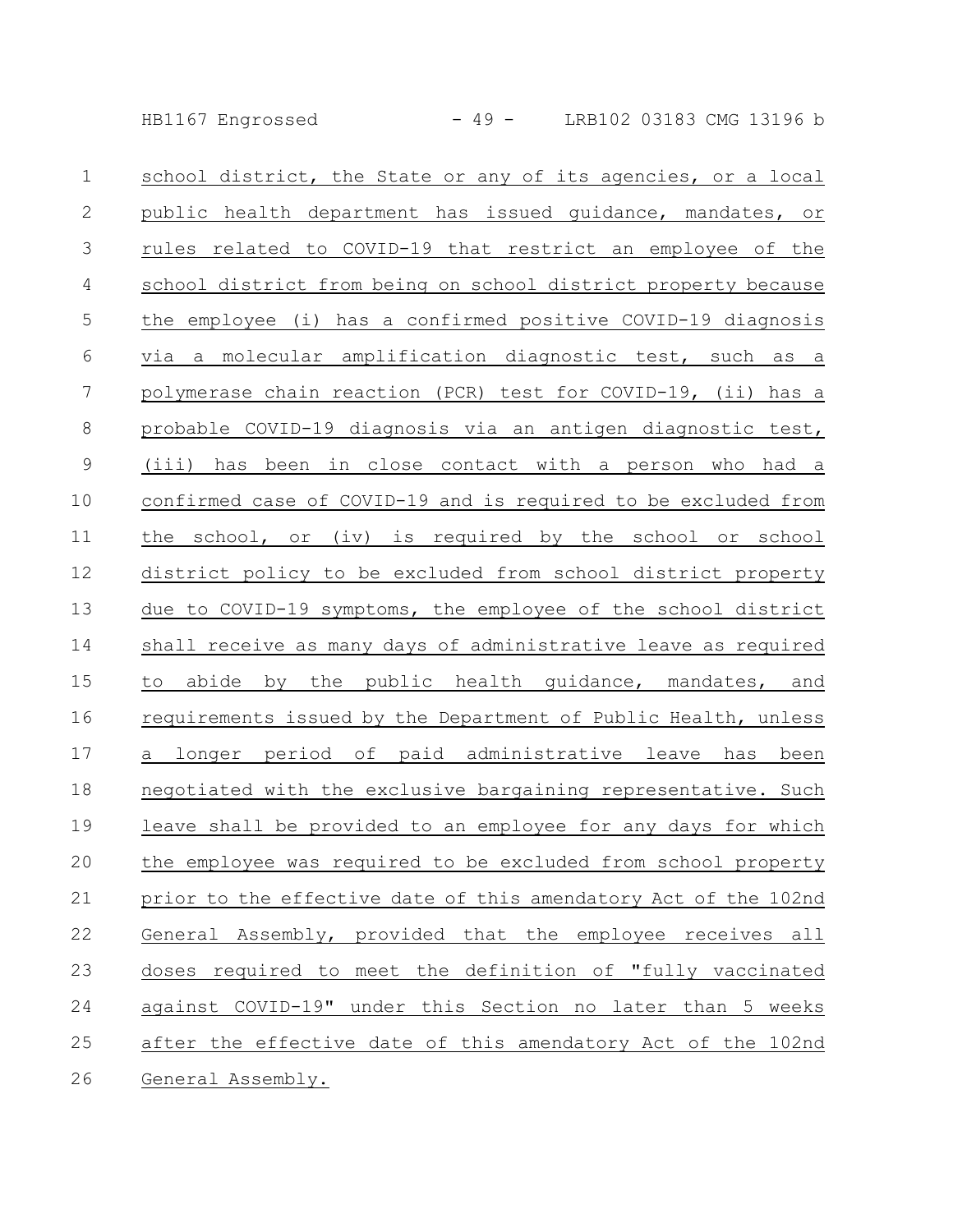HB1167 Engrossed - 50 - LRB102 03183 CMG 13196 b

| $\mathbf 1$    | (c) An employee of the school district shall receive paid           |
|----------------|---------------------------------------------------------------------|
| $\mathbf{2}$   | administrative leave pursuant to subsection (b) of this             |
| 3              | Section, unless a longer period of paid administrative leave        |
| $\overline{4}$ | been negotiated with the exclusive bargaining<br>has                |
| 5              | representative, to care for a child of the employee if the          |
| 6              | child is unable to attend elementary or secondary school            |
| $\overline{7}$ | because the child has:                                              |
| $8\,$          | (1) a confirmed positive COVID-19 diagnosis via a                   |
| $\mathcal{G}$  | molecular amplification diagnostic test, such as<br>$\underline{a}$ |
| 10             | polymerase chain reaction (PCR) test for COVID-19;                  |
| 11             | a probable COVID-19 diagnosis via an antigen<br>(2)                 |
| 12             | diagnostic test;                                                    |
| 13             | (3) been in close contact with a person who has a                   |
| 14             | confirmed case of COVID-19 and is required to be excluded           |
| 15             | from school; or                                                     |
| 16             | (4) been required by the school or school district                  |
| 17             | policy to be excluded from school district property due to          |
| 18             | COVID-19 symptoms.                                                  |
| 19             | Such leave shall be provided to an employee for any days needed     |
| 20             | to care for a child of the employee prior to the effective date     |
| 21             | of this amendatory Act of the 102nd General Assembly, provided      |
| 22             | that the employee receives the doses required to meet the           |
| 23             | definition of "fully vaccinated against COVID-19" under this        |
| 24             | Section no later than 5 weeks after the effective date of this      |
| 25             | amendatory Act of the 102nd General Assembly.                       |
| 26             | (d) An employee of the school district who is on paid               |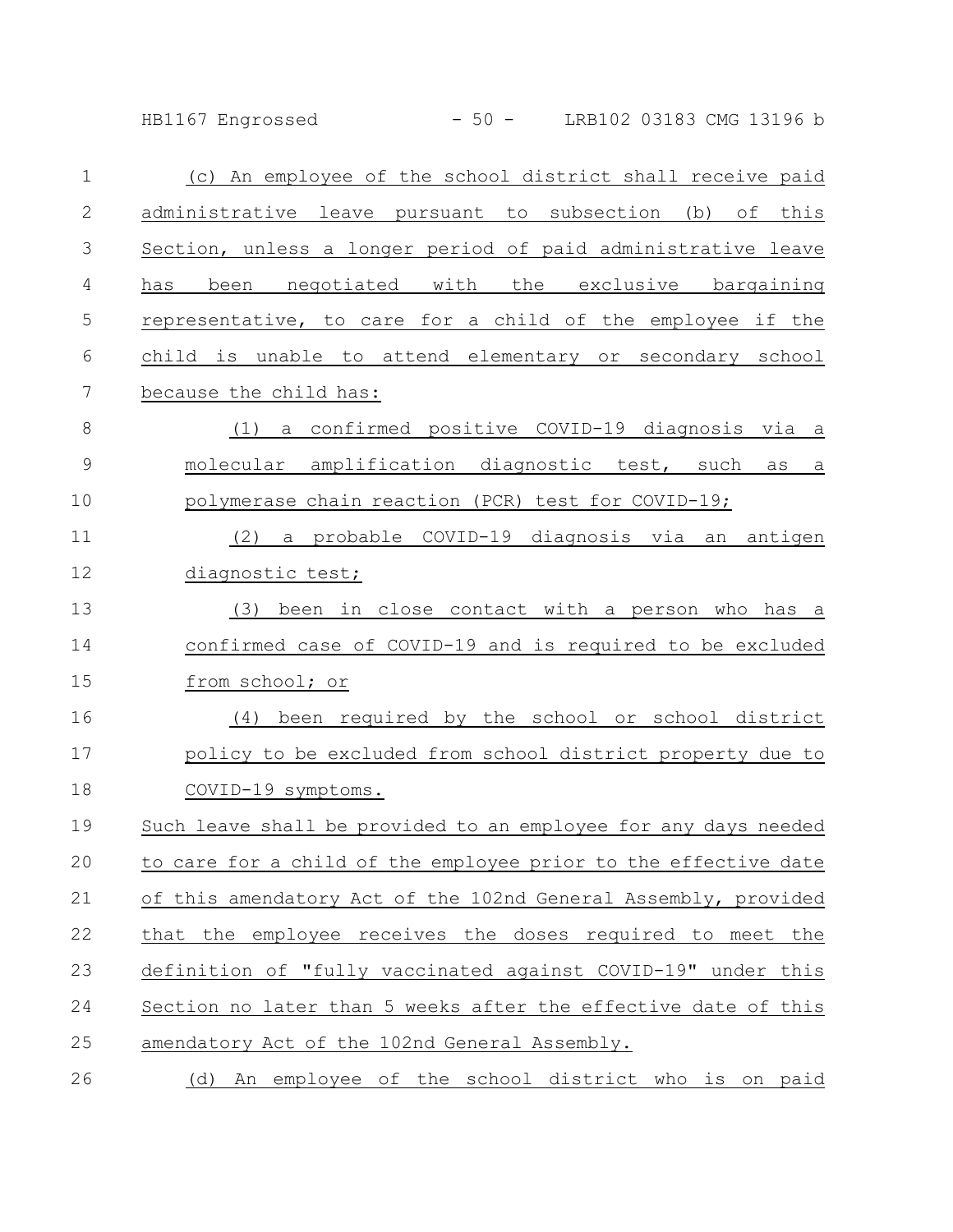HB1167 Engrossed - 51 - LRB102 03183 CMG 13196 b

administrative leave pursuant to this Section must provide all documentation requested by the board. (e) An employee of the school district who is on paid administrative leave pursuant to this Section shall receive the employee's regular rate of pay. The use of a paid administrative leave day or days by an employee pursuant to this Section may not diminish any other leave or benefits of the employee. (f) An employee of the school district may not accrue paid administrative leave pursuant to this Section. (g) For an employee of the school district to be eligible to receive paid administrative leave pursuant to this Section, the employee must: (1) have received all required doses to be fully vaccinated against COVID-19, as defined in this Section; and (2) participate in the COVID-19 testing program adopted by the school district to the extent such a testing program requires participation by individuals who are fully vaccinated against COVID-19. (h) Nothing in this Section is intended to affect any right or remedy under federal law. (i) No paid administrative leave awarded to or used by a fully vaccinated employee prior to the Department of Public Health's adoption of a revised definition of the term "fully vaccinated against COVID-19" may be rescinded on the basis 1 2 3 4 5 6 7 8 9 10 11 12 13 14 15 16 17 18 19 20 21 22 23 24 25 26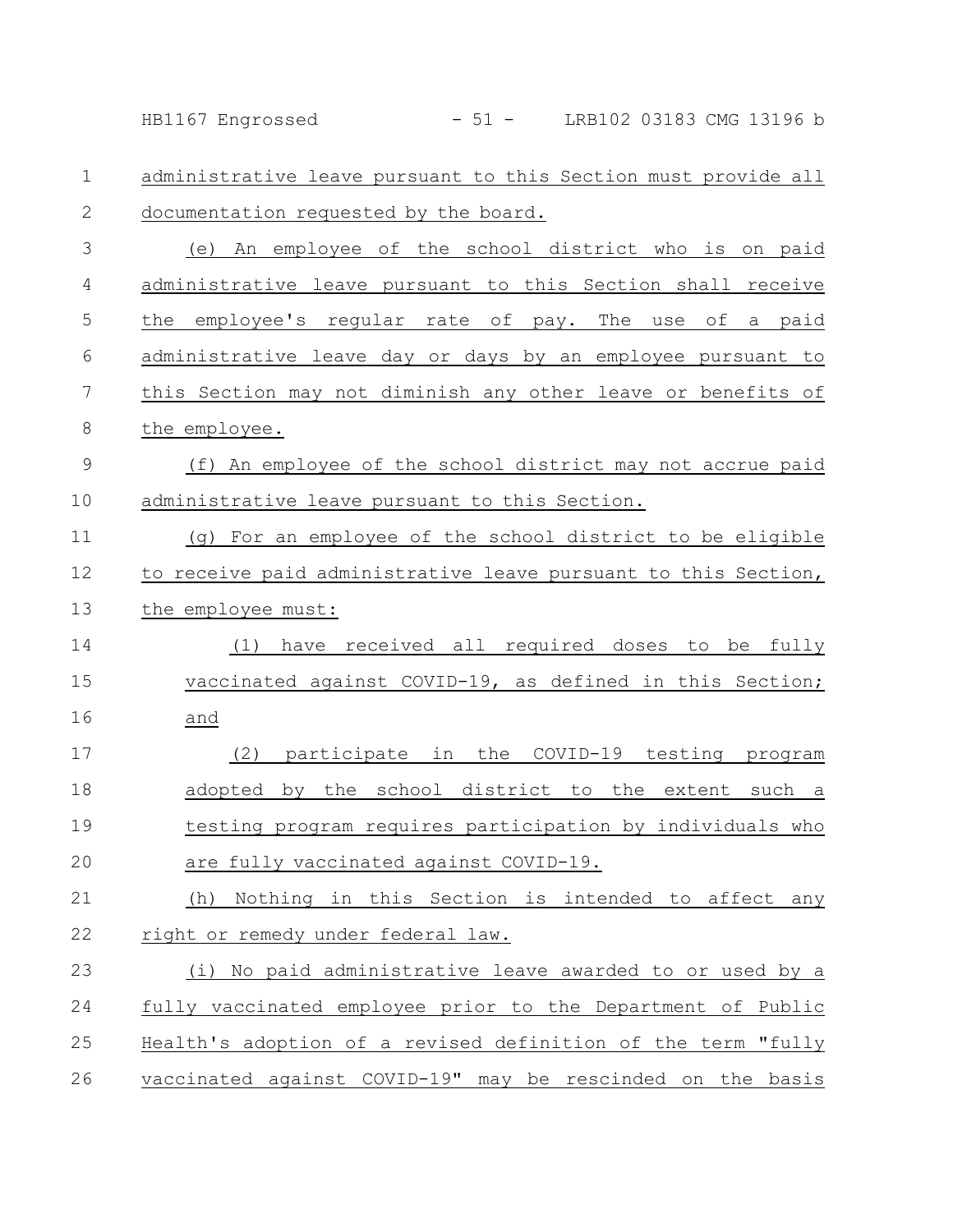that the employee no longer meets the definition of "fully vaccinated against COVID-19" based on the revised definition. (105 ILCS 5/34-85e new) Sec. 34-85e. COVID-19 sick leave. For purposes of this Section, "employee" means a person employed by the school district on or after the effective date of this amendatory Act of the 102nd General Assembly. Any sick leave used by a teacher or employee during the 2021-2022 school year shall be returned to a teacher or employee who receives all doses required to be fully vaccinated against COVID-19, as defined in Section 34-18.78 of this Code, if: (1) the sick leave was taken because the teacher or employee was restricted from being on school district property because the teacher or employee: (A) had a confirmed positive COVID-19 diagnosis via a molecular amplification diagnostic test, such as a polymerase chain reaction (PCR) test for COVID-19; (B) had a probable COVID-19 diagnosis via an antigen diagnostic test; (C) was in close contact with a person who had a confirmed case of COVID-19 and was required to be excluded from school; or (D) was required by the school or school district policy to be excluded from school district property 1 2 3 4 5 6 7 8 9 10 11 12 13 14 15 16 17 18 19 20 21 22 23 24 25 HB1167 Engrossed - 52 - LRB102 03183 CMG 13196 b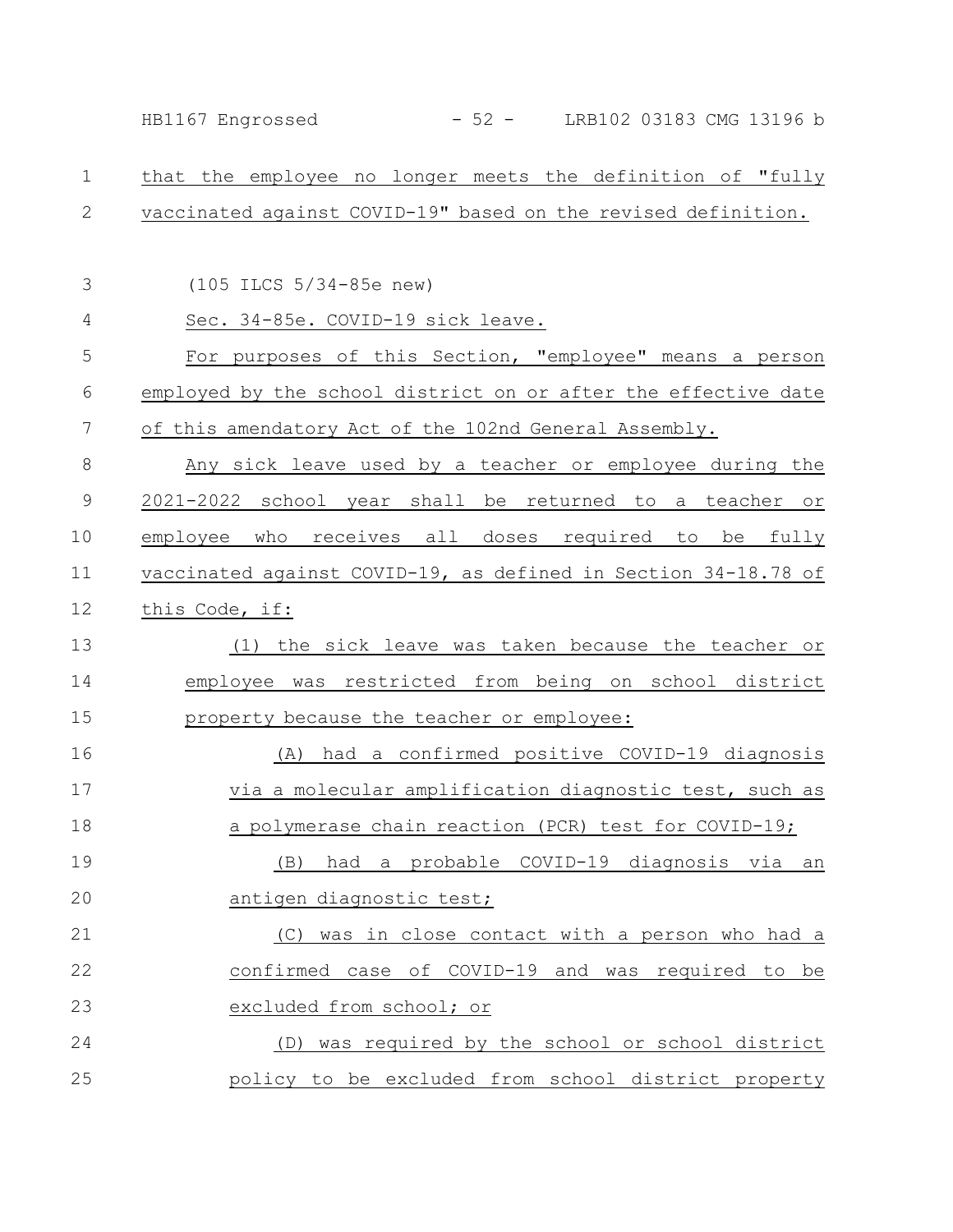| 1             | due to COVID-19 symptoms; or                                   |
|---------------|----------------------------------------------------------------|
| $\mathbf{2}$  | (2) the sick leave was taken to care for a child of the        |
| 3             | teacher or employee who was unable to attend elementary or     |
| 4             | secondary school because the child:                            |
| 5             | had a confirmed positive COVID-19 diagnosis<br>(A)             |
| 6             | via a molecular amplification diagnostic test, such as         |
| 7             | a polymerase chain reaction (PCR) test for COVID-19;           |
| 8             | had a probable COVID-19 diagnosis via an<br>(B)                |
| $\mathcal{G}$ | antigen diagnostic test;                                       |
| 10            | was in close contact with a person who had a<br>(C)            |
| 11            | confirmed case of COVID-19 and was required to be              |
| 12            | excluded from school; or                                       |
| 13            | was required by the school or school district<br>(D)           |
| 14            | policy to be excluded from school district property            |
| 15            | due to COVID-19 symptoms.                                      |
| 16            | Leave shall be returned to a teacher or employee pursuant      |
| 17            | this Section provided that the teacher or employee has<br>to   |
| 18            | received all required doses to meet the definition of "fully   |
| 19            | vaccinated against COVID-19" under Section 34-18.78 of this    |
| 20            | Code no later than 5 weeks after the effective date of this    |
| 21            | amendatory Act of the 102nd General Assembly.                  |
| 22            | No school may rescind any sick leave returned to a teacher     |
| 23            | or employee on the basis of a revision to the definition of    |
| 24            | "fully vaccinated against COVID-19" by the Centers for Disease |
| 25            | Control and Prevention of the United States Department of      |
| 26            | Health and Human Services or the Department of Public Health,  |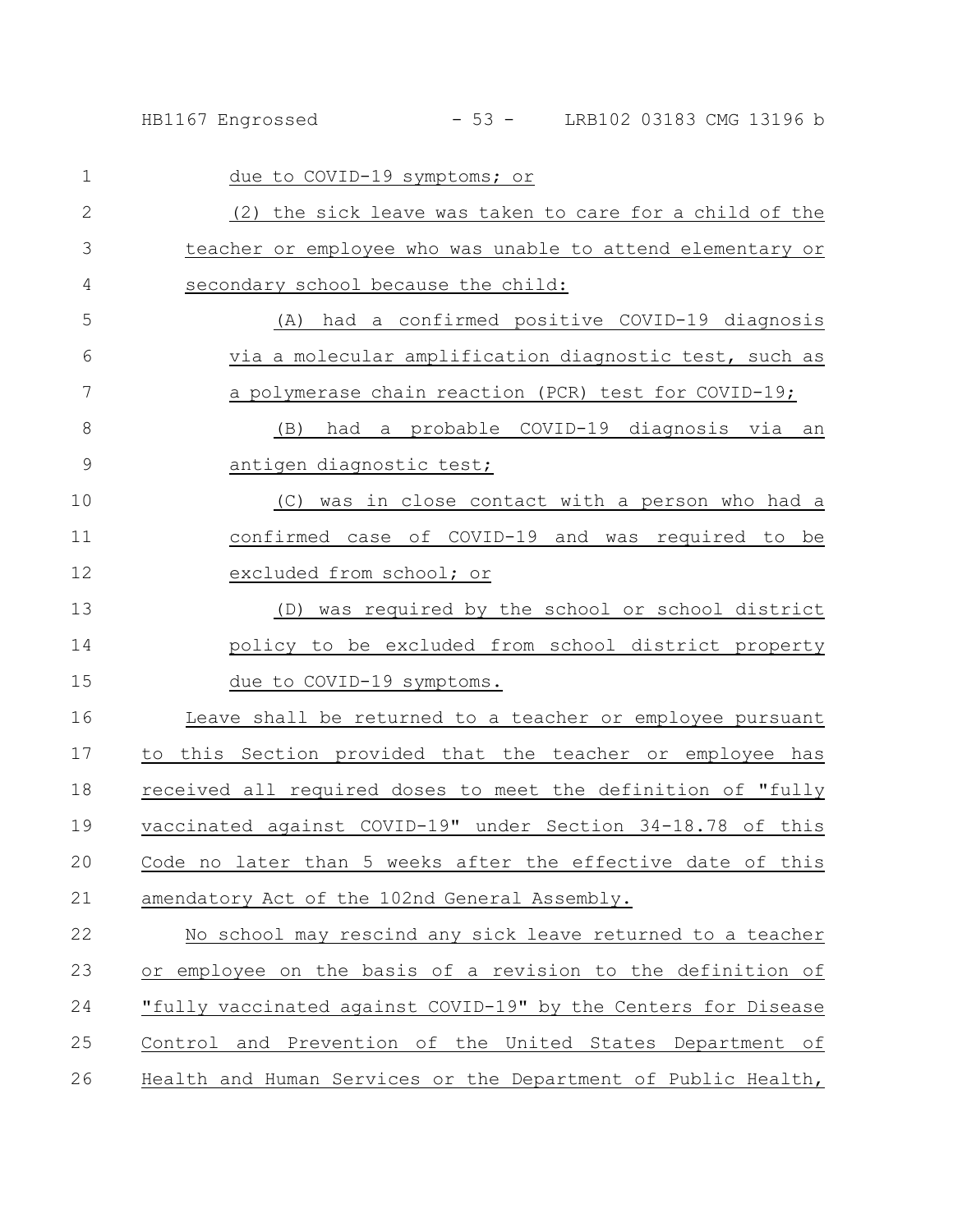HB1167 Engrossed - 54 - LRB102 03183 CMG 13196 b

provided that the teacher or employee received all doses required to be fully vaccinated against COVID-19, as defined in Section 34-18.78 of this Code, at the time the sick leave was returned to the teacher or employee. 1 2 3 4

Section 10. The University of Illinois Act is amended by adding Sections 160 and 175 as follows: 5 6

(110 ILCS 305/160 new) 7

Sec. 160. COVID-19 sick leave. For purposes of this Section, "employee" means a person employed by the University on or after the effective date of this amendatory Act of the 102nd General Assembly. 8 9 10 11

Any sick leave used by an employee of the University during the 2021-2022 academic year shall be returned to an employee of the University who receives all doses required to be fully vaccinated against COVID-19, as defined in Section 175 of this Act, if: 12 13 14 15 16

(1) the sick leave was taken because the employee was restricted from being on University property because the employee: 17 18 19

| -20 | (A) had a confirmed positive COVID-19 diagnosis        |
|-----|--------------------------------------------------------|
| -21 | via a molecular amplification diagnostic test, such as |
| 22  | a polymerase chain reaction (PCR) test for COVID-19;   |
| 23  | had a probable COVID-19 diagnosis via an<br>(B)        |
| 2.4 | antigen diagnostic test;                               |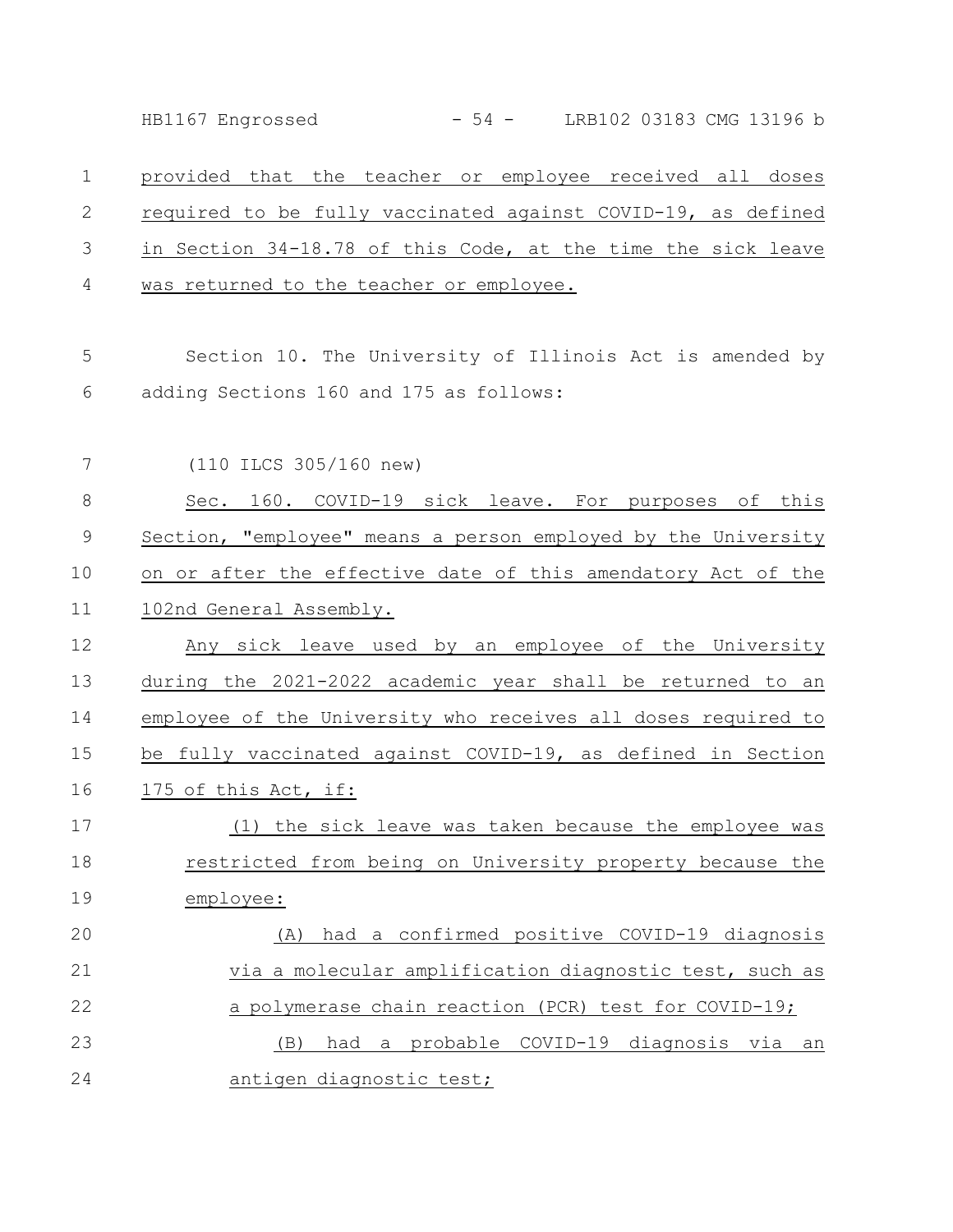| $\mathbf{1}$ | (C)<br>was in close contact with a person who had a           |
|--------------|---------------------------------------------------------------|
| $\mathbf{2}$ | confirmed case of COVID-19 and was required to be             |
| 3            | excluded from the University; or                              |
| 4            | (D) was required by the University to be excluded             |
| 5            | from University property due to COVID-19 symptoms; or         |
| 6            | (2) the sick leave was taken to care for a child of the       |
| 7            | employee who was unable to attend elementary or secondary     |
| 8            | school because the child:                                     |
| 9            | had a confirmed positive COVID-19 diagnosis<br>(A)            |
| 10           | via a molecular amplification diagnostic test, such as        |
| 11           | a polymerase chain reaction (PCR) test for COVID-19;          |
| 12           | had a probable COVID-19 diagnosis via<br>(B)<br>an            |
| 13           | antigen diagnostic test;                                      |
| 14           | was in close contact with a person who had a<br>(C)           |
| 15           | confirmed case of COVID-19 and was required to be             |
| 16           | excluded from school; or                                      |
| 17           | was required by the school or school district<br>(D)          |
| 18           | policy to be excluded from school district property           |
| 19           | due to COVID-19 symptoms.                                     |
| 20           | Leave shall be returned to an employee pursuant to this       |
| 21           | Section provided that the employee has received all required  |
| 22           | doses to meet the definition of "fully vaccinated against     |
| 23           | COVID-19" under Section 175 of this Act no later than 5 weeks |
| 24           | after the effective date of this amendatory Act of the 102nd  |
| 25           | General Assembly.                                             |
| 26           | The University may not rescind any sick leave returned to     |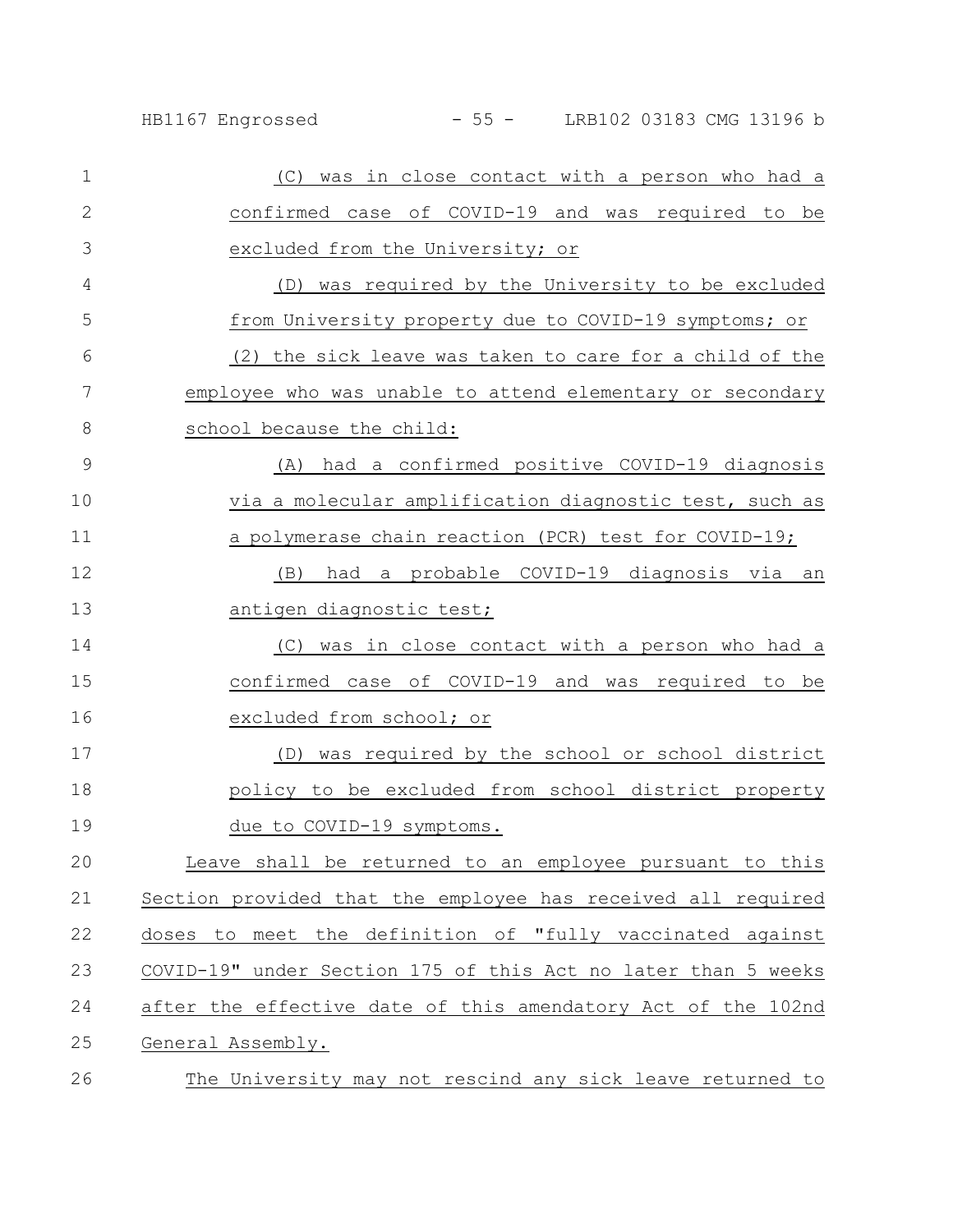HB1167 Engrossed - 56 - LRB102 03183 CMG 13196 b

an employee of the University on the basis of a revision to the definition of "fully vaccinated against COVID-19" by the Centers for Disease Control and Prevention of the United States Department of Health and Human Services or the Department of Public Health, provided that the employee received all doses required to be fully vaccinated against COVID-19, as defined in Section 175 of this Act, at the time the sick leave was returned to the employee. (110 ILCS 305/175 new) Sec. 175. COVID-19 paid administrative leave. 1 2 3 4 5 6 7 8 9 10

## (a) In this Section: 11

"Employee" means a person employed by the University on or after the effective date of this amendatory Act of the 102nd 12 13

General Assembly. 14

## "Fully vaccinated against COVID-19" means: 15

(1) 2 weeks after receiving the second dose in a 2-dose series of a COVID-19 vaccine authorized for emergency use, licensed, or otherwise approved by the United States Food and Drug Administration; or 16 17 18 19

(2) 2 weeks after receiving a single dose of a COVID-19 vaccine authorized for emergency use, licensed, or otherwise approved by the United States Food and Drug Administration. 20 21 22 23

## "Fully vaccinated against COVID-19" also includes any recommended booster doses for which the individual is eligible 24 25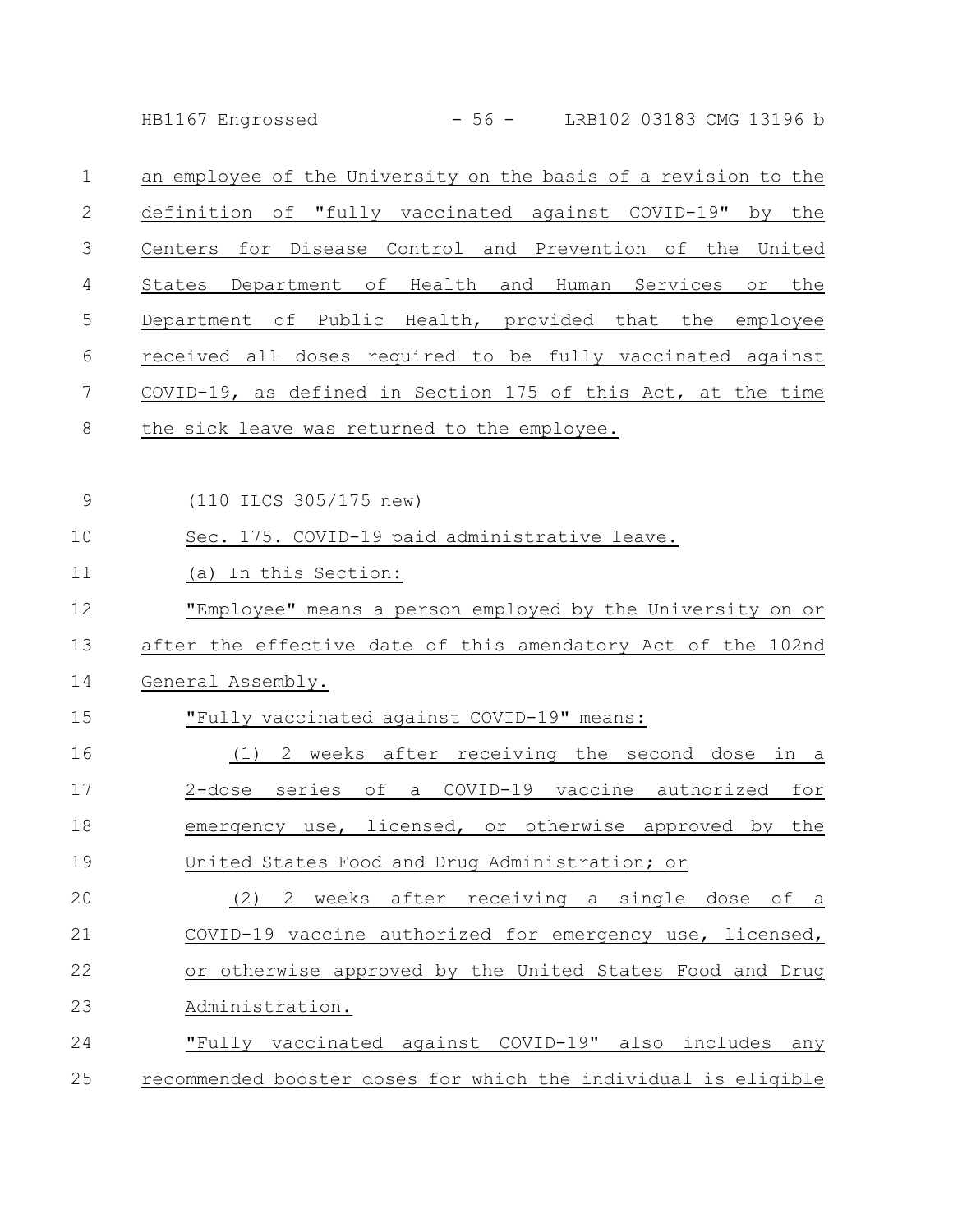HB1167 Engrossed - 57 - LRB102 03183 CMG 13196 b

| $\mathbf{1}$ | upon the adoption by the Department of Public Health of any    |
|--------------|----------------------------------------------------------------|
| 2            | changes made by the Centers for Disease Control and Prevention |
| 3            | of the United States Department of Health and Human Services   |
| 4            | to the definition of "fully vaccinated against COVID-19" to    |
| 5            | include any such booster doses. For purposes of this Section,  |
| 6            | individuals who are eligible for a booster dose but have not   |
| 7            | received a booster dose by 5 weeks after the Department of     |
| 8            | Public Health adopts a revised definition of "fully vaccinated |
| 9            | against COVID-19" are not considered fully vaccinated for      |
| 10           | determining eligibility for future paid administrative leave   |
| 11           | pursuant to this Section.                                      |
|              |                                                                |

(b) During any time when the Governor has declared a disaster due to a public health emergency pursuant to Section 7 of the Illinois Emergency Management Agency Act and the University, the State or any of its agencies, or a local public health department has issued guidance, mandates, or rules related to COVID-19 that restrict an employee of the University from being on University property because the employee (i) has a confirmed positive COVID-19 diagnosis via a molecular amplification diagnostic test, such as a polymerase chain reaction (PCR) test for COVID-19, (ii) has a probable COVID-19 diagnosis via an antigen diagnostic test, (iii) has been in close contact with a person who had a confirmed case of COVID-19 and is required to be excluded from the University, or (iv) is required by University policy to be excluded from University property due to COVID-19 symptoms, the employee of 12 13 14 15 16 17 18 19 20 21 22 23 24 25 26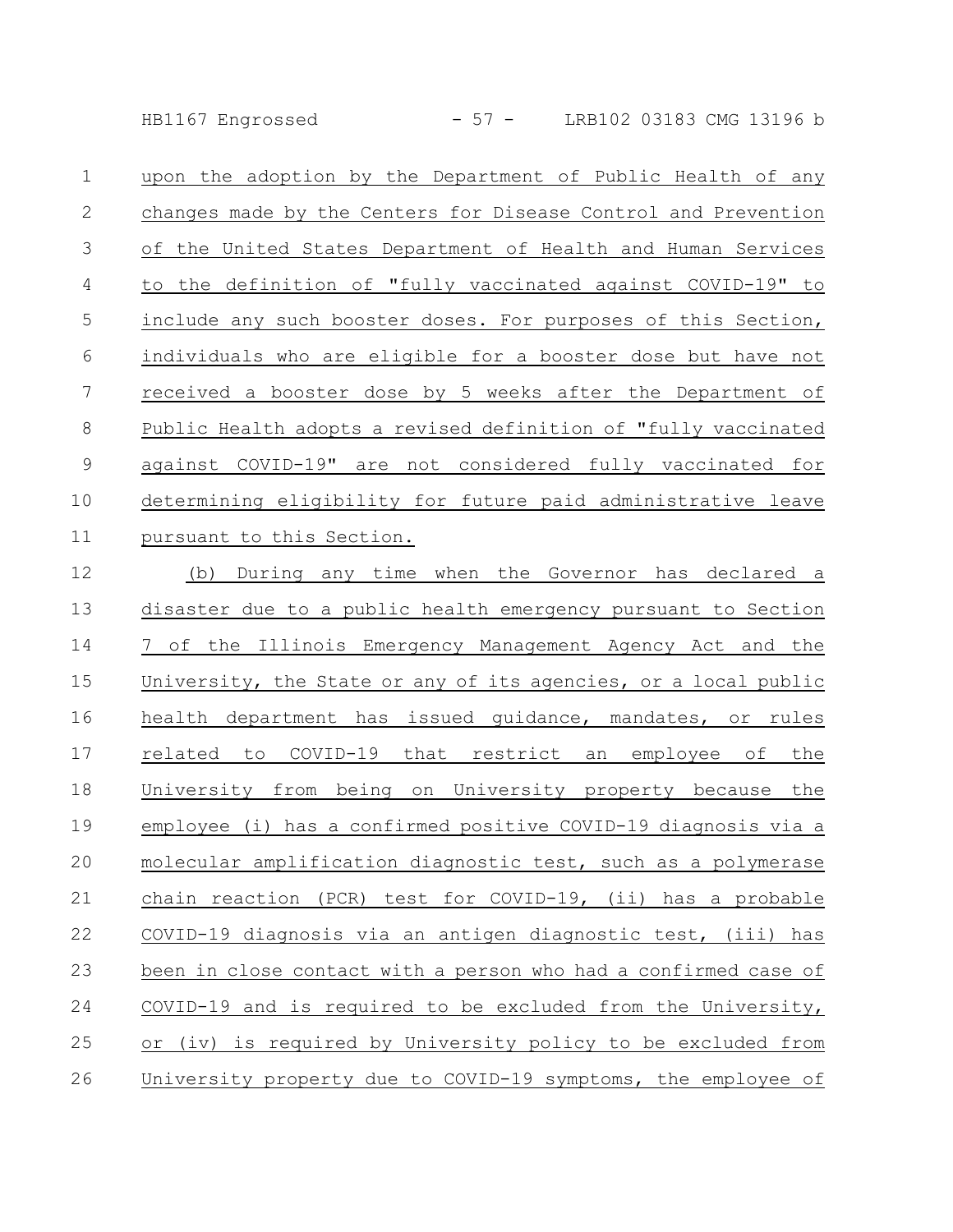HB1167 Engrossed - 58 - LRB102 03183 CMG 13196 b

| $\mathbf{1}$ | the University shall receive as many days of administrative     |
|--------------|-----------------------------------------------------------------|
| 2            | leave as required to abide by the public health quidance,       |
| 3            | mandates, and requirements issued by the Department of Public   |
| 4            | Health, unless a longer period of paid administrative leave     |
| 5            | been negotiated with the exclusive bargaining<br>has            |
| 6            | representative if any. Such leave shall be provided to an       |
| 7            | employee for any days for which the employee was required to be |
| $8\,$        | excluded from University property prior to the effective date   |
| 9            | of this amendatory Act of the 102nd General Assembly, provided  |
|              |                                                                 |
| 10           | that the employee receives all doses required to meet the       |
| 11           | definition of "fully vaccinated against COVID-19" under this    |
| 12           | Section no later than 5 weeks after the effective date of this  |
| 13           | amendatory Act of the 102nd General Assembly.                   |

(c) An employee of the University shall receive paid administrative leave pursuant to subsection (b) of this Section, unless a longer period of paid administrative leave has been negotiated with the exclusive bargaining representative if any, to care for a child of the employee if the child is unable to attend elementary or secondary school because the child: 14 15 16 17 18 19 20

(1) has a confirmed positive COVID-19 diagnosis via a molecular amplification diagnostic test, such as a polymerase chain reaction (PCR) test for COVID-19; 21 22 23

(2) has probable COVID-19 diagnosis via an antigen diagnostic test; 24 25

(3) was in close contact with a person who has a 26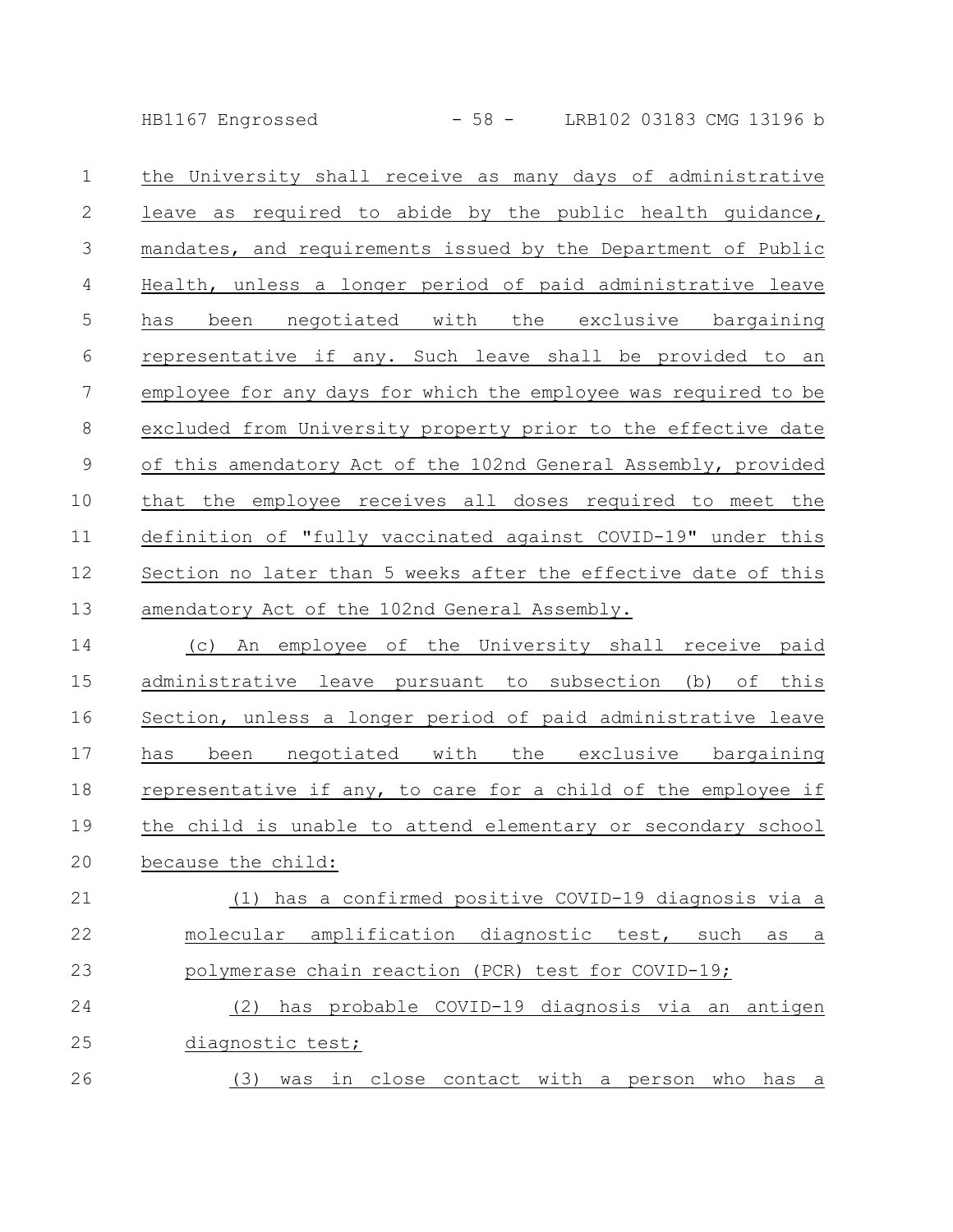HB1167 Engrossed - 59 - LRB102 03183 CMG 13196 b

| $\mathbf 1$    | confirmed case of COVID-19 and is required to be excluded      |
|----------------|----------------------------------------------------------------|
| $\mathbf{2}$   | from school; or                                                |
| 3              | was required by school or school district policy<br>(4)        |
| 4              | be excluded from school district property due<br>to<br>to      |
| 5              | COVID-19 symptoms.                                             |
| 6              | Such leave shall be provided to an employee for any days       |
| $\overline{7}$ | needed to care for a child of the employee prior to the        |
| 8              | effective date of this amendatory Act of the 102nd General     |
| $\mathsf 9$    | Assembly, provided that the employee receives the doses        |
| 10             | required to meet the definition of "fully vaccinated against   |
| 11             | COVID-19" under this Section no later than 5 weeks after the   |
| 12             | effective date of this amendatory Act of the 102nd General     |
| 13             | Assembly.                                                      |
| 14             | employee of the University who<br>(d)<br>is<br>on paid<br>An   |
| 15             | administrative leave pursuant to this Section must provide all |
| 16             | documentation requested by the University.                     |
| 17             | An employee of the University who is<br>on paid<br>(e)         |
| 18             | administrative leave pursuant to this Section shall receive    |
| 19             | the employee's regular rate of pay. The use of a paid          |
| 20             | administrative leave day or days by an employee pursuant to    |
| 21             | this Section may not diminish any other leave or benefits of   |
| 22             | the employee.                                                  |
| 23             | (f) An employee of the University may not accrue paid          |
| 24             | administrative leave pursuant to this Section.                 |
| 25             | (g) For an employee of the University to be eligible to        |
| 26             | receive paid administrative leave pursuant to this Section,    |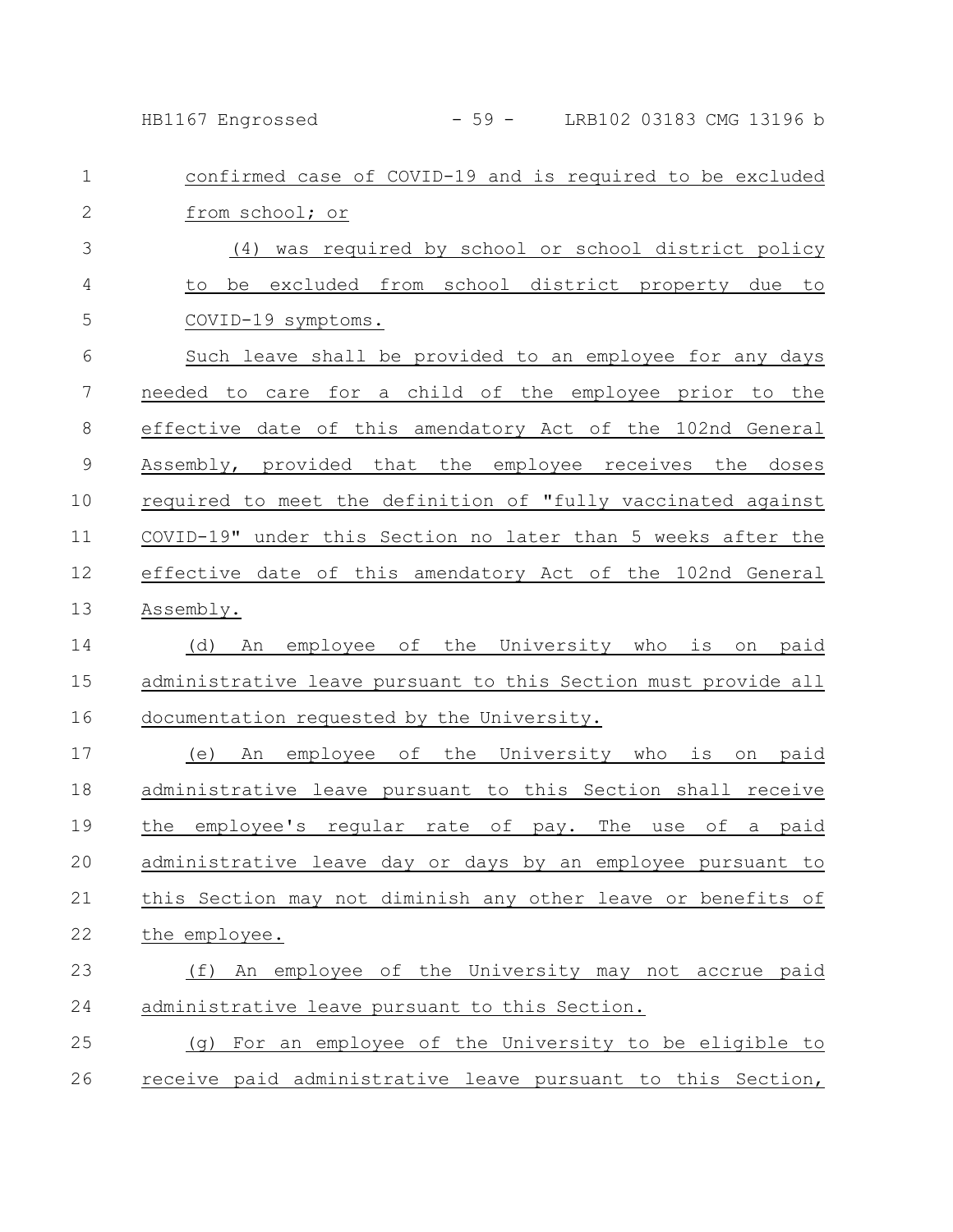HB1167 Engrossed - 60 - LRB102 03183 CMG 13196 b

1 the employee must:

| $\overline{2}$ | (1) have received all doses required to be fully              |
|----------------|---------------------------------------------------------------|
| 3              | vaccinated against COVID-19; and                              |
| 4              | (2) participate in the COVID-19 testing program               |
| 5              | adopted by the University to the extent such a testing        |
| 6              | program requires participation by individuals who are         |
| 7              | fully vaccinated against COVID-19.                            |
| $8\,$          | (h) Nothing in this Section is intended to affect any         |
| $\mathsf 9$    | right or remedy under federal law.                            |
| 10             | (i) No paid administrative leave awarded to or used by a      |
| 11             | fully vaccinated employee prior to the Department of Public   |
| 12             | Health's adoption of a revised definition of the term "fully  |
| 13             | vaccinated against COVID-19" may be rescinded on the basis    |
| 14             | that the employee no longer meets the definition of "fully    |
| 15             | vaccinated against COVID-19" based on the revised definition. |
| 16             | Section 15. The Southern Illinois University Management       |
| 17             | Act is amended by adding Sections 135 and 150 as follows:     |
| 18             | (110 ILCS 520/135 new)                                        |
| 19             | Sec. 135. COVID-19 sick leave. For purposes of<br>this        |
| 20             | Section, "employee" means a person employed by the University |
| 21             | on or after the effective date of this amendatory Act of the  |
| 22             | 102nd General Assembly.                                       |
| 23             | Any sick leave used by an employee of the University          |
| 24             | during the 2021-2022 academic year shall be returned to an    |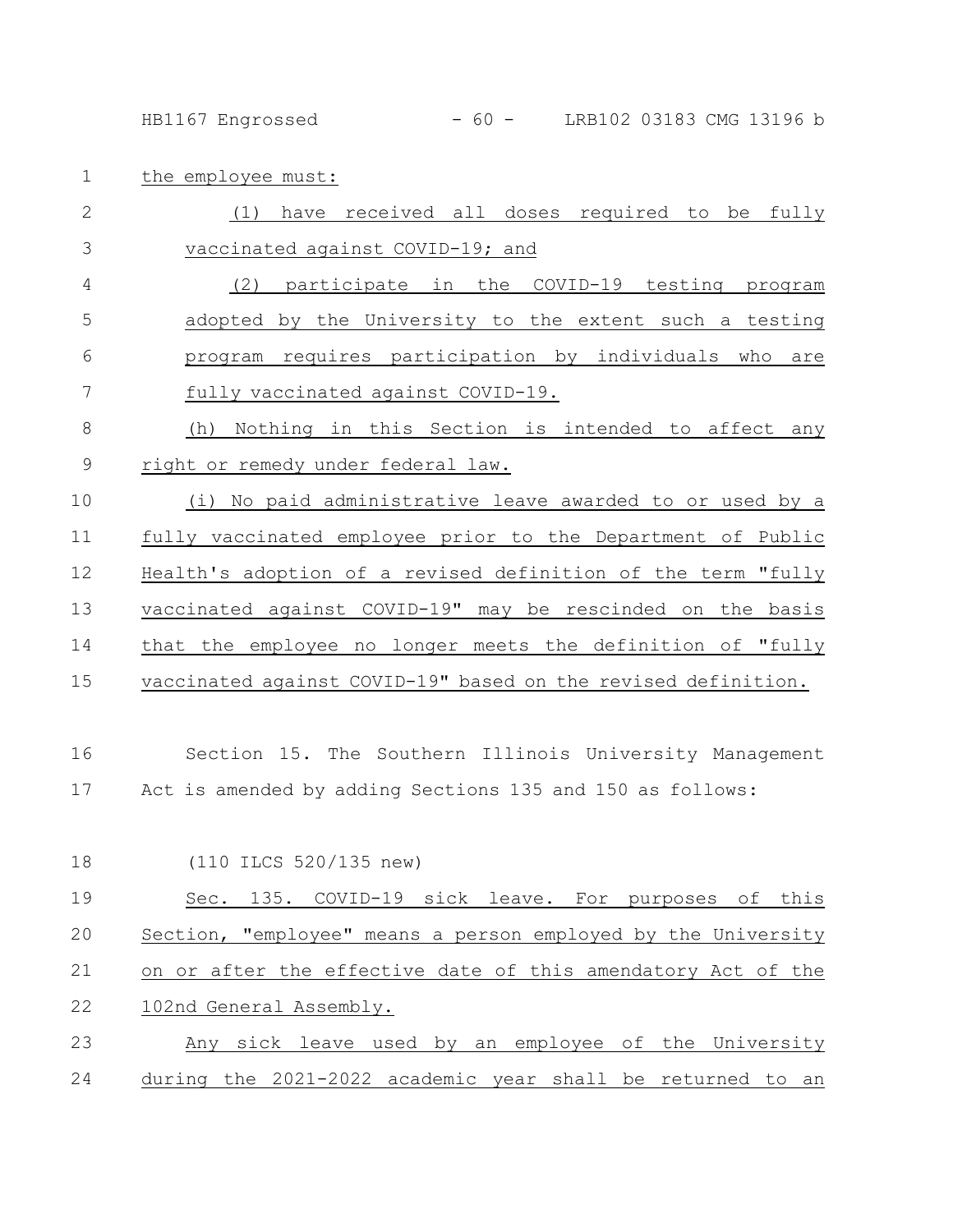|              | - 61 - LRB102 03183 CMG 13196 b<br>HB1167 Engrossed           |
|--------------|---------------------------------------------------------------|
| $\mathbf{1}$ | employee of the University who receives all doses required to |
| $\mathbf{2}$ | be fully vaccinated against COVID-19, as defined in Section   |
| 3            | 150 of this Act, if:                                          |
| 4            | (1) the sick leave was taken because the employee was         |
| 5            | restricted from being on University property because the      |
| 6            | employee:                                                     |
| 7            | (A) had a confirmed positive COVID-19 diagnosis               |
| 8            | via a molecular amplification diagnostic test, such as        |
| 9            | a polymerase chain reaction (PCR) test for COVID-19;          |
| 10           | had a probable COVID-19 diagnosis via an<br>(B)               |
| 11           | antigen diagnostic test;                                      |
| 12           | was in close contact with a person who had a<br>(C)           |
| 13           | confirmed case of COVID-19 and was required to be             |
| 14           | excluded from the University; or                              |
| 15           | (D) was required by the University to be excluded             |
| 16           | from University property due to COVID-19 symptoms; or         |
| 17           | (2) the sick leave was taken to care for a child of the       |
| 18           | employee who was unable to attend elementary or secondary     |
| 19           | school because the child:                                     |
| 20           | (A) had a confirmed positive COVID-19 diagnosis               |
| 21           | via a molecular amplification diagnostic test, such as        |
| 22           | a polymerase chain reaction (PCR) test for COVID-19;          |
| 23           | had a probable COVID-19 diagnosis via an<br>(B)               |
| 24           | antigen diagnostic test;                                      |
| 25           | (C) was in close contact with a person who had a              |
| 26           | confirmed case of COVID-19 and was required to be             |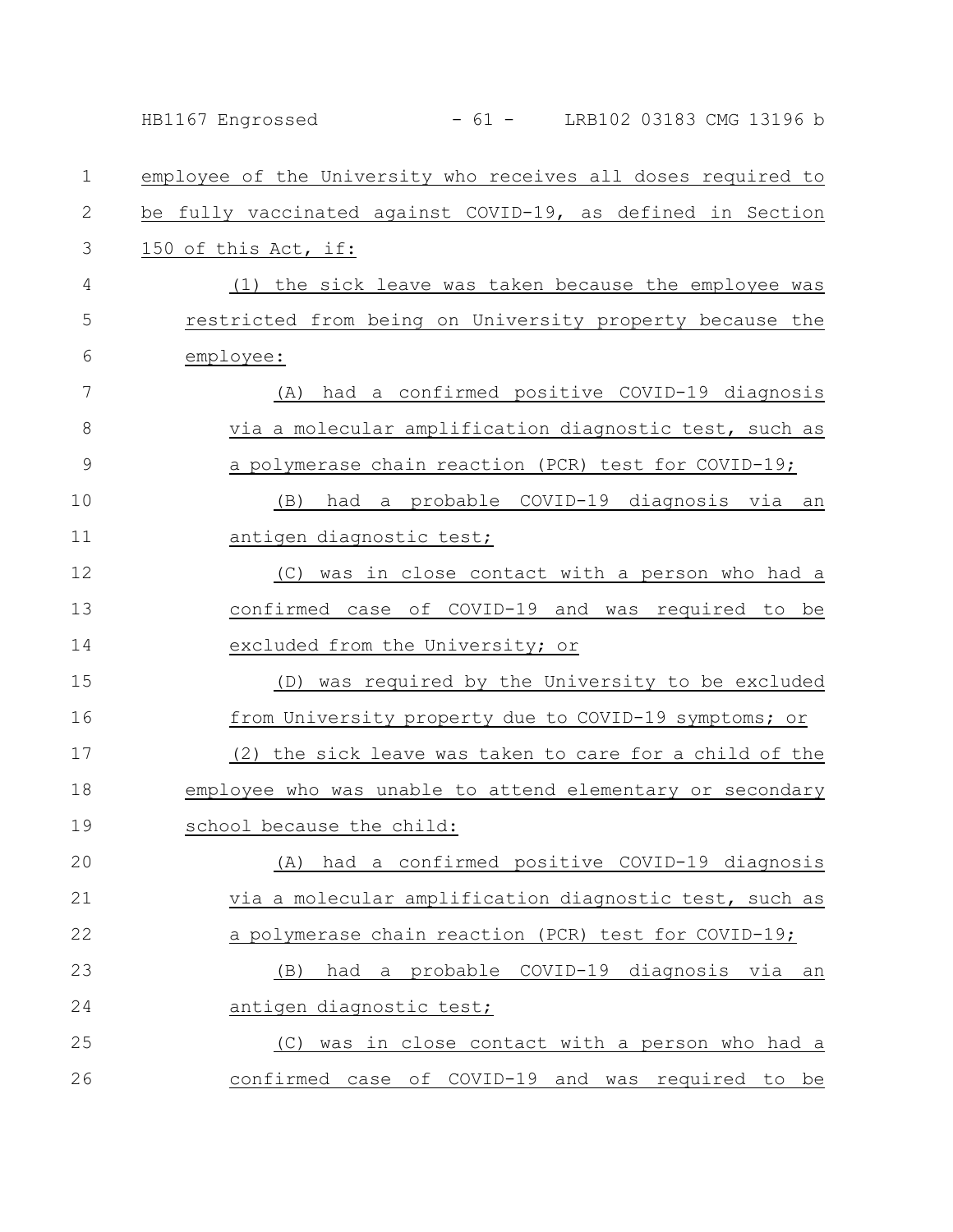HB1167 Engrossed - 62 - LRB102 03183 CMG 13196 b

| $\mathbf 1$  | excluded from school; or                                        |
|--------------|-----------------------------------------------------------------|
| $\mathbf{2}$ | (D) was required by the school or school district               |
| 3            | policy to be excluded from school district property             |
| 4            | due to COVID-19 symptoms.                                       |
| 5            | Leave shall be returned to an employee pursuant to this         |
| $6\,$        | Section provided that the employee has received all required    |
| 7            | doses to meet the definition of "fully vaccinated against       |
| $8\,$        | COVID-19" under Section 150 of this Act no later than 5 weeks   |
| $\mathsf 9$  | after the effective date of this amendatory Act of the 102nd    |
| 10           | General Assembly.                                               |
| 11           | The University may not rescind any sick leave returned to       |
| 12           | an employee of the University on the basis of a revision to the |
| 13           | definition of "fully vaccinated against COVID-19" by the        |
| 14           | Centers for Disease Control and Prevention of the United        |
| 15           | States Department of Health and Human Services<br>or the        |
| 16           | Department of Public Health, provided that the employee         |
| 17           | received all doses required to be fully vaccinated against      |
| 18           | COVID-19, as defined in Section 150 of this Act, at the time    |
| 19           | the sick leave was returned to the employee.                    |
|              |                                                                 |
| 20           | (110 ILCS 520/150 new)                                          |
| 21           | Sec. 150. COVID-19 paid administrative leave.                   |
| 22           | (a) In this Section:                                            |
| 23           | "Employee" means a person employed by the University on or      |
| 24           | after the effective date of this amendatory Act of the 102nd    |
| 25           | General Assembly.                                               |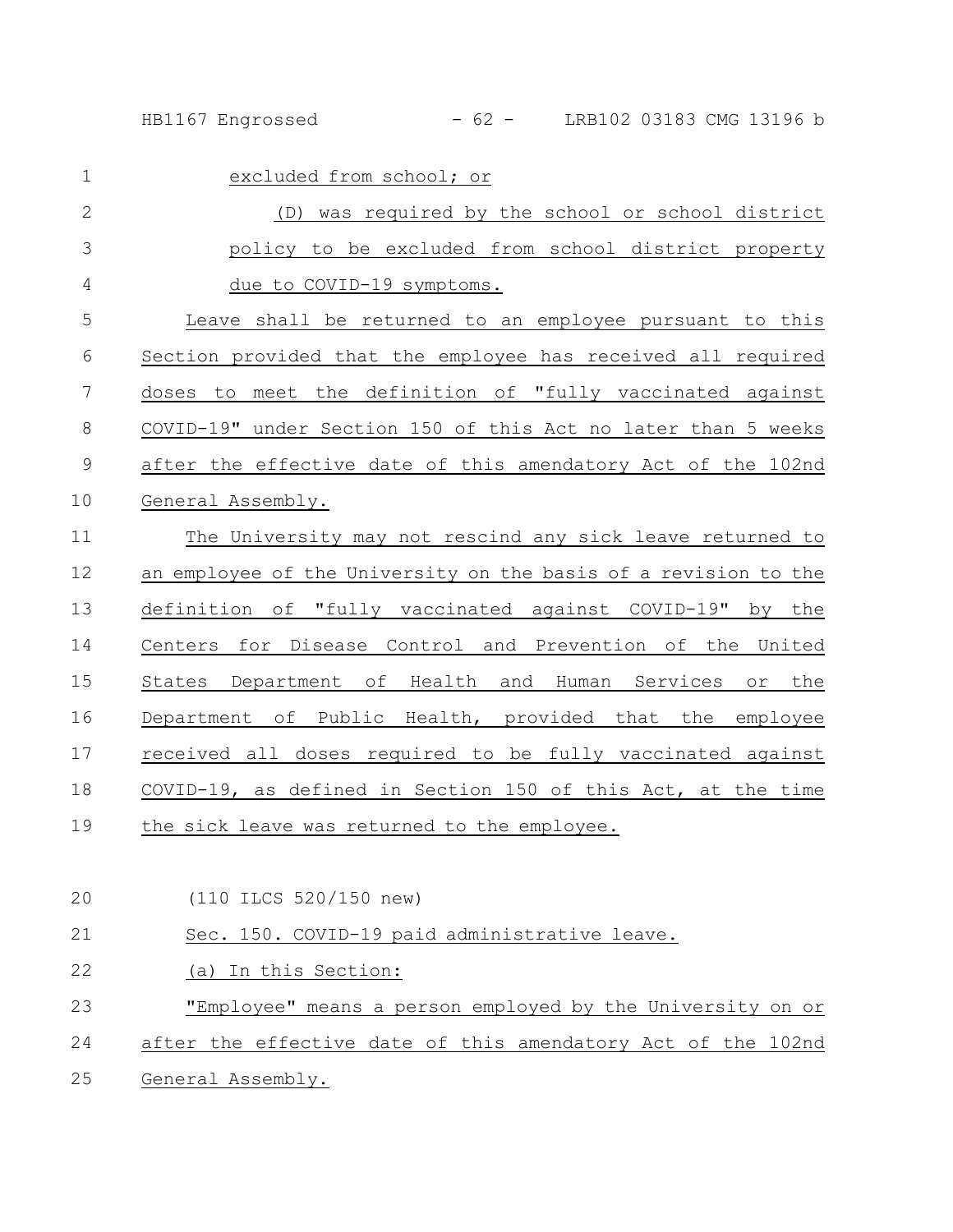HB1167 Engrossed - 63 - LRB102 03183 CMG 13196 b

| $\mathbf{1}$   | "Fully vaccinated against COVID-19" means:                      |
|----------------|-----------------------------------------------------------------|
| $\mathbf{2}$   | (1) 2 weeks after receiving the second dose in a                |
| 3              | 2-dose series of a COVID-19 vaccine authorized for              |
| 4              | emergency use, licensed, or otherwise approved by the           |
| 5              | United States Food and Drug Administration; or                  |
| 6              | (2) 2 weeks after receiving a single dose of a                  |
| $\overline{7}$ | COVID-19 vaccine authorized for emergency use, licensed,        |
| 8              | or otherwise approved by the United States Food and Drug        |
| $\overline{9}$ | Administration.                                                 |
| 10             | "Fully vaccinated against COVID-19" also includes any           |
| 11             | recommended booster doses for which the individual is eligible  |
| 12             | upon the adoption by the Department of Public Health of any     |
| 13             | changes made by the Centers for Disease Control and Prevention  |
| 14             | of the United States Department of Health and Human Services    |
| 15             | to the definition of "fully vaccinated against COVID-19" to     |
| 16             | include any such booster doses. For purposes of this Section,   |
| 17             | individuals who are eligible for a booster dose but have not    |
| 18             | received a booster dose by 5 weeks after the Department of      |
| 19             | Public Health adopts a revised definition of "fully vaccinated  |
| 20             | against COVID-19" are not considered fully vaccinated for       |
| 21             | determining eligibility for future paid administrative leave    |
| 22             | pursuant to this Section.                                       |
| 23             | (b) During any time when the Governor has declared a            |
| 24             | disaster due to a public health emergency pursuant to Section   |
| 25             | 7 of the Illinois Emergency Management Agency Act and the       |
| 26             | University, the State or any of its agencies, or a local public |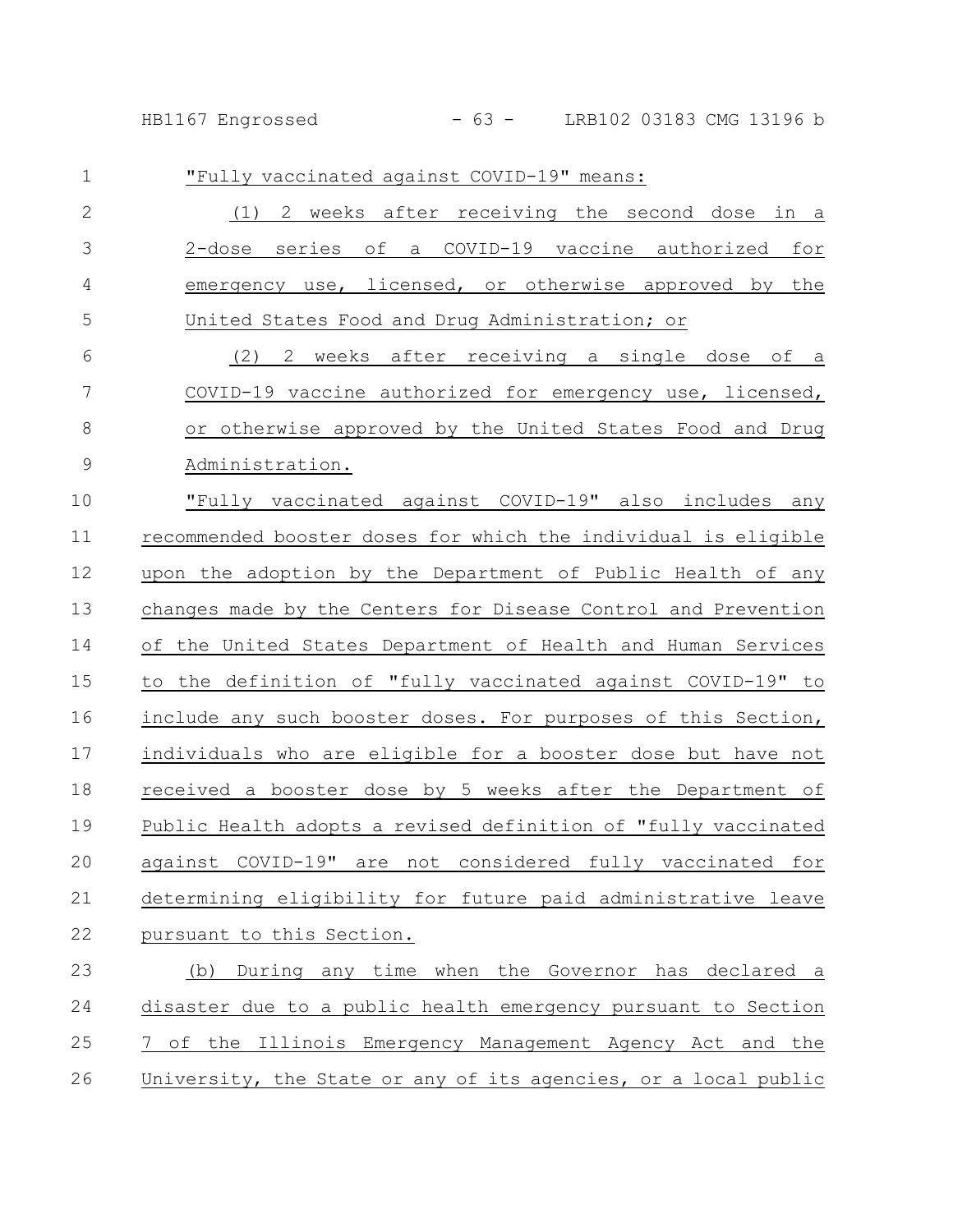HB1167 Engrossed - 64 - LRB102 03183 CMG 13196 b

| $\mathbf 1$    | health department has issued guidance, mandates, or rules       |
|----------------|-----------------------------------------------------------------|
| $\mathbf{2}$   | related to<br>COVID-19 that restrict an employee of<br>the      |
| $\mathfrak{Z}$ | University from being on University property because the        |
| 4              | employee (i) has a confirmed positive COVID-19 diagnosis via a  |
| 5              | molecular amplification diagnostic test, such as a polymerase   |
| 6              | chain reaction (PCR) test for COVID-19, (ii) has a probable     |
| 7              | COVID-19 diagnosis via an antigen diagnostic test, (iii) has    |
| $8\,$          | been in close contact with a person who had a confirmed case of |
| $\mathcal{G}$  | COVID-19 and is required to be excluded from the University,    |
| 10             | or (iv) is required by University policy to be excluded from    |
| 11             | University property due to COVID-19 symptoms, the employee of   |
| 12             | the University shall receive as many days of administrative     |
| 13             | leave as required to abide by the public health guidance,       |
| 14             | mandates, and requirements issued by the Department of Public   |
| 15             | Health, unless a longer period of paid administrative leave     |
| 16             | has been negotiated with the exclusive bargaining               |
| 17             | representative if any. Such leave shall be provided to an       |
| 18             | employee for any days for which the employee was required to be |
| 19             | excluded from University property prior to the effective date   |
| 20             | of this amendatory Act of the 102nd General Assembly, provided  |
| 21             | that the employee receives all doses required to meet the       |
| 22             | definition of "fully vaccinated against COVID-19" under this    |
| 23             | Section no later than 5 weeks after the effective date of this  |
| 24             | amendatory Act of the 102nd General Assembly.                   |
| 25             | (c) An employee of the University shall receive paid            |

26 administrative leave pursuant to subsection (b) of this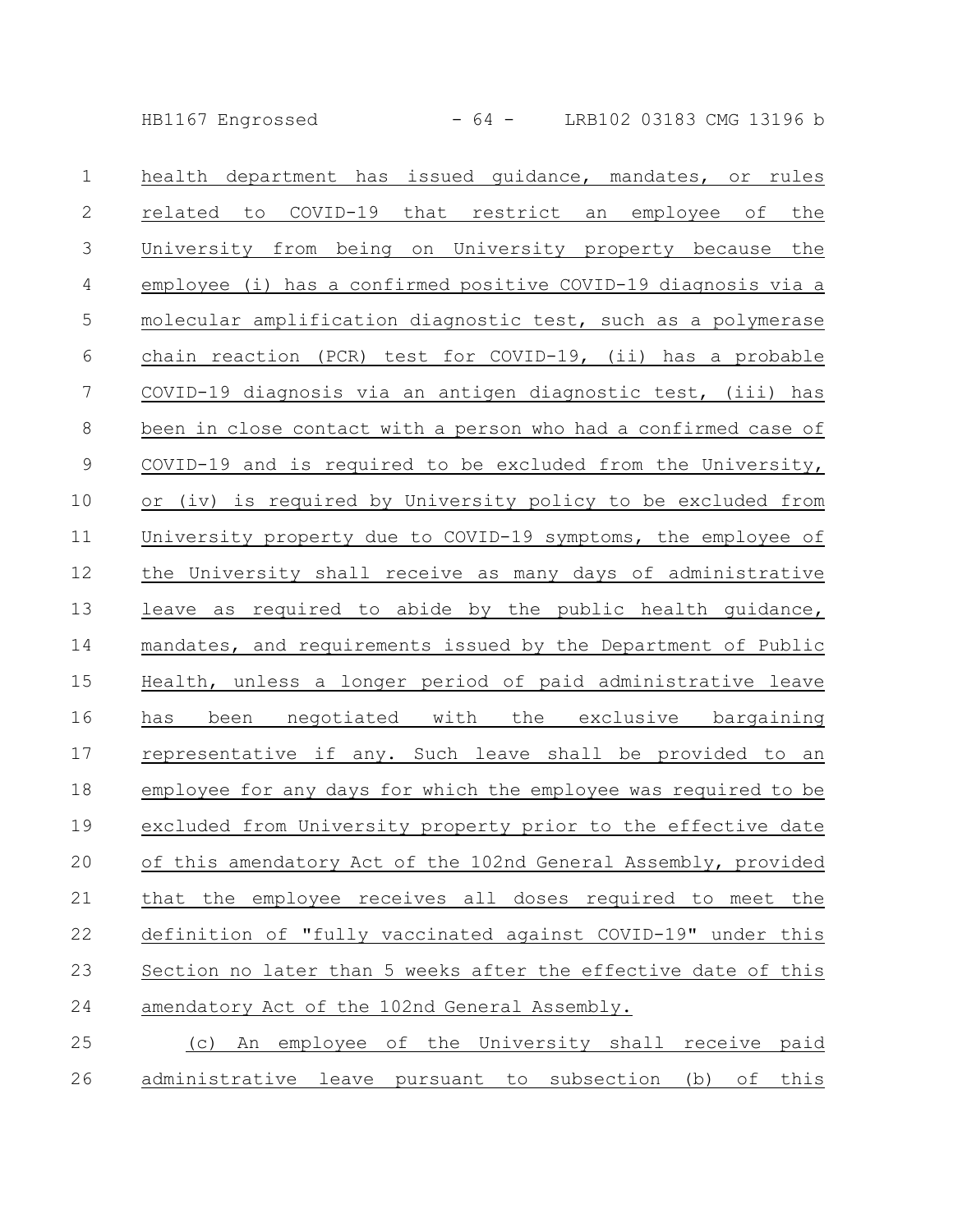|              | $-65 -$<br>LRB102 03183 CMG 13196 b<br>HB1167 Engrossed        |
|--------------|----------------------------------------------------------------|
| 1            | Section, unless a longer period of paid administrative leave   |
| $\mathbf{2}$ | been negotiated with the exclusive bargaining<br>has           |
| 3            | representative if any, to care for a child of the employee if  |
| 4            | the child is unable to attend elementary or secondary school   |
| 5            | because the child:                                             |
| 6            | (1) has a confirmed positive COVID-19 diagnosis via a          |
| 7            | molecular_amplification diagnostic test, such as<br>$\alpha$   |
| 8            | polymerase chain reaction (PCR) test for COVID-19;             |
| 9            | has probable COVID-19 diagnosis via an antigen<br>(2)          |
| 10           | diagnostic test;                                               |
| 11           | in close contact with a<br>(3)<br>person who has a<br>was      |
| 12           | confirmed case of COVID-19 and is required to be excluded      |
| 13           | from school; or                                                |
| 14           | was required by school or school district policy<br>(4)        |
| 15           | be excluded from school district property due to<br>to         |
| 16           | COVID-19 symptoms.                                             |
| 17           | Such leave shall be provided to an employee for any days       |
| 18           | needed to care for a child of the employee prior to the        |
| 19           | effective date of this amendatory Act of the 102nd General     |
| 20           | Assembly, provided that the employee receives the doses        |
| 21           | required to meet the definition of "fully vaccinated against   |
| 22           | COVID-19" under this Section no later than 5 weeks after the   |
| 23           | effective date of this amendatory Act of the 102nd General     |
| 24           | Assembly.                                                      |
| 25           | An employee of the University who is on paid<br>(d)            |
| 26           | administrative leave pursuant to this Section must provide all |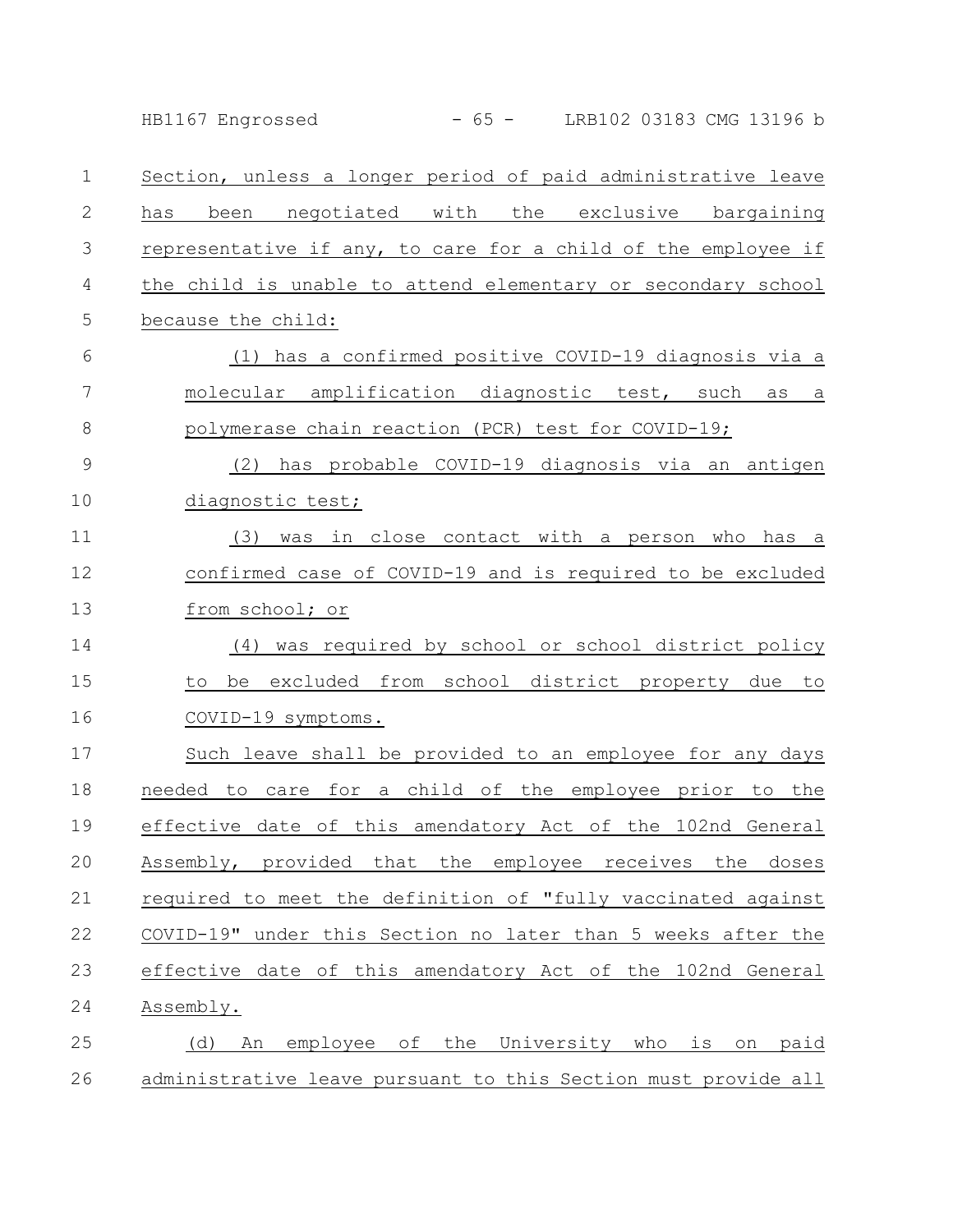HB1167 Engrossed - 66 - LRB102 03183 CMG 13196 b

documentation requested by the University. 1

| $\overline{2}$ | employee of the University who<br>is<br>An<br>paid<br>(e)<br>on |
|----------------|-----------------------------------------------------------------|
| 3              | administrative leave pursuant to this Section shall receive     |
| 4              | employee's regular rate of pay. The<br>the<br>of a paid<br>use  |
| 5              | administrative leave day or days by an employee pursuant to     |
| 6              | this Section may not diminish any other leave or benefits of    |
| 7              | the employee.                                                   |
| $\,8\,$        | An employee of the University may not accrue paid<br>(f)        |
| $\mathcal{G}$  | administrative leave pursuant to this Section.                  |
| 10             | an employee of to be eligible to receive paid<br>(a)<br>For     |
| 11             | administrative leave pursuant to this Section, the employee     |
| 12             | must:                                                           |
| 13             | have received all doses required to be fully<br>(1)             |
| 14             | vaccinated against COVID-19; and                                |
| 15             | COVID-19 testing<br>(2)<br>participate in the<br>program        |
| 16             | adopted by the University to the extent such a testing          |
| 17             | program requires participation by individuals who are           |
| 18             | fully vaccinated against COVID-19.                              |
| 19             | Nothing in this Section is intended to affect any<br>(h)        |
| 20             | right or remedy under federal law.                              |
| 21             | (i) No paid administrative leave awarded to or used by a        |
| 22             | fully vaccinated employee prior to the Department of Public     |
| 23             | Health's adoption of a revised definition of the term "fully    |
| 24             | vaccinated against COVID-19" may be rescinded on the basis      |
| 25             | that the employee no longer meets the definition of "fully      |
| 26             | vaccinated against COVID-19" based on the revised definition.   |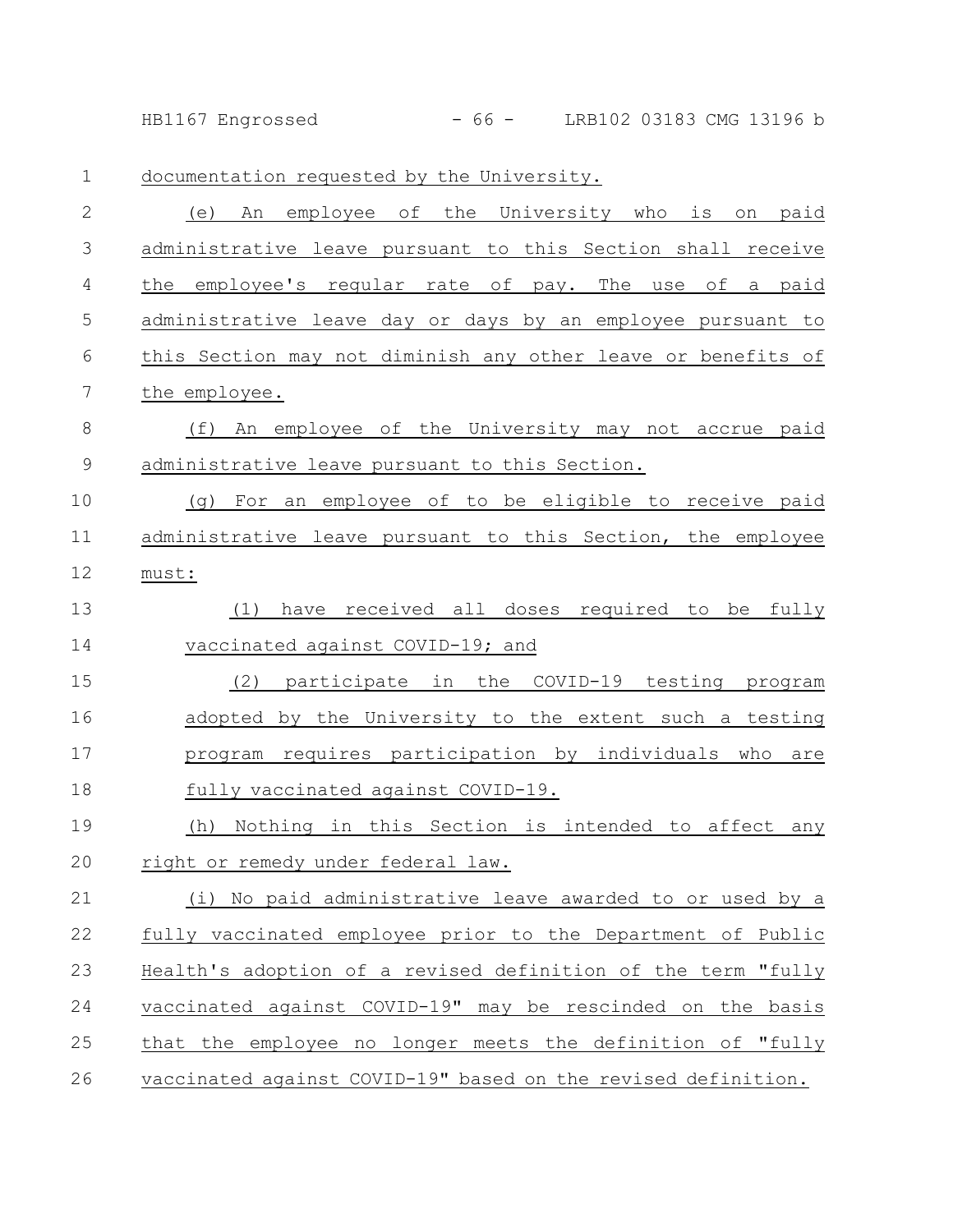| $\mathbf 1$      | Section 20. The Chicago State University Law is amended by    |
|------------------|---------------------------------------------------------------|
| 2                | adding Sections 5-245 and 5-260 as follows:                   |
|                  |                                                               |
| 3                | (110 ILCS 660/5-245 new)                                      |
| 4                | Sec. 5-245. COVID-19 sick leave. For purposes of this         |
| 5                | Section, "employee" means a person employed by the University |
| 6                | on or after the effective date of this amendatory Act of the  |
| $\boldsymbol{7}$ | 102nd General Assembly.                                       |
| $\,8\,$          | Any sick leave used by an employee of the University          |
| $\mathsf 9$      | during the 2021-2022 academic year shall be returned to an    |
| 10               | employee of the University who receives all doses required to |
| 11               | be fully vaccinated against COVID-19, as defined in Section   |
| 12               | $5-260$ of this Act, if:                                      |
| 13               | (1) the sick leave was taken because the employee was         |
| 14               | restricted from being on University property because the      |
| 15               | employee:                                                     |
| 16               | (A) had a confirmed positive COVID-19 diagnosis               |
| 17               | via a molecular amplification diagnostic test, such as        |
| 18               | a polymerase chain reaction (PCR) test for COVID-19;          |
| 19               | (B) had a probable COVID-19 diagnosis<br>via<br>an            |
| 20               | antigen diagnostic test;                                      |
| 21               | was in close contact with a person who had a<br>(C)           |
| 22               | confirmed case of COVID-19 and was required to be             |
| 23               | excluded from the University; or                              |
| 24               | (D) was required by the University to be excluded             |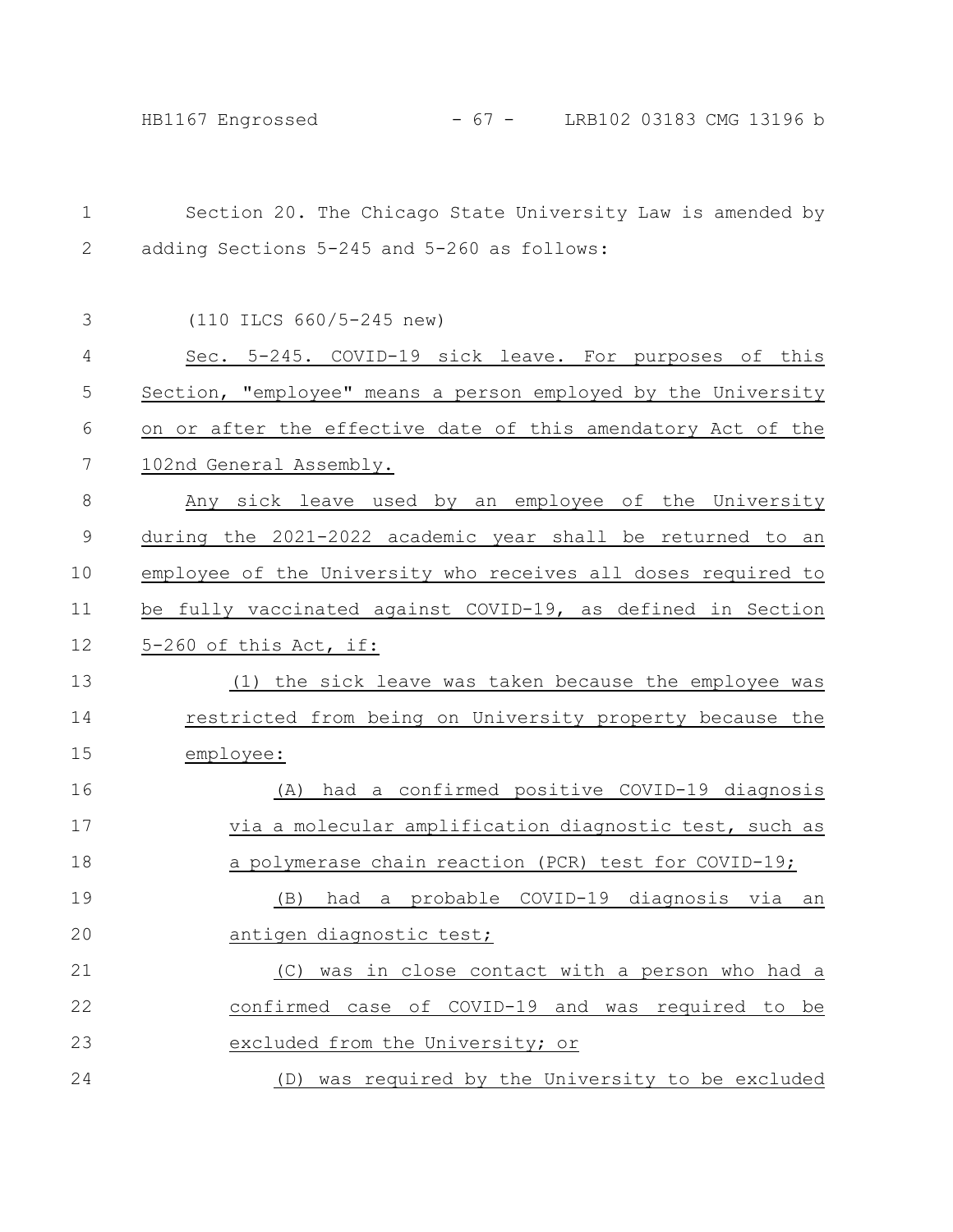HB1167 Engrossed - 68 - LRB102 03183 CMG 13196 b

| $\mathbf{1}$   | from University property due to COVID-19 symptoms; or           |
|----------------|-----------------------------------------------------------------|
| $\mathbf{2}$   | (2) the sick leave was taken to care for a child of the         |
| 3              | employee who was unable to attend elementary or secondary       |
| 4              | school because the child:                                       |
| 5              | (A) had a confirmed positive COVID-19 diagnosis                 |
| 6              | via a molecular amplification diagnostic test, such as          |
| $\overline{7}$ | a polymerase chain reaction (PCR) test for COVID-19;            |
| $8\,$          | a probable COVID-19 diagnosis via an<br>(B)<br>had              |
| $\mathsf 9$    | antigen diagnostic test;                                        |
| 10             | (C) was in close contact with a person who had a                |
| 11             | confirmed case of COVID-19 and was required to be               |
| 12             | excluded from school; or                                        |
| 13             | was required by the school or school district<br>(D)            |
| 14             | policy to be excluded from school district property             |
| 15             | due to COVID-19 symptoms.                                       |
| 16             | Leave shall be returned to an employee pursuant to this         |
| 17             | Section provided that the employee has received all required    |
| 18             | doses to meet the definition of "fully vaccinated against       |
| 19             | COVID-19" under Section 5-260 of this Act no later than 5 weeks |
| 20             | after the effective date of this amendatory Act of the 102nd    |
| 21             | General Assembly.                                               |
| 22             | The University may not rescind any sick leave returned to       |
| 23             | an employee of the University on the basis of a revision to the |
| 24             | definition of "fully vaccinated against COVID-19" by the        |
| 25             | Centers for Disease Control and Prevention of the United        |
| 26             | States Department of Health and Human Services or<br>the        |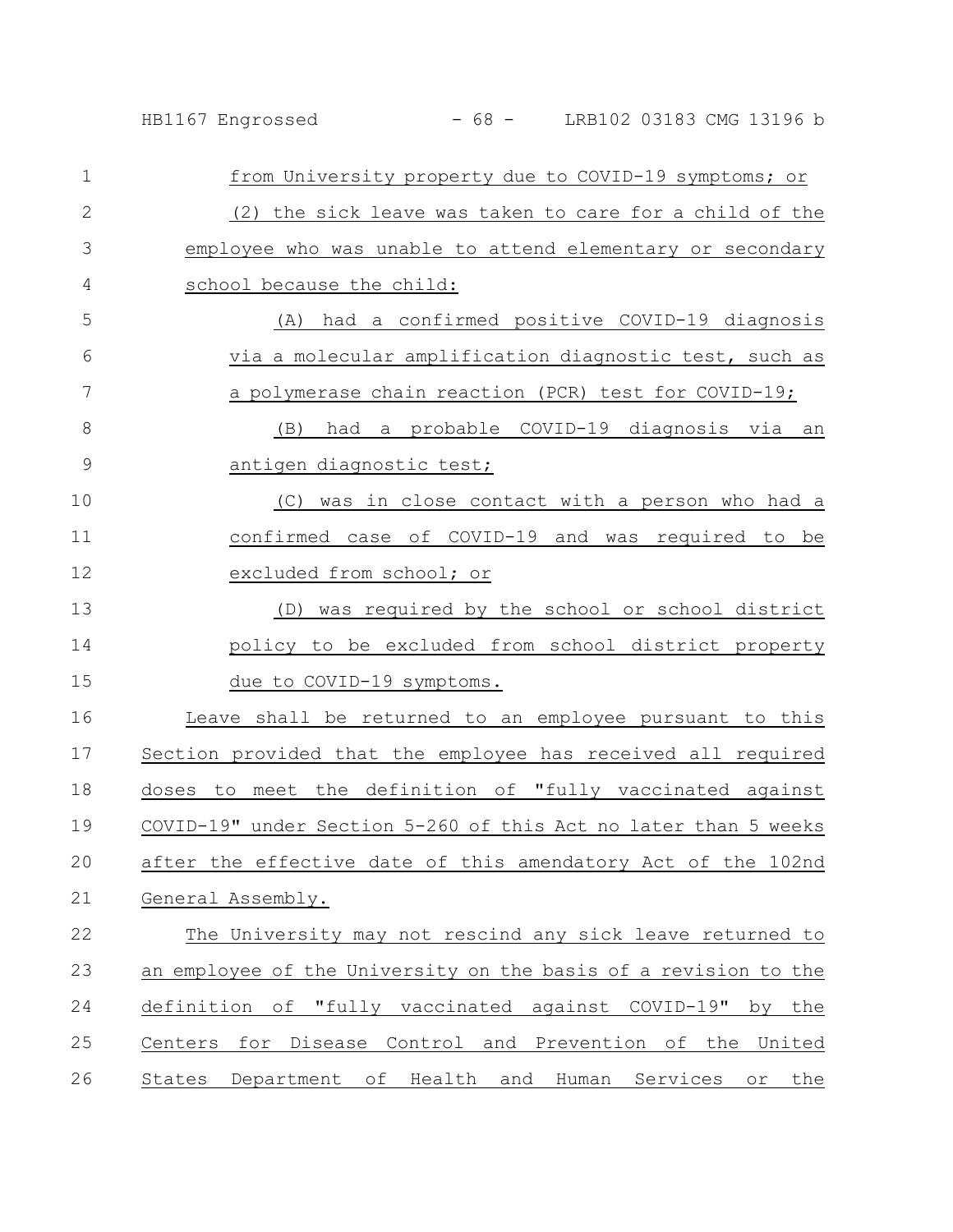HB1167 Engrossed - 69 - LRB102 03183 CMG 13196 b

| $\mathbf{1}$   | Department of Public Health, provided that the employee        |
|----------------|----------------------------------------------------------------|
| $\mathbf{2}$   | received all doses required to be fully vaccinated against     |
| 3              | COVID-19, as defined in Section 5-260 of this Act, at the time |
| $\overline{4}$ | the sick leave was returned to the employee.                   |
|                |                                                                |
| 5              | $(110$ ILCS 660/5-260 new)                                     |
| $6\,$          | Sec. 5-260. COVID-19 paid administrative leave.                |
| $\overline{7}$ | (a) In this Section:                                           |
| 8              | "Employee" means a person employed by the University on or     |
| 9              | after the effective date of this amendatory Act of the 102nd   |
| 10             | General Assembly.                                              |
| 11             | "Fully vaccinated against COVID-19" means:                     |
| 12             | 2 weeks after receiving the second dose in a<br>(1)            |
| 13             | 2-dose series of a COVID-19 vaccine authorized for             |
| 14             | emergency use, licensed, or otherwise approved by the          |
| 15             | United States Food and Drug Administration; or                 |
| 16             | (2) 2 weeks after receiving a single dose of a                 |
| 17             | COVID-19 vaccine authorized for emergency use, licensed,       |
| 18             | or otherwise approved by the United States Food and Drug       |
| 19             | Administration.                                                |
| 20             | "Fully vaccinated against COVID-19" also includes any          |
| 21             | recommended booster doses for which the individual is eligible |
| 22             | upon the adoption by the Department of Public Health of any    |
| 23             | changes made by the Centers for Disease Control and Prevention |
| 24             | of the United States Department of Health and Human Services   |
| 25             | to the definition of "fully vaccinated against COVID-19" to    |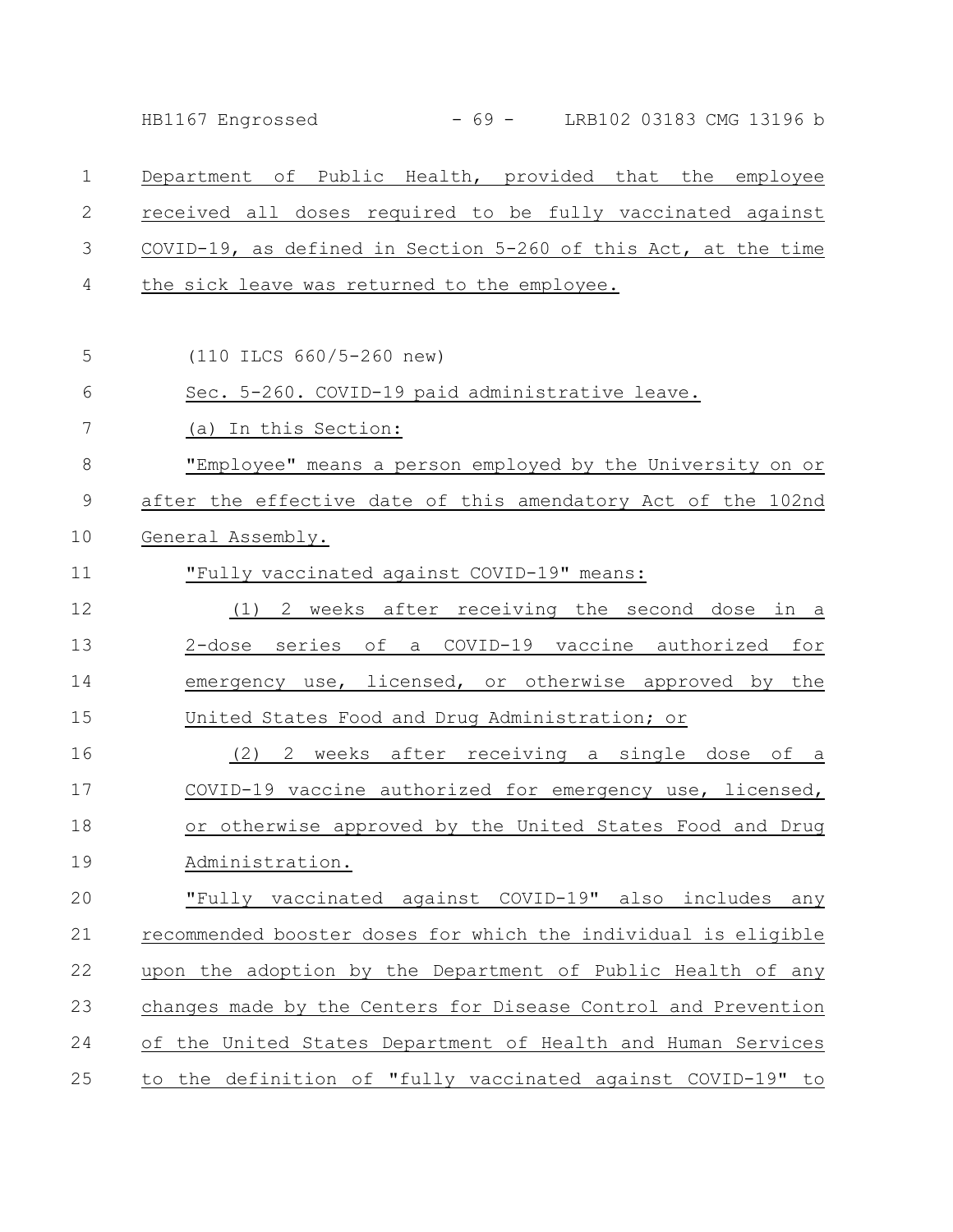HB1167 Engrossed - 70 - LRB102 03183 CMG 13196 b

include any such booster doses. For purposes of this Section, individuals who are eligible for a booster dose but have not received a booster dose by 5 weeks after the Department of Public Health adopts a revised definition of "fully vaccinated against COVID-19" are not considered fully vaccinated for determining eligibility for future paid administrative leave pursuant to this Section. 1 2 3 4 5 6 7

(b) During any time when the Governor has declared a disaster due to a public health emergency pursuant to Section 7 of the Illinois Emergency Management Agency Act and the University, the State or any of its agencies, or a local public health department has issued guidance, mandates, or rules related to COVID-19 that restrict an employee of the University from being on University property because the employee (i) has a confirmed positive COVID-19 diagnosis via a molecular amplification diagnostic test, such as a polymerase chain reaction (PCR) test for COVID-19, (ii) has a probable COVID-19 diagnosis via an antigen diagnostic test, (iii) has been in close contact with a person who had a confirmed case of COVID-19 and is required to be excluded from the University, or (iv) is required by University policy to be excluded from University property due to COVID-19 symptoms, the employee of the University shall receive as many days of administrative leave as required to abide by the public health guidance, mandates, and requirements issued by the Department of Public Health, unless a longer period of paid administrative leave 8 9 10 11 12 13 14 15 16 17 18 19 20 21 22 23 24 25 26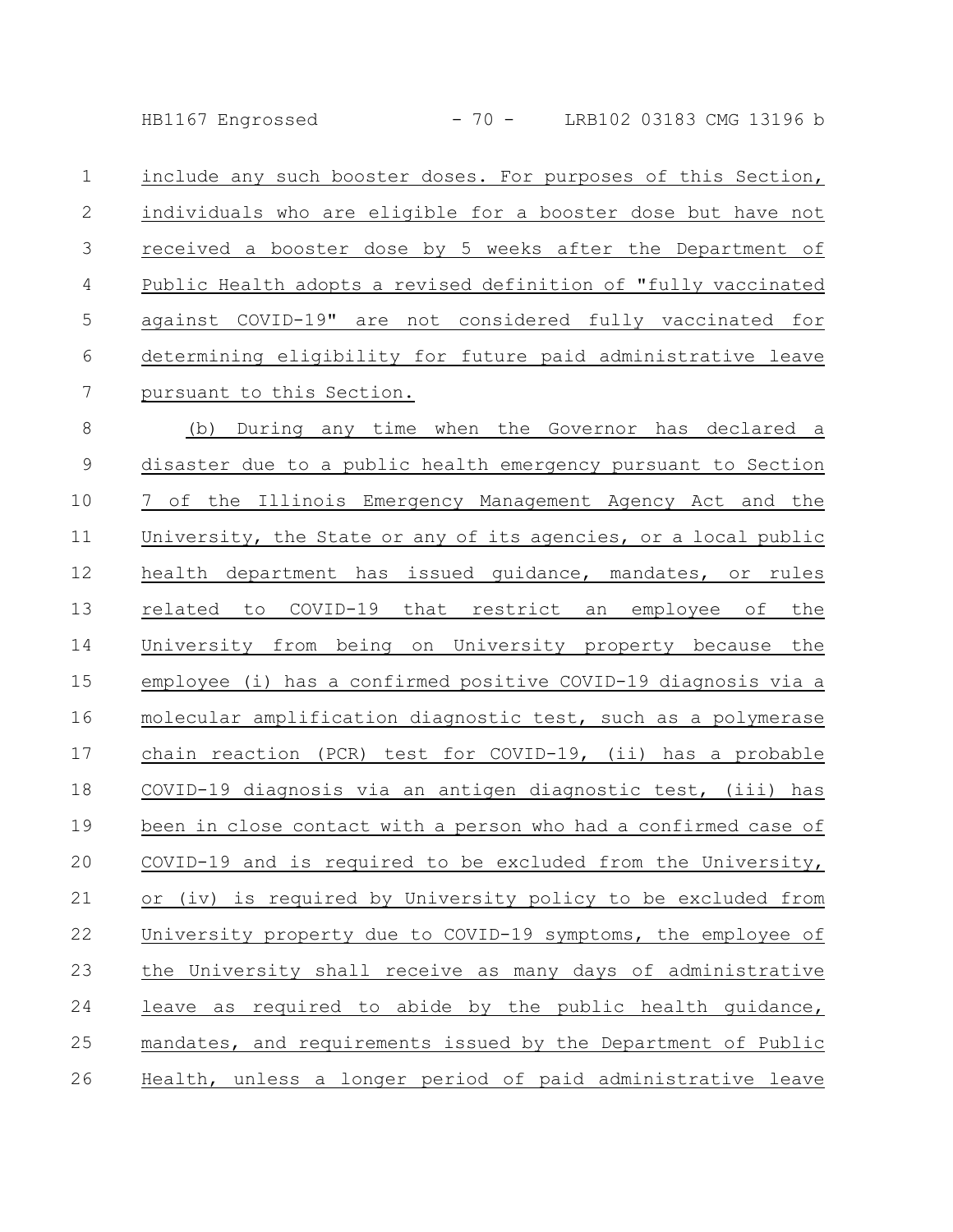HB1167 Engrossed - 71 - LRB102 03183 CMG 13196 b

| $\mathbf 1$   | negotiated with the exclusive bargaining<br>been<br>has         |
|---------------|-----------------------------------------------------------------|
| $\mathbf{2}$  | representative if any. Such leave shall be provided to an       |
| 3             | employee for any days for which the employee was required to be |
| 4             | excluded from University property prior to the effective date   |
| 5             | of this amendatory Act of the 102nd General Assembly, provided  |
| 6             | that the employee receives all doses required to meet the       |
| 7             | definition of "fully vaccinated against COVID-19" under this    |
| 8             | Section no later than 5 weeks after the effective date of this  |
| $\mathcal{G}$ | amendatory Act of the 102nd General Assembly.                   |
| 10            | An employee of the University shall receive paid<br>(C)         |
| 11            | administrative leave pursuant to subsection (b) of this         |
| 12            | Section, unless a longer period of paid administrative leave    |
| 13            | been negotiated with the exclusive bargaining<br>has            |
| 14            | representative if any, to care for a child of the employee if   |
| 15            | the child is unable to attend elementary or secondary school    |
| 16            | because the child:                                              |
| 17            | (1) has a confirmed positive COVID-19 diagnosis via a           |
| 18            | molecular_amplification diagnostic test, such as a              |
| 19            | polymerase chain reaction (PCR) test for COVID-19;              |
| 20            | (2) has probable COVID-19 diagnosis via an antigen              |
| 21            | diagnostic test;                                                |
| 22            | (3) was in close contact with a person who has a                |
| 23            | confirmed case of COVID-19 and is required to be excluded       |
| 24            | from school; or                                                 |
| 25            | (4) was required by school or school district policy            |
| 26            | be excluded from school district property due to<br>to          |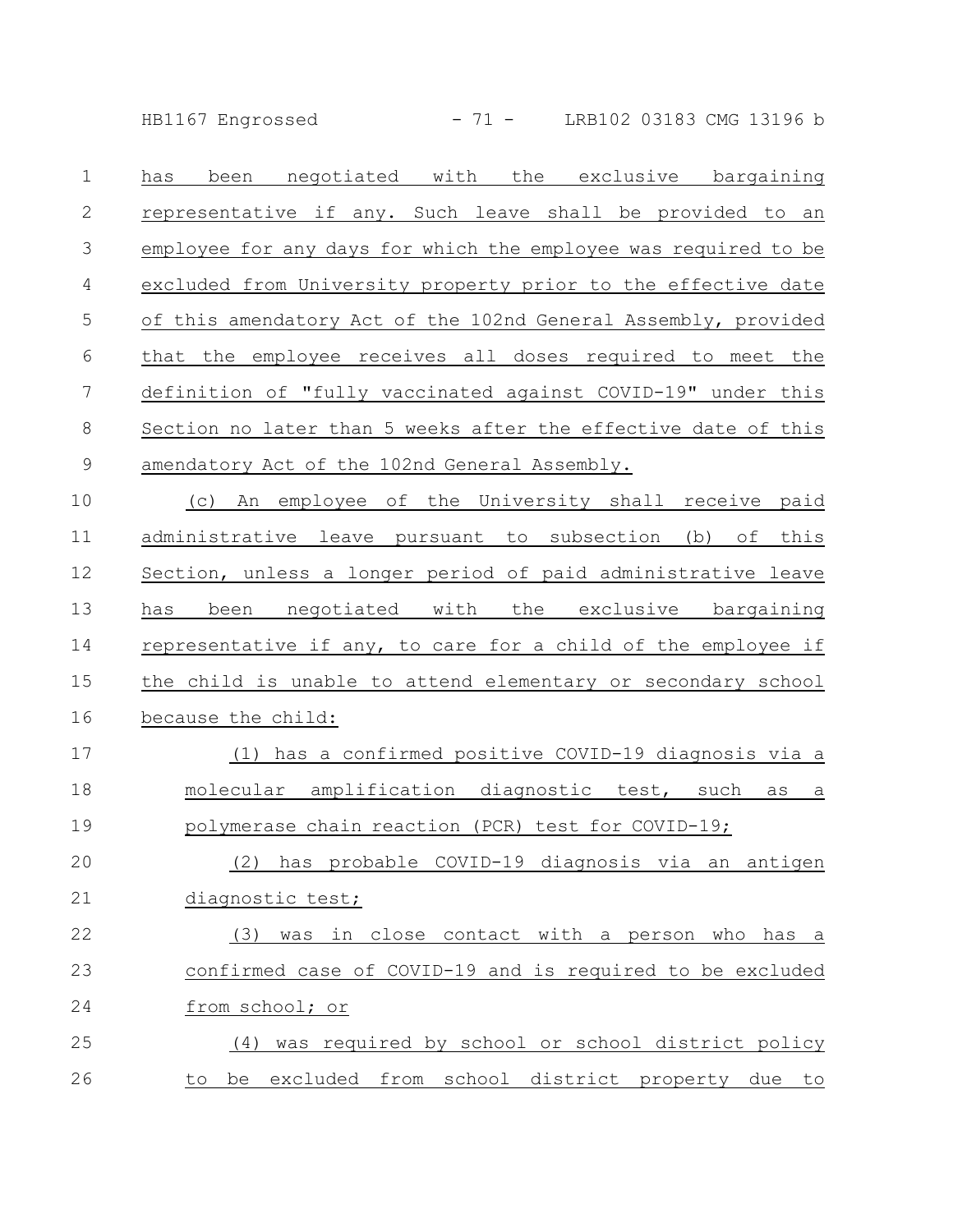HB1167 Engrossed - 72 - LRB102 03183 CMG 13196 b

## COVID-19 symptoms. 1

| $\mathbf{2}$ | Such leave shall be provided to an employee for any days           |
|--------------|--------------------------------------------------------------------|
| 3            | for a child of the employee prior to the<br>needed to care         |
| 4            | effective date of this amendatory Act of the 102nd General         |
| 5            | Assembly, provided that the employee receives<br>the<br>doses      |
| 6            | required to meet the definition of "fully vaccinated against       |
| 7            | COVID-19" under this Section no later than 5 weeks after the       |
| 8            | effective date of this amendatory Act of the 102nd General         |
| $\mathsf 9$  | Assembly.                                                          |
| 10           | the University who<br>employee of<br>is<br>paid<br>(d)<br>An<br>on |
| 11           | administrative leave pursuant to this Section must provide all     |
| 12           | documentation requested by the University.                         |
| 13           | employee of the University who<br>is<br>paid<br>(e)<br>An<br>on    |
| 14           | administrative leave pursuant to this Section shall receive        |
| 15           | employee's regular rate of pay. The use<br>the<br>of a paid        |
| 16           | administrative leave day or days by an employee pursuant to        |
| 17           | this Section may not diminish any other leave or benefits of       |
| 18           | the employee.                                                      |
| 19           | An employee of the University may not<br>(f)<br>accrue paid        |
| 20           | administrative leave pursuant to this Section.                     |
| 21           | (g) For an employee of the University to be eligible to            |
| 22           | receive paid administrative leave pursuant to this Section,        |
| 23           | the employee must:                                                 |
| 24           | have received all doses required to be fully<br>(1)                |
| 25           | vaccinated against COVID-19; and                                   |
| 26           | (2) participate in the COVID-19 testing program                    |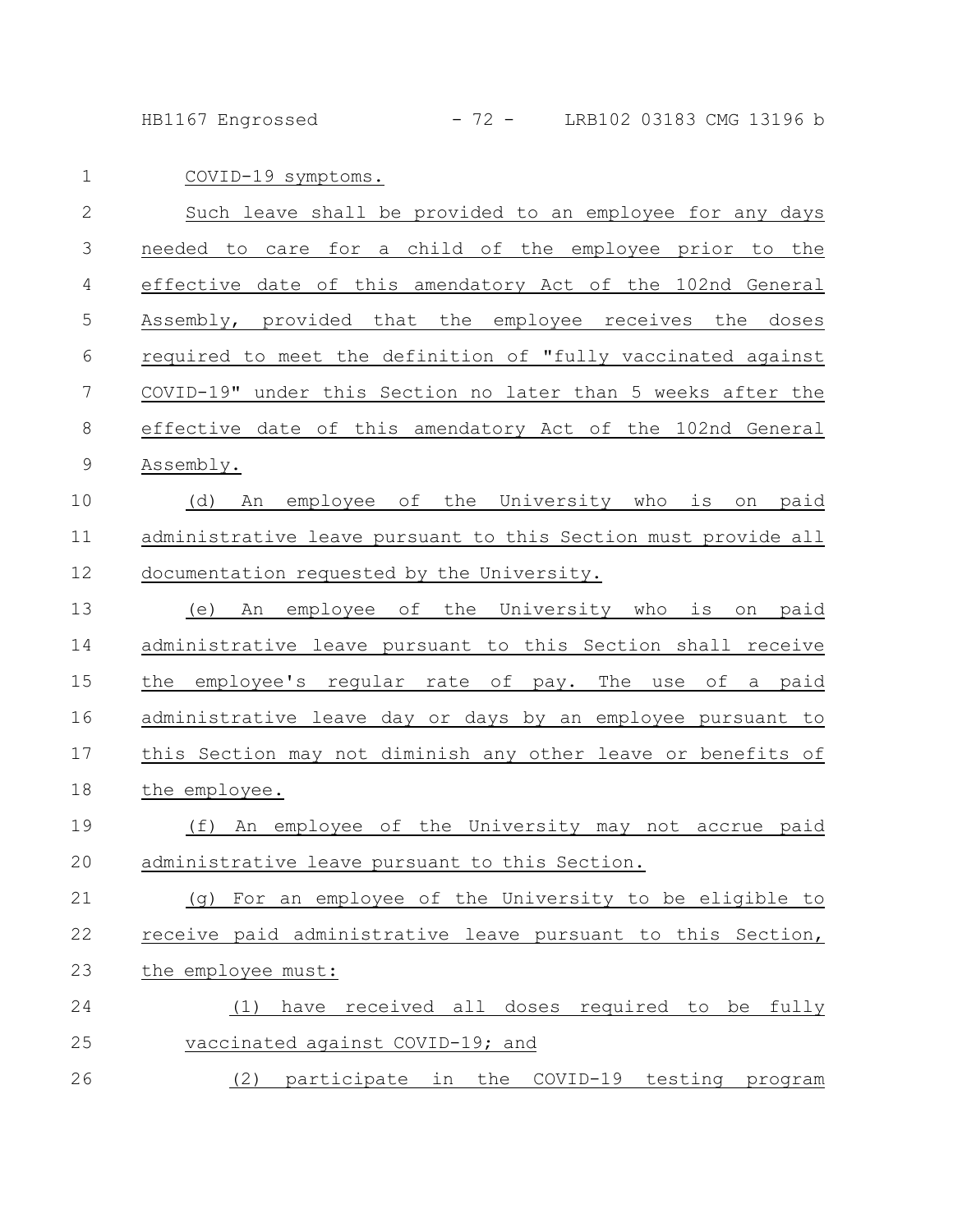HB1167 Engrossed - 73 - LRB102 03183 CMG 13196 b

adopted by the University to the extent such a testing program requires participation by individuals who are fully vaccinated against COVID-19. (h) Nothing in this Section is intended to affect any right or remedy under federal law. (i) No paid administrative leave awarded to or used by a fully vaccinated employee prior to the Department of Public Health's adoption of a revised definition of the term "fully vaccinated against COVID-19" may be rescinded on the basis that the employee no longer meets the definition of "fully vaccinated against COVID-19" based on the revised definition. Section 25. The Eastern Illinois University Law is amended by adding Sections 10-245 and 10-265 as follows: (110 ILCS 665/10-245 new) 1 2 3 4 5 6 7 8 9 10 11 12 13 14

Sec. 10-245. COVID-19 sick leave. For purposes of this Section, "employee" means a person employed by the University on or after the effective date of this amendatory Act of the 102nd General Assembly. Any sick leave used by an employee of the University during the 2021-2022 academic year shall be returned to an employee of the University who receives all doses required to be fully vaccinated against COVID-19, as defined in Section 10-265 of this Act, if: (1) the sick leave was taken because the employee was 15 16 17 18 19 20 21 22 23 24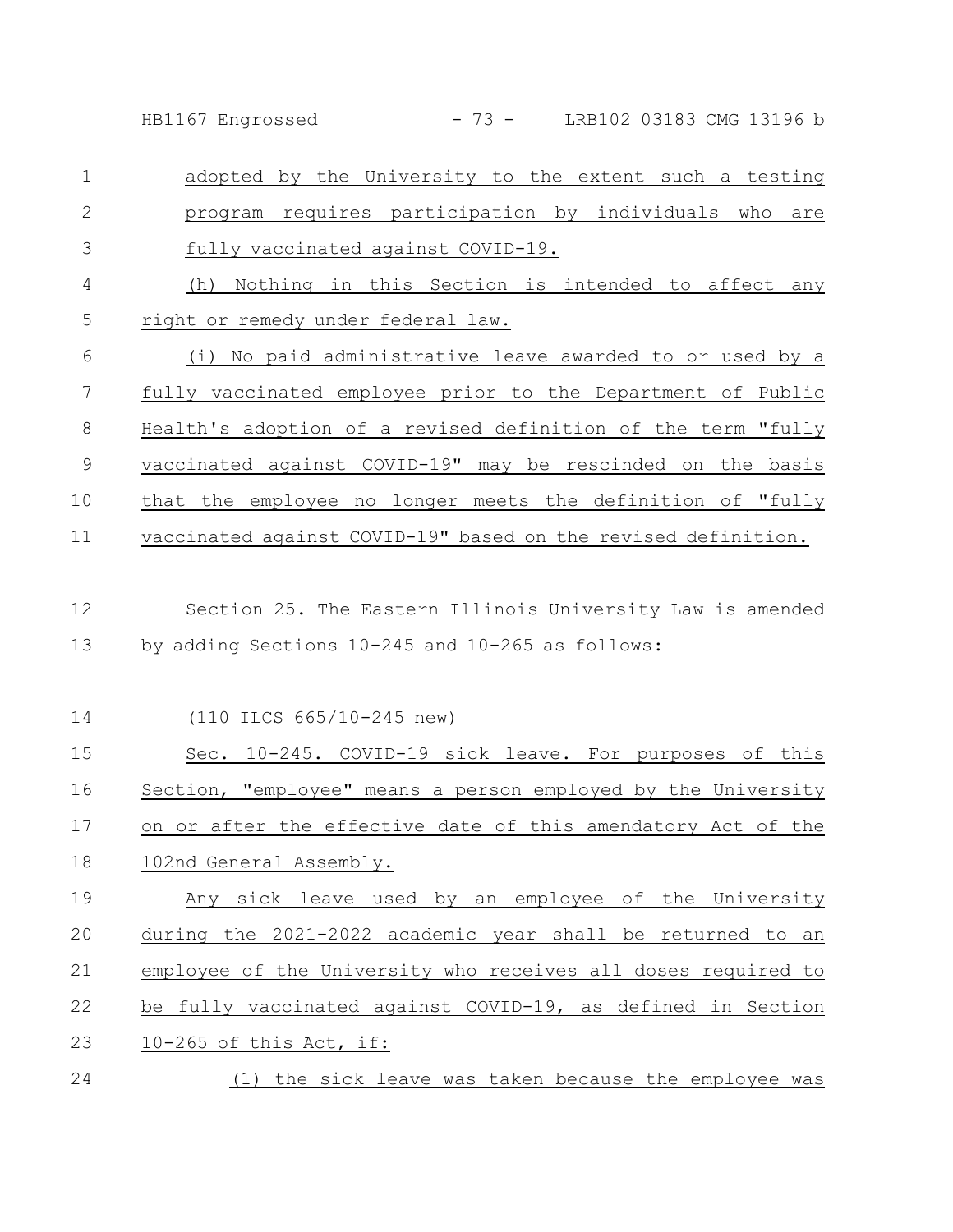| 1            | restricted from being on University property because the  |
|--------------|-----------------------------------------------------------|
| $\mathbf{2}$ | employee:                                                 |
| 3            | had a confirmed positive COVID-19 diagnosis<br>(A)        |
| 4            | via a molecular amplification diagnostic test, such as    |
| 5            | a polymerase chain reaction (PCR) test for COVID-19;      |
| 6            | had a probable COVID-19 diagnosis via an<br>(B)           |
| 7            | antigen diagnostic test;                                  |
| 8            | was in close contact with a person who had a<br>(C)       |
| 9            | confirmed case of COVID-19 and was required to be         |
| 10           | excluded from the University; or                          |
| 11           | was required by the University to be excluded<br>(D)      |
| 12           | from University property due to COVID-19 symptoms; or     |
| 13           | (2) the sick leave was taken to care for a child of the   |
| 14           | employee who was unable to attend elementary or secondary |
| 15           | school because the child:                                 |
| 16           | had a confirmed positive COVID-19 diagnosis<br>(A)        |
|              |                                                           |
| 17           | via a molecular amplification diagnostic test, such as    |
| 18           | a polymerase chain reaction (PCR) test for COVID-19;      |
| 19           | a probable COVID-19 diagnosis via an<br>(B)<br>had        |
| 20           | antigen diagnostic test;                                  |
| 21           | (C) was in close contact with a person who had a          |
| 22           | confirmed case of COVID-19 and was required to be         |
| 23           | excluded from school; or                                  |
| 24           | (D) was required by the school or school district         |
| 25           | policy to be excluded from school district property       |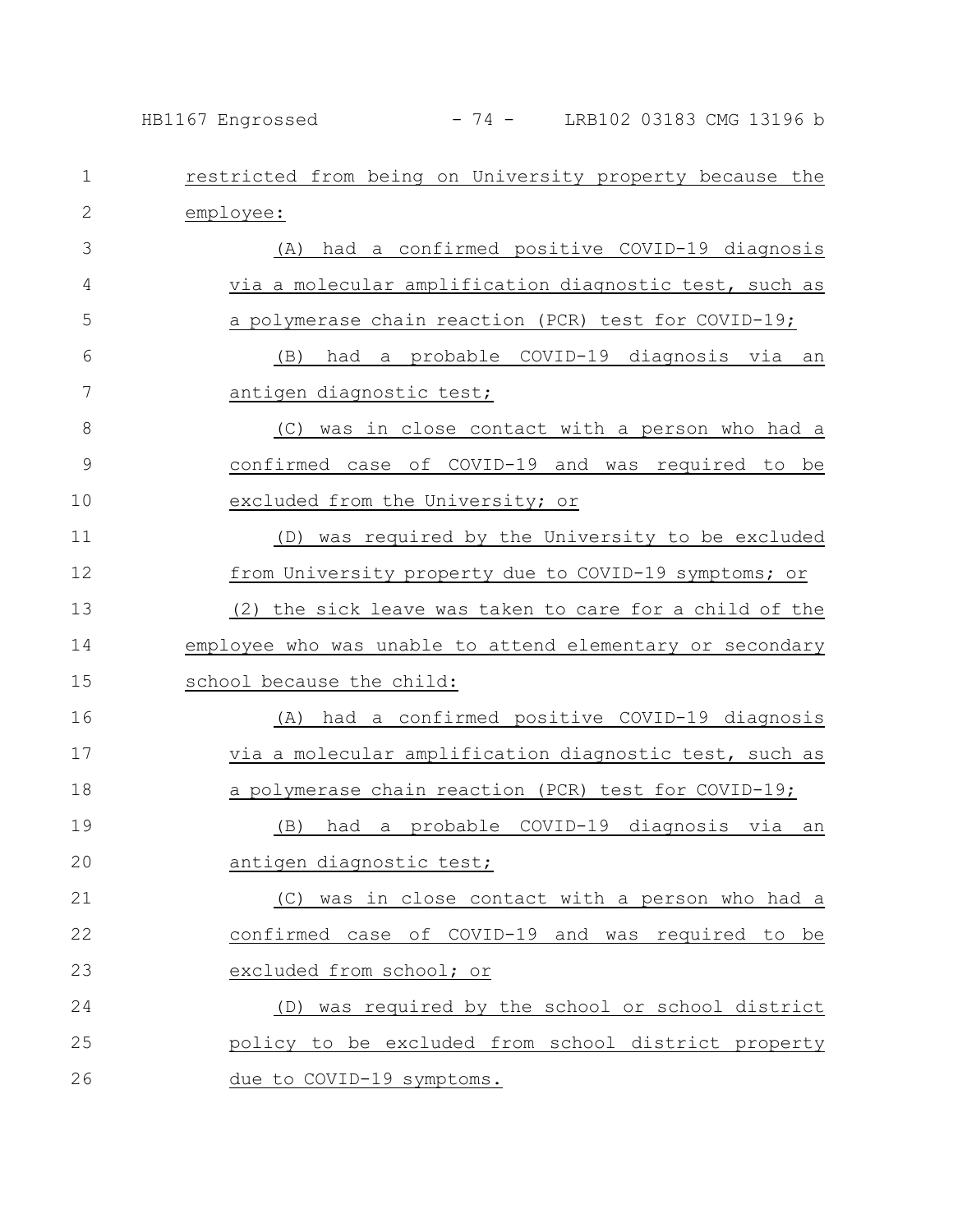HB1167 Engrossed - 75 - LRB102 03183 CMG 13196 b

| 1           | Leave shall be returned to an employee pursuant to this         |
|-------------|-----------------------------------------------------------------|
| 2           | Section provided that the employee has received all required    |
| 3           | doses to meet the definition of "fully vaccinated against       |
| 4           | COVID-19" under Section 10-265 of this Act no later than 5      |
| 5           | weeks after the effective date of this amendatory Act of the    |
| $6\,$       | 102nd General Assembly.                                         |
| 7           | The University may not rescind any sick leave returned to       |
| 8           | an employee of the University on the basis of a revision to the |
| $\mathsf 9$ | definition of "fully vaccinated against COVID-19" by the        |
| 10          | Centers for Disease Control and Prevention of the United        |
| 11          | States Department of Health and Human Services<br>or the        |
| 12          | Department of Public Health, provided that the employee         |
| 13          | received all doses required to be fully vaccinated against      |
| 14          | COVID-19, as defined in Section 10-265 of this Act, at the time |
| 15          | the sick leave was returned to the employee.                    |
|             |                                                                 |
| 16          | $(110$ ILCS 665/10-265 new)                                     |
| 17          | Sec. 10-265. COVID-19 paid administrative leave.                |
| 18          | (a) In this Section:                                            |
| 19          | "Employee" means a person employed by the University on or      |
| 20          | after the effective date of this amendatory Act of the 102nd    |
| 21          | General Assembly.                                               |
| 22          | "Fully vaccinated against COVID-19" means:                      |
| 23          | 2 weeks after receiving the second dose in a<br>(1)             |
| 24          | 2-dose series of a COVID-19 vaccine authorized<br>for           |

emergency use, licensed, or otherwise approved by the 25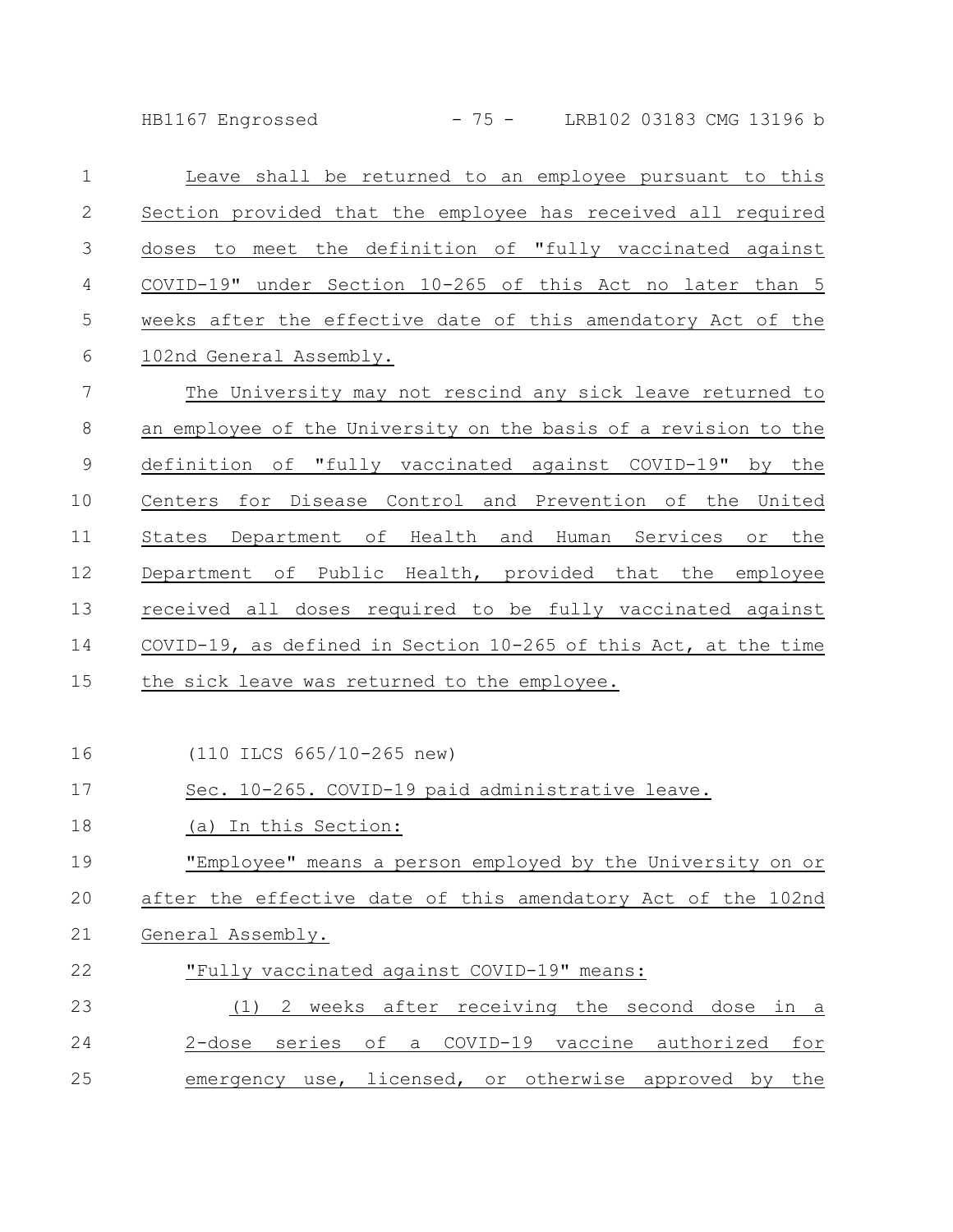HB1167 Engrossed - 76 - LRB102 03183 CMG 13196 b

| $\mathbf 1$  | United States Food and Drug Administration; or                  |
|--------------|-----------------------------------------------------------------|
| $\mathbf{2}$ | 2 weeks after receiving a single dose of a<br>(2)               |
| 3            | COVID-19 vaccine authorized for emergency use, licensed,        |
| 4            | or otherwise approved by the United States Food and Drug        |
| 5            | Administration.                                                 |
| 6            | "Fully vaccinated against COVID-19" also includes any           |
| 7            | recommended booster doses for which the individual is eligible  |
| 8            | upon the adoption by the Department of Public Health of any     |
| $\mathsf 9$  | changes made by the Centers for Disease Control and Prevention  |
| 10           | of the United States Department of Health and Human Services    |
| 11           | to the definition of "fully vaccinated against COVID-19" to     |
| 12           | include any such booster doses. For purposes of this Section,   |
| 13           | individuals who are eligible for a booster dose but have not    |
| 14           | received a booster dose by 5 weeks after the Department of      |
| 15           | Public Health adopts a revised definition of "fully vaccinated  |
| 16           | against COVID-19" are not considered fully vaccinated for       |
| 17           | determining eligibility for future paid administrative leave    |
| 18           | pursuant to this Section.                                       |
| 19           | (b) During any time when the Governor has declared a            |
| 20           | disaster due to a public health emergency pursuant to Section   |
| 21           | 7 of the Illinois Emergency Management Agency Act and the       |
| 22           | University, the State or any of its agencies, or a local public |
| 23           | health department has issued guidance, mandates, or rules       |
| 24           | related to COVID-19 that restrict an employee of the            |
| 25           | University from being on University property because the        |
| 26           | employee (i) has a confirmed positive COVID-19 diagnosis via a  |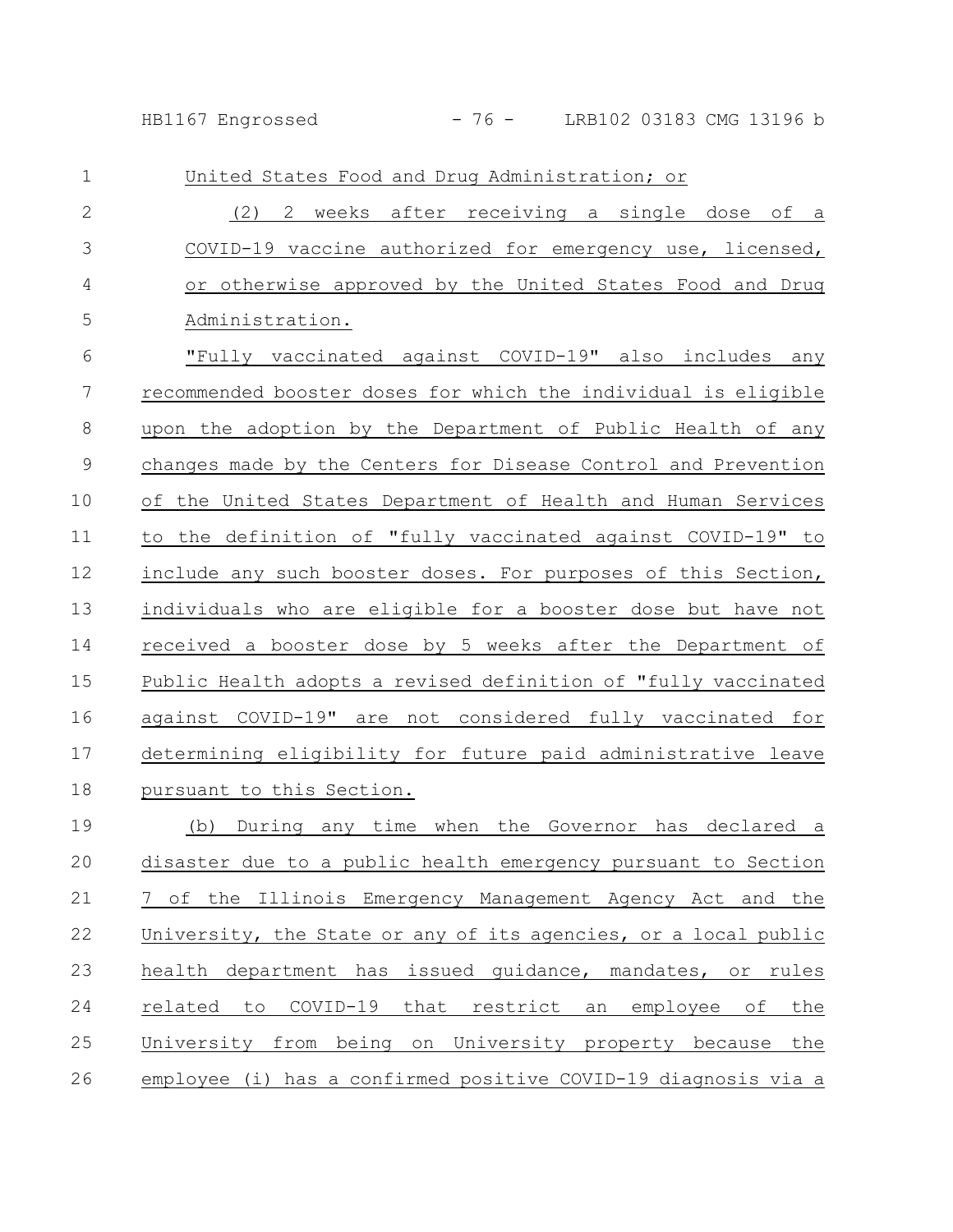HB1167 Engrossed - 77 - LRB102 03183 CMG 13196 b

molecular amplification diagnostic test, such as a polymerase chain reaction (PCR) test for COVID-19, (ii) has a probable COVID-19 diagnosis via an antigen diagnostic test, (iii) has been in close contact with a person who had a confirmed case of COVID-19 and is required to be excluded from the University, or (iv) is required by University policy to be excluded from University property due to COVID-19 symptoms, the employee of the University shall receive as many days of administrative leave as required to abide by the public health guidance, mandates, and requirements issued by the Department of Public Health, unless a longer period of paid administrative leave has been negotiated with the exclusive bargaining representative if any. Such leave shall be provided to an employee for any days for which the employee was required to be excluded from University property prior to the effective date of this amendatory Act of the 102nd General Assembly, provided that the employee receives all doses required to meet the definition of "fully vaccinated against COVID-19" under this Section no later than 5 weeks after the effective date of this amendatory Act of the 102nd General Assembly. 1 2 3 4 5 6 7 8 9 10 11 12 13 14 15 16 17 18 19 20

(c) An employee of the University shall receive paid administrative leave pursuant to subsection (b) of this Section, unless a longer period of paid administrative leave has been negotiated with the exclusive bargaining representative if any, to care for a child of the employee if the child is unable to attend elementary or secondary school 21 22 23 24 25 26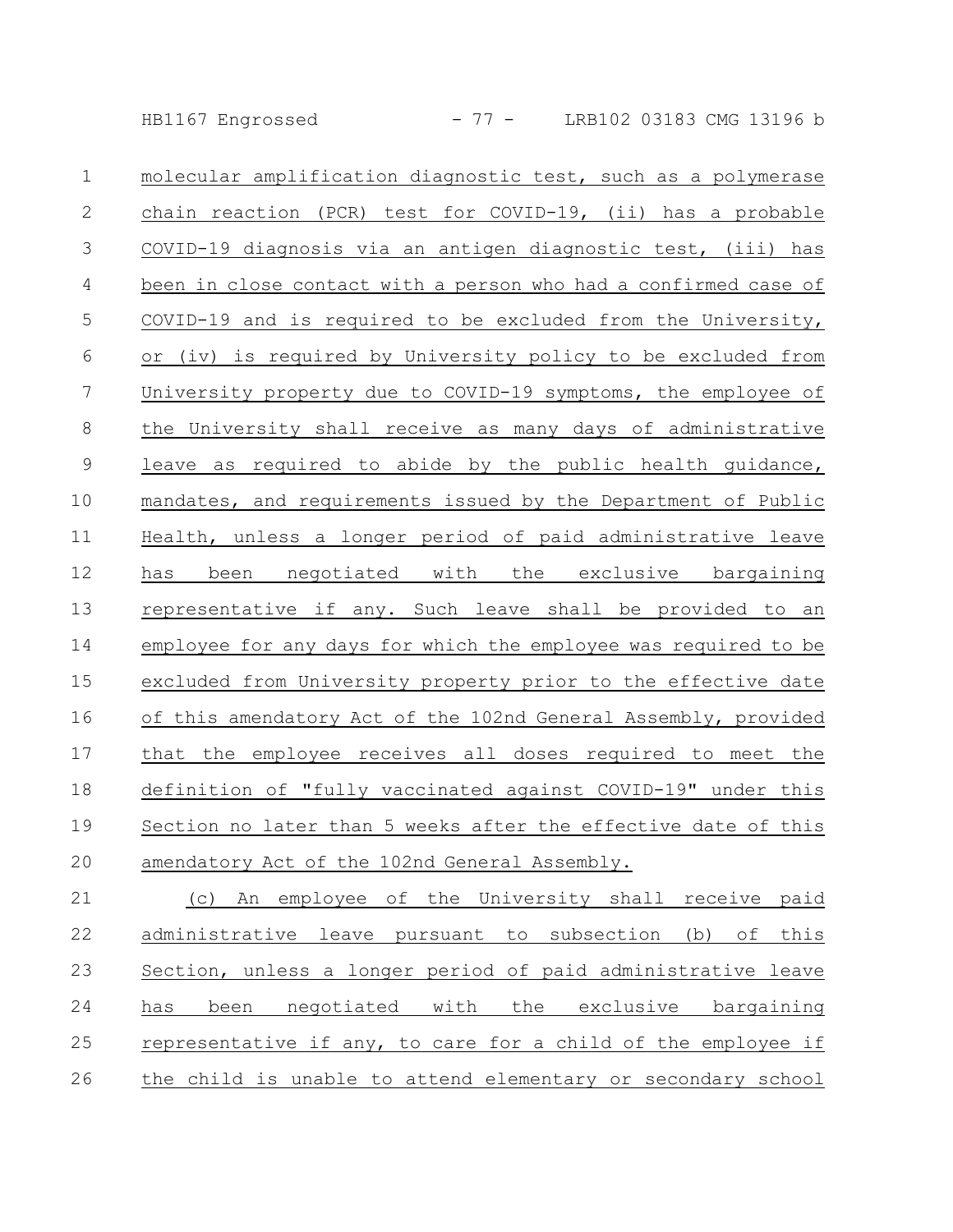HB1167 Engrossed - 78 - LRB102 03183 CMG 13196 b

1 because the child:

| $\mathbf{2}$  | (1) has a confirmed positive COVID-19 diagnosis via a          |
|---------------|----------------------------------------------------------------|
| 3             | molecular amplification diagnostic test, such as<br>a          |
| 4             | polymerase chain reaction (PCR) test for COVID-19;             |
| 5             | has probable COVID-19 diagnosis via an antigen<br>(2)          |
| 6             | diagnostic test;                                               |
| 7             | was in close contact with a person who<br>(3)<br><u>has a</u>  |
| 8             | confirmed case of COVID-19 and is required to be excluded      |
| $\mathcal{G}$ | from school; or                                                |
| 10            | was required by school or school district policy<br>(4)        |
| 11            | be excluded from school district property due<br>to<br>to      |
| 12            | COVID-19 symptoms.                                             |
| 13            | Such leave shall be provided to an employee for any days       |
| 14            | needed to care for a child of the employee prior to the        |
| 15            | effective date of this amendatory Act of the 102nd General     |
| 16            | Assembly, provided that the employee receives the doses        |
| 17            | required to meet the definition of "fully vaccinated against   |
| 18            | COVID-19" under this Section no later than 5 weeks after the   |
| 19            | effective date of this amendatory Act of the 102nd General     |
| 20            | Assembly.                                                      |
| 21            | (d) An employee of the University who is on paid               |
| 22            | administrative leave pursuant to this Section must provide all |
| 23            | documentation requested by the University.                     |
| 24            | employee of the University who<br>is<br>on paid<br>(e)<br>An   |
| 25            | administrative leave pursuant to this Section shall receive    |
| 26            | the employee's regular rate of pay. The use of a paid          |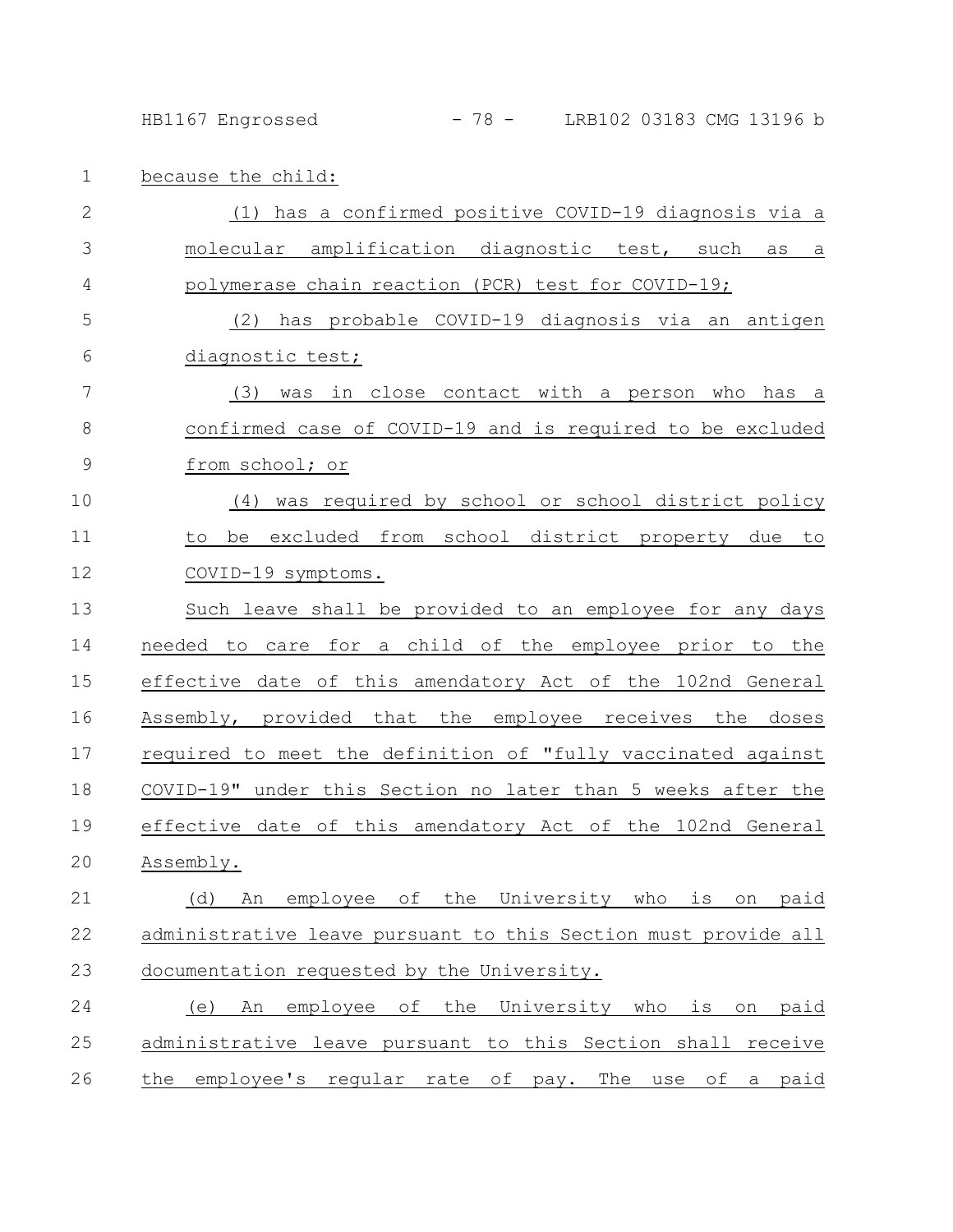|                 | $-79-$<br>LRB102 03183 CMG 13196 b<br>HB1167 Engrossed        |
|-----------------|---------------------------------------------------------------|
| $\mathbf 1$     | administrative leave day or days by an employee pursuant to   |
| $\mathbf{2}$    | this Section may not diminish any other leave or benefits of  |
| 3               | the employee.                                                 |
| 4               | An employee of the University may not accrue paid<br>(f)      |
| 5               | administrative leave pursuant to this Section.                |
| 6               | For an employee of the University to be eligible to<br>(q)    |
| $7\phantom{.0}$ | receive paid administrative leave pursuant to this Section,   |
| $\,8\,$         | the employee must:                                            |
| $\mathsf 9$     | have received all doses required to be fully<br>(1)           |
| 10              | vaccinated against COVID-19; and                              |
| 11              | participate in the COVID-19 testing program<br>(2)            |
| 12              | adopted by the University to the extent such a testing        |
| 13              | program requires participation by individuals who are         |
| 14              | fully vaccinated against COVID-19.                            |
| 15              | Nothing in this Section is intended to affect any<br>(h)      |
| 16              | right or remedy under federal law.                            |
| 17              | (i) No paid administrative leave awarded to or used by a      |
| 18              | fully vaccinated employee prior to the Department of Public   |
| 19              | Health's adoption of a revised definition of the term "fully  |
| 20              | vaccinated against COVID-19" may be rescinded on the basis    |
| 21              | that the employee no longer meets the definition of "fully    |
| 22              | vaccinated against COVID-19" based on the revised definition. |
| 23              | Section 30. The Governors State University Law is amended     |

by adding Sections 15-245 and 15-260 as follows: 24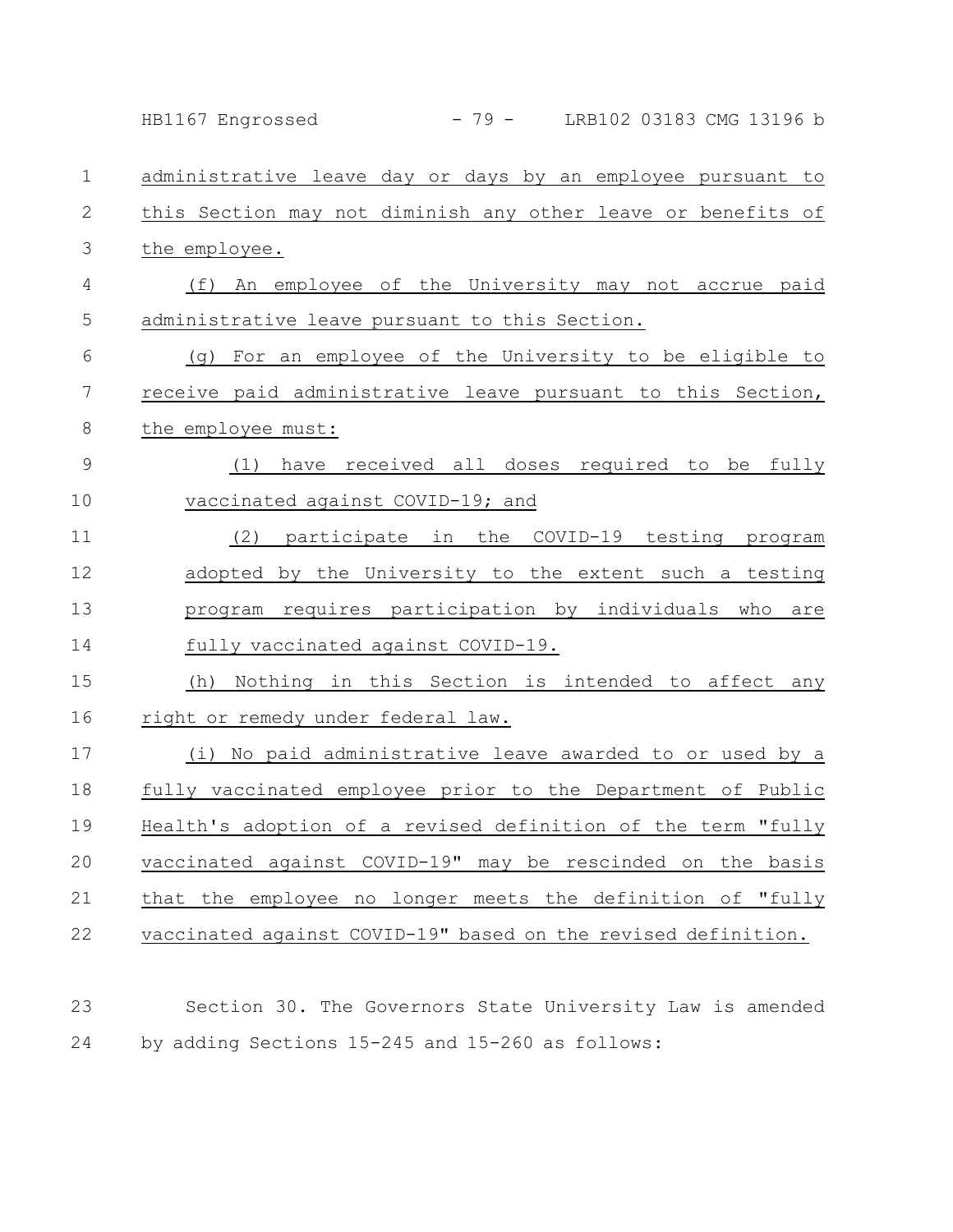HB1167 Engrossed - 80 - LRB102 03183 CMG 13196 b

| $\mathbf 1$    | (110 ILCS 670/15-245 new)                                     |
|----------------|---------------------------------------------------------------|
| $\mathbf{2}$   | Sec. 15-245. COVID-19 sick leave. For purposes of this        |
| 3              | Section, "employee" means a person employed by the University |
| 4              | on or after the effective date of this amendatory Act of the  |
| 5              | 102nd General Assembly.                                       |
| 6              | Any sick leave used by an employee of the University          |
| $\overline{7}$ | during the 2021-2022 academic year shall be returned to an    |
| $8\,$          | employee of the University who receives all doses required to |
| $\mathsf 9$    | be fully vaccinated against COVID-19, as defined in Section   |
| 10             | 15-260 of this Act, if:                                       |
| 11             | (1) the sick leave was taken because the employee was         |
| 12             | restricted from being on University property because the      |
| 13             | employee:                                                     |
| 14             | had a confirmed positive COVID-19 diagnosis<br>(A)            |
| 15             | via a molecular amplification diagnostic test, such as        |
| 16             | a polymerase chain reaction (PCR) test for COVID-19;          |
| 17             | had a probable COVID-19 diagnosis via an<br>(B)               |
| 18             | antigen diagnostic test;                                      |
| 19             | was in close contact with a person who had a<br>(C)           |
| 20             | confirmed_case_of_COVID-19_and_was<br>required to<br>be       |
| 21             | excluded from the University; or                              |
| 22             | (D) was required by the University to be excluded             |
| 23             | from University property due to COVID-19 symptoms; or         |
| 24             | (2) the sick leave was taken to care for a child of the       |
| 25             | employee who was unable to attend elementary or secondary     |
| 26             | school because the child:                                     |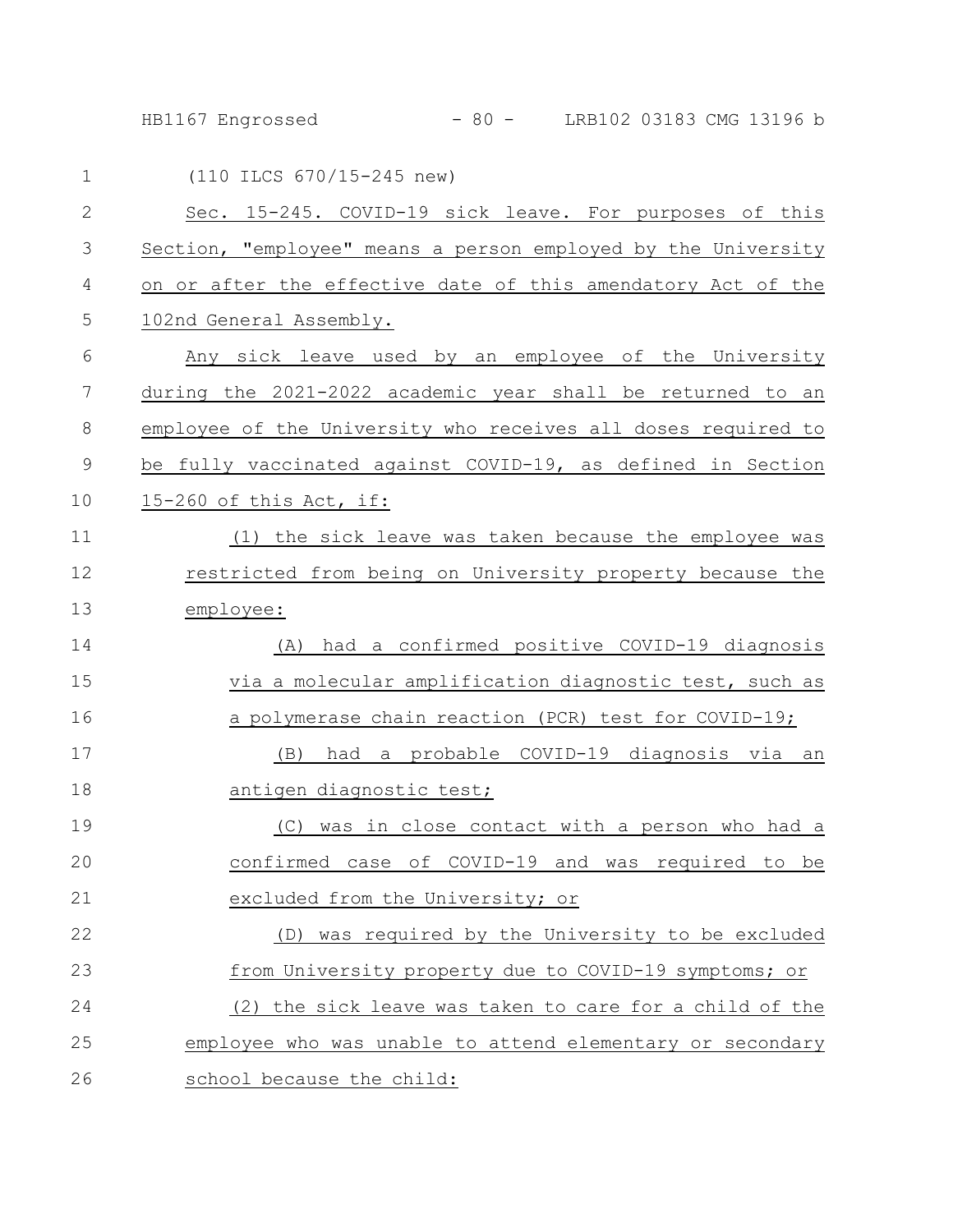| $\mathbf 1$  | had a confirmed positive COVID-19 diagnosis<br>(A)              |
|--------------|-----------------------------------------------------------------|
| $\mathbf{2}$ | via a molecular amplification diagnostic test, such as          |
| 3            | a polymerase chain reaction (PCR) test for COVID-19;            |
| 4            | a probable COVID-19 diagnosis via an<br>(B)<br>had              |
| 5            | antigen diagnostic test;                                        |
| 6            | was in close contact with a person who had a<br>(C)             |
| 7            | confirmed case of COVID-19 and was required to be               |
| 8            | excluded from school; or                                        |
| 9            | was required by the school or school district<br>(D)            |
| 10           | policy to be excluded from school district property             |
| 11           | due to COVID-19 symptoms.                                       |
| 12           | Leave shall be returned to an employee pursuant to this         |
| 13           | Section provided that the employee has received all required    |
| 14           | doses to meet the definition of "fully vaccinated against       |
| 15           | COVID-19" under Section 15-260 of this Act no later than 5      |
| 16           | weeks after the effective date of this amendatory Act of the    |
| 17           | 102nd General Assembly.                                         |
| 18           | The University may not rescind any sick leave returned to       |
| 19           | an employee of the University on the basis of a revision to the |
| 20           | definition of "fully vaccinated against COVID-19" by the        |
| 21           | Centers for Disease Control and Prevention of the United        |
| 22           | States Department of Health and Human Services or the           |
| 23           | Department of Public Health, provided that the employee         |
| 24           | received all doses required to be fully vaccinated against      |
| 25           | COVID-19, as defined in Section 15-260 of this Act, at the time |
| 26           | the sick leave was returned to the employee.                    |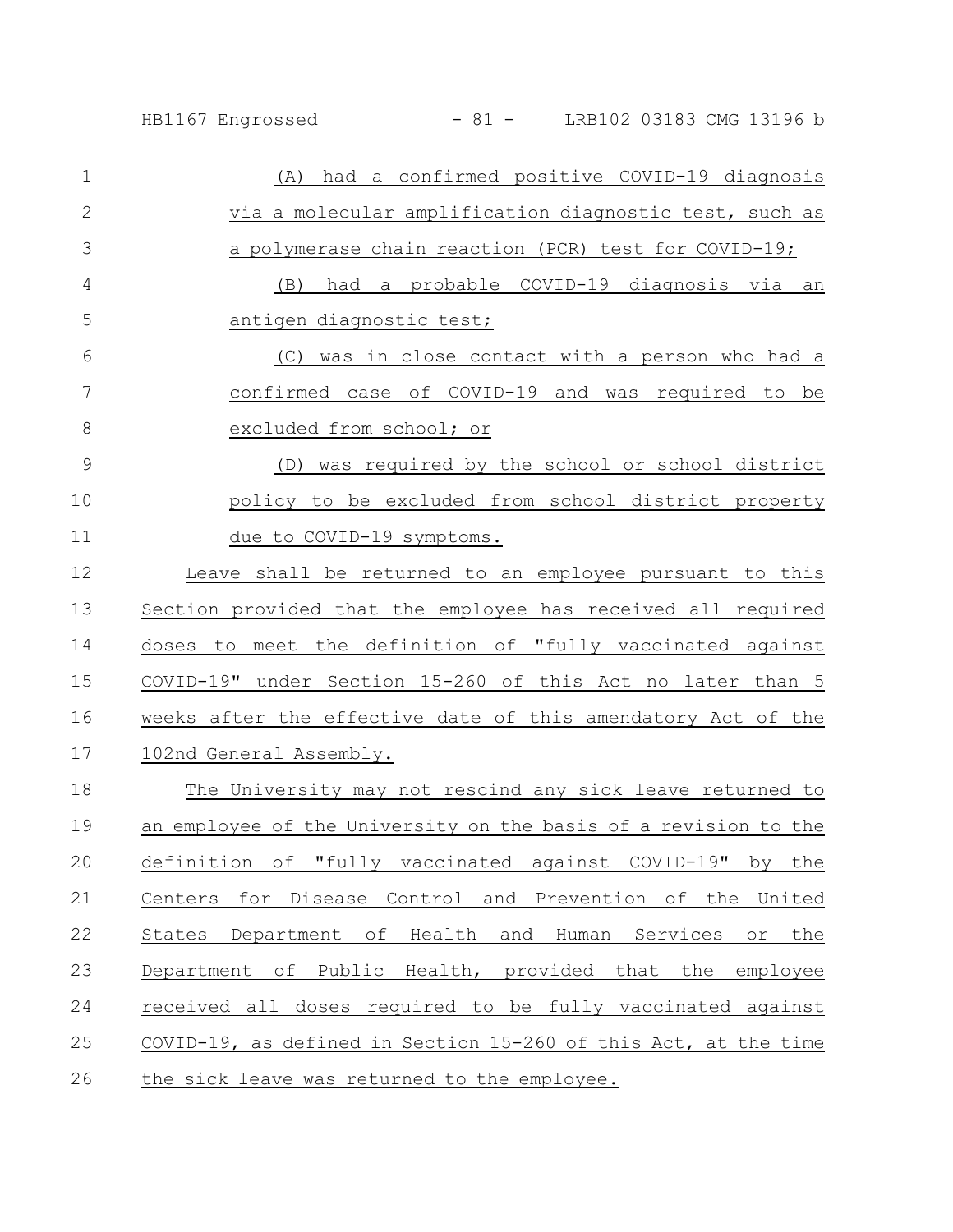| $\mathbf 1$  | (110 ILCS 670/15-260 new)                                      |
|--------------|----------------------------------------------------------------|
| $\mathbf{2}$ | Sec. 15-260. COVID-19 paid administrative leave.               |
| 3            | (a) In this Section:                                           |
| 4            | "Employee" means a person employed by the University on or     |
| 5            | after the effective date of this amendatory Act of the 102nd   |
| 6            | General Assembly.                                              |
| 7            | "Fully vaccinated against COVID-19" means:                     |
| 8            | (1) 2 weeks after receiving the second dose in a               |
| $\mathsf 9$  | 2-dose series of a COVID-19 vaccine authorized for             |
| 10           | emergency use, licensed, or otherwise approved by the          |
| 11           | United States Food and Drug Administration; or                 |
| 12           | (2)<br>2 weeks after receiving a single dose of a              |
| 13           | COVID-19 vaccine authorized for emergency use, licensed,       |
| 14           | or otherwise approved by the United States Food and Drug       |
| 15           | Administration.                                                |
| 16           | "Fully vaccinated against COVID-19" also includes any          |
| 17           | recommended booster doses for which the individual is eligible |
| 18           | upon the adoption by the Department of Public Health of any    |
| 19           | changes made by the Centers for Disease Control and Prevention |
| 20           | of the United States Department of Health and Human Services   |
| 21           | to the definition of "fully vaccinated against COVID-19" to    |
| 22           | include any such booster doses. For purposes of this Section,  |
| 23           | individuals who are eligible for a booster dose but have not   |
| 24           | received a booster dose by 5 weeks after the Department of     |
| 25           | Public Health adopts a revised definition of "fully vaccinated |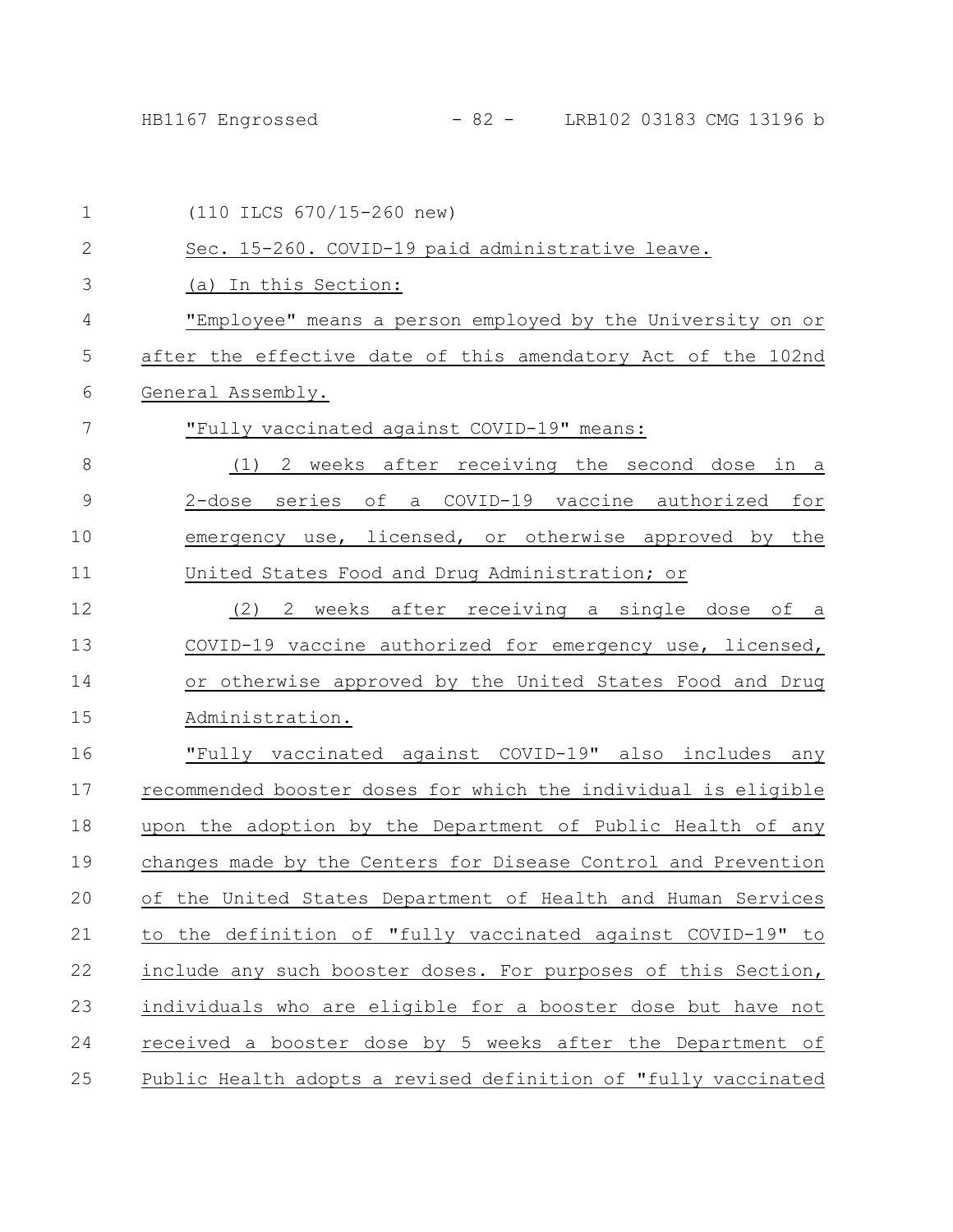HB1167 Engrossed - 83 - LRB102 03183 CMG 13196 b

against COVID-19" are not considered fully vaccinated for determining eligibility for future paid administrative leave pursuant to this Section. 1 2 3

(b) During any time when the Governor has declared a disaster due to a public health emergency pursuant to Section 7 of the Illinois Emergency Management Agency Act and the University, the State or any of its agencies, or a local public health department has issued guidance, mandates, or rules related to COVID-19 that restrict an employee of the University from being on University property because the employee (i) has a confirmed positive COVID-19 diagnosis via a molecular amplification diagnostic test, such as a polymerase chain reaction (PCR) test for COVID-19, (ii) has a probable COVID-19 diagnosis via an antigen diagnostic test, (iii) has been in close contact with a person who had a confirmed case of COVID-19 and is required to be excluded from the University, or (iv) is required by University policy to be excluded from University property due to COVID-19 symptoms, the employee of the University shall receive as many days of administrative leave as required to abide by the public health guidance, mandates, and requirements issued by the Department of Public Health, unless a longer period of paid administrative leave has been negotiated with the exclusive bargaining representative if any. Such leave shall be provided to an employee for any days for which the employee was required to be excluded from University property prior to the effective date 4 5 6 7 8 9 10 11 12 13 14 15 16 17 18 19 20 21 22 23 24 25 26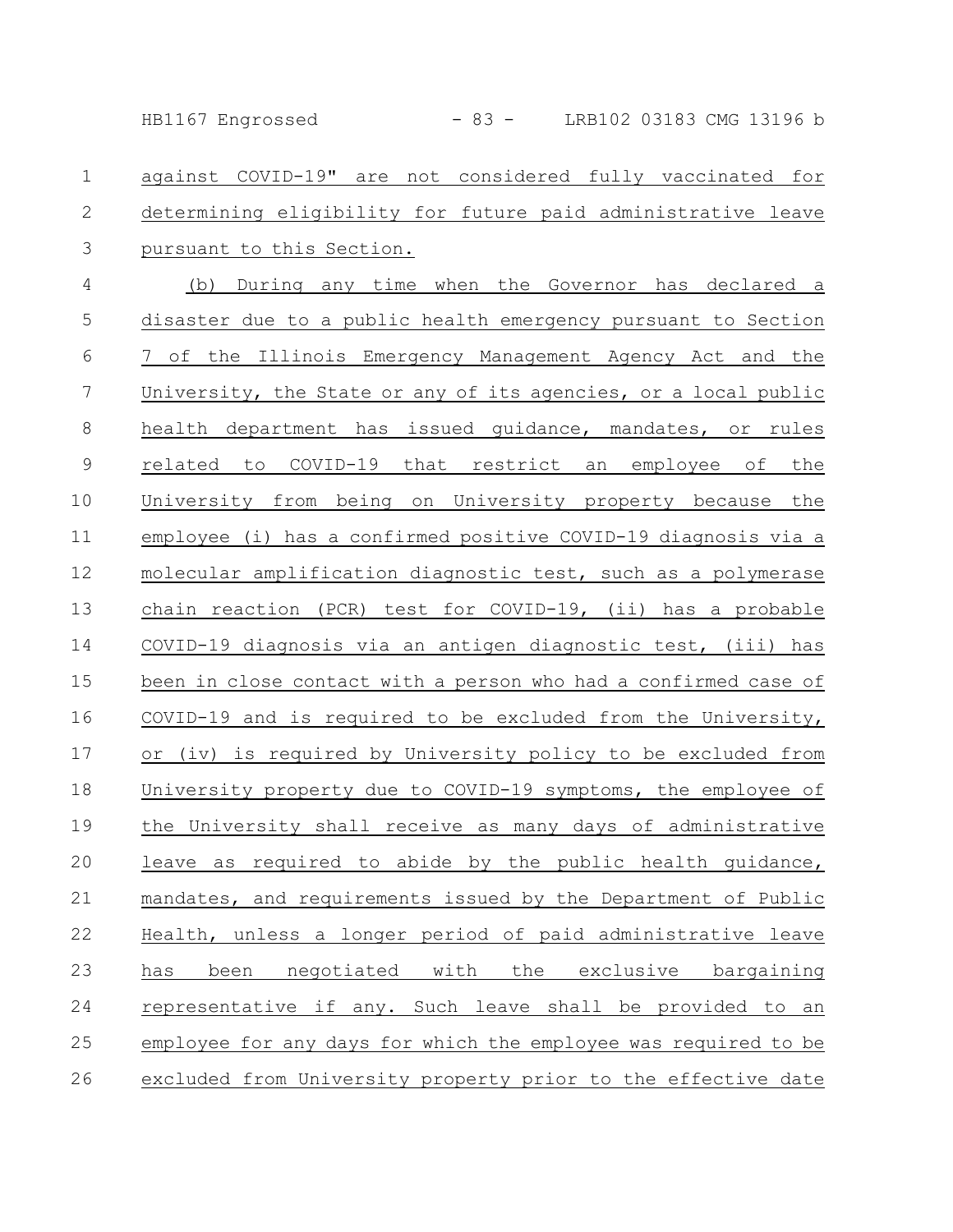HB1167 Engrossed - 84 - LRB102 03183 CMG 13196 b

of this amendatory Act of the 102nd General Assembly, provided that the employee receives all doses required to meet the definition of "fully vaccinated against COVID-19" under this Section no later than 5 weeks after the effective date of this amendatory Act of the 102nd General Assembly. 1 2 3 4 5

(c) An employee of the University shall receive paid administrative leave pursuant to subsection (b) of this Section, unless a longer period of paid administrative leave has been negotiated with the exclusive bargaining representative if any, to care for a child of the employee if the child is unable to attend elementary or secondary school because the child: 6 7 8 9 10 11 12

(1) has a confirmed positive COVID-19 diagnosis via a molecular amplification diagnostic test, such as a polymerase chain reaction (PCR) test for COVID-19; 13 14 15

(2) has probable COVID-19 diagnosis via an antigen diagnostic test; 16 17

(3) was in close contact with a person who has a confirmed case of COVID-19 and is required to be excluded from school; or 18 19 20

(4) was required by school or school district policy to be excluded from school district property due to COVID-19 symptoms. 21 22 23

Such leave shall be provided to an employee for any days needed to care for a child of the employee prior to the effective date of this amendatory Act of the 102nd General 24 25 26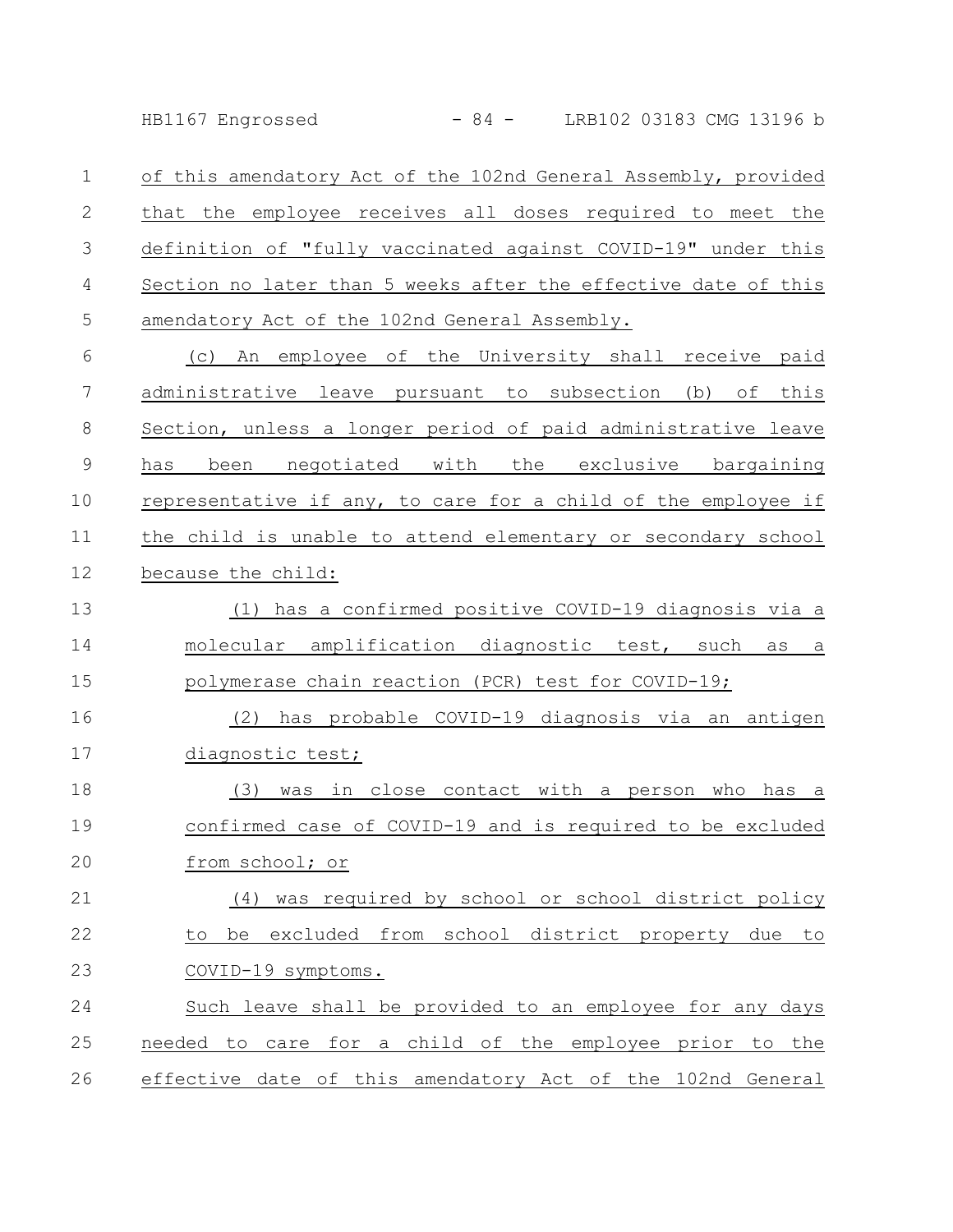HB1167 Engrossed - 85 - LRB102 03183 CMG 13196 b

| 1                | Assembly, provided that the employee receives the doses         |
|------------------|-----------------------------------------------------------------|
| $\mathbf{2}$     | required to meet the definition of "fully vaccinated against    |
| 3                | COVID-19" under this Section no later than 5 weeks after the    |
| $\overline{4}$   | effective date of this amendatory Act of the 102nd General      |
| 5                | Assembly.                                                       |
| $6\,$            | An employee of the University who is<br>on paid<br>(d)          |
| $\boldsymbol{7}$ | administrative leave pursuant to this Section must provide all  |
| $8\,$            | documentation requested by the University.                      |
| $\mathcal{G}$    | employee of the University who<br>paid<br>is<br>(e)<br>An<br>on |
| 10               | administrative leave pursuant to this Section shall receive     |
| 11               | the employee's regular rate of pay. The use of a paid           |
| 12               | administrative leave day or days by an employee pursuant to     |
| 13               | this Section may not diminish any other leave or benefits of    |
| 14               | the employee.                                                   |
| 15               | An employee of the University may not accrue paid<br>(f)        |
| 16               | administrative leave pursuant to this Section.                  |
| 17               | For an employee of the University to be eligible to<br>(q)      |
| 18               | receive paid administrative leave pursuant to this Section,     |
| 19               | the employee must:                                              |
| 20               | (1) have received all doses required to be fully                |
| 21               | vaccinated against COVID-19; and                                |
| 22               | participate in the COVID-19 testing program<br>(2)              |
| 23               | adopted by the University to the extent such a testing          |
| 24               | program requires participation by individuals who are           |
| 25               | fully vaccinated against COVID-19.                              |
| 26               | (h) Nothing in this Section is intended to affect any           |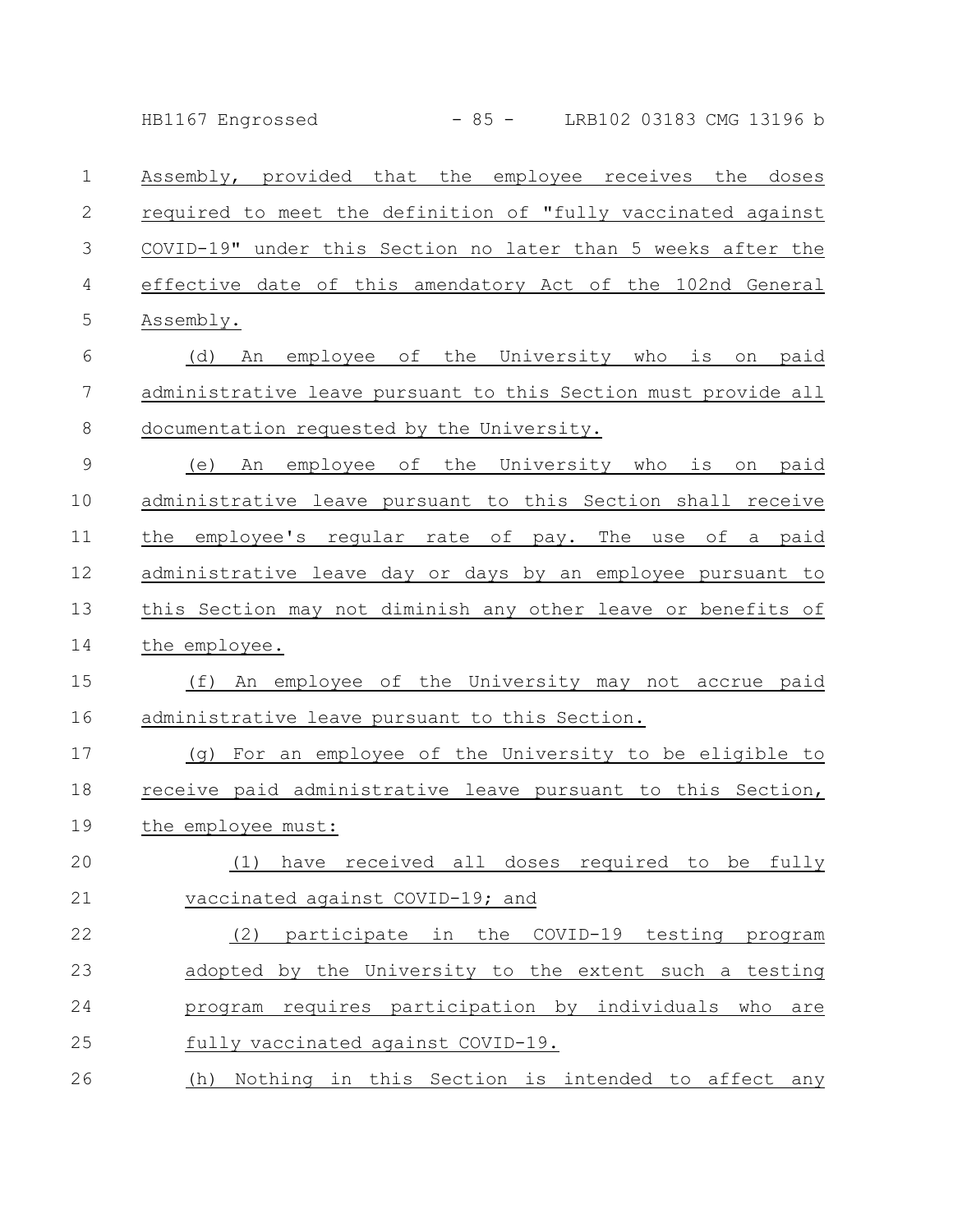HB1167 Engrossed - 86 - LRB102 03183 CMG 13196 b

| 1               | right or remedy under federal law.                            |
|-----------------|---------------------------------------------------------------|
| 2               | (i) No paid administrative leave awarded to or used by a      |
| 3               | fully vaccinated employee prior to the Department of Public   |
| 4               | Health's adoption of a revised definition of the term "fully  |
| 5               | vaccinated against COVID-19" may be rescinded on the basis    |
| 6               | that the employee no longer meets the definition of "fully    |
| $7\phantom{.0}$ | vaccinated against COVID-19" based on the revised definition. |
|                 |                                                               |
| 8               | Section 35. The Illinois State University Law is amended      |
| 9               | by adding Sections 20-250 and 20-270 as follows:              |
|                 |                                                               |
| 10              | (110 ILCS 675/20-250 new)                                     |
| 11              | Sec. 20-250. COVID-19 sick leave. For purposes of this        |
| 12              | Section, "employee" means a person employed by the University |
| 13              | on or after the effective date of this amendatory Act of the  |
| 14              | 102nd General Assembly.                                       |
| 15              | Any sick leave used by an employee of the University          |
| 16              | during the 2021-2022 academic year shall be returned to an    |
| 17              | employee of the University who receives all doses required to |
| 18              | be fully vaccinated against COVID-19, as defined in Section   |
| 19              | 20-270 of this Act, if:                                       |
| 20              | (1) the sick leave was taken because the employee was         |
| 21              | restricted from being on University property because the      |
| 22              | employee:                                                     |
| 23              | had a confirmed positive COVID-19 diagnosis<br>(A)            |
| 24              | via a molecular amplification diagnostic test, such as        |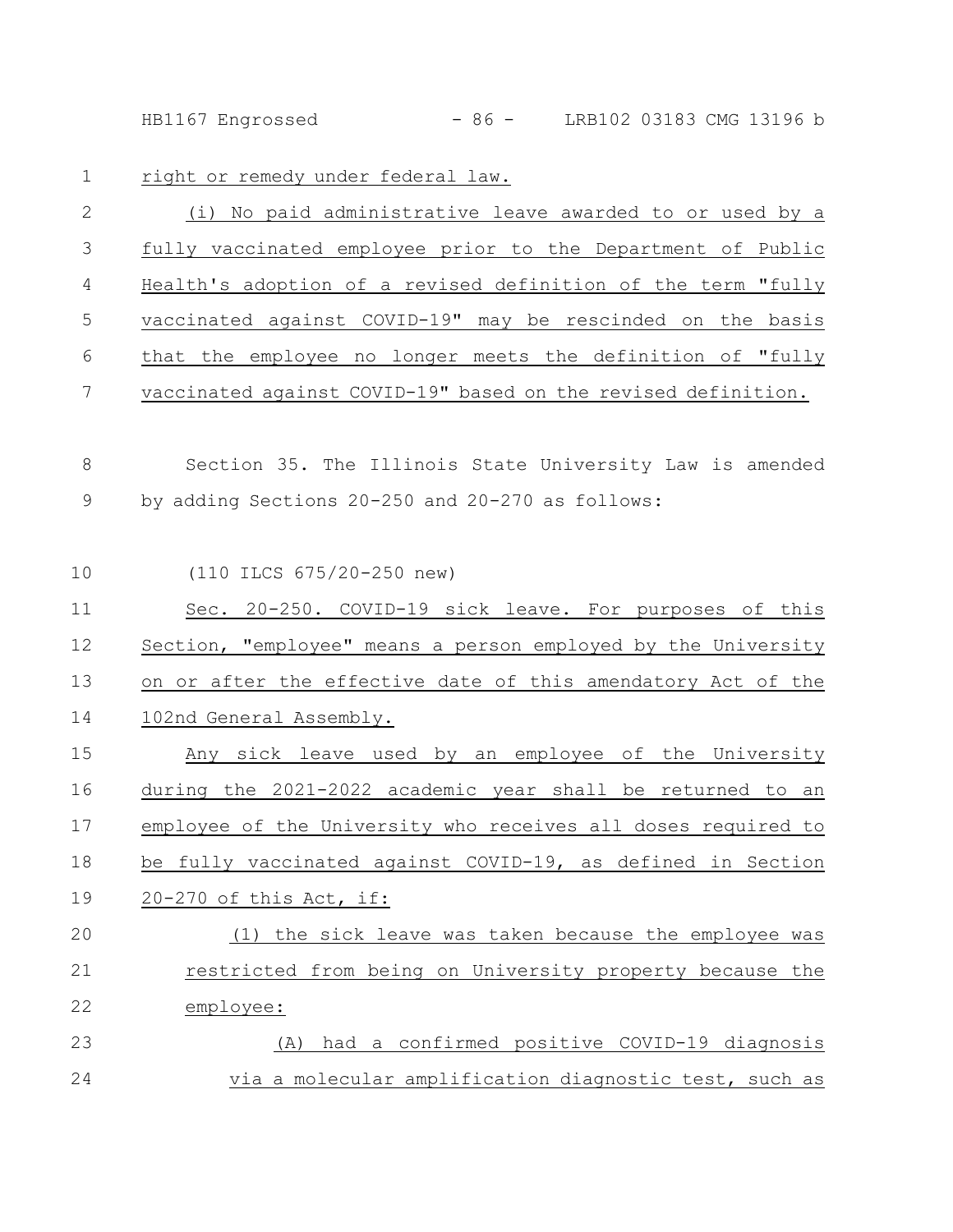HB1167 Engrossed - 87 - LRB102 03183 CMG 13196 b

| $\mathbf{1}$  | a polymerase chain reaction (PCR) test for COVID-19;         |
|---------------|--------------------------------------------------------------|
| $\mathbf{2}$  | had a probable COVID-19 diagnosis via an<br>(B)              |
| 3             | antigen diagnostic test;                                     |
| 4             | (C) was in close contact with a person who had a             |
| 5             | confirmed case of COVID-19 and was required to be            |
| 6             | excluded from the University; or                             |
| 7             | (D) was required by the University to be excluded            |
| 8             | from University property due to COVID-19 symptoms; or        |
| $\mathcal{G}$ | (2) the sick leave was taken to care for a child of the      |
| 10            | employee who was unable to attend elementary or secondary    |
| 11            | school_because_the_child:                                    |
| 12            | had a confirmed positive COVID-19 diagnosis<br>(A)           |
| 13            | via a molecular amplification diagnostic test, such as       |
| 14            | a polymerase chain reaction (PCR) test for COVID-19;         |
| 15            | a probable COVID-19 diagnosis via an<br>(B)<br>had           |
| 16            | antigen diagnostic test;                                     |
| 17            | was in close contact with a person who had a<br>(C)          |
| 18            | confirmed case of COVID-19 and was required to be            |
| 19            | excluded from school; or                                     |
| 20            | was required by the school or school district<br>(D)         |
| 21            | policy to be excluded from school district property          |
| 22            | due to COVID-19 symptoms.                                    |
| 23            | Leave shall be returned to an employee pursuant to this      |
| 24            | Section provided that the employee has received all required |
| 25            | doses to meet the definition of "fully vaccinated against    |
| 26            | COVID-19" under Section 20-270 of this Act no later than 5   |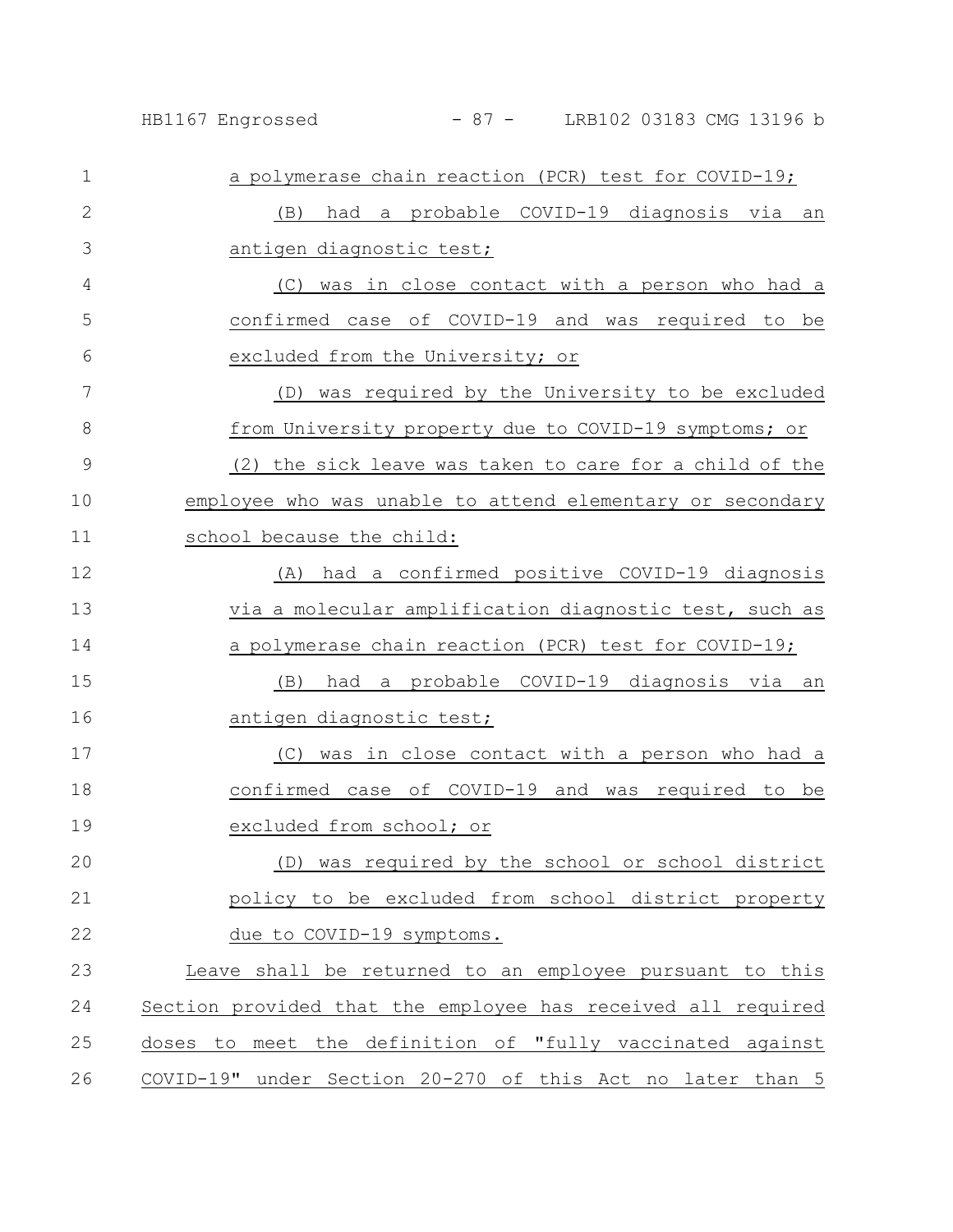HB1167 Engrossed - 88 - LRB102 03183 CMG 13196 b

## weeks after the effective date of this amendatory Act of the 102nd General Assembly. 1 2

The University may not rescind any sick leave returned to an employee of the University on the basis of a revision to the definition of "fully vaccinated against COVID-19" by the Centers for Disease Control and Prevention of the United States Department of Health and Human Services or the Department of Public Health, provided that the employee received all doses required to be fully vaccinated against COVID-19, as defined in Section 20-270 of this Act, at the time the sick leave was returned to the employee. 3 4 5 6 7 8 9 10 11

(110 ILCS 675/20-270 new) 12

## Sec. 20-270. COVID-19 paid administrative leave. 13

(a) In this Section: 14

"Employee" means a person employed by the University on or after the effective date of this amendatory Act of the 102nd General Assembly. 15 16 17

"Fully vaccinated against COVID-19" means: 18

(1) 2 weeks after receiving the second dose in a 2-dose series of a COVID-19 vaccine authorized for emergency use, licensed, or otherwise approved by the United States Food and Drug Administration; or 19 20 21 22

(2) 2 weeks after receiving a single dose of a COVID-19 vaccine authorized for emergency use, licensed, or otherwise approved by the United States Food and Drug 23 24 25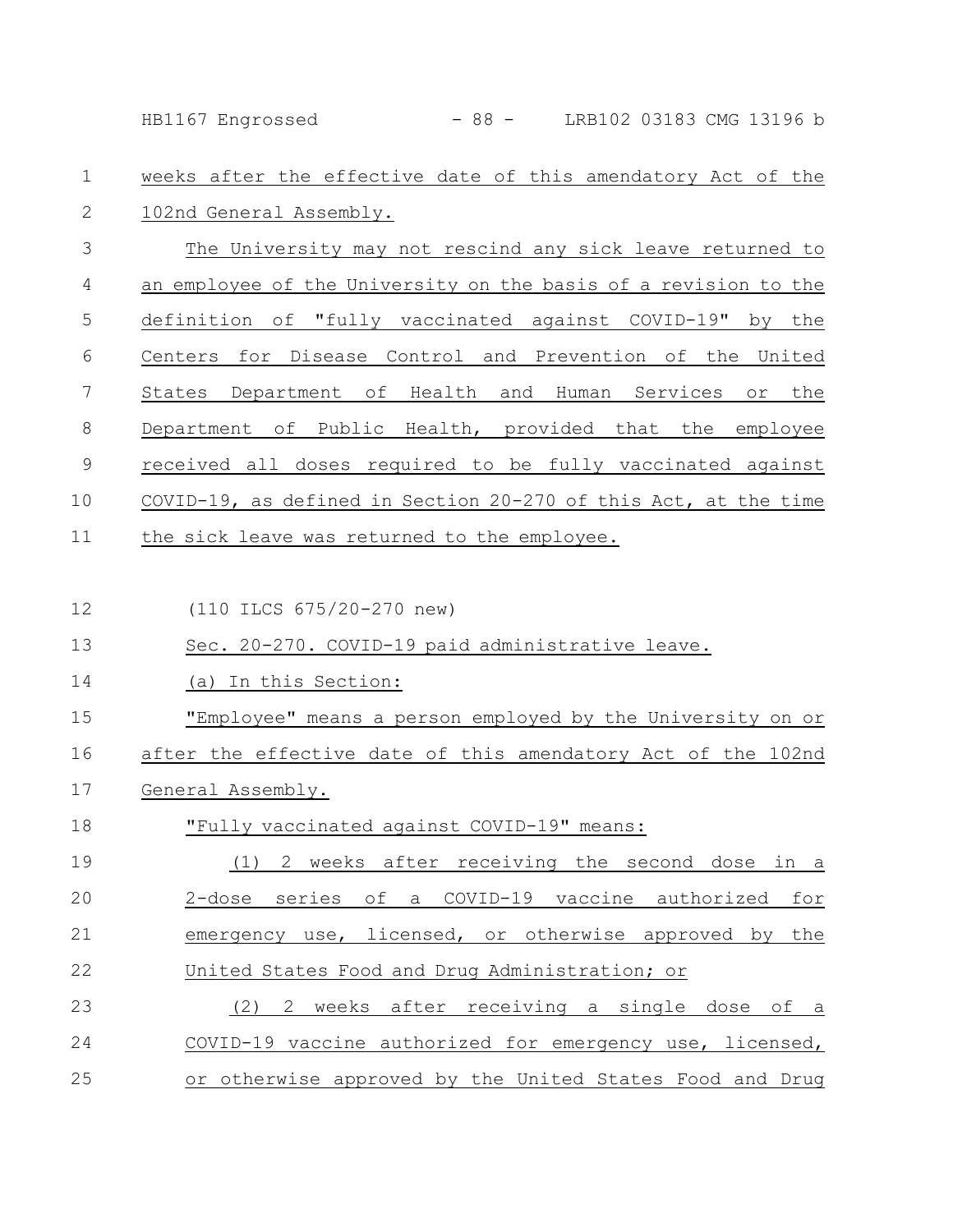HB1167 Engrossed - 89 - LRB102 03183 CMG 13196 b

Administration. 1

"Fully vaccinated against COVID-19" also includes any recommended booster doses for which the individual is eligible upon the adoption by the Department of Public Health of any changes made by the Centers for Disease Control and Prevention of the United States Department of Health and Human Services to the definition of "fully vaccinated against COVID-19" to include any such booster doses. For purposes of this Section, individuals who are eligible for a booster dose but have not received a booster dose by 5 weeks after the Department of Public Health adopts a revised definition of "fully vaccinated against COVID-19" are not considered fully vaccinated for determining eligibility for future paid administrative leave pursuant to this Section. 2 3 4 5 6 7 8 9 10 11 12 13 14

(b) During any time when the Governor has declared a disaster due to a public health emergency pursuant to Section 7 of the Illinois Emergency Management Agency Act and the University, the State or any of its agencies, or a local public health department has issued guidance, mandates, or rules related to COVID-19 that restrict an employee of the University from being on University property because the employee (i) has a confirmed positive COVID-19 diagnosis via a molecular amplification diagnostic test, such as a polymerase chain reaction (PCR) test for COVID-19, (ii) has a probable COVID-19 diagnosis via an antigen diagnostic test, (iii) has been in close contact with a person who had a confirmed case of 15 16 17 18 19 20 21 22 23 24 25 26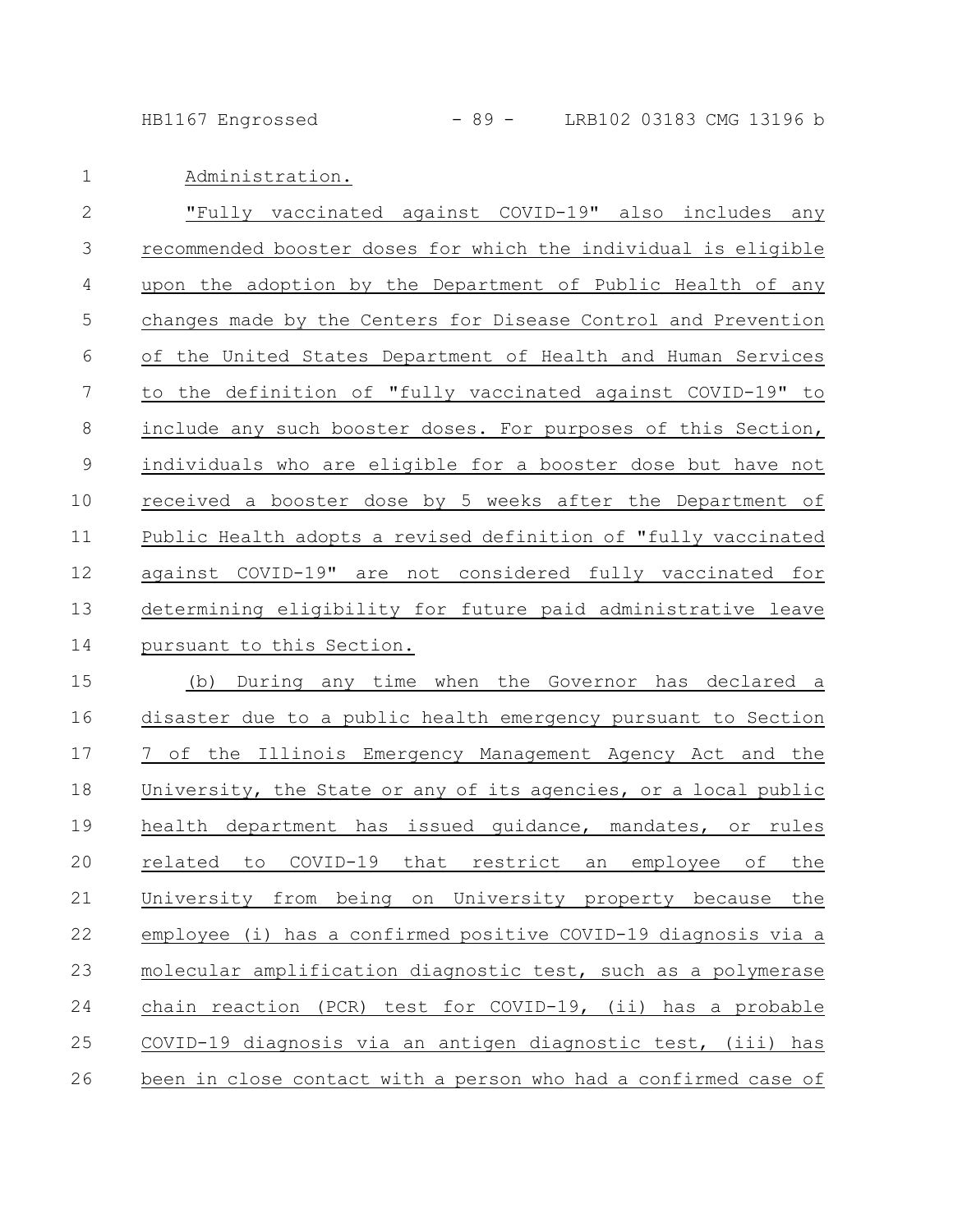HB1167 Engrossed - 90 - LRB102 03183 CMG 13196 b

| $\mathbf{1}$   | COVID-19 and is required to be excluded from the University,    |
|----------------|-----------------------------------------------------------------|
| 2              | or (iv) is required by University policy to be excluded from    |
| 3              | University property due to COVID-19 symptoms, the employee of   |
| $\overline{4}$ | the University shall receive as many days of administrative     |
| 5              | leave as required to abide by the public health guidance,       |
| $6\,$          | mandates, and requirements issued by the Department of Public   |
| 7              | Health, unless a longer period of paid administrative leave     |
| $\,8\,$        | been negotiated with the exclusive bargaining<br>has            |
| $\mathcal{G}$  | representative if any. Such leave shall be provided to an       |
| 10             | employee for any days for which the employee was required to be |
| 11             | excluded from University property prior to the effective date   |
| 12             | of this amendatory Act of the 102nd General Assembly, provided  |
| 13             | that the employee receives all doses required to meet the       |
| 14             | definition of "fully vaccinated against COVID-19" under this    |
| 15             | Section no later than 5 weeks after the effective date of this  |
| 16             | amendatory Act of the 102nd General Assembly.                   |

(c) An employee of the University shall receive paid administrative leave pursuant to subsection (b) of this Section, unless a longer period of paid administrative leave has been negotiated with the exclusive bargaining representative if any, to care for a child of the employee if the child is unable to attend elementary or secondary school because the child: 17 18 19 20 21 22 23

## (1) has a confirmed positive COVID-19 diagnosis via a molecular amplification diagnostic test, such as a polymerase chain reaction (PCR) test for COVID-19; 24 25 26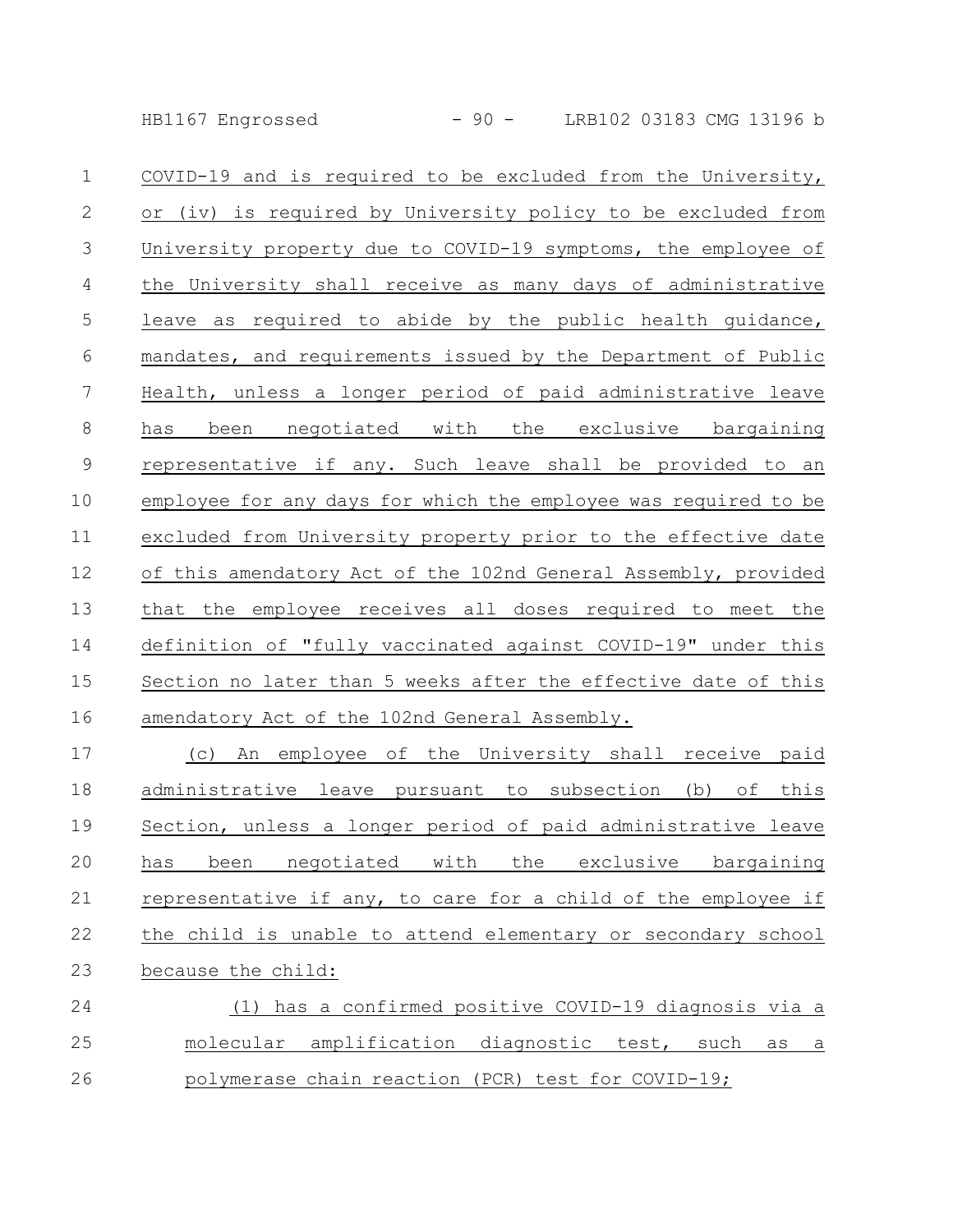| $\mathbf 1$   | has probable COVID-19 diagnosis via an antigen<br>(2)          |
|---------------|----------------------------------------------------------------|
| $\mathbf{2}$  | diagnostic test;                                               |
| 3             | was in close contact with a person who has a<br>(3)            |
| 4             | confirmed case of COVID-19 and is required to be excluded      |
| 5             | from school; or                                                |
| 6             | was required by school or school district policy<br>(4)        |
| 7             | be excluded from school district property due to<br>to         |
| 8             | COVID-19 symptoms.                                             |
| $\mathcal{G}$ | Such leave shall be provided to an employee for any days       |
| 10            | needed to care for a child of the employee prior to the        |
| 11            | effective date of this amendatory Act of the 102nd General     |
| 12            | Assembly, provided that the employee receives the<br>doses     |
| 13            | required to meet the definition of "fully vaccinated against   |
| 14            | COVID-19" under this Section no later than 5 weeks after the   |
| 15            | effective date of this amendatory Act of the 102nd General     |
| 16            | Assembly.                                                      |
| 17            | An employee of the University who is<br>on paid<br>(d)         |
| 18            | administrative leave pursuant to this Section must provide all |
| 19            | documentation requested by the University.                     |
| 20            | (e) An employee of the University who is on paid               |
| 21            | administrative leave pursuant to this Section shall receive    |
| 22            | the employee's regular rate of pay. The use of a paid          |
| 23            | administrative leave day or days by an employee pursuant to    |
| 24            | this Section may not diminish any other leave or benefits of   |
| 25            | the employee.                                                  |
| 26            | (f) An employee of the University may not accrue paid          |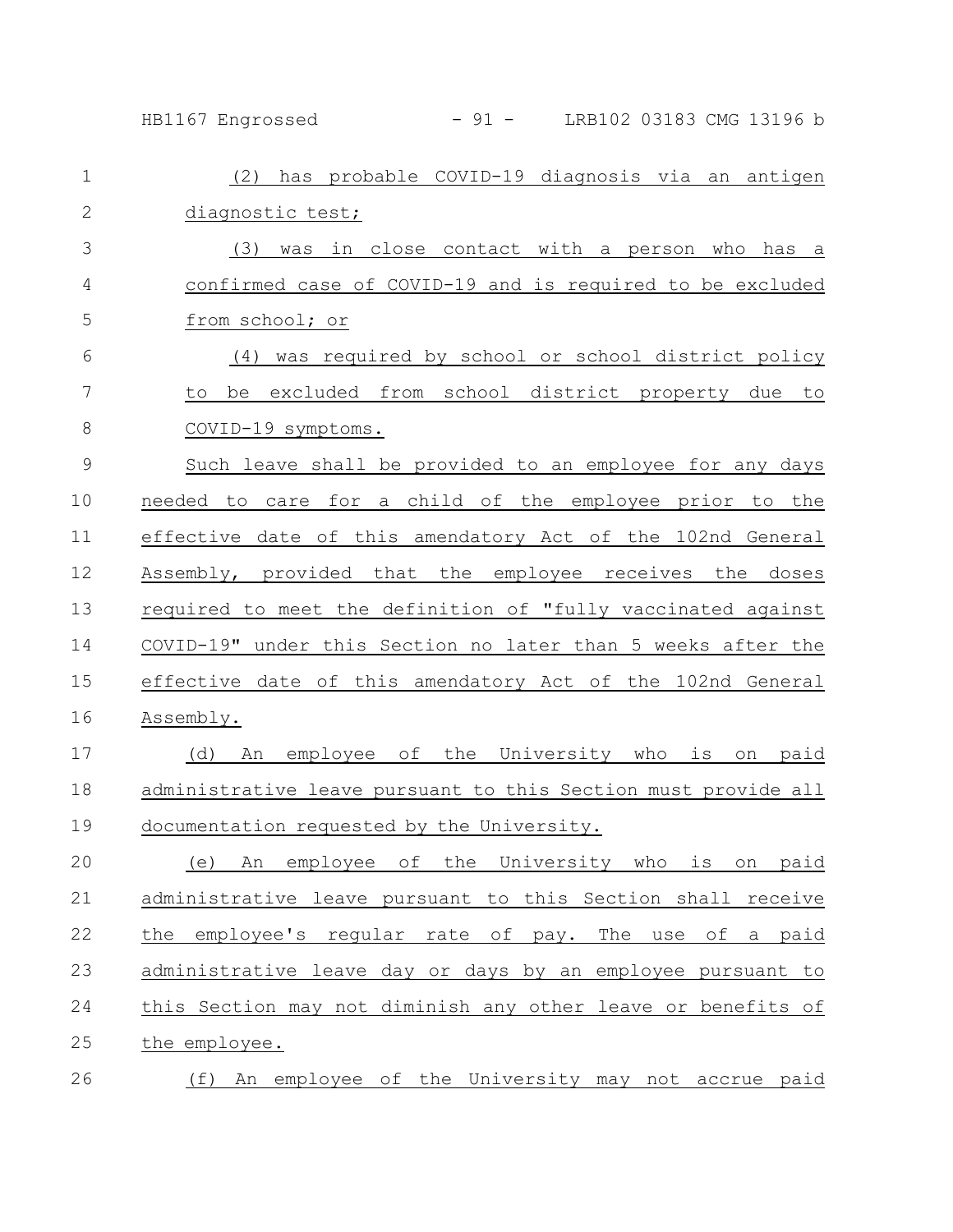HB1167 Engrossed - 92 - LRB102 03183 CMG 13196 b

administrative leave pursuant to this Section. 1

(g) For an employee of the University to be eligible to receive paid administrative leave pursuant to this Section, the employee must: 2 3 4

(1) have received all doses required to be fully vaccinated against COVID-19; and 5 6

(2) participate in the COVID-19 testing program adopted by the University to the extent such a testing program requires participation by individuals who are fully vaccinated against COVID-19. 7 8 9 10

(h) Nothing in this Section is intended to affect any right or remedy under federal law. 11 12

(i) No paid administrative leave awarded to or used by a fully vaccinated employee prior to the Department of Public Health's adoption of a revised definition of the term "fully vaccinated against COVID-19" may be rescinded on the basis that the employee no longer meets the definition of "fully vaccinated against COVID-19" based on the revised definition. 13 14 15 16 17 18

Section 40. The Northeastern Illinois University Law is amended by adding Sections 25-245 and 25-265 as follows: 19 20

(110 ILCS 680/25-245 new) Sec. 25-245. COVID-19 sick leave. For purposes of this Section, "employee" means a person employed by the University on or after the effective date of this amendatory Act of the 21 22 23 24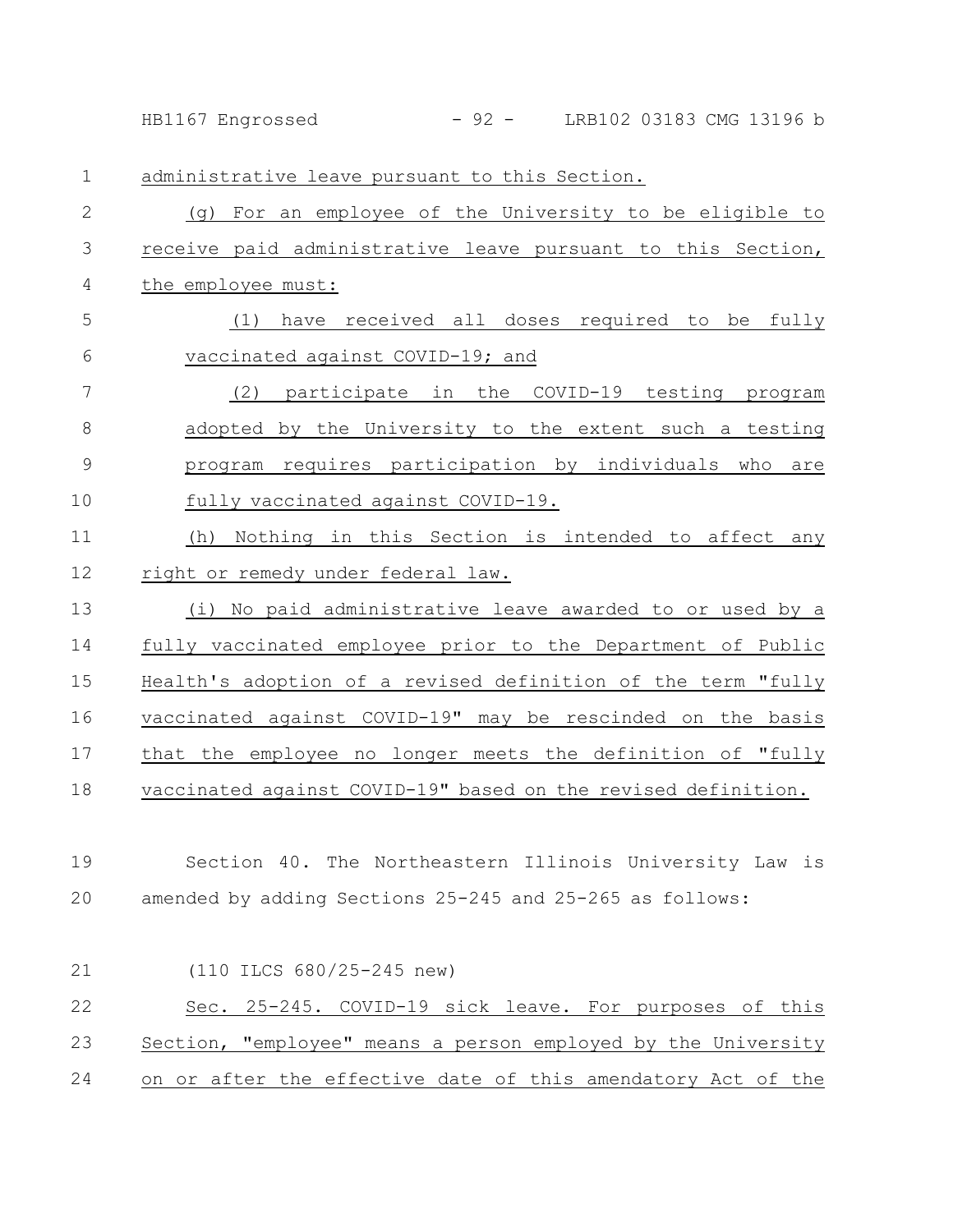HB1167 Engrossed - 93 - LRB102 03183 CMG 13196 b

102nd General Assembly. 1

| $\mathbf{2}$ | Any sick leave used by an employee of the University          |
|--------------|---------------------------------------------------------------|
| 3            | during the 2021-2022 academic year shall be returned to an    |
| 4            | employee of the University who receives all doses required to |
| 5            | be fully vaccinated against COVID-19, as defined in Section   |
| 6            | $25 - 265$ of this Act, if:                                   |
| 7            | (1) the sick leave was taken because the employee was         |
| 8            | restricted from being on University property because the      |
| 9            | employee:                                                     |
| 10           | had a confirmed positive COVID-19 diagnosis<br>(A)            |
| 11           | via a molecular amplification diagnostic test, such as        |
| 12           | a polymerase chain reaction (PCR) test for COVID-19;          |
| 13           | had a probable COVID-19 diagnosis via an<br>(B)               |
| 14           | antigen diagnostic test;                                      |
| 15           | (C)<br>was in close contact with a person who had a           |
| 16           | confirmed case of COVID-19 and was required to be             |
| 17           | excluded from the University; or                              |
| 18           | (D) was required by the University to be excluded             |
| 19           | from University property due to COVID-19 symptoms; or         |
| 20           | (2) the sick leave was taken to care for a child of the       |
| 21           | employee who was unable to attend elementary or secondary     |
| 22           | school because the child:                                     |
| 23           | had a confirmed positive COVID-19 diagnosis<br>(A)            |
| 24           | via a molecular amplification diagnostic test, such as        |
| 25           | a polymerase chain reaction (PCR) test for COVID-19;          |
| 26           | (B) had a probable COVID-19 diagnosis via an                  |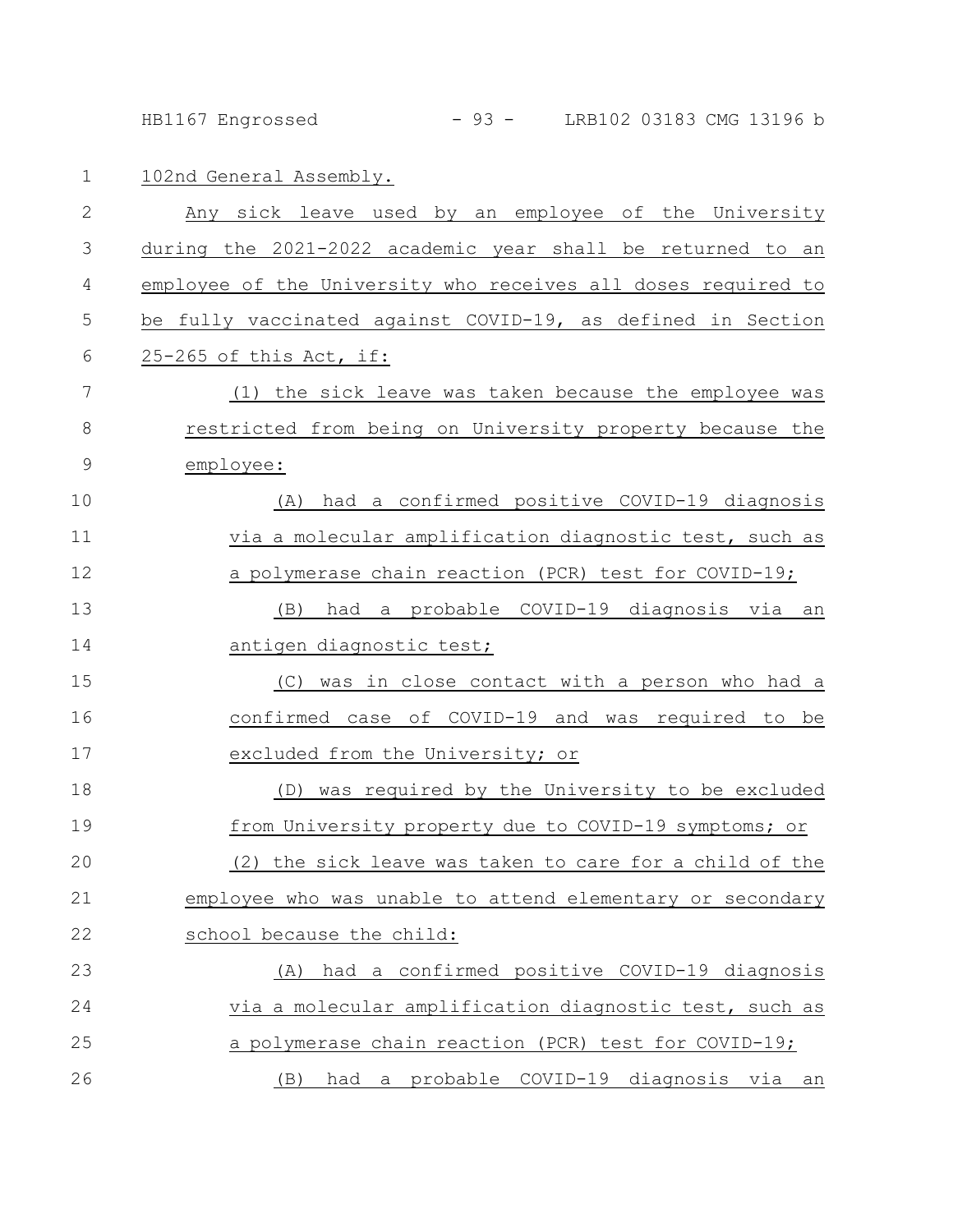HB1167 Engrossed - 94 - LRB102 03183 CMG 13196 b

| $\mathbf{1}$    | antigen diagnostic test;                                        |
|-----------------|-----------------------------------------------------------------|
| $\mathbf{2}$    | (C) was in close contact with a person who had a                |
| 3               | confirmed case of COVID-19 and was required to be               |
| 4               | excluded from school; or                                        |
| 5               | (D) was required by the school or school district               |
| 6               | policy to be excluded from school district property             |
| $7\phantom{.0}$ | due to COVID-19 symptoms.                                       |
| 8               | Leave shall be returned to an employee pursuant to this         |
| $\mathcal{G}$   | Section provided that the employee has received all required    |
| 10              | doses to meet the definition of "fully vaccinated against       |
| 11              | COVID-19" under Section 25-265 of this Act no later than 5      |
| 12              | weeks after the effective date of this amendatory Act of the    |
| 13              | 102nd General Assembly.                                         |
| 14              | The University may not rescind any sick leave returned to       |
| 15              | an employee of the University on the basis of a revision to the |
| 16              | definition of "fully vaccinated against COVID-19" by the        |
| 17              | Centers for Disease Control and Prevention of the United        |
| 18              | States Department of Health and Human Services or the           |
| 19              | Department of Public Health, provided that the employee         |
| 20              | received all doses required to be fully vaccinated against      |
| 21              | COVID-19, as defined in Section 25-265 of this Act, at the time |
| 22              | the sick leave was returned to the employee.                    |

(110 ILCS 680/25-265 new) 23

Sec. 25-265. COVID-19 paid administrative leave. 24

(a) In this Section: 25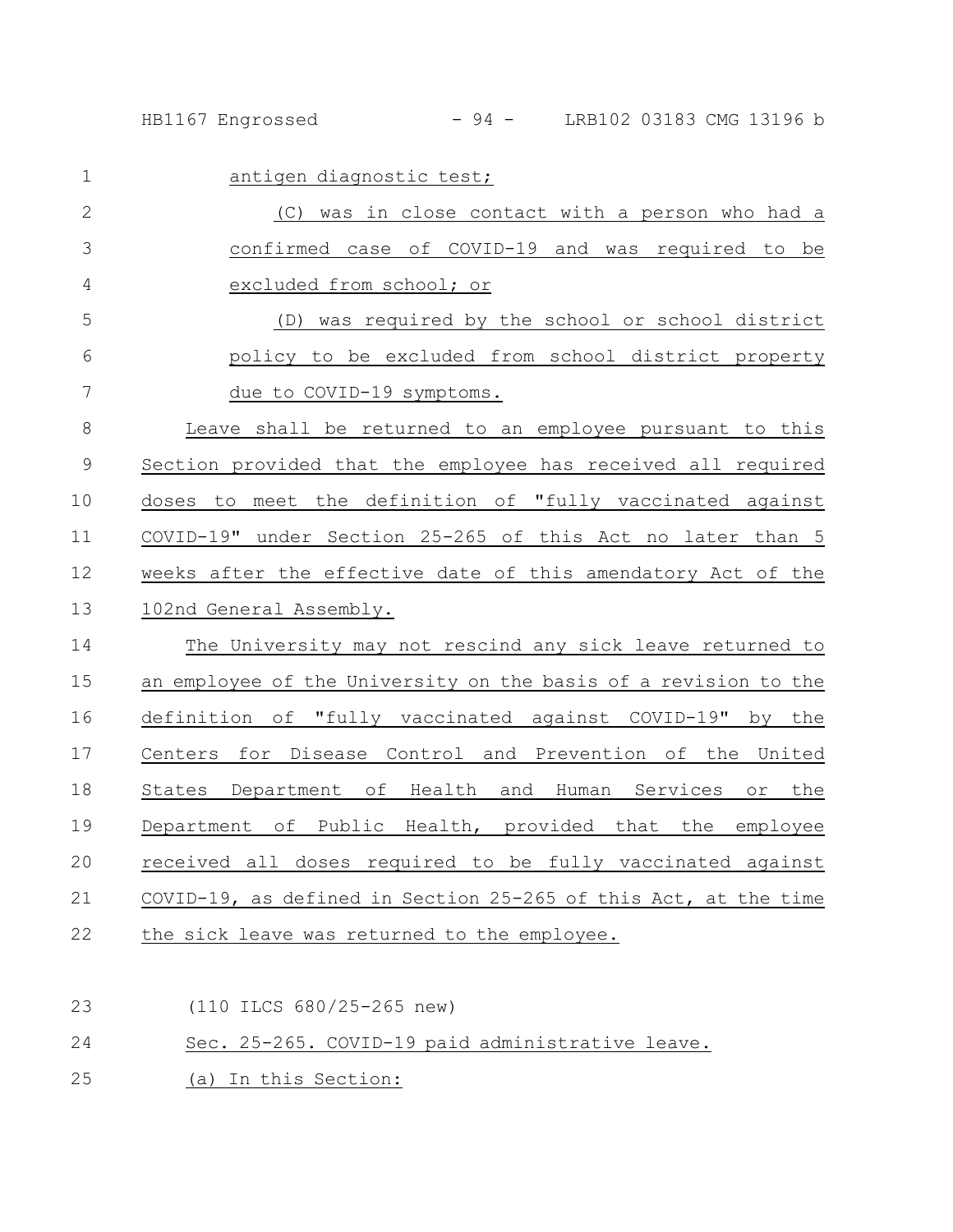HB1167 Engrossed - 95 - LRB102 03183 CMG 13196 b

| $\mathbf 1$    | "Employee" means a person employed by the University on or     |
|----------------|----------------------------------------------------------------|
| $\mathbf{2}$   | after the effective date of this amendatory Act of the 102nd   |
| $\mathfrak{Z}$ | General Assembly.                                              |
| 4              | "Fully vaccinated against COVID-19" means:                     |
| 5              | (1) 2 weeks after receiving the second dose in a               |
| 6              | 2-dose series of a COVID-19 vaccine authorized for             |
| 7              | emergency use, licensed, or otherwise approved by the          |
| $8\,$          | United States Food and Drug Administration; or                 |
| $\mathcal{G}$  | (2) 2 weeks after receiving a single dose of a                 |
| 10             | COVID-19 vaccine authorized for emergency use, licensed,       |
| 11             | or otherwise approved by the United States Food and Drug       |
| 12             | Administration.                                                |
| 13             | "Fully vaccinated against COVID-19" also includes any          |
| 14             | recommended booster doses for which the individual is eligible |
| 15             | upon the adoption by the Department of Public Health of any    |
| 16             | changes made by the Centers for Disease Control and Prevention |
| 17             | of the United States Department of Health and Human Services   |
| 18             | to the definition of "fully vaccinated against COVID-19" to    |
| 19             | include any such booster doses. For purposes of this Section,  |
| 20             | individuals who are eligible for a booster dose but have not   |
| 21             | received a booster dose by 5 weeks after the Department of     |
| 22             | Public Health adopts a revised definition of "fully vaccinated |
| 23             | COVID-19" are not considered fully vaccinated for<br>against   |
| 24             | determining eligibility for future paid administrative leave   |
| 25             | pursuant to this Section.                                      |
| 26             | During any time when the Governor has declared a<br>(b)        |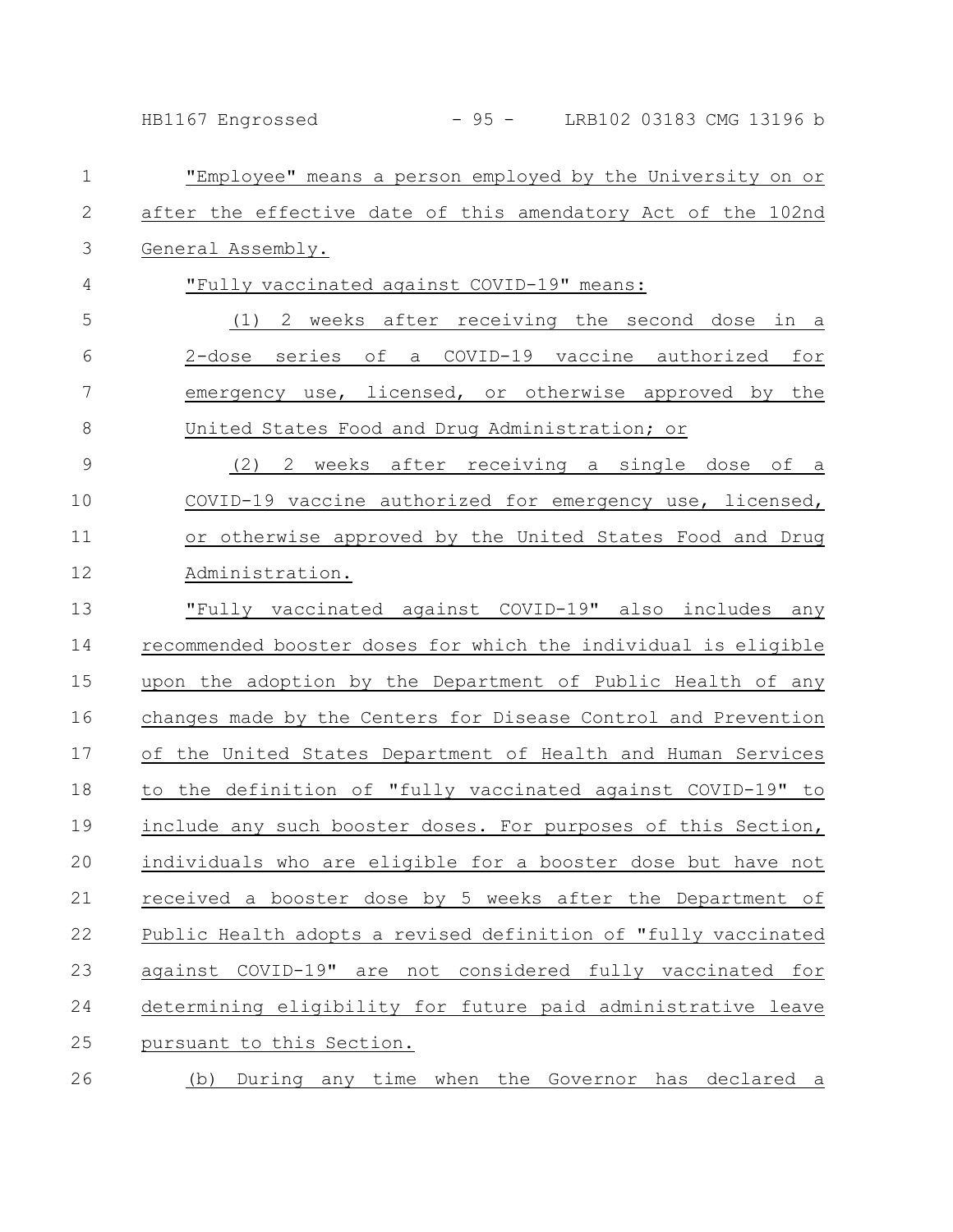HB1167 Engrossed - 96 - LRB102 03183 CMG 13196 b

| $\mathbf 1$    | disaster due to a public health emergency pursuant to Section   |
|----------------|-----------------------------------------------------------------|
| $\mathbf{2}$   | 7 of the Illinois Emergency Management Agency Act and the       |
| $\mathfrak{Z}$ | University, the State or any of its agencies, or a local public |
| 4              | health department has issued guidance, mandates, or rules       |
| 5              | related to COVID-19 that restrict an employee of<br>the         |
| 6              | University from being on University property because the        |
| $\overline{7}$ | employee (i) has a confirmed positive COVID-19 diagnosis via a  |
| $\,8\,$        | molecular amplification diagnostic test, such as a polymerase   |
| $\mathcal{G}$  | chain reaction (PCR) test for COVID-19, (ii) has a probable     |
| 10             | COVID-19 diagnosis via an antigen diagnostic test, (iii) has    |
| 11             | been in close contact with a person who had a confirmed case of |
| 12             | COVID-19 and is required to be excluded from the University,    |
| 13             | or (iv) is required by University policy to be excluded from    |
| 14             | University property due to COVID-19 symptoms, the employee of   |
| 15             | the University shall receive as many days of administrative     |
| 16             | leave as required to abide by the public health quidance,       |
| 17             | mandates, and requirements issued by the Department of Public   |
| 18             | Health, unless a longer period of paid administrative leave     |
| 19             | been negotiated with the exclusive bargaining<br>has            |
| 20             | representative if any. Such leave shall be provided to an       |
| 21             | employee for any days for which the employee was required to be |
| 22             | excluded from University property prior to the effective date   |
| 23             | of this amendatory Act of the 102nd General Assembly, provided  |
| 24             | that the employee receives all doses required to meet the       |
| 25             | definition of "fully vaccinated against COVID-19" under this    |
| 26             | Section no later than 5 weeks after the effective date of this  |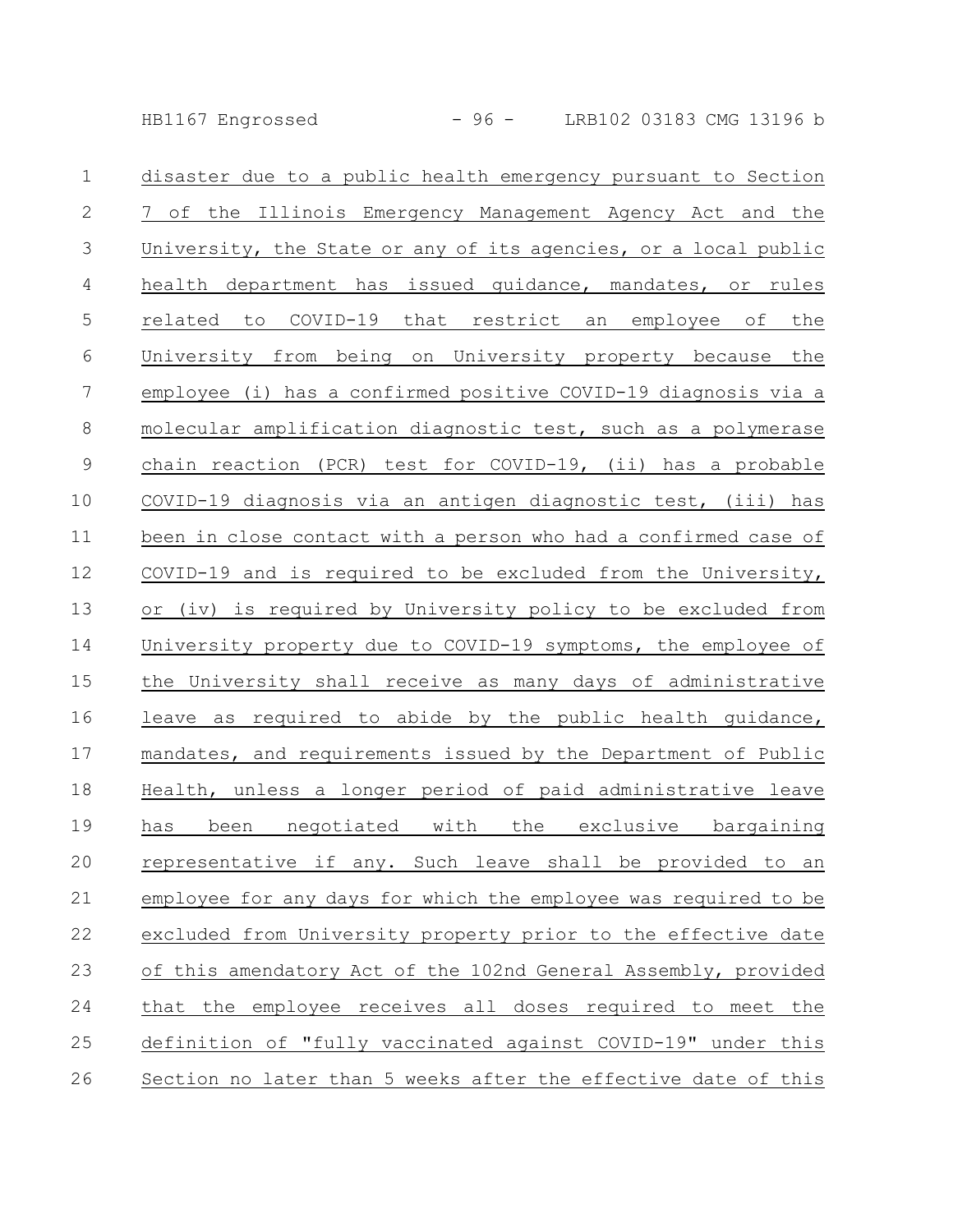HB1167 Engrossed - 97 - LRB102 03183 CMG 13196 b

amendatory Act of the 102nd General Assembly. 1

| $\mathbf{2}$  | An employee of the University shall receive paid<br>(C)       |
|---------------|---------------------------------------------------------------|
| 3             | administrative leave pursuant to subsection (b) of this       |
| 4             | Section, unless a longer period of paid administrative leave  |
| 5             | been negotiated with the exclusive bargaining<br>has          |
| 6             | representative if any, to care for a child of the employee if |
| 7             | the child is unable to attend elementary or secondary school  |
| 8             | because the child:                                            |
| $\mathcal{G}$ | (1) has a confirmed positive COVID-19 diagnosis via a         |
| 10            | molecular amplification diagnostic test, such as a            |
| 11            | polymerase chain reaction (PCR) test for COVID-19;            |
| 12            | has probable COVID-19 diagnosis via an antigen<br>(2)         |
| 13            | diagnostic test;                                              |
| 14            | was in close contact with a person who has a<br>(3)           |
| 15            | confirmed case of COVID-19 and is required to be excluded     |
| 16            | from school; or                                               |
| 17            | was required by school or school district policy<br>(4)       |
| 18            | be excluded from school district property due to<br>to        |
| 19            | COVID-19 symptoms.                                            |
| 20            | Such leave shall be provided to an employee for any days      |
| 21            | for a child of the employee prior<br>needed to care<br>to the |
| 22            | effective date of this amendatory Act of the 102nd General    |
| 23            | Assembly, provided that the employee receives the<br>doses    |
| 24            | required to meet the definition of "fully vaccinated against  |
| 25            | COVID-19" under this Section no later than 5 weeks after the  |
| 26            | effective date of this amendatory Act of the 102nd General    |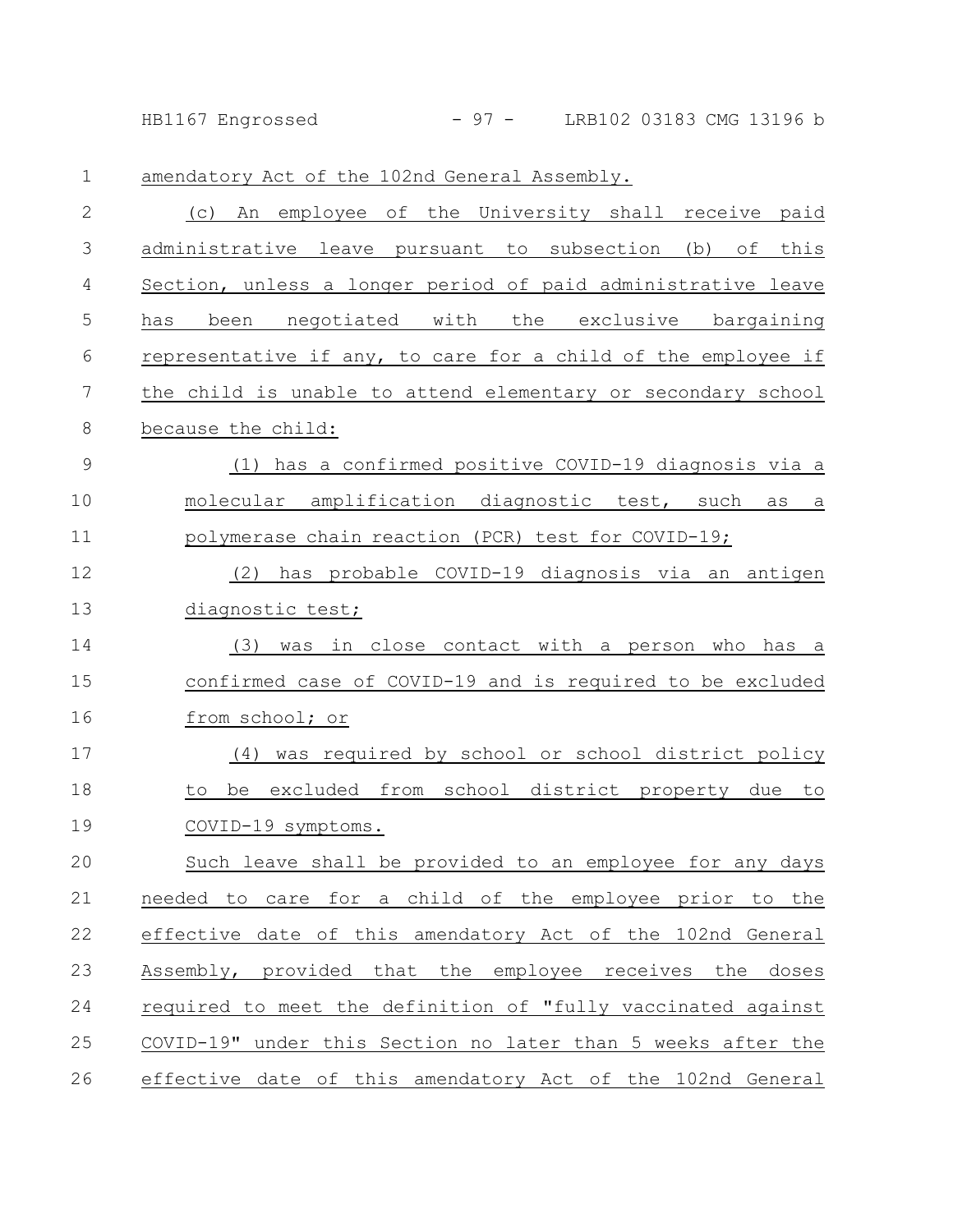HB1167 Engrossed - 98 - LRB102 03183 CMG 13196 b

Assembly. 1

| $\mathbf{2}$ | the University who<br>(d)<br>employee<br>is<br>paid<br>An<br>оf<br>on |
|--------------|-----------------------------------------------------------------------|
| 3            | administrative leave pursuant to this Section must provide all        |
| 4            | documentation requested by the University.                            |
| 5            | the University who<br>An<br>employee<br>оf<br>is<br>paid<br>(e)<br>on |
| 6            | administrative leave pursuant to this Section shall receive           |
| 7            | employee's regular rate of pay. The use of a<br>the<br>paid           |
| 8            | administrative leave day or days by an employee pursuant to           |
| $\mathsf 9$  | this Section may not diminish any other leave or benefits of          |
| 10           | the employee.                                                         |
| 11           | An employee of the University may not accrue paid<br>(f)              |
| 12           | administrative leave pursuant to this Section.                        |
| 13           | For an employee of the University to be eligible to<br>(q)            |
| 14           | receive paid administrative leave pursuant to this Section,           |
| 15           | the employee must:                                                    |
| 16           | (1)<br>have received all doses required to be fully                   |
| 17           | vaccinated against COVID-19; and                                      |
| 18           | participate in the COVID-19 testing<br>(2)<br>program                 |
| 19           | adopted by the University to the extent such a testing                |
| 20           | program requires participation by individuals<br>who<br>are           |
| 21           | fully vaccinated against COVID-19.                                    |
| 22           | Nothing in this Section is intended to affect any<br>(h)              |
| 23           | right or remedy under federal law.                                    |
| 24           | (i) No paid administrative leave awarded to or used by a              |
| 25           | fully vaccinated employee prior to the Department of Public           |
| 26           | Health's adoption of a revised definition of the term "fully          |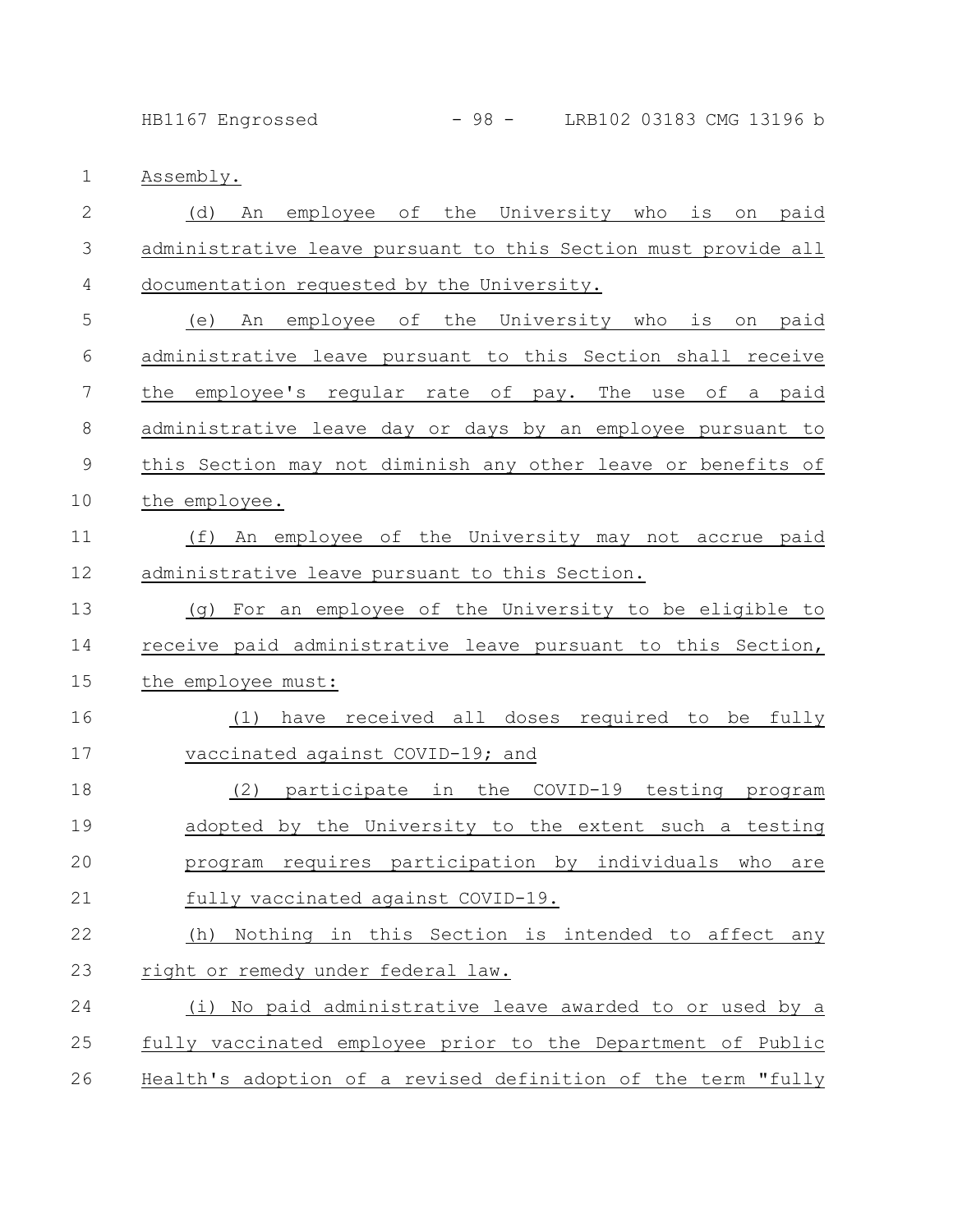vaccinated against COVID-19" may be rescinded on the basis that the employee no longer meets the definition of "fully vaccinated against COVID-19" based on the revised definition. Section 45. The Northern Illinois University Law is amended by adding Sections 30-255 and 30-275 as follows: (110 ILCS 685/30-255 new) Sec. 30-255. COVID-19 sick leave. For purposes of this Section, "employee" means a person employed by the University on or after the effective date of this amendatory Act of the 102nd General Assembly. Any sick leave used by an employee of the University during the 2021-2022 academic year shall be returned to an employee of the University who receives all doses required to be fully vaccinated against COVID-19, as defined in Section 30-275 of this Act, if: (1) the sick leave was taken because the employee was restricted from being on University property because the employee: (A) had a confirmed positive COVID-19 diagnosis via a molecular amplification diagnostic test, such as a polymerase chain reaction (PCR) test for COVID-19; (B) had a probable COVID-19 diagnosis via an antigen diagnostic test; (C) was in close contact with a person who had a 1 2 3 4 5 6 7 8 9 10 11 12 13 14 15 16 17 18 19 20 21 22 23 24 HB1167 Engrossed - 99 - LRB102 03183 CMG 13196 b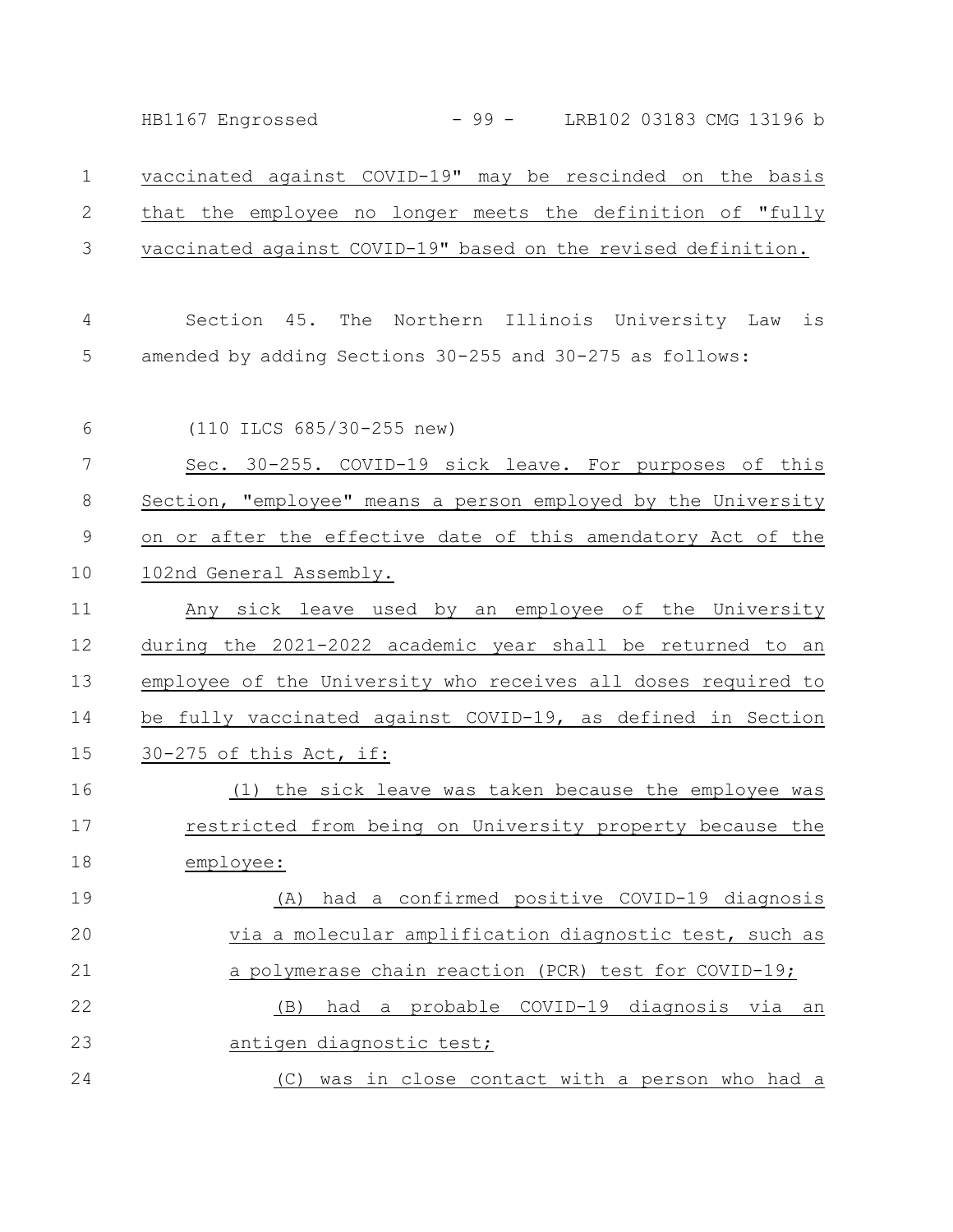HB1167 Engrossed - 100 - LRB102 03183 CMG 13196 b

| $\mathbf{1}$  | confirmed case of COVID-19 and was required to be               |
|---------------|-----------------------------------------------------------------|
| $\mathbf{2}$  | excluded from the University; or                                |
| 3             | (D) was required by the University to be excluded               |
| 4             | from University property due to COVID-19 symptoms; or           |
| 5             | (2) the sick leave was taken to care for a child of the         |
| 6             | employee who was unable to attend elementary or secondary       |
| 7             | school because the child:                                       |
| 8             | (A) had a confirmed positive COVID-19 diagnosis                 |
| $\mathcal{G}$ | via a molecular amplification diagnostic test, such as          |
| 10            | a polymerase chain reaction (PCR) test for COVID-19;            |
| 11            | had a probable COVID-19 diagnosis via an<br>(B)                 |
| 12            | antigen diagnostic test;                                        |
| 13            | was in close contact with a person who had a<br>(C)             |
| 14            | confirmed case of COVID-19 and was required to be               |
| 15            | excluded from school; or                                        |
| 16            | was required by the school or school district<br>(D)            |
| 17            | policy to be excluded from school district property             |
| 18            | due to COVID-19 symptoms.                                       |
| 19            | Leave shall be returned to an employee pursuant to this         |
| 20            | Section provided that the employee has received all required    |
| 21            | doses to meet the definition of "fully vaccinated against       |
| 22            | COVID-19" under Section 30-275 of this Act no later than 5      |
| 23            | weeks after the effective date of this amendatory Act of the    |
| 24            | 102nd General Assembly.                                         |
| 25            | The University may not rescind any sick leave returned to       |
| 26            | an employee of the University on the basis of a revision to the |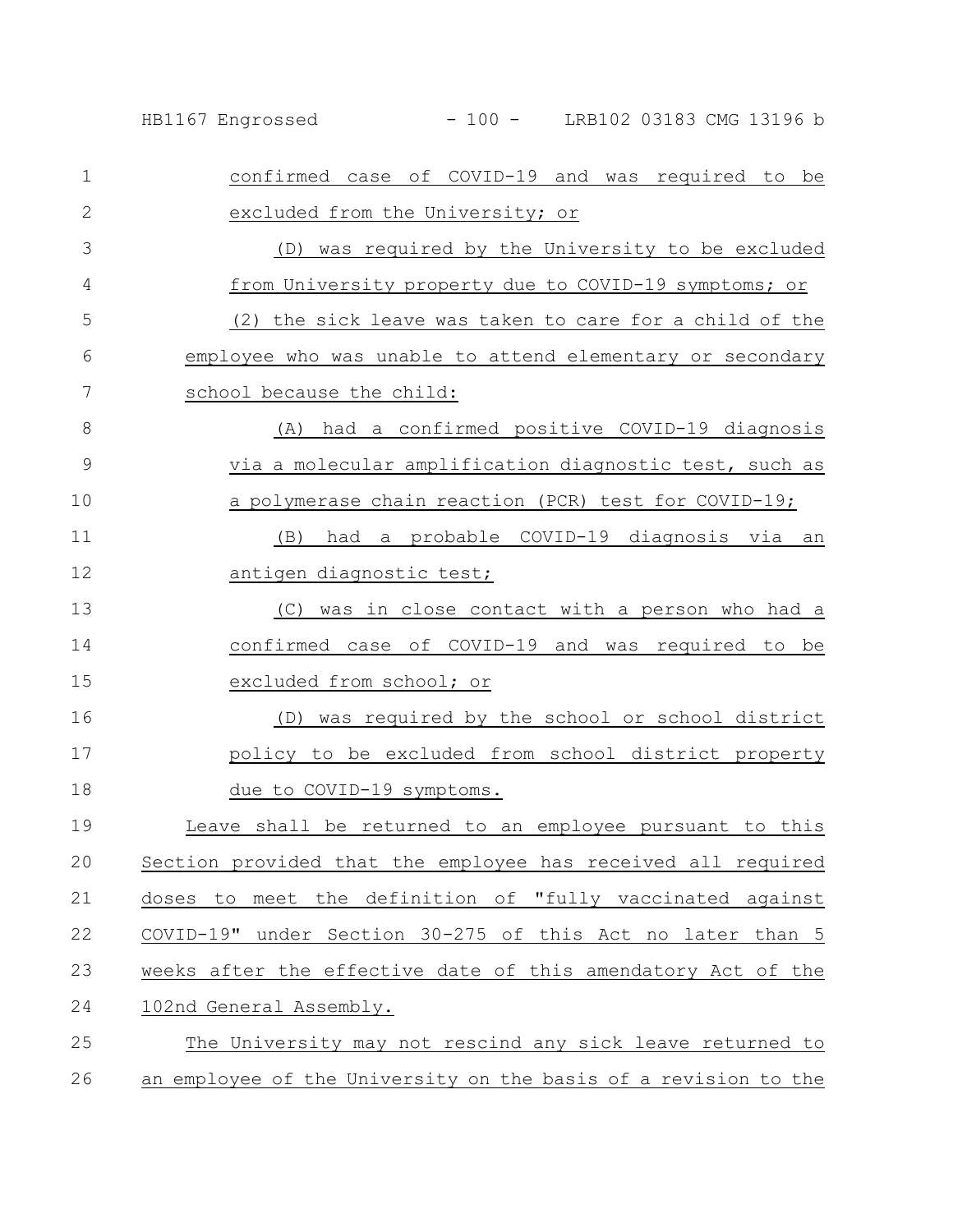HB1167 Engrossed - 101 - LRB102 03183 CMG 13196 b

definition of "fully vaccinated against COVID-19" by the Centers for Disease Control and Prevention of the United States Department of Health and Human Services or the Department of Public Health, provided that the employee received all doses required to be fully vaccinated against COVID-19, as defined in Section 30-275 of this Act, at the time the sick leave was returned to the employee. 1 2 3 4 5 6 7

(110 ILCS 685/30-275 new) 8

Sec. 30-275. COVID-19 paid administrative leave. 9

(a) In this Section: 10

"Employee" means a person employed by the University on or 11

after the effective date of this amendatory Act of the 102nd 12

General Assembly. 13

"Fully vaccinated against COVID-19" means: 14

(1) 2 weeks after receiving the second dose in a 2-dose series of a COVID-19 vaccine authorized for emergency use, licensed, or otherwise approved by the United States Food and Drug Administration; or 15 16 17 18

(2) 2 weeks after receiving a single dose of a COVID-19 vaccine authorized for emergency use, licensed, or otherwise approved by the United States Food and Drug Administration. 19 20 21 22

"Fully vaccinated against COVID-19" also includes any recommended booster doses for which the individual is eligible upon the adoption by the Department of Public Health of any 23 24 25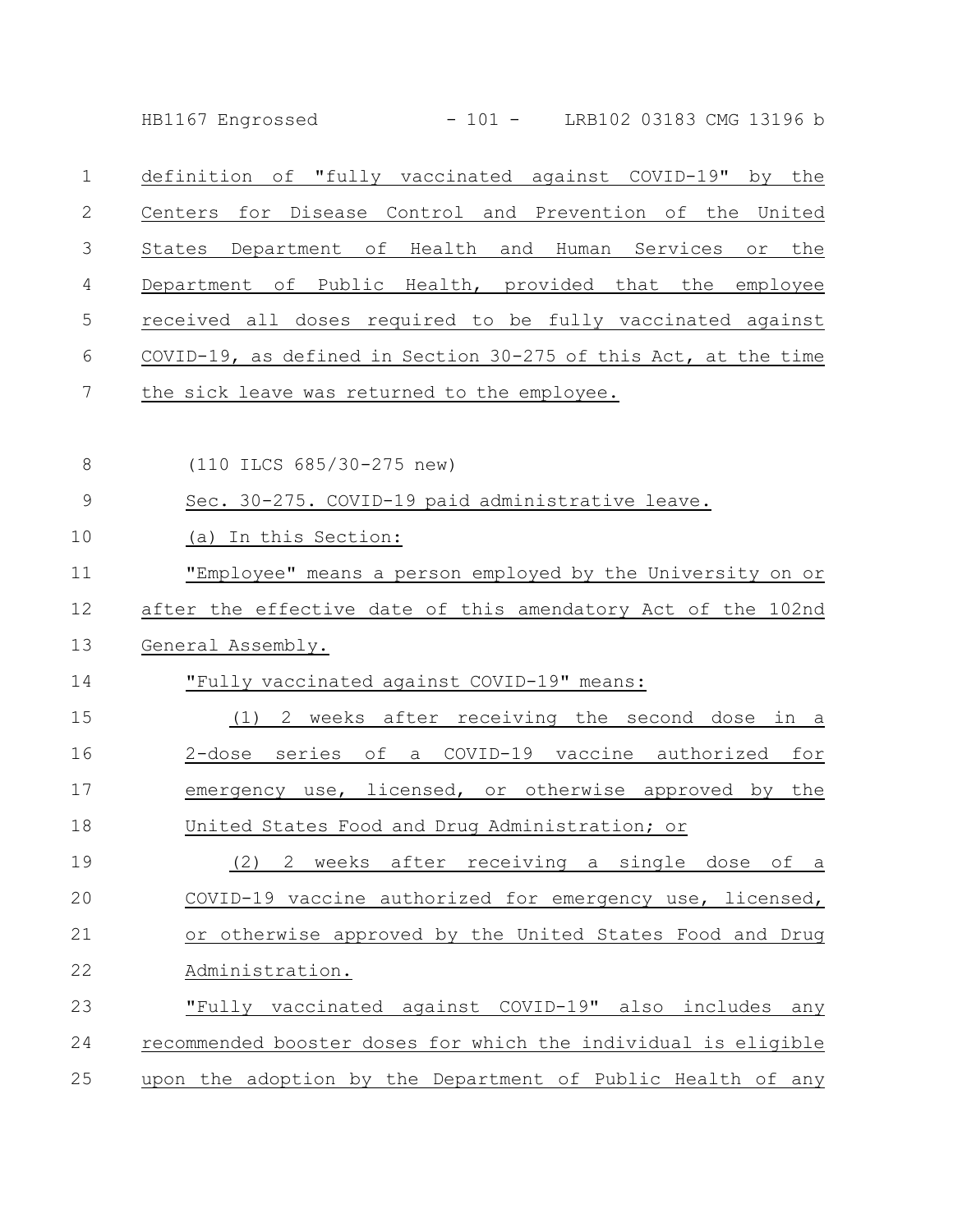HB1167 Engrossed - 102 - LRB102 03183 CMG 13196 b

changes made by the Centers for Disease Control and Prevention of the United States Department of Health and Human Services to the definition of "fully vaccinated against COVID-19" to include any such booster doses. For purposes of this Section, individuals who are eligible for a booster dose but have not received a booster dose by 5 weeks after the Department of Public Health adopts a revised definition of "fully vaccinated against COVID-19" are not considered fully vaccinated for determining eligibility for future paid administrative leave pursuant to this Section. 1 2 3 4 5 6 7 8 9 10

(b) During any time when the Governor has declared a disaster due to a public health emergency pursuant to Section 7 of the Illinois Emergency Management Agency Act and the University, the State or any of its agencies, or a local public health department has issued guidance, mandates, or rules related to COVID-19 that restrict an employee of the University from being on University property because the employee (i) has a confirmed positive COVID-19 diagnosis via a molecular amplification diagnostic test, such as a polymerase chain reaction (PCR) test for COVID-19, (ii) has a probable COVID-19 diagnosis via an antigen diagnostic test, (iii) has been in close contact with a person who had a confirmed case of COVID-19 and is required to be excluded from the University, or (iv) is required by University policy to be excluded from University property due to COVID-19 symptoms, the employee of the University shall receive as many days of administrative 11 12 13 14 15 16 17 18 19 20 21 22 23 24 25 26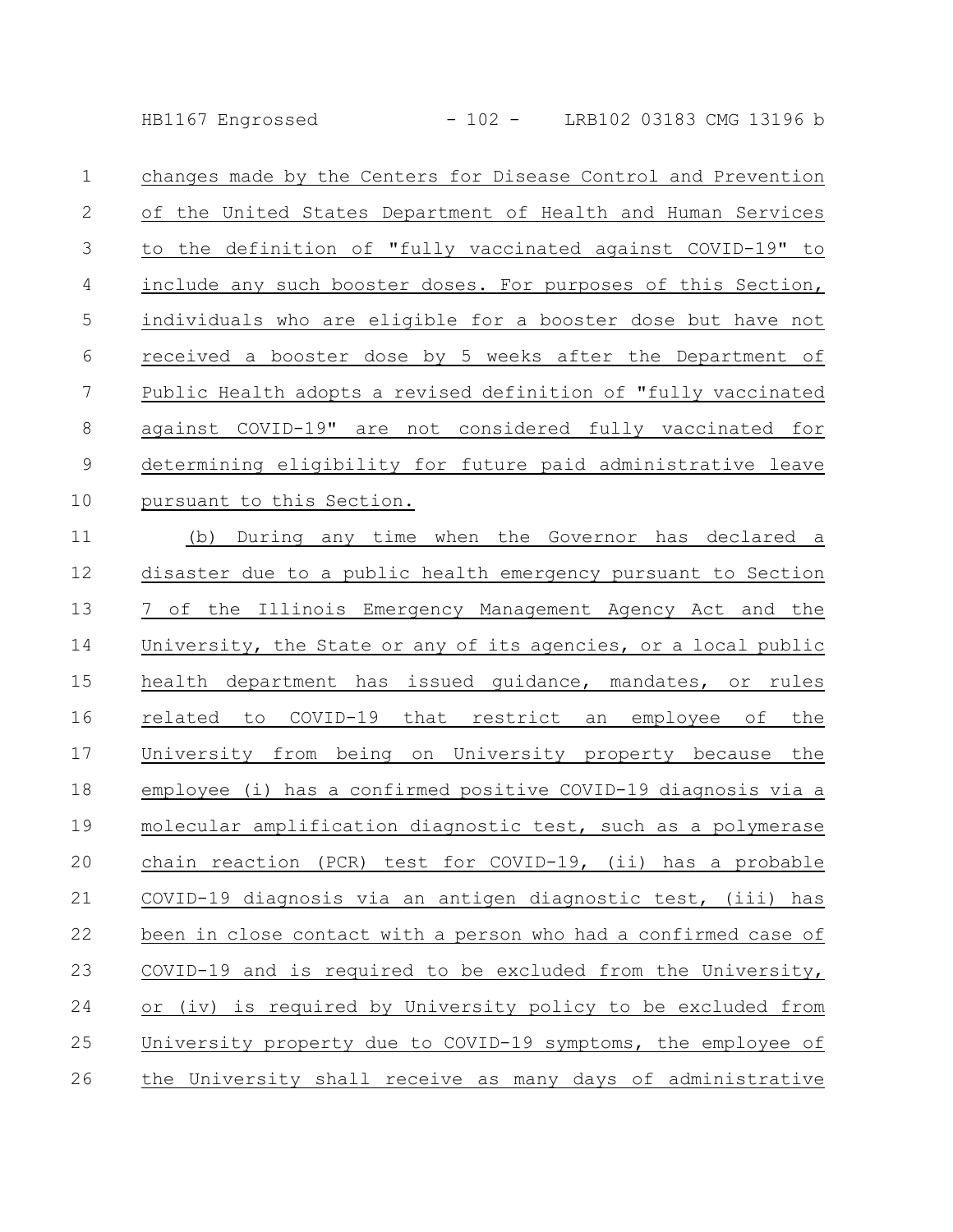HB1167 Engrossed - 103 - LRB102 03183 CMG 13196 b

| $\mathbf{1}$   | leave as required to abide by the public health quidance,                                                                                                                                                                     |
|----------------|-------------------------------------------------------------------------------------------------------------------------------------------------------------------------------------------------------------------------------|
| $\mathbf{2}$   | mandates, and requirements issued by the Department of Public                                                                                                                                                                 |
| 3              | Health, unless a longer period of paid administrative leave                                                                                                                                                                   |
| 4              | been negotiated with the exclusive bargaining<br>has                                                                                                                                                                          |
| 5              | representative if any. Such leave shall be provided to an                                                                                                                                                                     |
| 6              | employee for any days for which the employee was required to be                                                                                                                                                               |
| 7              | excluded from University property prior to the effective date                                                                                                                                                                 |
| 8              | of this amendatory Act of the 102nd General Assembly, provided                                                                                                                                                                |
| 9              | that the employee receives all doses required to meet the                                                                                                                                                                     |
| 10             | definition of "fully vaccinated against COVID-19" under this                                                                                                                                                                  |
| 11             | Section no later than 5 weeks after the effective date of this                                                                                                                                                                |
| 12             | amendatory Act of the 102nd General Assembly.                                                                                                                                                                                 |
| 1 <sub>2</sub> | الموالي بين المستقل المواطن المستقل المستقل المستقل المستقل المستقل المستقل المستقل المستقل المستقل المستقل المستقل المستقل المستقل المستقل المستقل المستقل المستقل المستقل المستقل المستقل المستقل المستقل المستقل المستقل ا |

(c) An employee of the University shall receive paid administrative leave pursuant to subsection (b) of this Section, unless a longer period of paid administrative leave has been negotiated with the exclusive bargaining representative if any, to care for a child of the employee if the child is unable to attend elementary or secondary school because the child: 13 14 15 16 17 18 19

(1) has a confirmed positive COVID-19 diagnosis via a molecular amplification diagnostic test, such as a polymerase chain reaction (PCR) test for COVID-19; 20 21 22

(2) has probable COVID-19 diagnosis via an antigen diagnostic test; 23 24

## (3) was in close contact with a person who has a confirmed case of COVID-19 and is required to be excluded 25 26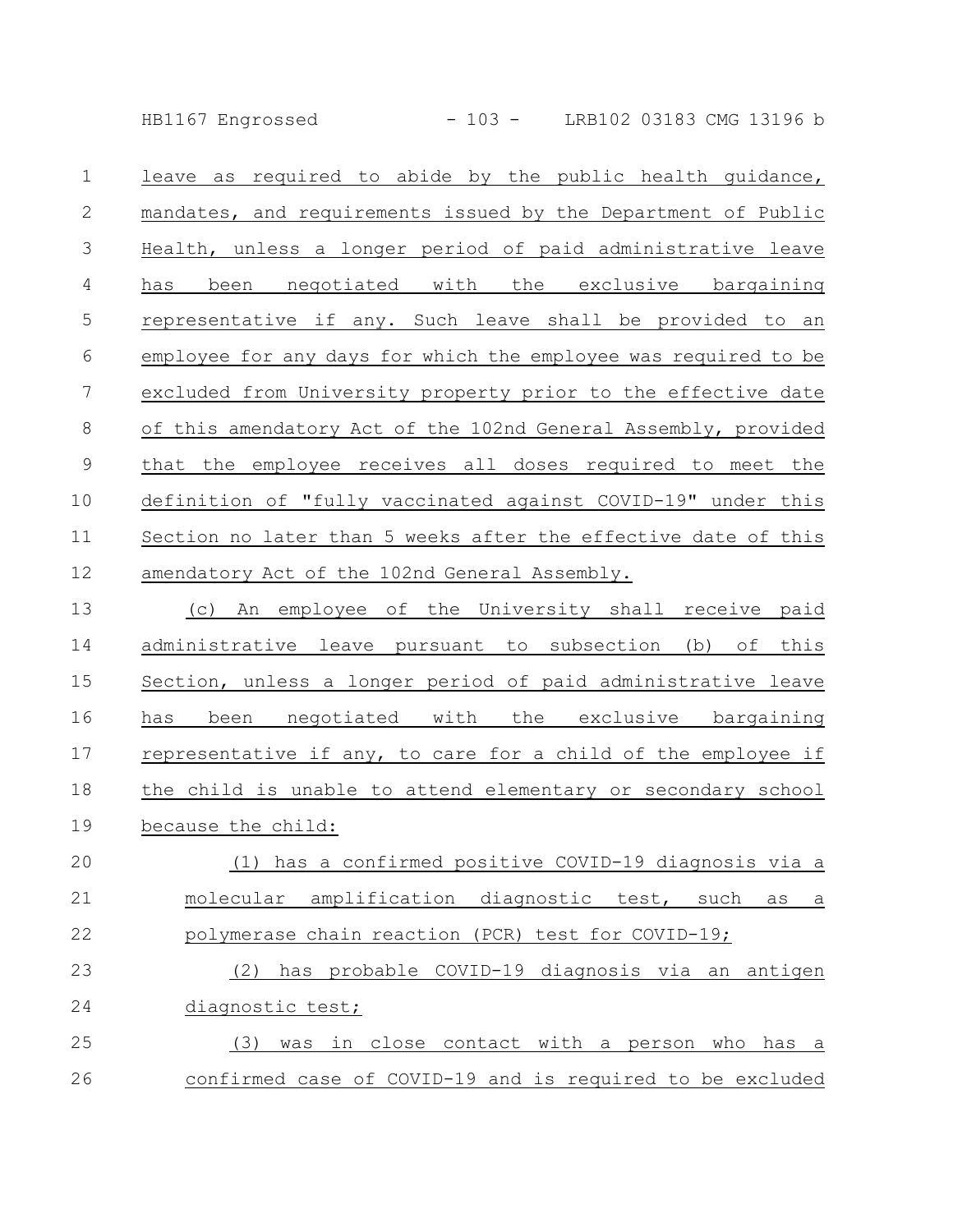HB1167 Engrossed - 104 - LRB102 03183 CMG 13196 b

from school; or (4) was required by school or school district policy to be excluded from school district property due to COVID-19 symptoms. Such leave shall be provided to an employee for any days needed to care for a child of the employee prior to the effective date of this amendatory Act of the 102nd General Assembly, provided that the employee receives the doses required to meet the definition of "fully vaccinated against COVID-19" under this Section no later than 5 weeks after the effective date of this amendatory Act of the 102nd General Assembly. (d) An employee of the University who is on paid administrative leave pursuant to this Section must provide all documentation requested by the University. (e) An employee of the University who is on paid administrative leave pursuant to this Section shall receive the employee's regular rate of pay. The use of a paid administrative leave day or days by an employee pursuant to this Section may not diminish any other leave or benefits of the employee. (f) An employee of the University may not accrue paid administrative leave pursuant to this Section. (g) For an employee of the University to be eligible to receive paid administrative leave pursuant to this Section, the employee must: 1 2 3 4 5 6 7 8 9 10 11 12 13 14 15 16 17 18 19 20 21 22 23 24 25 26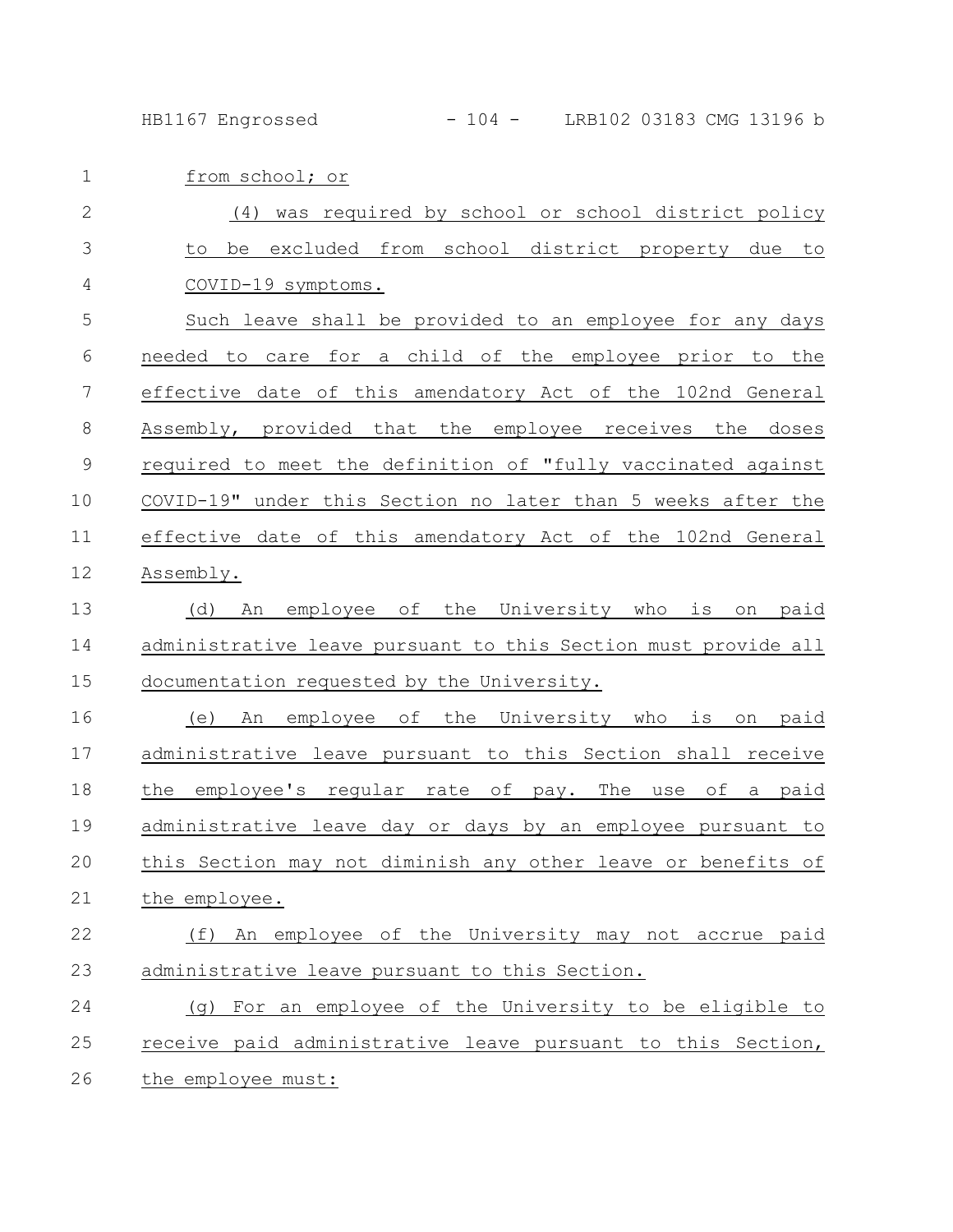HB1167 Engrossed - 105 - LRB102 03183 CMG 13196 b

| $\mathbf{1}$   | have received all doses required to be fully<br>(1)           |
|----------------|---------------------------------------------------------------|
| $\mathbf{2}$   | vaccinated against COVID-19; and                              |
| $\mathfrak{Z}$ | participate in the COVID-19 testing program<br>(2)            |
| 4              | adopted by the University to the extent such a testing        |
| 5              | program requires participation by individuals who are         |
| 6              | fully vaccinated against COVID-19.                            |
| 7              | Nothing in this Section is intended to affect any<br>(h)      |
| $\,8\,$        | right or remedy under federal law.                            |
| $\mathsf 9$    | (i) No paid administrative leave awarded to or used by a      |
| 10             | fully vaccinated employee prior to the Department of Public   |
| 11             | Health's adoption of a revised definition of the term "fully  |
| 12             | vaccinated against COVID-19" may be rescinded on the basis    |
| 13             | that the employee no longer meets the definition of "fully    |
| 14             | vaccinated against COVID-19" based on the revised definition. |
| 15             | Section 50. The Western Illinois University Law is amended    |
| 16             | by adding Sections 35-250 and 35-270 as follows:              |
| 17             | $(110$ ILCS 690/35-250 new)                                   |
| 18             | Sec. 35-250. COVID-19 sick leave. For purposes of this        |
| 19             | Section, "employee" means a person employed by the University |
| 20             | on or after the effective date of this amendatory Act of the  |
| 21             | 102nd General Assembly.                                       |
| 22             | Any sick leave used by an employee of the University          |
| 23             | during the 2021-2022 academic year shall be returned to an    |
| 24             | employee of the University who receives all doses required to |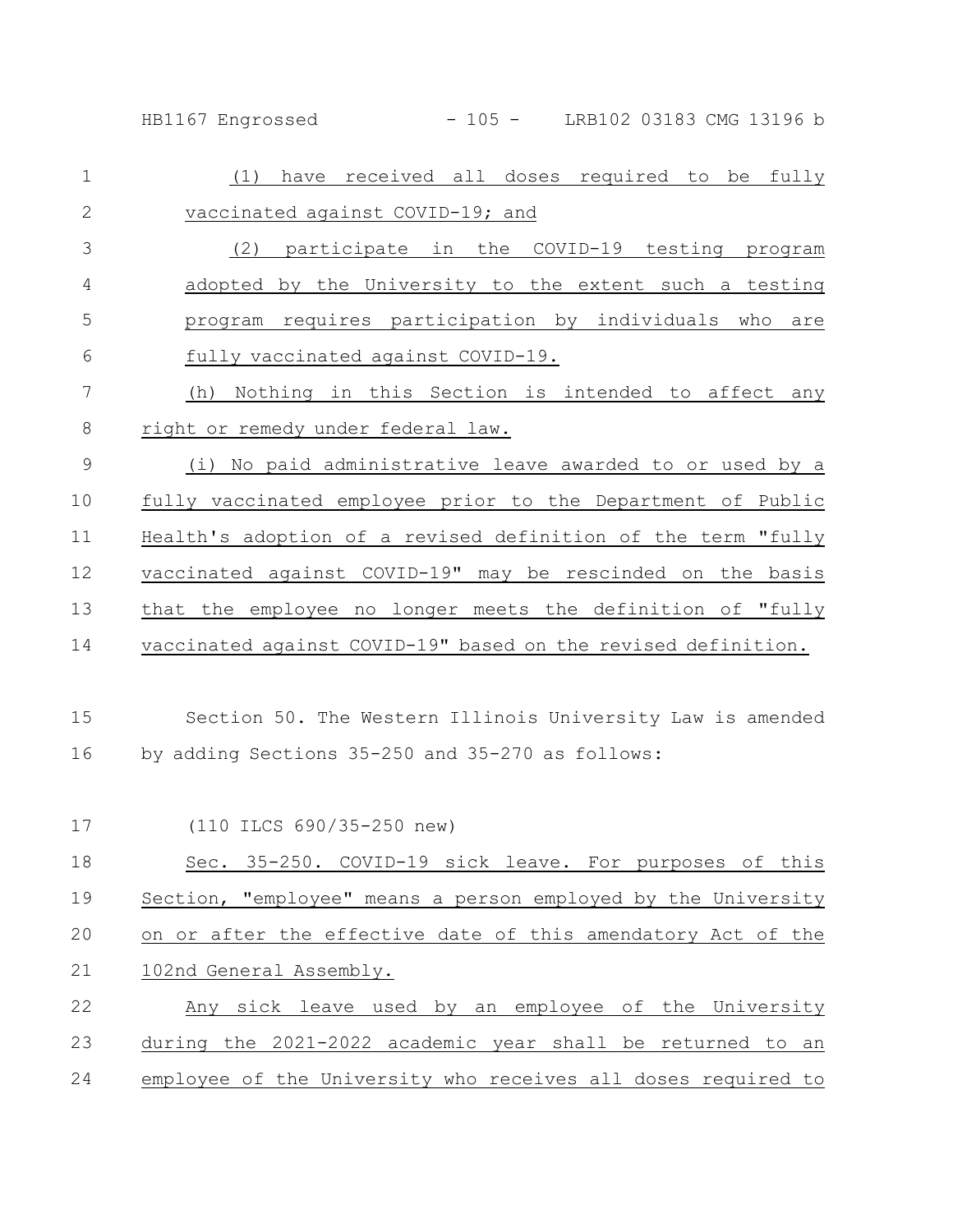|               | - 106 - LRB102 03183 CMG 13196 b<br>HB1167 Engrossed        |
|---------------|-------------------------------------------------------------|
| $\mathbf 1$   | be fully vaccinated against COVID-19, as defined in Section |
| 2             | 35-270 of this Act, if:                                     |
| 3             | (1) the sick leave was taken because the employee was       |
| 4             | restricted from being on University property because the    |
| 5             | employee:                                                   |
| 6             | (A) had a confirmed positive COVID-19 diagnosis             |
| 7             | via a molecular amplification diagnostic test, such as      |
| 8             | a polymerase chain reaction (PCR) test for COVID-19;        |
| $\mathcal{G}$ | had a probable COVID-19 diagnosis via an<br>(B)             |
| 10            | antigen diagnostic test;                                    |
| 11            | was in close contact with a person who had a<br>(C)         |
| 12            | confirmed case of COVID-19 and was required to be           |
| 13            | excluded from the University; or                            |
| 14            | (D) was required by the University to be excluded           |
| 15            | from University property due to COVID-19 symptoms; or       |
| 16            | (2) the sick leave was taken to care for a child of the     |
| 17            | employee who was unable to attend elementary or secondary   |
| 18            | school because the child:                                   |
| 19            | (A) had a confirmed positive COVID-19 diagnosis             |
| 20            | via a molecular amplification diagnostic test, such as      |
| 21            | a polymerase chain reaction (PCR) test for COVID-19;        |
| 22            | (B) had a probable COVID-19 diagnosis via an                |
| 23            | antigen diagnostic test;                                    |
| 24            | (C) was in close contact with a person who had a            |
| 25            | confirmed case of COVID-19 and was required to be           |
| 26            | excluded from school; or                                    |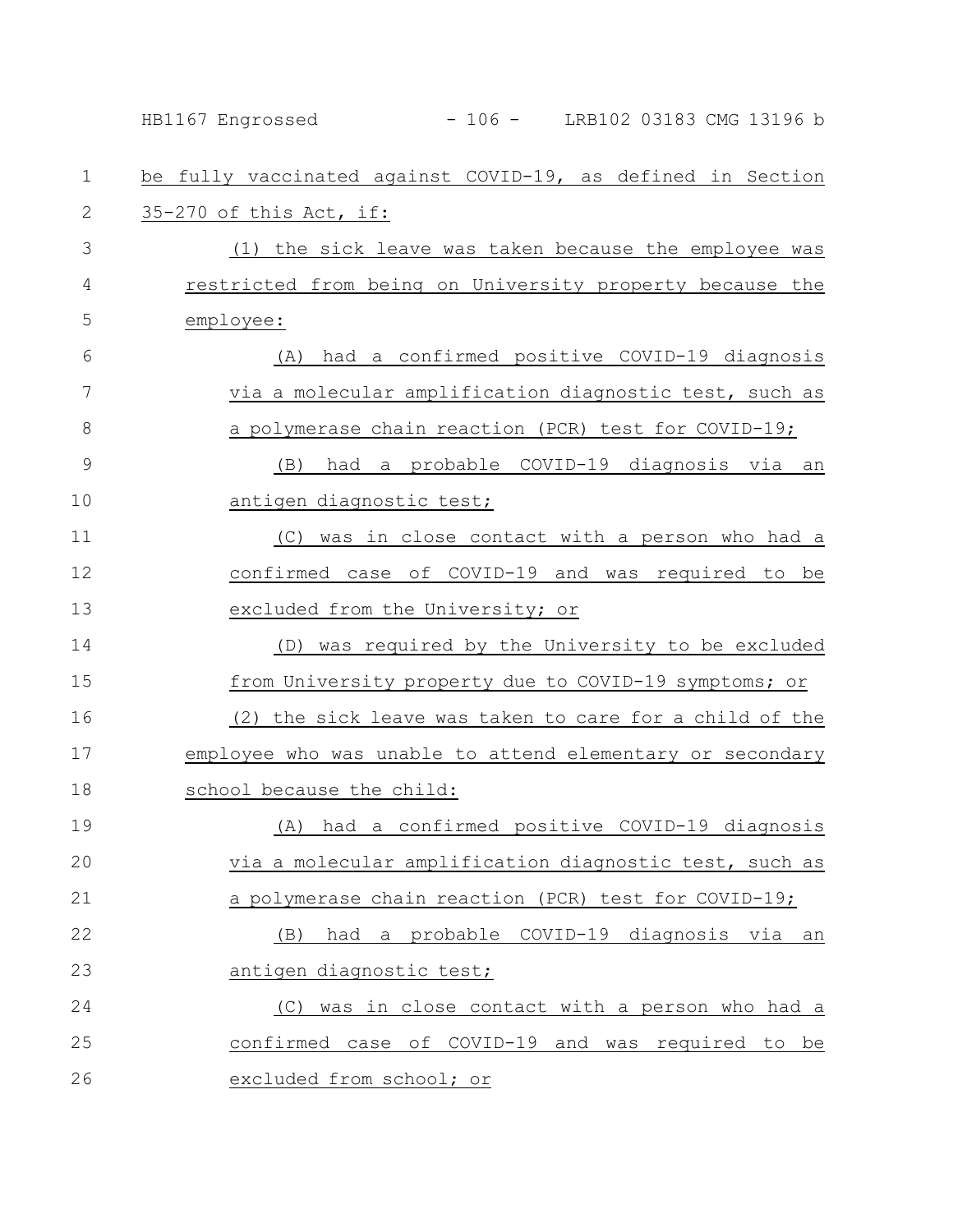| $\mathbf{1}$   | (D) was required by the school or school district               |
|----------------|-----------------------------------------------------------------|
| $\mathbf{2}$   | policy to be excluded from school district property             |
| 3              | due to COVID-19 symptoms.                                       |
| $\overline{4}$ | Leave shall be returned to an employee pursuant to this         |
| 5              | Section provided that the employee has received all required    |
| 6              | doses to meet the definition of "fully vaccinated against       |
| 7              | COVID-19" under Section 35-270 of this Act no later than 5      |
| 8              | weeks after the effective date of this amendatory Act of the    |
| $\mathsf 9$    | 102nd General Assembly.                                         |
| 10             | The University may not rescind any sick leave returned to       |
| 11             | an employee of the University on the basis of a revision to the |
| 12             | definition of "fully vaccinated against COVID-19" by the        |
| 13             | Centers for Disease Control and Prevention of the United        |
| 14             | States Department of Health and Human Services<br>or the        |
| 15             | Department of Public Health, provided that the employee         |
| 16             | received all doses required to be fully vaccinated against      |
| 17             | COVID-19, as defined in Section 35-270 of this Act, at the time |
| 18             | the sick leave was returned to the employee.                    |
|                |                                                                 |
| 19             | (110 ILCS 690/35-270 new)                                       |
| 20             | Sec. 35-270. COVID-19 paid administrative leave.                |
| 21             | (a) In this Section:                                            |

"Employee" means a person employed by the University on or 22

after the effective date of this amendatory Act of the 102nd 23

General Assembly. 24

"Fully vaccinated against COVID-19" means: 25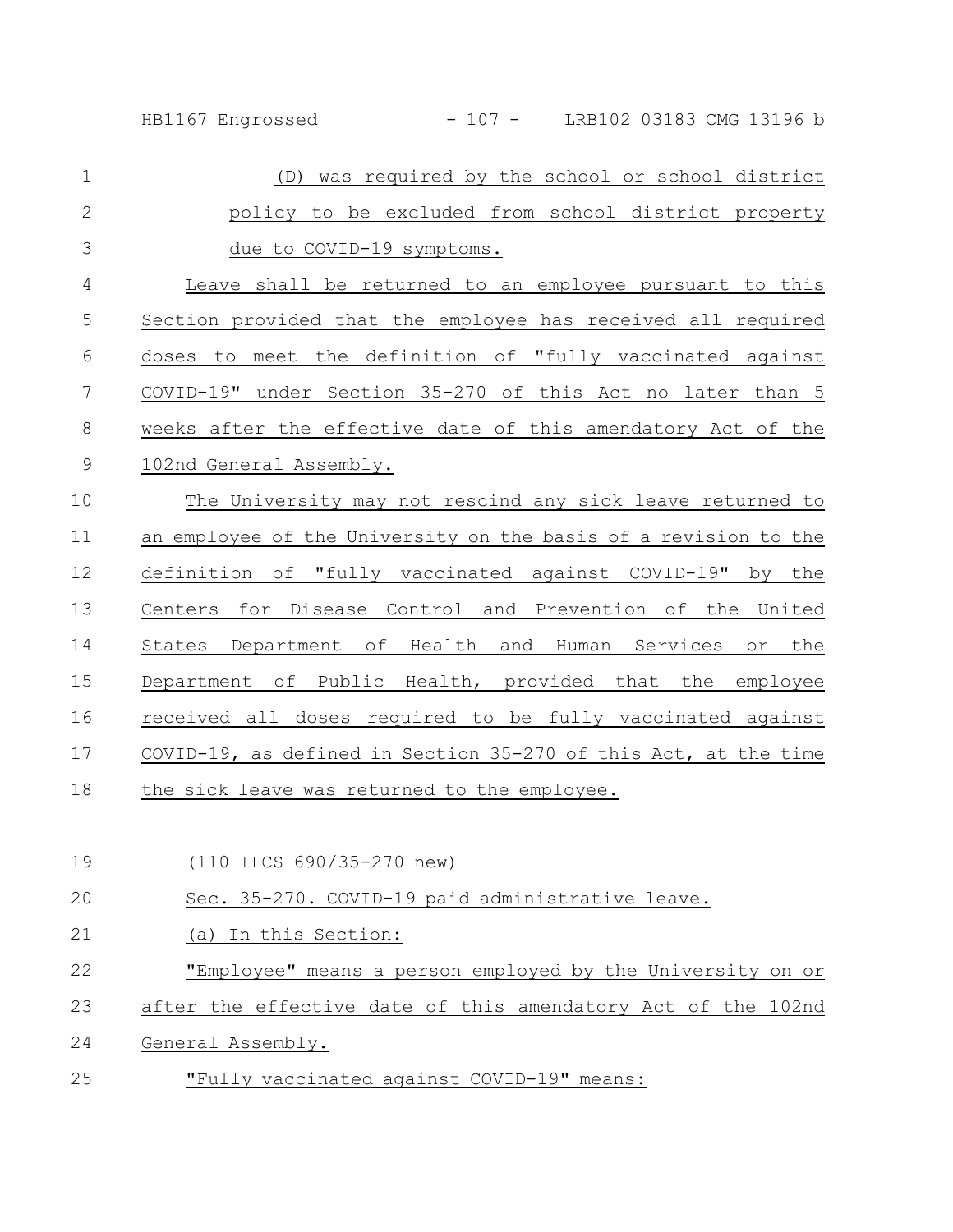HB1167 Engrossed - 108 - LRB102 03183 CMG 13196 b

| $\mathbf 1$    | 2 weeks after receiving the second dose in a<br>(1)             |
|----------------|-----------------------------------------------------------------|
| $\overline{2}$ | 2-dose series of a COVID-19 vaccine authorized for              |
| 3              | emergency use, licensed, or otherwise approved by the           |
| $\overline{4}$ | United States Food and Drug Administration; or                  |
| 5              | (2) 2 weeks after receiving a single dose of a                  |
| $6\,$          | COVID-19 vaccine authorized for emergency use, licensed,        |
| 7              | or otherwise approved by the United States Food and Drug        |
| 8              | Administration.                                                 |
| $\mathsf 9$    | "Fully vaccinated against COVID-19" also includes any           |
| 10             | recommended booster doses for which the individual is eligible  |
| 11             | upon the adoption by the Department of Public Health of any     |
| 12             | changes made by the Centers for Disease Control and Prevention  |
| 13             | of the United States Department of Health and Human Services    |
| 14             | to the definition of "fully vaccinated against COVID-19" to     |
| 15             | include any such booster doses. For purposes of this Section,   |
| 16             | individuals who are eligible for a booster dose but have not    |
| 17             | received a booster dose by 5 weeks after the Department of      |
| 18             | Public Health adopts a revised definition of "fully vaccinated  |
| 19             | against COVID-19" are not considered fully vaccinated for       |
| 20             | determining eligibility for future paid administrative leave    |
| 21             | pursuant to this Section.                                       |
| 22             | (b) During any time when the Governor has declared a            |
| 23             | disaster due to a public health emergency pursuant to Section   |
| 24             | 7 of the Illinois Emergency Management Agency Act and the       |
| 25             | University, the State or any of its agencies, or a local public |
|                |                                                                 |

26 health department has issued quidance, mandates, or rules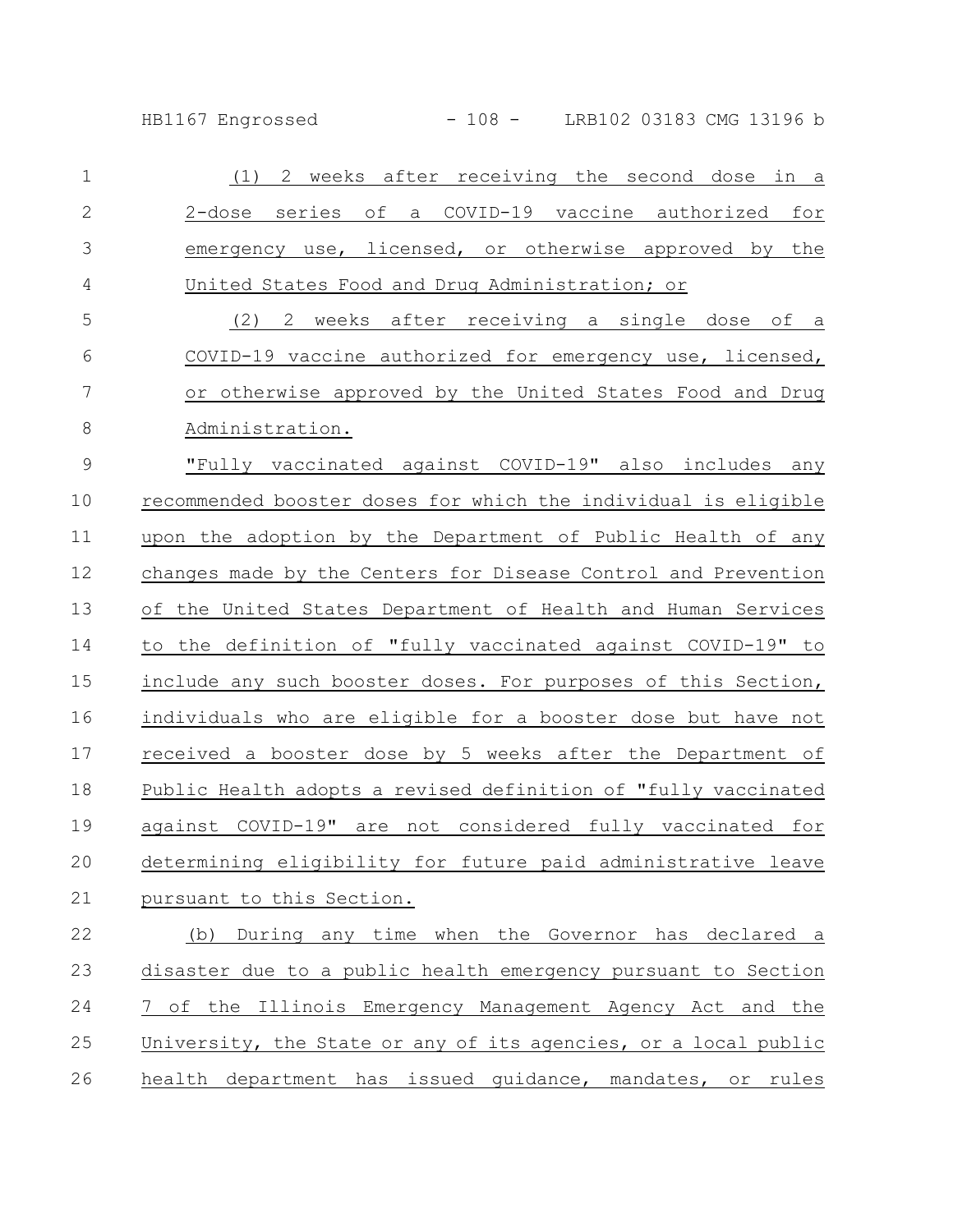HB1167 Engrossed - 109 - LRB102 03183 CMG 13196 b

| $\mathbf 1$    | COVID-19 that restrict an<br>employee<br>the<br>related<br>to<br>оf |
|----------------|---------------------------------------------------------------------|
| $\mathbf{2}$   | University from being on University property because the            |
| $\mathfrak{Z}$ | employee (i) has a confirmed positive COVID-19 diagnosis via a      |
| 4              | molecular amplification diagnostic test, such as a polymerase       |
| 5              | chain reaction (PCR) test for COVID-19, (ii) has a probable         |
| 6              | <u>COVID-19 diagnosis via an antigen diagnostic test, (iii) has</u> |
| $\overline{7}$ | been in close contact with a person who had a confirmed case of     |
| $\,8\,$        | COVID-19 and is required to be excluded from the University,        |
| $\mathcal{G}$  | or (iv) is required by University policy to be excluded from        |
| 10             | University property due to COVID-19 symptoms, the employee of       |
| 11             | the University shall receive as many days of administrative         |
| 12             | leave as required to abide by the public health guidance,           |
| 13             | mandates, and requirements issued by the Department of Public       |
| 14             | Health, unless a longer period of paid administrative leave         |
| 15             | negotiated with the exclusive bargaining<br>has been                |
| 16             | representative if any. Such leave shall be provided to an           |
| 17             | employee for any days for which the employee was required to be     |
| 18             | excluded from University property prior to the effective date       |
| 19             | of this amendatory Act of the 102nd General Assembly, provided      |
| 20             | that the employee receives all doses required to meet the           |
| 21             | definition of "fully vaccinated against COVID-19" under this        |
| 22             | Section no later than 5 weeks after the effective date of this      |
| 23             | amendatory Act of the 102nd General Assembly.                       |
| $\bigcap$      |                                                                     |

(c) An employee of the University shall receive paid administrative leave pursuant to subsection (b) of this Section, unless a longer period of paid administrative leave 24 25 26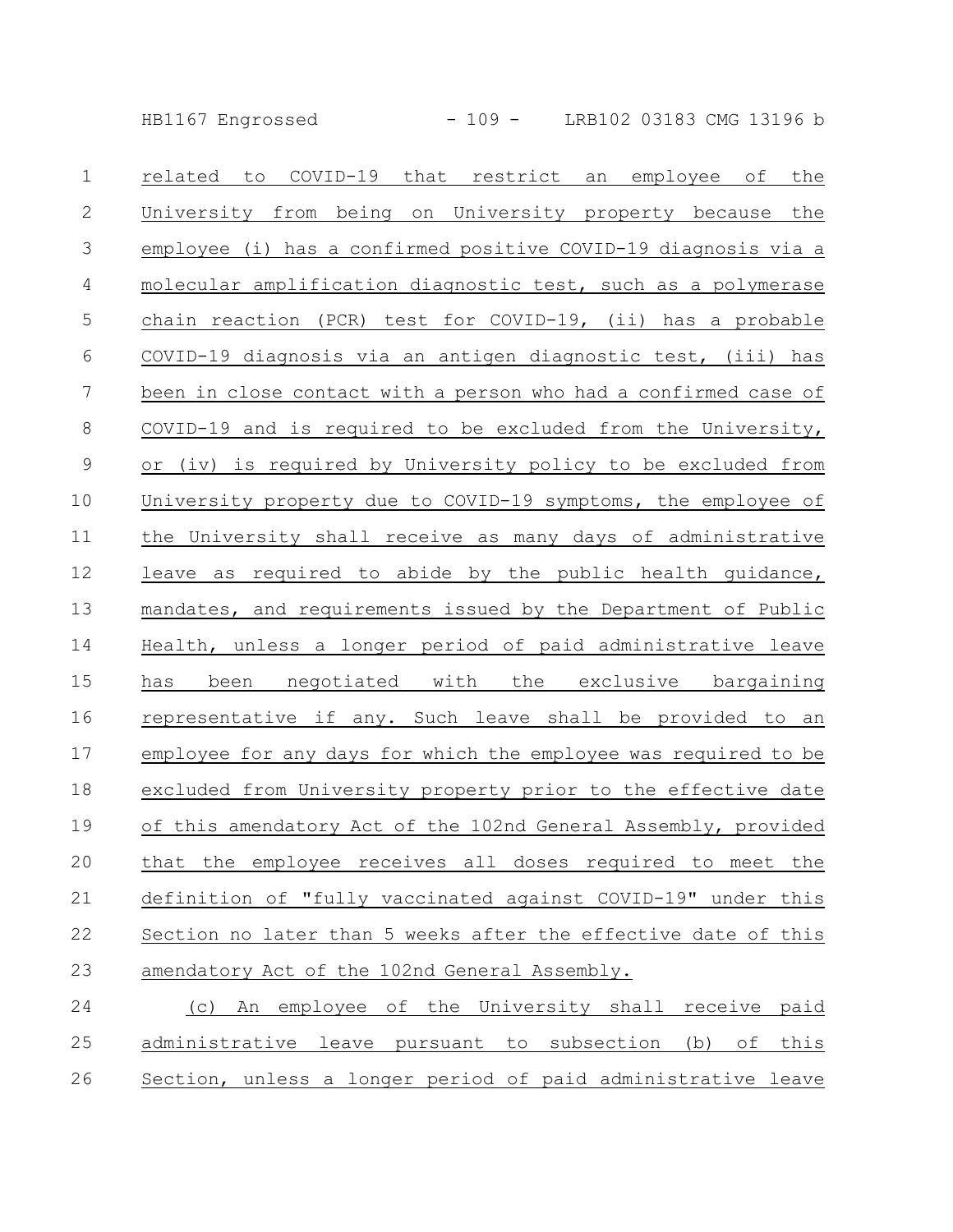has been negotiated with the exclusive bargaining representative if any, to care for a child of the employee if the child is unable to attend elementary or secondary school because the child: (1) has a confirmed positive COVID-19 diagnosis via a molecular amplification diagnostic test, such as a polymerase chain reaction (PCR) test for COVID-19; (2) has probable COVID-19 diagnosis via an antigen diagnostic test; (3) was in close contact with a person who has a confirmed case of COVID-19 and is required to be excluded from school; or (4) was required by school or school district policy to be excluded from school district property due to COVID-19 symptoms. Such leave shall be provided to an employee for any days needed to care for a child of the employee prior to the effective date of this amendatory Act of the 102nd General Assembly, provided that the employee receives the doses required to meet the definition of "fully vaccinated against COVID-19" under this Section no later than 5 weeks after the effective date of this amendatory Act of the 102nd General Assembly. (d) An employee of the University who is on paid administrative leave pursuant to this Section must provide all documentation requested by the University. 1 2 3 4 5 6 7 8 9 10 11 12 13 14 15 16 17 18 19 20 21 22 23 24 25 26 HB1167 Engrossed - 110 - LRB102 03183 CMG 13196 b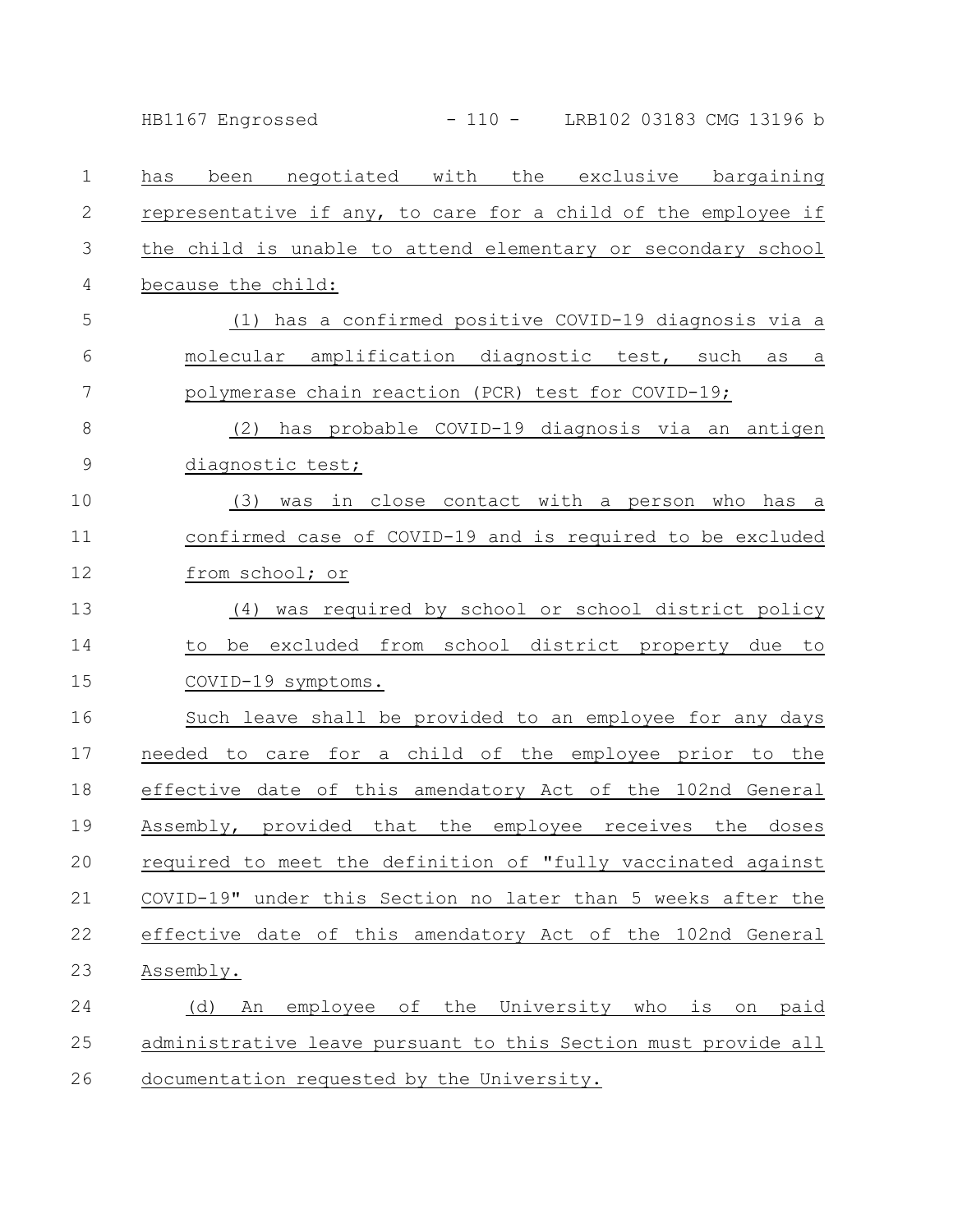HB1167 Engrossed - 111 - LRB102 03183 CMG 13196 b

| $\mathbf{1}$ | employee of the University who<br>paid<br>is<br>(e)<br>An<br>on |
|--------------|-----------------------------------------------------------------|
| 2            | administrative leave pursuant to this Section shall receive     |
| 3            | the employee's regular rate of pay. The use of a paid           |
| 4            | administrative leave day or days by an employee pursuant to     |
| 5            | this Section may not diminish any other leave or benefits of    |
| 6            | the employee.                                                   |
| 7            | (f)<br>An employee of the University may not accrue paid        |
| 8            | administrative leave pursuant to this Section.                  |
| 9            | For an employee of the University to be eligible to<br>(q)      |
| 10           | receive paid administrative leave pursuant to this Section,     |
| 11           | the employee must:                                              |
| 12           | have received all doses required to be fully<br>(1)             |
| 13           | vaccinated against COVID-19; and                                |
| 14           | (2)<br>participate in the COVID-19 testing program              |
| 15           | adopted by the University to the extent such a testing          |
| 16           | program requires participation by individuals who are           |
| 17           | fully vaccinated against COVID-19.                              |
| 18           | Nothing in this Section is intended to affect any<br>(h)        |
| 19           | right or remedy under federal law.                              |
| 20           | (i) No paid administrative leave awarded to or used by a        |
| 21           | fully vaccinated employee prior to the Department of Public     |
| 22           | Health's adoption of a revised definition of the term "fully    |
| 23           | vaccinated against COVID-19" may be rescinded on the basis      |
| 24           | that the employee no longer meets the definition of "fully      |
| 25           | vaccinated against COVID-19" based on the revised definition.   |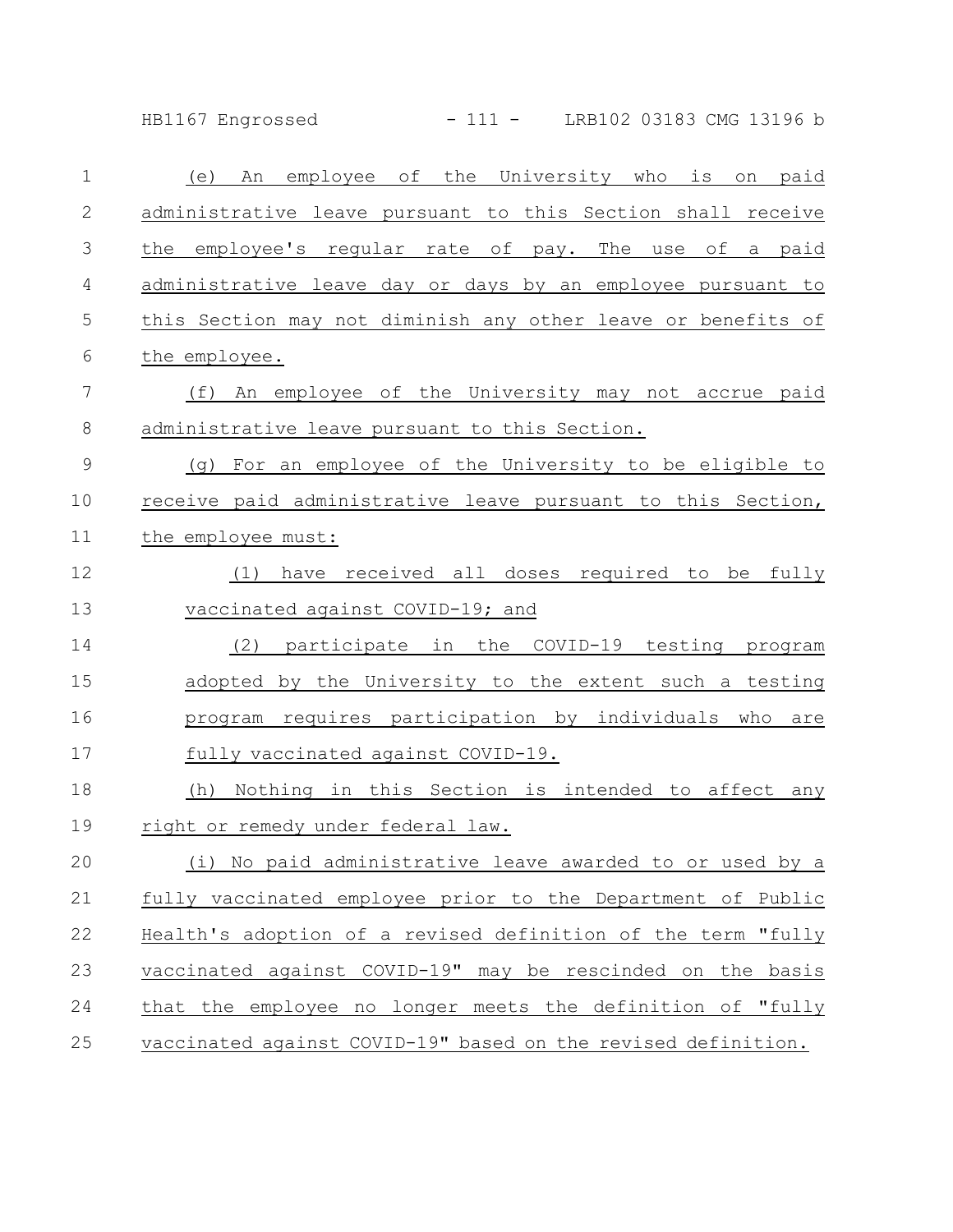HB1167 Engrossed - 112 - LRB102 03183 CMG 13196 b

| 1              | Section 55. The Public Community College Act is amended by     |
|----------------|----------------------------------------------------------------|
| $\mathbf{2}$   | adding Sections 3-29.20 and 3-29.25 as follows:                |
|                |                                                                |
| 3              | (110 ILCS 805/3-29.20 new)                                     |
| $\overline{4}$ | Sec. 3-29.20. COVID-19 sick leave. For purposes of this        |
| 5              | Section, "employee" means a person employed by a community     |
| 6              | college or community college district on or after the          |
| 7              | effective date of this amendatory Act of the 102nd General     |
| $8\,$          | Assembly.                                                      |
| $\mathcal{G}$  | Any sick leave used by an employee of a community college      |
| 10             | or community college district during the 2021-2022 academic    |
| 11             | year shall be returned to an employee of the community college |
| 12             | or community college district who receives all doses required  |
| 13             | to be fully vaccinated against COVID-19, as defined in Section |
| 14             | 3-29.25 of this Act, if:                                       |
| 15             | (1) the sick leave was taken because the employee was          |
| 16             | restricted from being on community college district            |
| 17             | property because the employee:                                 |
| 18             | had a confirmed positive COVID-19 diagnosis<br>(A)             |
| 19             | via a molecular amplification diagnostic test, such as         |
| 20             | a polymerase chain reaction (PCR) test for COVID-19;           |
| 21             | a probable COVID-19 diagnosis via an<br>(B)<br>had             |
| 22             | antigen diagnostic test;                                       |
| 23             | was in close contact with a person who had a<br>(C)            |
| 24             | confirmed case of COVID-19 and was required to be              |
| 25             | excluded from community college district property; or          |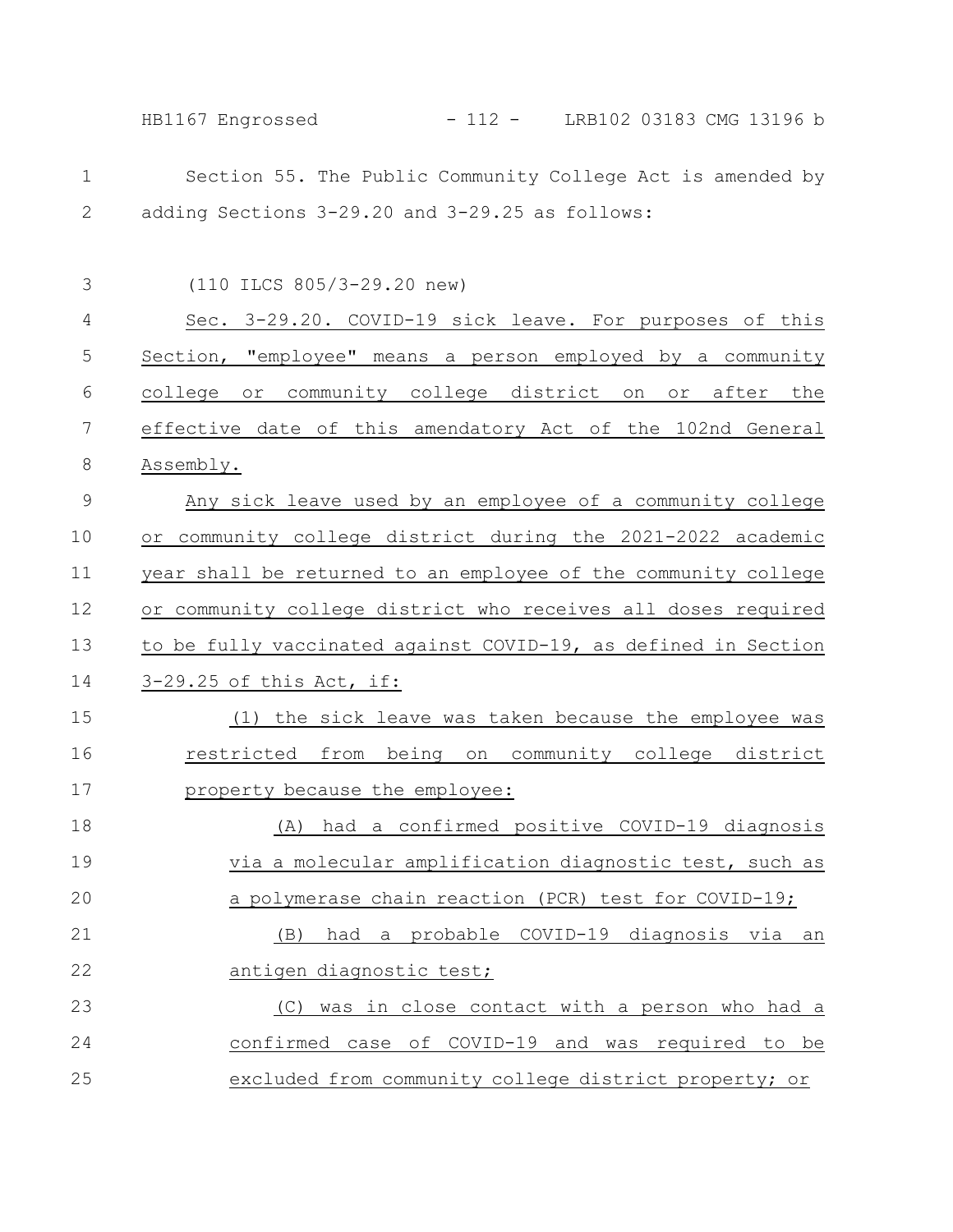| $\mathbf{1}$   | required by the community college or<br>(D)<br>was           |
|----------------|--------------------------------------------------------------|
| $\overline{2}$ | community college district policy to be excluded from        |
| 3              | community college district property due to COVID-19          |
| 4              | symptoms; or                                                 |
| 5              | (2) the sick leave was taken to care for a child of the      |
| 6              | employee who was unable to attend elementary or secondary    |
| 7              | school because the child:                                    |
| 8              | had a confirmed positive COVID-19 diagnosis<br>(A)           |
| $\mathcal{G}$  | via a molecular amplification diagnostic test, such as       |
| 10             | a polymerase chain reaction (PCR) test for COVID-19;         |
| 11             | had a probable COVID-19 diagnosis via an<br>(B)              |
| 12             | antigen diagnostic test;                                     |
| 13             | was in close contact with a person who had a<br>(C)          |
| 14             | confirmed case of COVID-19 and was required to be            |
| 15             | excluded from school; or                                     |
| 16             | was required by the school or school district<br>(D)         |
| 17             | policy to be excluded from school district property          |
| 18             | due to COVID-19 symptoms.                                    |
| 19             | Leave shall be returned to an employee pursuant to this      |
| 20             | Section provided that the employee has received all required |
| 21             | doses to meet the definition of "fully vaccinated against    |
| 22             | COVID-19" under Section 3-29.25 of this Act no later than 5  |
| 23             | weeks after the effective date of this amendatory Act of the |
| 24             | 102nd General Assembly.                                      |
| 25             | The community college district may not rescind any sick      |
| 26             | leave returned to an employee of the community college or    |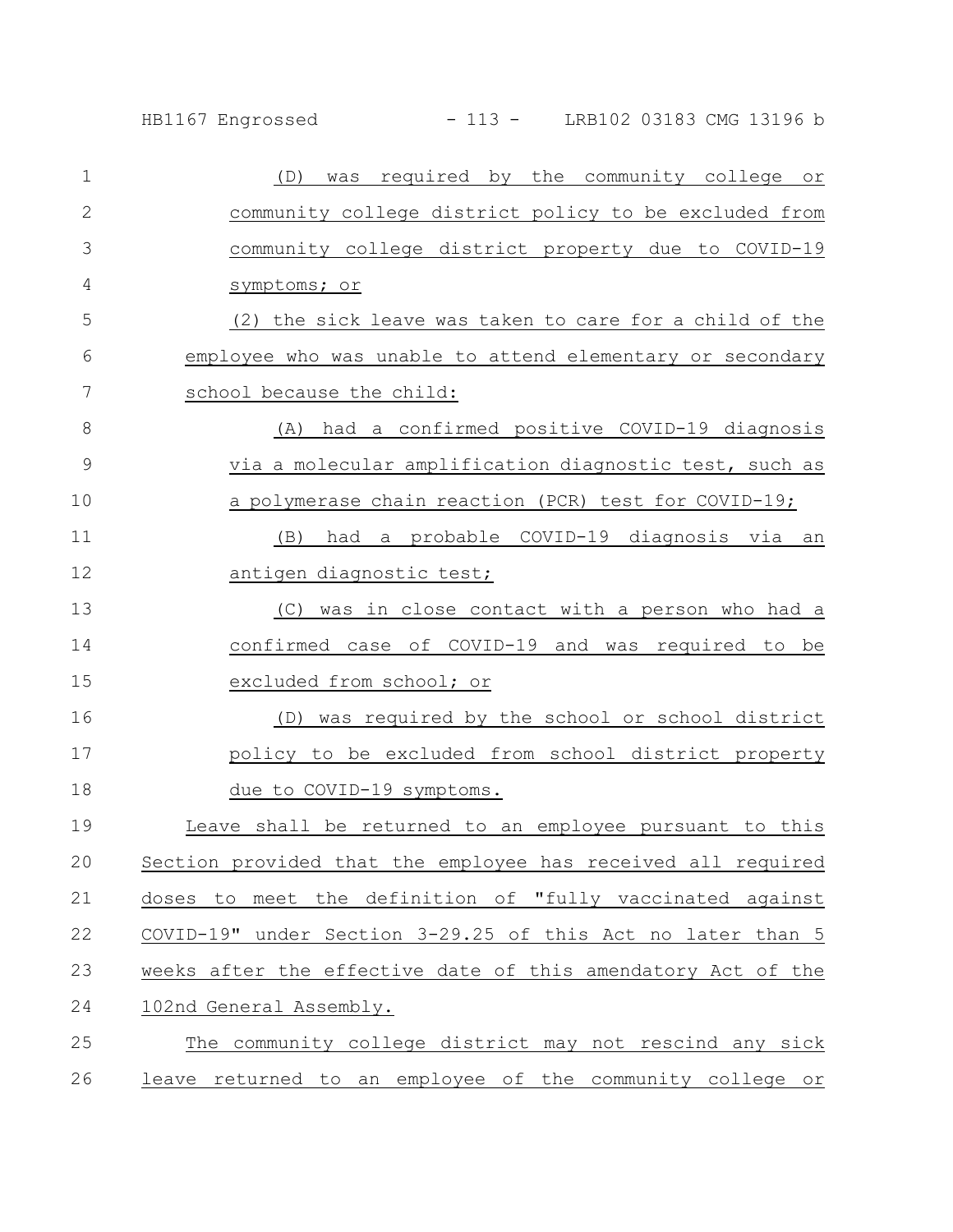| HB1167 Engrossed | $-114 -$ | LRB102 03183 CMG 13196 b |  |
|------------------|----------|--------------------------|--|
|                  |          |                          |  |

community college district on the basis of a revision to the definition of "fully vaccinated against COVID-19" by the Centers for Disease Control and Prevention of the United States Department of Health and Human Services or the Department of Public Health, provided that the employee received all doses required to be fully vaccinated against COVID-19, as defined in Section 3-29.25 of this Act, at the time the sick leave was returned to the employee. 1 2 3 4 5 6 7 8

| $\mathcal{G}$ | (110 ILCS 805/3-29.25 new)                                     |
|---------------|----------------------------------------------------------------|
| 10            | Sec. 3-29.25. COVID-19 paid administrative leave.              |
| 11            | (a) In this Section:                                           |
| 12            | "Employee" means a person employed by a community college      |
| 13            | or community college district on or after the effective date   |
| 14            | of this amendatory Act of the 102nd General Assembly.          |
| 15            | "Fully vaccinated against COVID-19" means:                     |
| 16            | (1) 2 weeks after receiving the second dose in a               |
| 17            | 2-dose series of a COVID-19 vaccine authorized for             |
| 18            | emergency use, licensed, or otherwise approved by the          |
| 19            | United States Food and Drug Administration; or                 |
| 20            | (2) 2 weeks after receiving a single dose of a                 |
| 21            | COVID-19 vaccine authorized for emergency use, licensed,       |
| 22            | or otherwise approved by the United States Food and Drug       |
| 23            | Administration.                                                |
| 24            | "Fully vaccinated against COVID-19" also includes any          |
| 25            | recommended booster doses for which the individual is eligible |
|               |                                                                |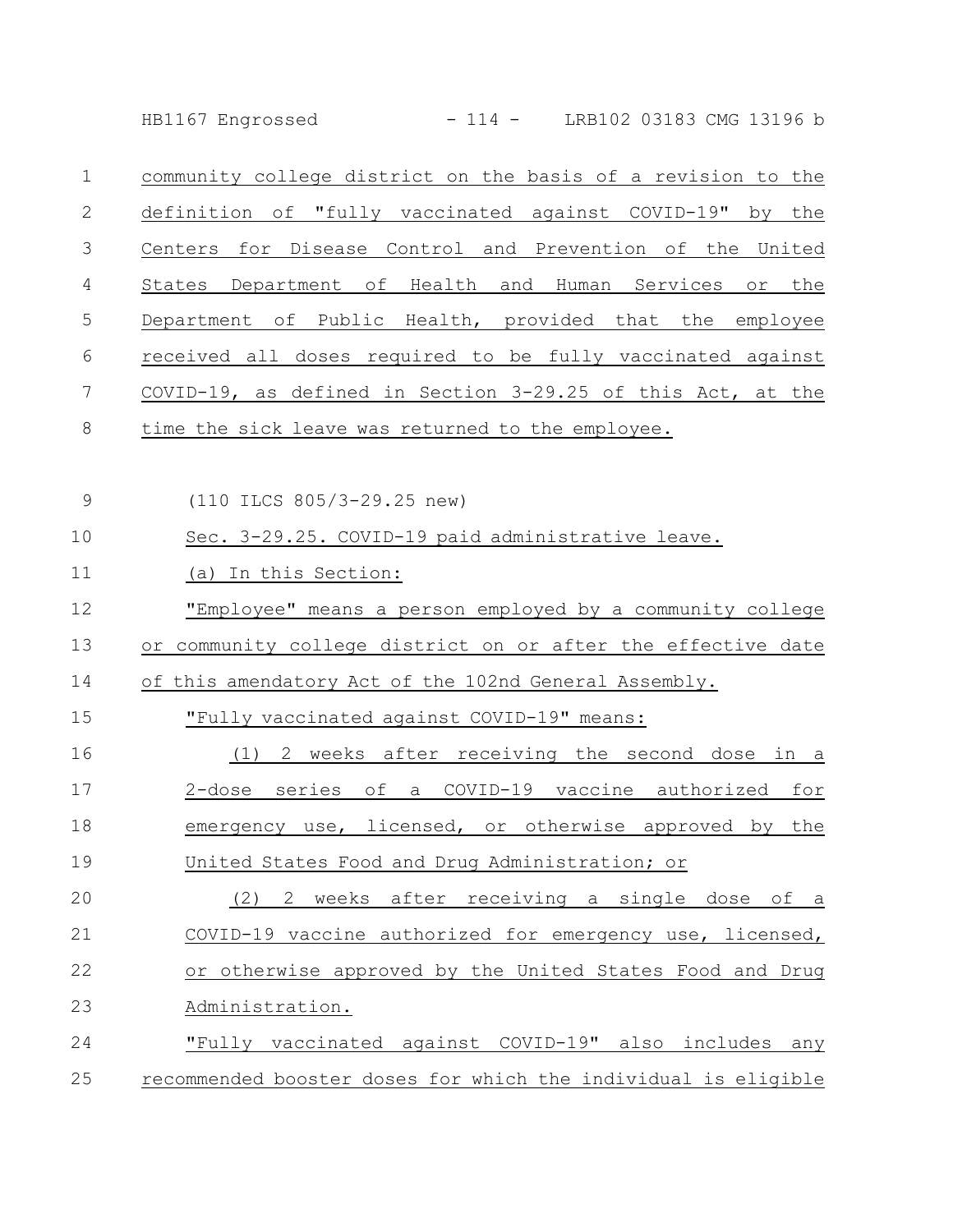HB1167 Engrossed - 115 - LRB102 03183 CMG 13196 b

| $\mathbf{1}$ | upon the adoption by the Department of Public Health of any    |
|--------------|----------------------------------------------------------------|
| 2            | changes made by the Centers for Disease Control and Prevention |
| 3            | of the United States Department of Health and Human Services   |
| 4            | to the definition of "fully vaccinated against COVID-19" to    |
| 5            | include any such booster doses. For purposes of this Section,  |
| 6            | individuals who are eligible for a booster dose but have not   |
| 7            | received a booster dose by 5 weeks after the Department of     |
| 8            | Public Health adopts a revised definition of "fully vaccinated |
| 9            | against COVID-19" are not considered fully vaccinated for      |
| 10           | determining eligibility for future paid administrative leave   |
| 11           | pursuant to this Section.                                      |

(b) During any time when the Governor has declared a disaster due to a public health emergency pursuant to Section 7 of the Illinois Emergency Management Agency Act and a community college district, the State or any of its agencies, or a local public health department has issued guidance, mandates, or rules related to COVID-19 that restrict an employee of a community college or community college district from being on community college district property because the employee (i) has a confirmed positive COVID-19 diagnosis via a molecular amplification diagnostic test, such as a polymerase chain reaction (PCR) test for COVID-19, (ii) has a probable COVID-19 diagnosis via an antigen diagnostic test, (iii) has been in close contact with a person who had a confirmed case of COVID-19 and is required to be excluded from a community college district, or (iv) is required by a community college 12 13 14 15 16 17 18 19 20 21 22 23 24 25 26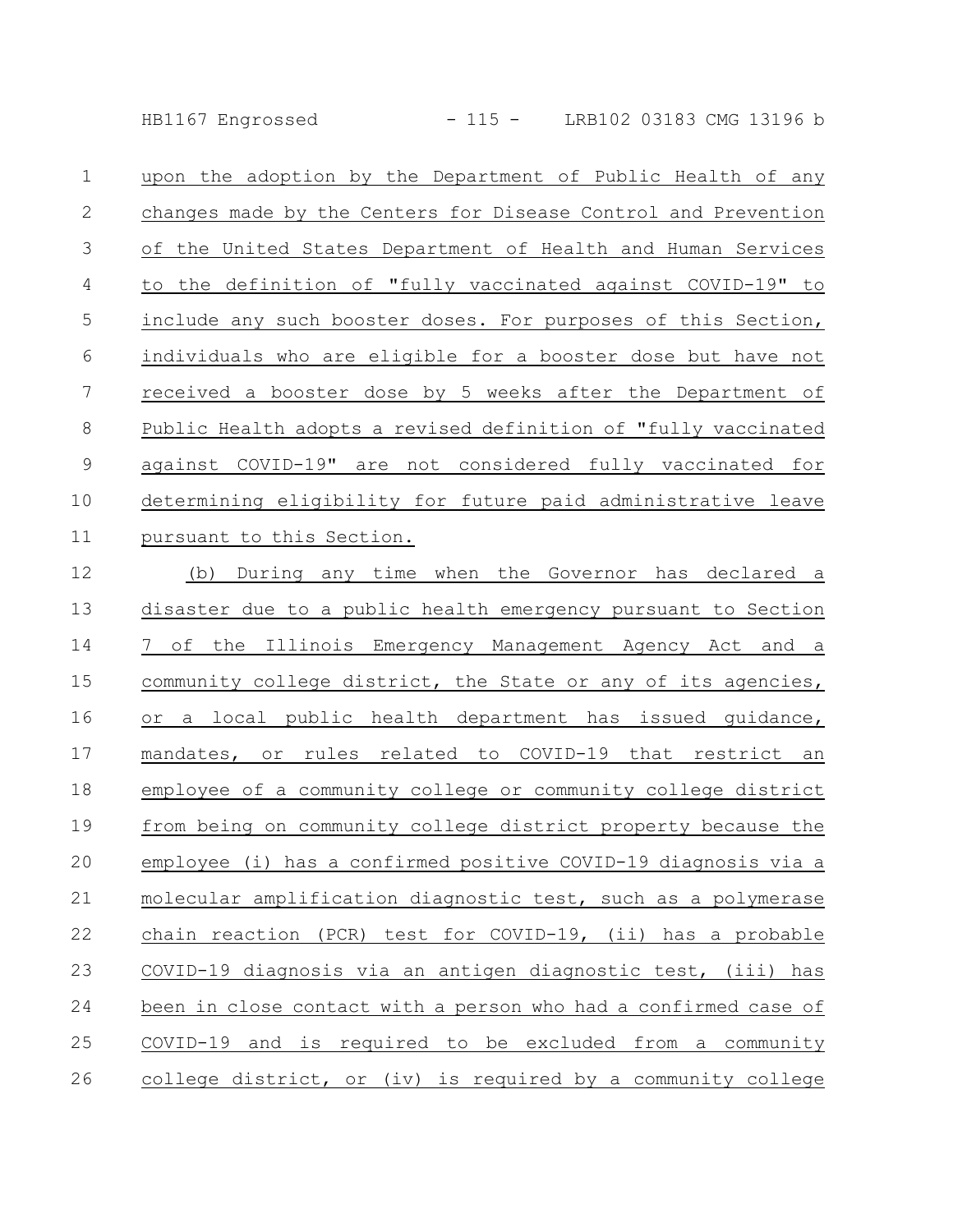HB1167 Engrossed - 116 - LRB102 03183 CMG 13196 b

| $\mathbf 1$    | community college district policy to be excluded from<br>or    |
|----------------|----------------------------------------------------------------|
| $\mathbf{2}$   | community college district property due to COVID-19 symptoms,  |
| 3              | the employee of a community college or community college       |
| 4              | district shall receive as many days of administrative leave as |
| 5              | required to abide by the public health guidance, mandates, and |
| 6              | requirements issued by the Department of Public Health, unless |
| $\overline{7}$ | longer period of paid administrative leave has been<br>a       |
| $8\,$          | negotiated with the exclusive bargaining representative if     |
| $\overline{9}$ | any. Such leave shall be provided to an employee for any days  |
| 10             | for<br>which<br>the employee was required to be excluded from  |
| 11             | community college district property prior to the effective     |
| 12             | date of this amendatory Act of the 102nd General Assembly,     |
| 13             | provided that the employee receives all doses required to meet |
| 14             | the definition of "fully vaccinated against COVID-19" under    |
| 15             | this Section no later than 5 weeks after the effective date of |
| 16             | this amendatory Act of the 102nd General Assembly.             |

(c) An employee of a community college or community college district shall receive paid administrative leave pursuant to subsection (b) of this Section, unless a longer period of paid administrative leave has been negotiated with the exclusive bargaining representative if any, to care for a child of the employee if the child is unable to attend elementary or secondary school because the child: 17 18 19 20 21 22 23

| 24 | (1) has a confirmed positive COVID-19 diagnosis via a |  |  |  |
|----|-------------------------------------------------------|--|--|--|
| 25 | molecular amplification diagnostic test, such as a    |  |  |  |
| 26 | polymerase chain reaction (PCR) test for COVID-19;    |  |  |  |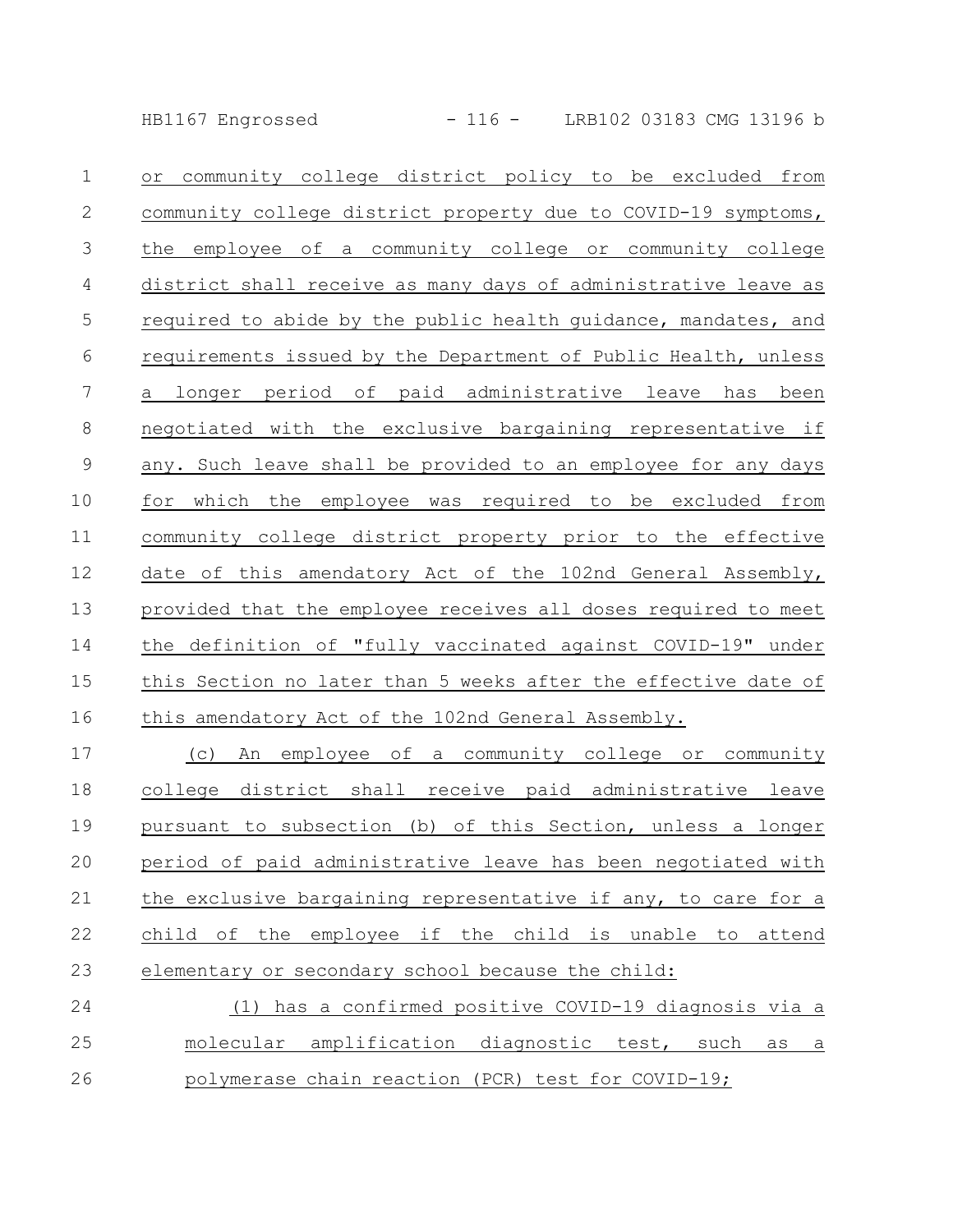| $\mathbf 1$    | (2) has probable COVID-19 diagnosis via an antigen            |
|----------------|---------------------------------------------------------------|
| $\mathbf{2}$   | diagnostic test;                                              |
| 3              | (3) was in close contact with a person who has a              |
| $\overline{4}$ | confirmed case of COVID-19 and is required to be excluded     |
| 5              | from school; or                                               |
| 6              | (4) was required by school or school district policy          |
| 7              | be excluded from school district property due to<br>to        |
| $\,8\,$        | COVID-19 symptoms.                                            |
| $\mathcal{G}$  | Such leave shall be provided to an employee for any days      |
| 10             | needed to care for a child of the employee prior to the       |
| 11             | effective date of this amendatory Act of the 102nd General    |
| 12             | Assembly, provided that the employee receives the doses       |
| 13             | required to meet the definition of "fully vaccinated against  |
| 14             | COVID-19" under this Section no later than 5 weeks after the  |
| 15             | effective date of this amendatory Act of the 102nd General    |
| 16             | Assembly.                                                     |
| 17             | An employee of a community college or community<br>(d)        |
| 18             | college district who is on paid administrative leave pursuant |
| 19             | to this Section must provide all documentation requested by   |
| 20             | the community college or community college district.          |
| 21             | An employee of a community college or community<br>(e)        |
| 22             | college district who is on paid administrative leave pursuant |
| 23             | to this Section shall receive the employee's regular rate of  |
| 24             | pay. The use of a paid administrative leave day or days by an |
| 25             | employee pursuant to this Section may not diminish any other  |
| 26             | leave or benefits of the employee.                            |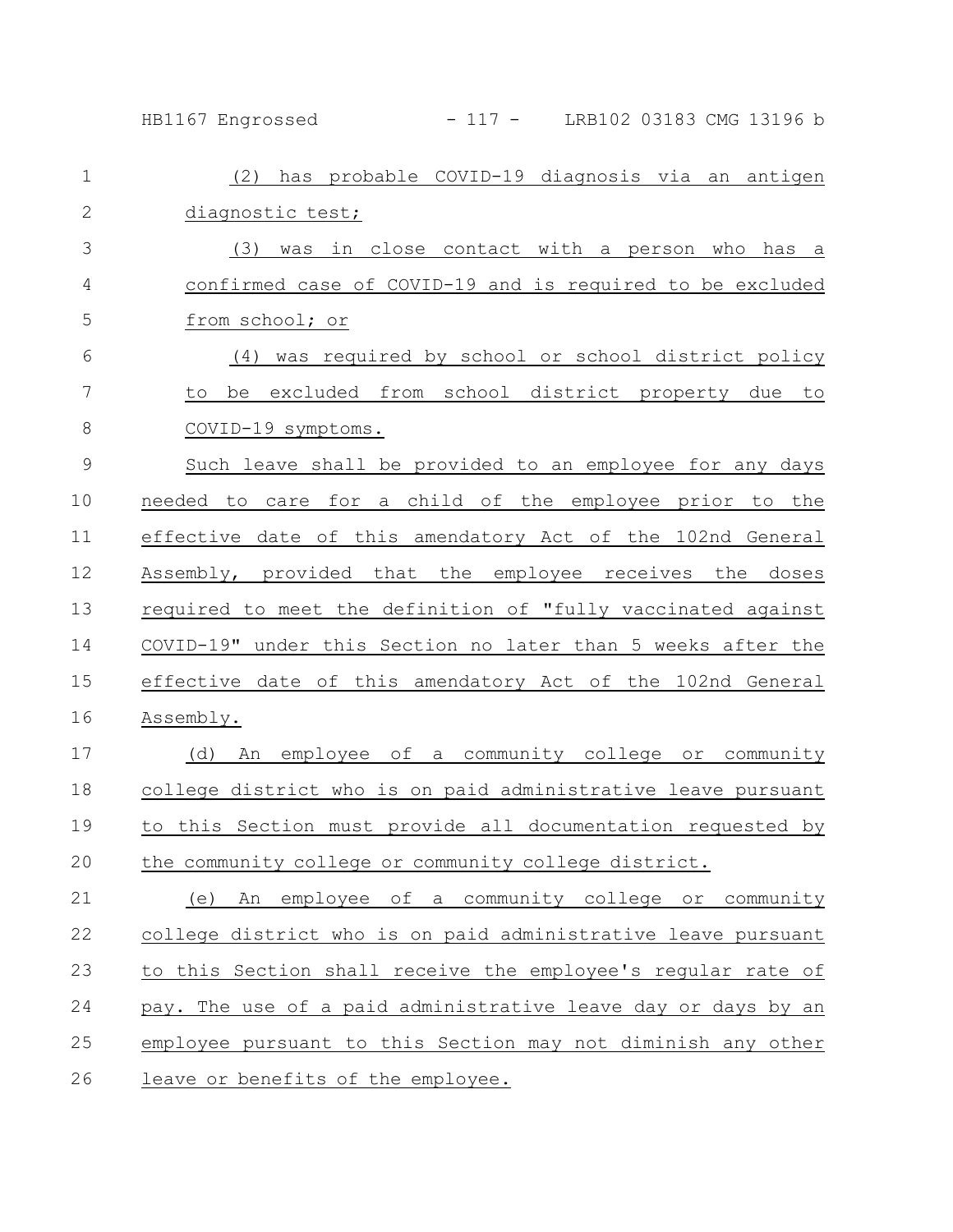HB1167 Engrossed - 118 - LRB102 03183 CMG 13196 b

| (f)<br>employee of a community college or community<br>An      |
|----------------------------------------------------------------|
| college district may not accrue paid administrative leave      |
| pursuant to this Section.                                      |
| (g) For an employee of a community college or community        |
| college district to be eligible to receive paid administrative |
| leave pursuant to this Section, the employee must:             |
| (1) have received all doses required to be fully               |
| vaccinated against COVID-19; and                               |
| participate in the COVID-19 testing program<br>(2)             |
| adopted by a community college or community college            |
| district to the extent such a testing program requires         |
| participation by individuals who are fully vaccinated          |
| against COVID-19.                                              |
| (h) Nothing in this Section is intended to affect any          |
| right or remedy under federal law.                             |
| (i) No paid administrative leave awarded to or used by a       |
| fully vaccinated employee prior to the Department of Public    |
| Health's adoption of a revised definition of the term "fully   |
| vaccinated against COVID-19" may be rescinded on the basis     |
| that the employee no longer meets the definition of "fully     |
| vaccinated against COVID-19" based on the revised definition.  |
|                                                                |

Section 95. No acceleration or delay. Where this Act makes changes in a statute that is represented in this Act by text that is not yet or no longer in effect (for example, a Section represented by multiple versions), the use of that text does 22 23 24 25